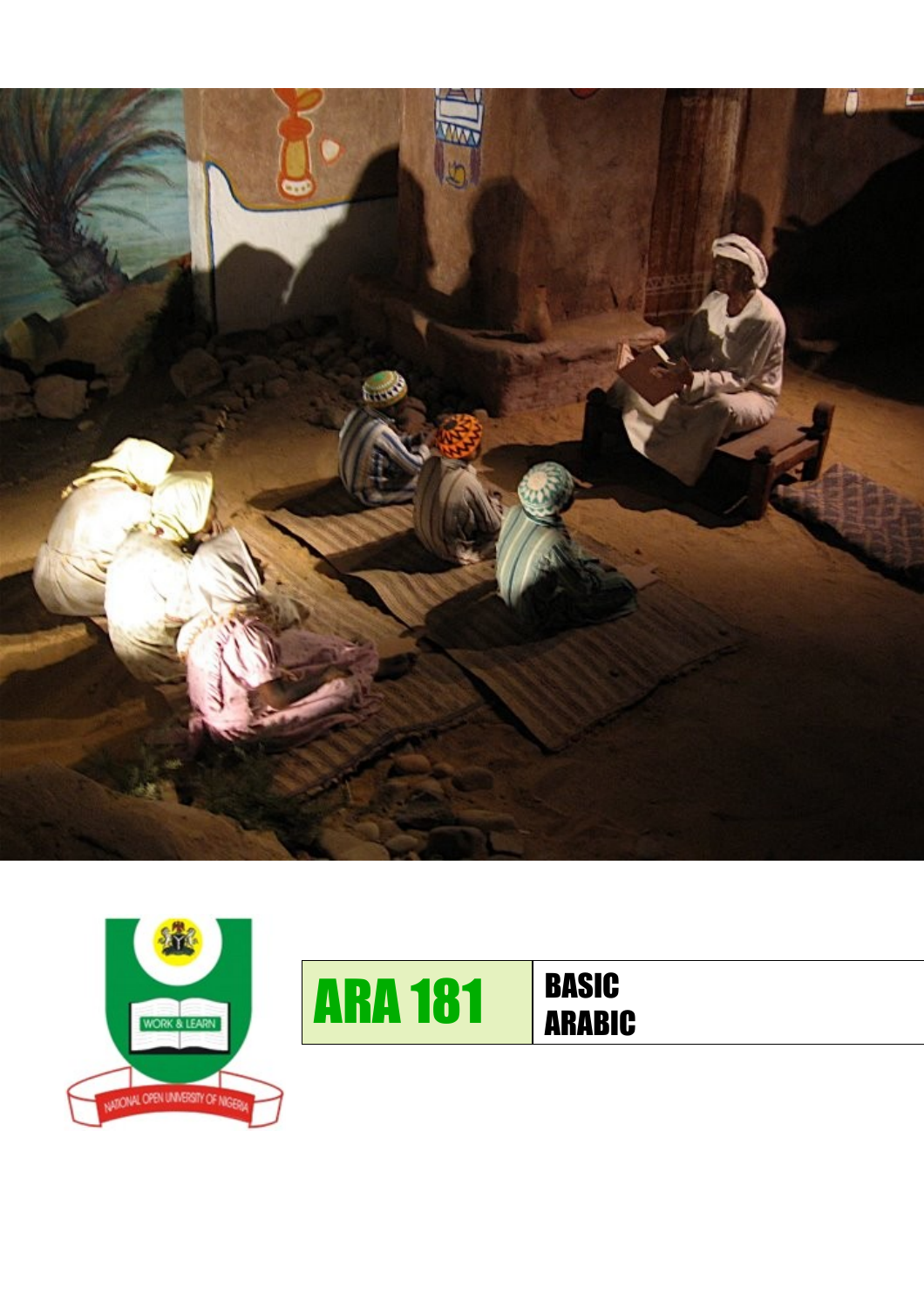Course Code ARA181

Course Developer/ Writer Dr. Barihi Adetunji

Course Title Basic Arabic

National Open University of Nigeria, Lagos

Programme Leader Dr. A. F. Ahmed

National Open University of Nigeria, Lagos.

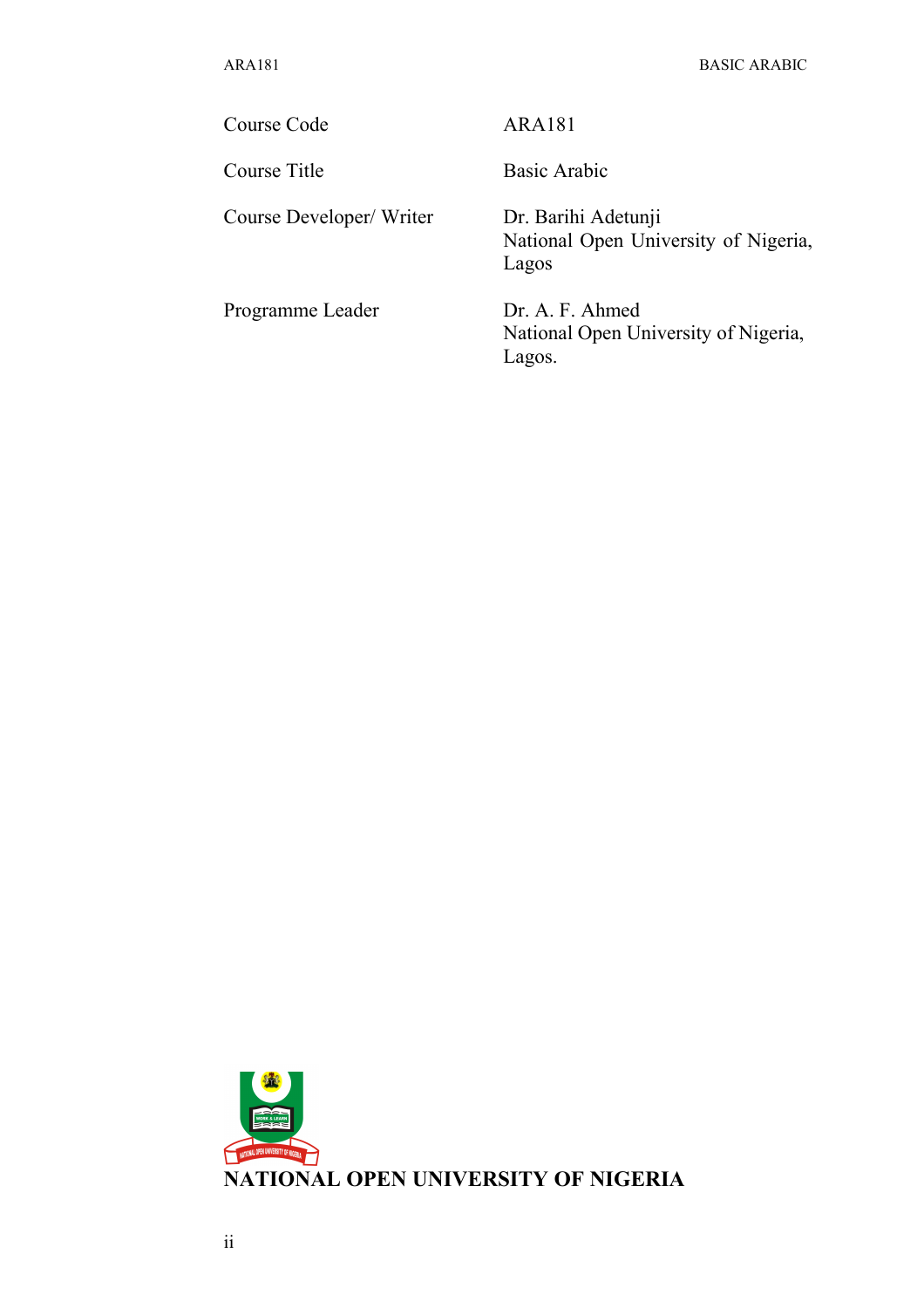National Open University of Nigeria **Headquarters** 14/16 Ahmadu Bello Way Victoria Island Lagos

Abuja Office No. 5 Dar es Salaam Street Off Aminu Kano Crescent Wuse II, Abuja Nigeria

e-mail: centralinfo@nou.edu.ng URL: www.nou.edu.ng

Published by: National Open University of Nigeria 2008

First Printed 2008

ISBN: 978-058-185-5

All Rights Reserved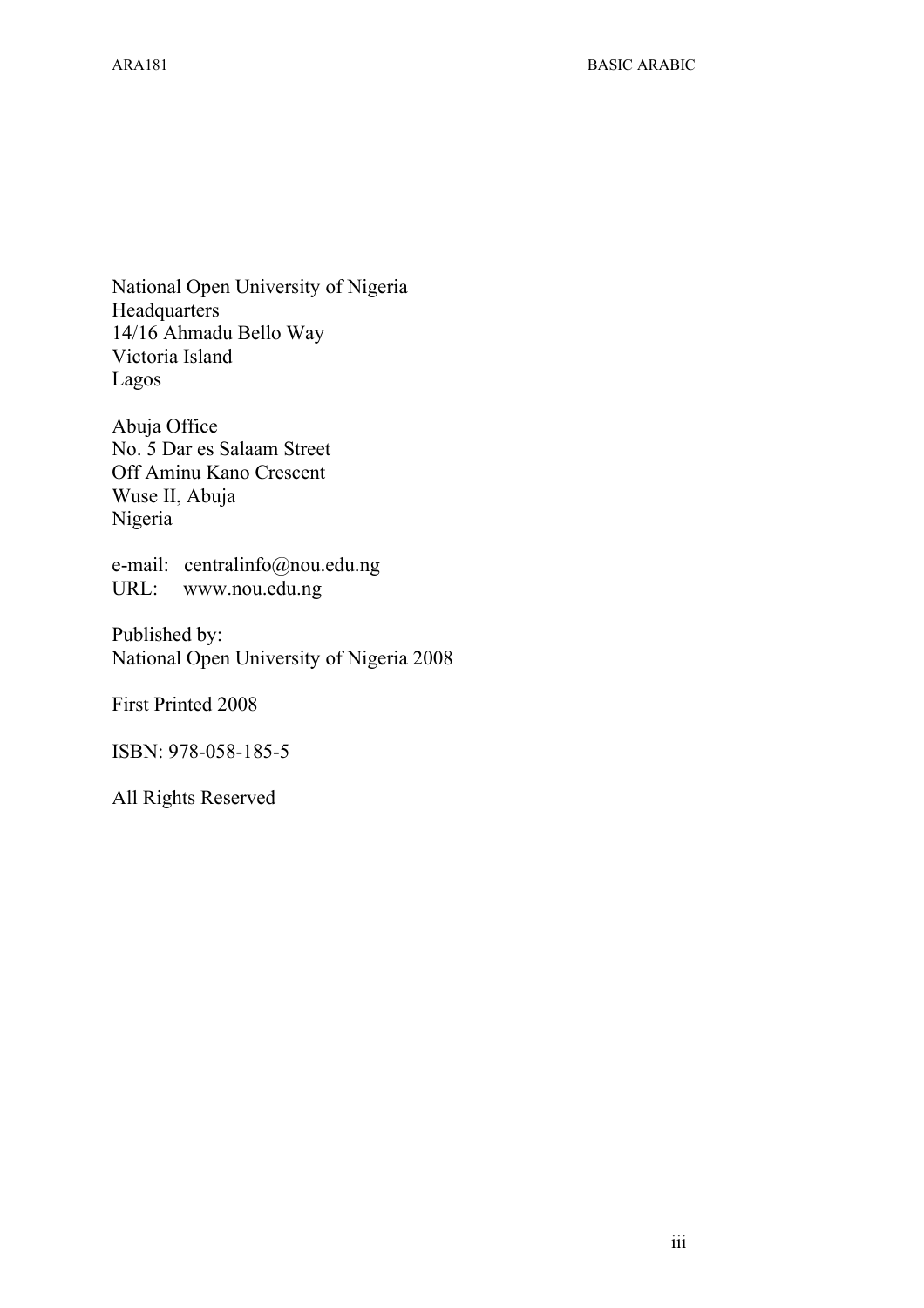| <b>Module 1</b>  | The Importance of Arabic Language,<br>the Arabic Alphabets and its Forms1         |                       |
|------------------|-----------------------------------------------------------------------------------|-----------------------|
| Unit 1<br>Unit 2 | Arabic Short Vowels, Sukūn, Nunation<br>(Tanwin), Long Vowels, Diphthongs, Double |                       |
|                  | Consonants, the Moon and Sun Letters 10-19                                        |                       |
| <b>Module 2</b>  | <b>Arabic Vocabulary Development 20</b>                                           |                       |
| Unit 1           | Household Items and Word Relating to                                              | $20 - 25$             |
| Unit 2           | Numbers, Dates, the Days, the Months, the                                         |                       |
| Unit 3           | Human Body, Five Senses, Illness and                                              |                       |
| Unit 4           | Some Arabic Customs, and Gender                                                   |                       |
| Unit 5           | The Nature, Trees, Insects, Reptiles,<br>Inanimate Objects and Adjectives 39-43   |                       |
| Unit 6           | Food, Vegetables and Fruits, Drinks,                                              |                       |
| <b>Module 3</b>  | <b>Grammar, Common works and</b>                                                  |                       |
|                  |                                                                                   |                       |
| Unit 1           | Prepositions, Adverbs and Further                                                 |                       |
| Unit 2           | Common Words Used in Hospital,                                                    |                       |
| Unit 3           | Government Service, Commerce etc 56-58<br>Relative and Interogative Pronouns, and |                       |
| Unit 4           | Introduction to Sentence Construction 59-63<br>Directions, Measurements, School   |                       |
|                  |                                                                                   |                       |
| <b>Module 4</b>  |                                                                                   |                       |
| Unit 1           | Five Selected Passages                                                            | $\ldots \ldots 68-72$ |
| Unit 2           | Conversation and Some Simple Arabic Poems                                         | 73-76                 |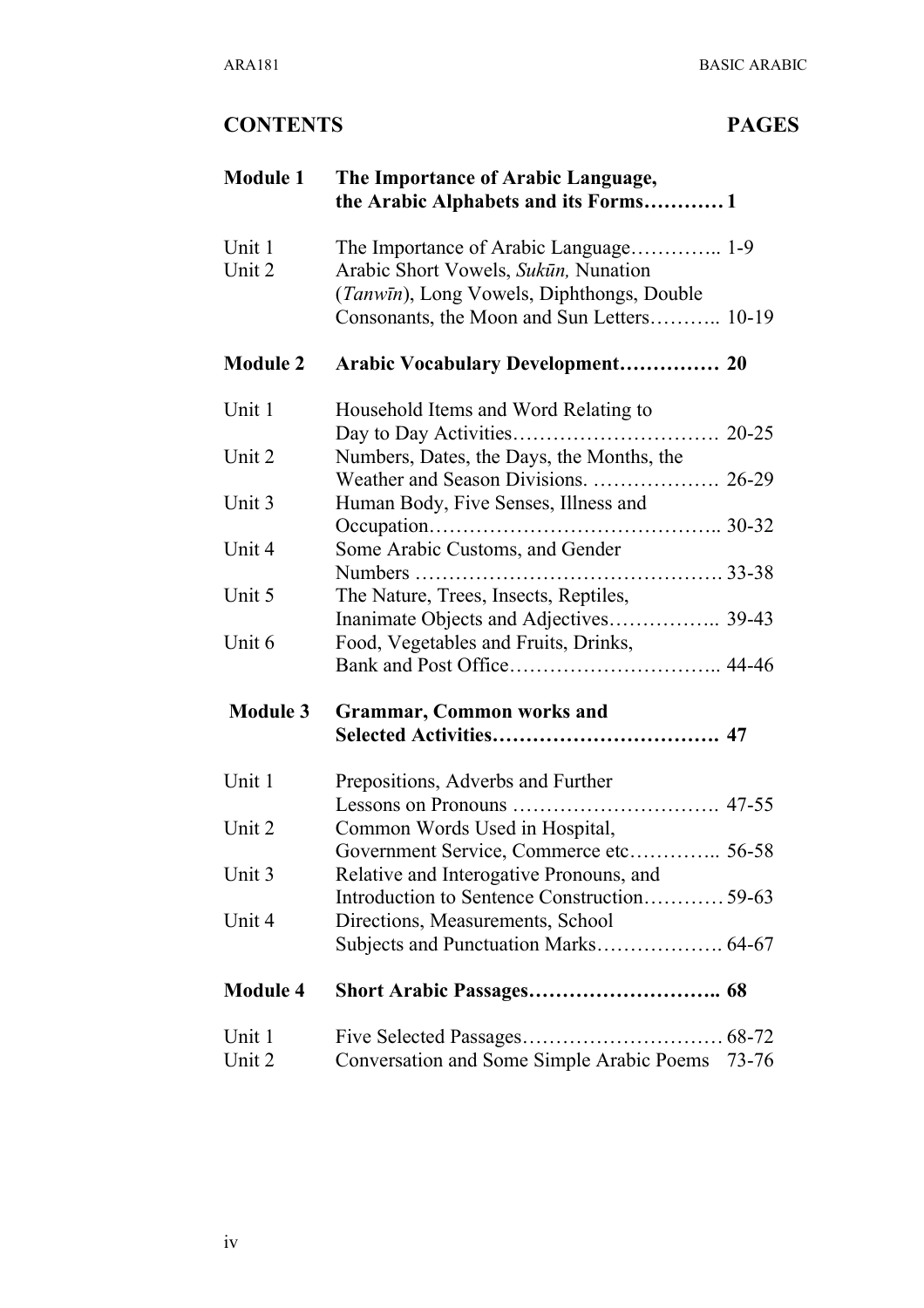### **MODULE 1 THE IMPORTACE OF ARABIC LANGUAGE, THE ARABIC ALPHABETS AND ITS FORM**

- Unit 1 The Importance of Arabic Language
- Unit 2 Arabic Short Vowels, Sukun, Nunation (*Tanwīn*), Long Vowels, Diphthongs, Double Consonants, the Moon and Sun letters.

### **UNIT 1 THE IMPORTANCE OF ARABIC LANGUAGE**

### **CONTENTS**

- 1.0 Introduction
- 2.0 Objectives
- 3.0 Main Content
	- 3.1 Brief History of Arabic
	- 3.2 The Arabic Alphabet
	- 3.4 Form of Arabic Letters
- 4.0 Conclusion
- 5.0 Summary
- 6.0 Tutor Marked Assignment
- 7.0 References/Further Readings

### **1.0 INTRODUCTION**

A recourse to history of the advent of Islam in Nigeria shows the position of Arabic as its official language. The impact of Arabic language therefore cannot be overemphasized. In this unit, you are going to learn about the importance of Arabic language in understanding and assimilating Islamic knowledge in Nigeria and in the world.

### **2.0 OBJECTIVES**

At the end of this unit, you should be able to:

- appreciate the importance of Arabic as language of commerce, politics, culture, and correspondence in the world history.
- Identify the orthography of Arabic alphabets and its form
- acknowledge particular importance of Arabic language on the sustainability of the Holy *Qur'ān* and Islam.
- acknowledge the importance of Arabic on research and documentation.
- Identify Arabic as the language that has great influence on the cross-fertilization of science and civilization at the global level.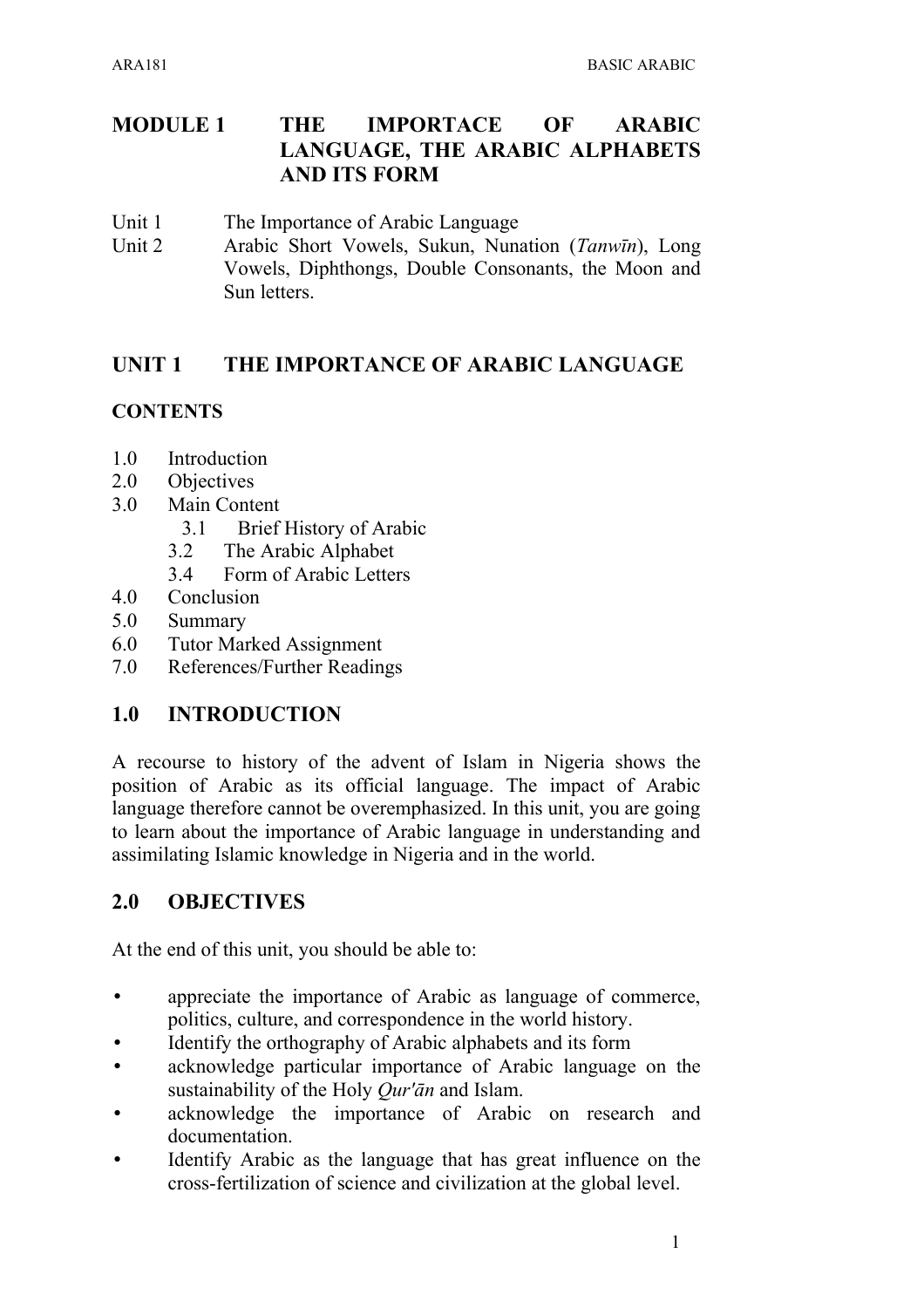• give a brief history of Arabic

### 3.0 **MAIN CONTENT**

### 3.1 **A Brief History Of Arabic**

Arabic is the youngest of the Semitic group of languages. Other languages that fall into this class include Hebrew, Aramaic, Syriac, Ugaritic, Acadian, Phoenician, Tigre, Tigina, Amharic and Geez. But marvelously, Arabic outlives them all. For instance, the Ugaritic and Acadian languages have died long ago while Aramaic, which was, for centuries, the lingua franca of the Western Asia survives in its pristine form only. Similarly, Syriac does thrive in its primitive form as at present. Furthermore, the Hebrew, one of the oldest Semitic family suffered untold neglect for centuries before and after the appearance of Prophet Isa (Jesus, peace be unto him) and during the days of Greek and Roman power. The rise of Islam and its spread further eclipsed the language for centuries before it finally, found official shelter in Israel. The Semitic languages of Ethiopia were equally confined to their areas of origin and they could not spread beyond their environment.

Other languages, which are alien to the Semitic family but which also, suffered the same fate as the family did include Latin, Greek and Sanskrit. For example, Latin, which was the rich classical language that played important role in medieval Europe, finds little patronage in the modern world. Similarly, Greek, which was the most universal language in the ancient times, cannot be perfectly maintained by the Greece simply because her immediate neighbours have no interest in the language. As far as Sanskrit, which was the ancient Indian language is concerned, its popularity does not to go today beyond the four walls of the country.

On the contrary, there has not been any established record of decline for Arabic. Though, the time of its emergence is yet to be known, its popularity dates back to the *Jāhiliyyah* (barbaric, primitive) age of Arab society and its popularity was not unconnected with the art of poetry. Some of the Arabs of this age in particular were gifted poets who composed poems brilliantly. Part of such poems composed was known as the *Mu'allaqāt*. It is said that the poetic competitions were organized among the poets of different tribes of the society.

Judges were appointed and eloquence of the poets was used as criterion for selecting the best poet. The poems of this period, at least a great percentage of them, were not recorded until the third century of Islam. They used to be transmitted only. The remains of the poems we have today testify to the fact that Arabic had attained perfection right from its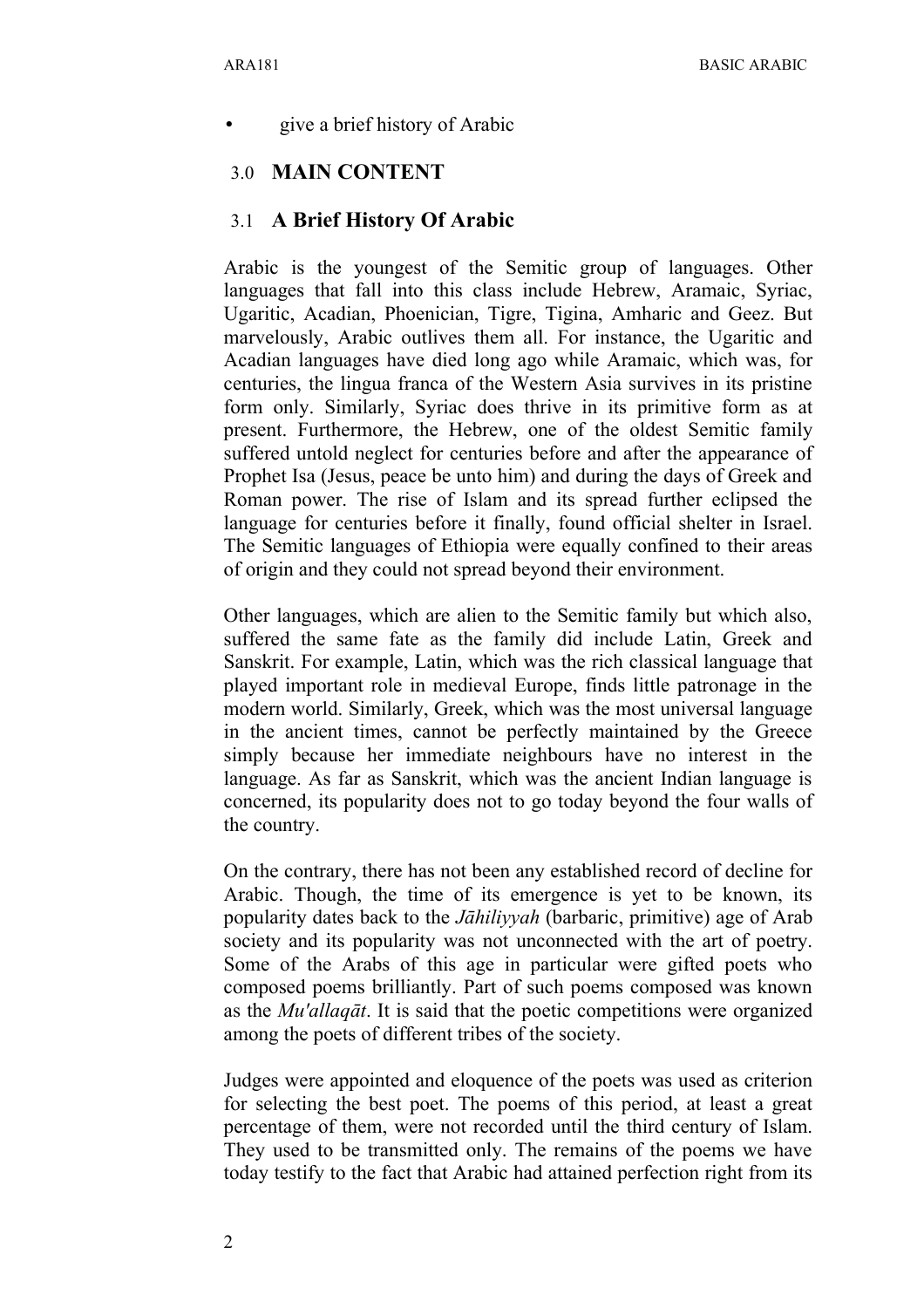emergence and that it has not suffered any vicissitudes.

However, the only language, which can be considered to be at par with Arabic in terms of classical importance, richness and continuous progress and prosperity from the time of its emergence up to the present time, is Chinese language. But the supremacy of Arabic is discernible from the fact that millions of Chinese muslims are masters of Arabic while many other millions are aspiring to learn the language.

Meanwhile, the importance of Arabic language is manifested internationally and locally. Firstly, it is the lingua franca of over a hundred million inhabitants of the Middle East, which links three separate continents (Africa, Asia and Europe) together. In the early period of the expansion of Islam, the muslims came in contact with the Greek and their sciences and through the medium of Arabic they leaned and recorded their sciences. They even improved and standardized the sciences. Then, the muslims got access into North Africa and later crossed to Spain. It was at that time that the muslims vigorously pursued knowledge. By the middle of the eighth century, the Spanish muslim scholars travelled eastward in quest of learning, which was recorded in Arabic and by early eleventh century the reverse was the case. By the twelfth century, Arabic medicine and sciences had started finding their way into Europe where they were translated from Arabic to Latin and later to other European languages.

Thus, it is no gain saying the fact that Arabic is the vehicle for the exchange and cross-fertilization of sciences and civilization at the global level. In fact, the modern civilization as well as the modern sciences might not have existed, at least to the extent we have them today, but for the laudable service of Arabic language, which preserved their origin and engineered their improvement and standardization. Even in the 16th century, Dutch physician; Laurentus Friseurs argued that the study of Arabic is indispensable for those wishing to make a career out of medicine.

Secondly, apart form placing Arabic on equal pedestal with other international languages like English, French and German to mention but a few, Arabic has also gallantly withstood the test of time, gained wide currency as an international language of commerce, diplomacy, politics and so on. Its universal recognition manifested in the United Nations Organization (UNO), the Organization of African Unity (OAU), the Organization of Petroleum Exporting Countries (OPEC) and the Food and Agriculture Organization (FAO).

While commenting on the significance of Arabic as a universal language, Professor Girgis said: "In terms of the number of speakers and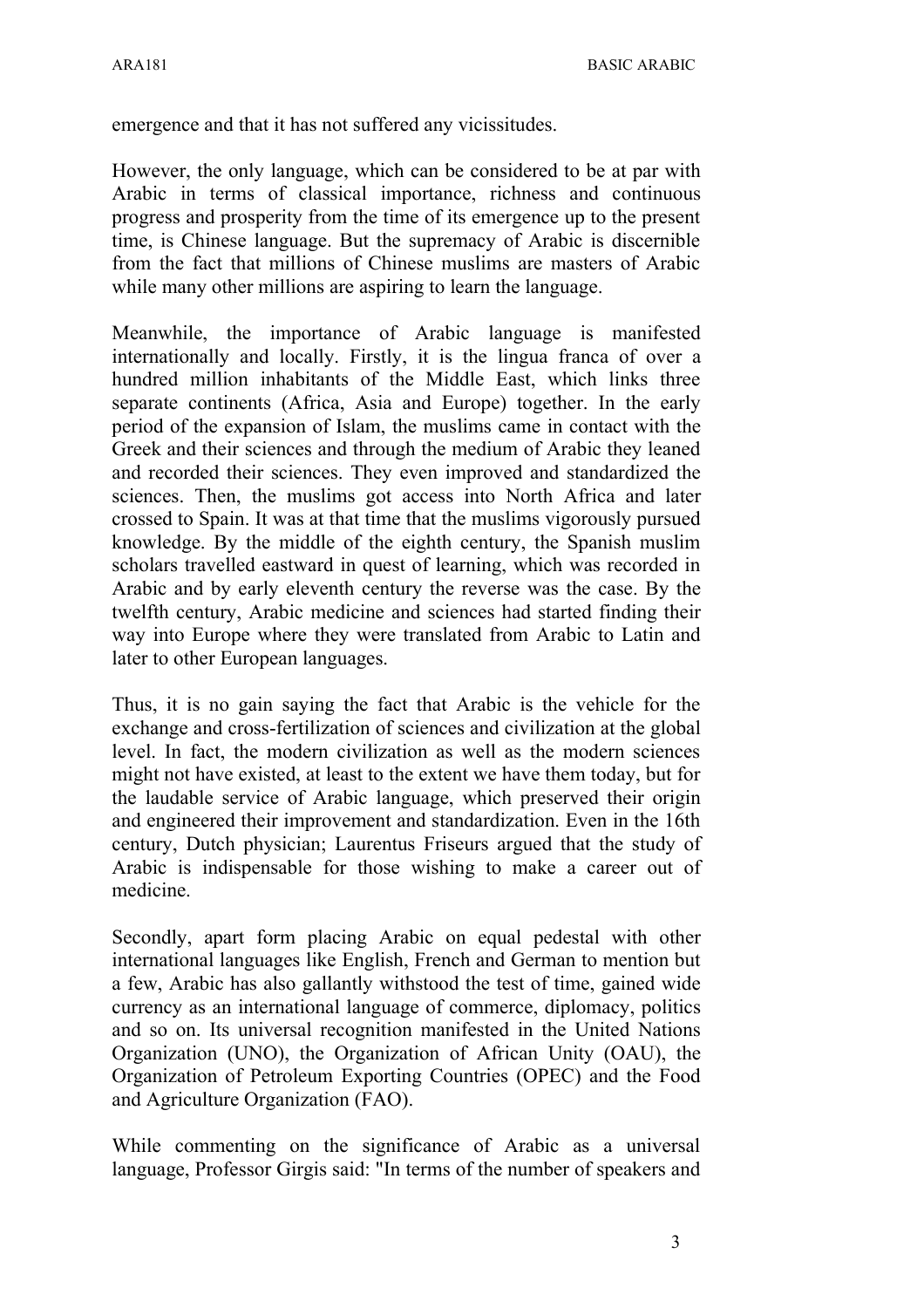extent of its influence, Arabic is by far the most important Semitic language today and must be regarded as one of the important world languages.

Thirdly, Arabic is specifically important to the muslims all over the world because it is the language of their sacred book; *Qur'ān* and *Sharīah* (Islamic law) in which the tenets of their religion are written.

 $\mathbf{u}$ إِنَّا أَنْزَلْنَاهُ قَرْءَانًا عَرَبِيَّا لَعَلَّـكُمْ تَـعْـقِلُون<br>ا "We revealed it as an Arabic *Qur'ān* so that you may understand" (Q12:2)

# **و ك ذ لك أ نز لن اه حكما ع ر بيا**

"Thus have We revealed it (*Qur'ān*) a decisive utterance in Arabic…. (Q13:37)

## وَلَقَدْ نَعْلَمَ أَنْهُمْ يَقُولُونَ إِنَّمَا يُعَلَّمُهُ بَشَرٍ لِسَان الَّذِي يُلْحِدُونَ إِلَيهِ أَعْجَمِيٌّ وَهَذَا لِسَـانَ عَرَبِي **مبين**

"We know indeed that they say: it is a man that teaches him, the tongue of which they wickedly refer to is notably foreign while this is Arabic, pure and clean" (Q16:103).

It is rightly noted that knowledge of Arabic is an indispensable prerequisite for proper understanding of *Qur'ān* and other Islamic books since their translations cannot, with utmost accuracy, convey their real messages. This is so because in translating one language to another, it is believed that a quarter of the conceptual value of the original language is lost.

Furthermore, practical usefulness of Arabic cannot be over emphasized. It serves as a source of the vocabularies of some African language. For instance Swahli, the language widely spoken in East Africa, has sixty percent of its words and expressions originating from Arabic language. Similarly, about forty percent of Hausa words and expressions are from Arabic. For instance:

| Arabic     | Hausa   | Meaning     |
|------------|---------|-------------|
| Al-ahad    | Alahadi | Sunday      |
| Al-akhbar  | Labaari | <b>News</b> |
| Jarīdah    | Jariida | Newspaper   |
| <i>Tim</i> | Ilimi   | Knowledge   |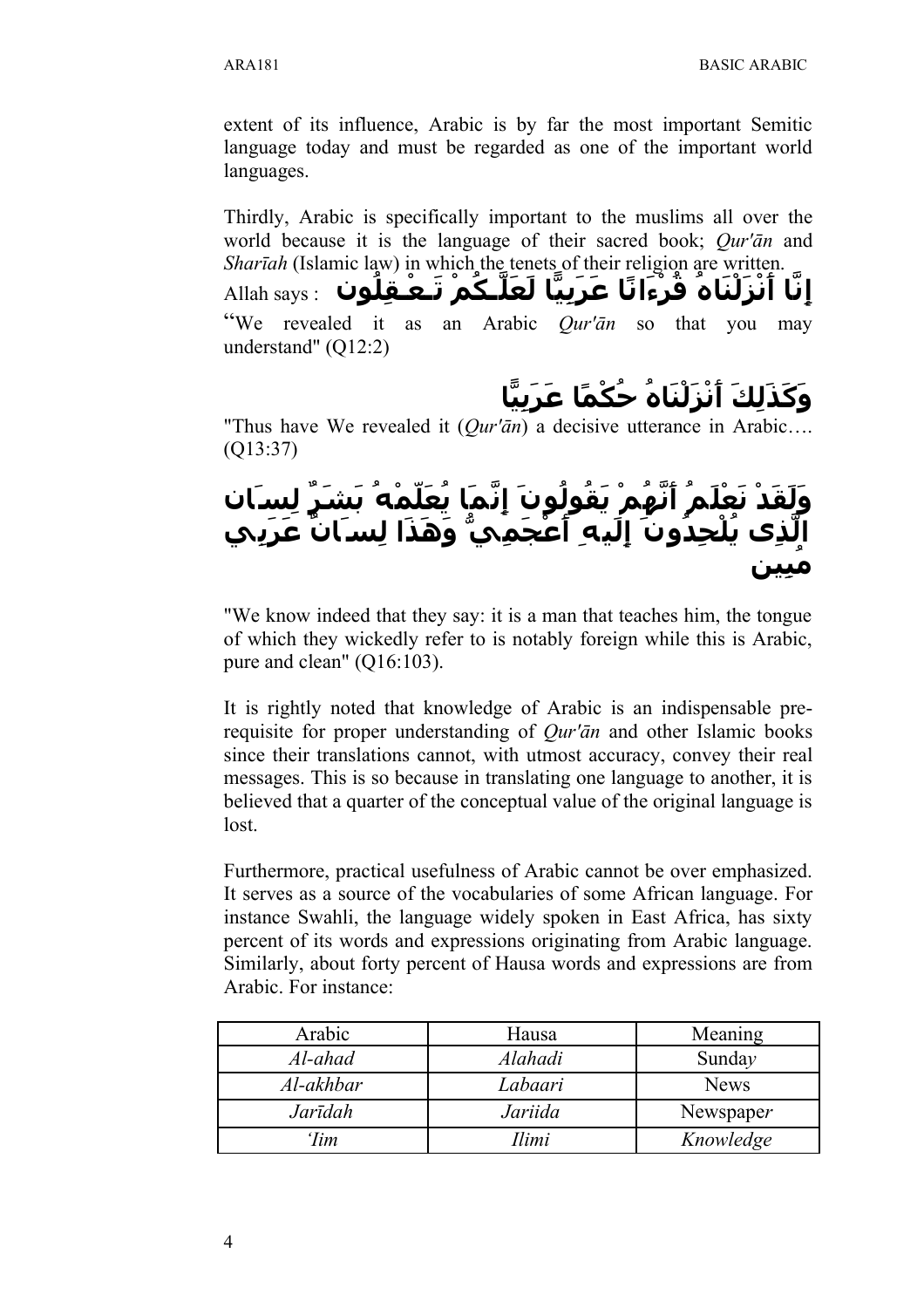| العربية     | Arabic      | Yoruba  | Meaning        |
|-------------|-------------|---------|----------------|
| الًر عْدُ   | $ar-ra$ $d$ | ara     | tunder         |
| آبَ         | aba         | abo     | return         |
| الأمرُ      | al-'amru    | alamori | matter/essence |
| البَصَلُ    | al-basal    | alubosa | onion          |
| الفِتْنَهُ  | al-fitnah   | fitina  | calamity       |
| العَافِيَةُ | al-'afiyat  | alaafia | health         |
|             |             |         |                |

In like manner, a minor percentage of Yoruba words also originated from Arabic language e.g

The language of West Europe still bears the imprints of Arabic influence in the form of numerous loan words and concept: Algebra (*aljabr*), Cotton (*qutn*), Sugar (*sukar*), surcre-french, zucchero-italian.

All these instances show that Arabic had been the language of both learning and commerce for centuries

Apart from linguistic service, Arabic renders cultural service to Africa. The true records of African history, which the Africans themselves can proudly call their own, was preserved by the language. Thus, knowledge of the language will enable aspiring scholars to drink deep into the parts of the Africans legacy contained in the Arabic manuscripts found in our universities, archives and museums.

For the West African countries that have diplomatic relations with some Arab countries such as the United Arab Republic, the Republics of Sudan, Iraq, Syria, Lebanon, Libya and the Kingdom of Saudi Arabia etc. Arabic is particularly useful. The Ministries of Information and External Affairs of such West African Countries need Arabist to ensure mutual understanding and exchanging of ideas among the countries involved in the diplomatic relations. In addition to that, Arabic is particularly important and useful to Nigerian nationals because it constitutes the native tongue of the Shuwa Arab, a tribe in Borno state.

In Africa, it is the native language of countries like Morocco, Mauritania, Algeria, Libya, Egypt, Sudan, and the Western Sahara. It accounts for about six percent of its original words and expression in Swahili languages. In Asia it is the medium of expression and communication in countries like Lebanon, Jordan, Sudan, Syria, Saudi Arabia, Kuwait, Bahrain, Qatar. Iraq, Palestine, and Yemen. In short, apart from being the lingua franca of more than one hundred million peoples, it is also estimated that it is being used as liturgical language by more than four hundred million people.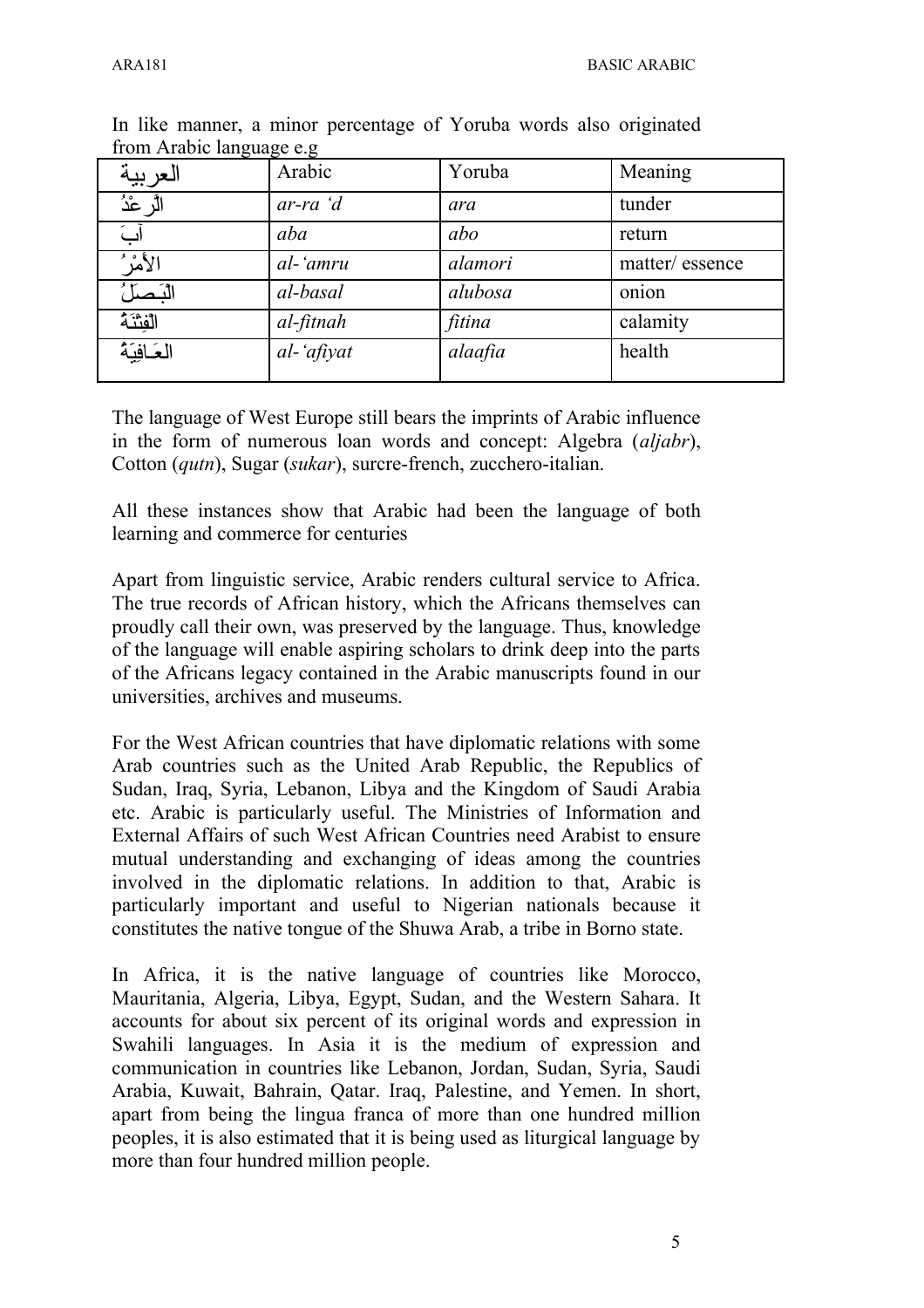### 3.1.1 The Arabic Alphabet

Arabic is written from right to left. Arabic graphic symbols have been adopted by and adapted for many languages spoken by muslim nations, for example Urdu in Pakistan, Persian in Iran, and Malay in Malaysia. Hausa language used Arabic symbols before the advent of white men.

The two commonest ways of writing are *Naskhi* normally used in print and formal writings often used in personal correspondences

The Arabic alphabet consists of the following 28 letters

| Transliteration         | Pronunciation                 | Arabi                          |                         | Transliteration   Pronunciation | Arabic                    |
|-------------------------|-------------------------------|--------------------------------|-------------------------|---------------------------------|---------------------------|
|                         |                               | $\mathbf c$<br>letter          |                         |                                 | letter                    |
| $\mathbf D$             | Đād'                          | ض                              | $\pmb{\mathsf{I}}$      | 'Alif                           |                           |
|                         |                               |                                |                         | /Hamzah                         |                           |
| Ţ                       | Ţā'                           | ط                              | $\mathbf{B}$            | $B\bar{a}'$                     | $\hookrightarrow$         |
| $\dot{Z}$               | $\overline{Za}$ '             | $\overline{\mathbf{r}}$        | $\overline{T}$          | Tā'                             | ت                         |
| $\overline{\text{c}}$   | $\mathrm{c}$ Ayn              | $\epsilon$                     | Th                      | Thā'                            | $\overline{\mathfrak{L}}$ |
| Gh                      | Ghayn                         | $\overline{\dot{\mathcal{E}}}$ | $\overline{\mathbf{J}}$ | $J\bar{\text{m}}$               | $\overline{\mathbb{C}}$   |
| $\overline{\mathrm{F}}$ | $F\bar{a}f$                   | $\dot{\underline{\mathbf{u}}}$ | H                       | Hā'                             | $\mathsf C$               |
| ${\bf Q}$               | Qāf                           | ق                              | Kh                      | Khā'                            | $\dot{\bar{c}}$           |
| $\overline{\mathbf{K}}$ | $K\bar{a}f$                   | <u>ای</u>                      | D                       | Dāl                             | د                         |
| $\mathbf L$             | Lām                           | ل                              | Dh                      | Dhāl                            | $\overline{a}$            |
| $\overline{\text{M}}$   | Mīm                           | $\hat{\zeta}$                  | ${\bf R}$               | $R\bar{a}$ '                    | $\mathcal{L}$             |
| ${\bf N}$               | Nūn                           | ن                              | Z                       | Zāy                             | j.                        |
| $\mathbf H$             | $H\bar{a}'$                   | $\blacktriangle$               | S                       | Sīn                             | $\omega$                  |
| $\overline{W}$          | $\overline{\text{W}\text{a}}$ | و                              | Sh                      | Shīn                            | $\mathring{\omega}$       |
| $\overline{\mathbf{Y}}$ | Yā'                           | ي                              | ${\bf S}$               | Şād                             | ص                         |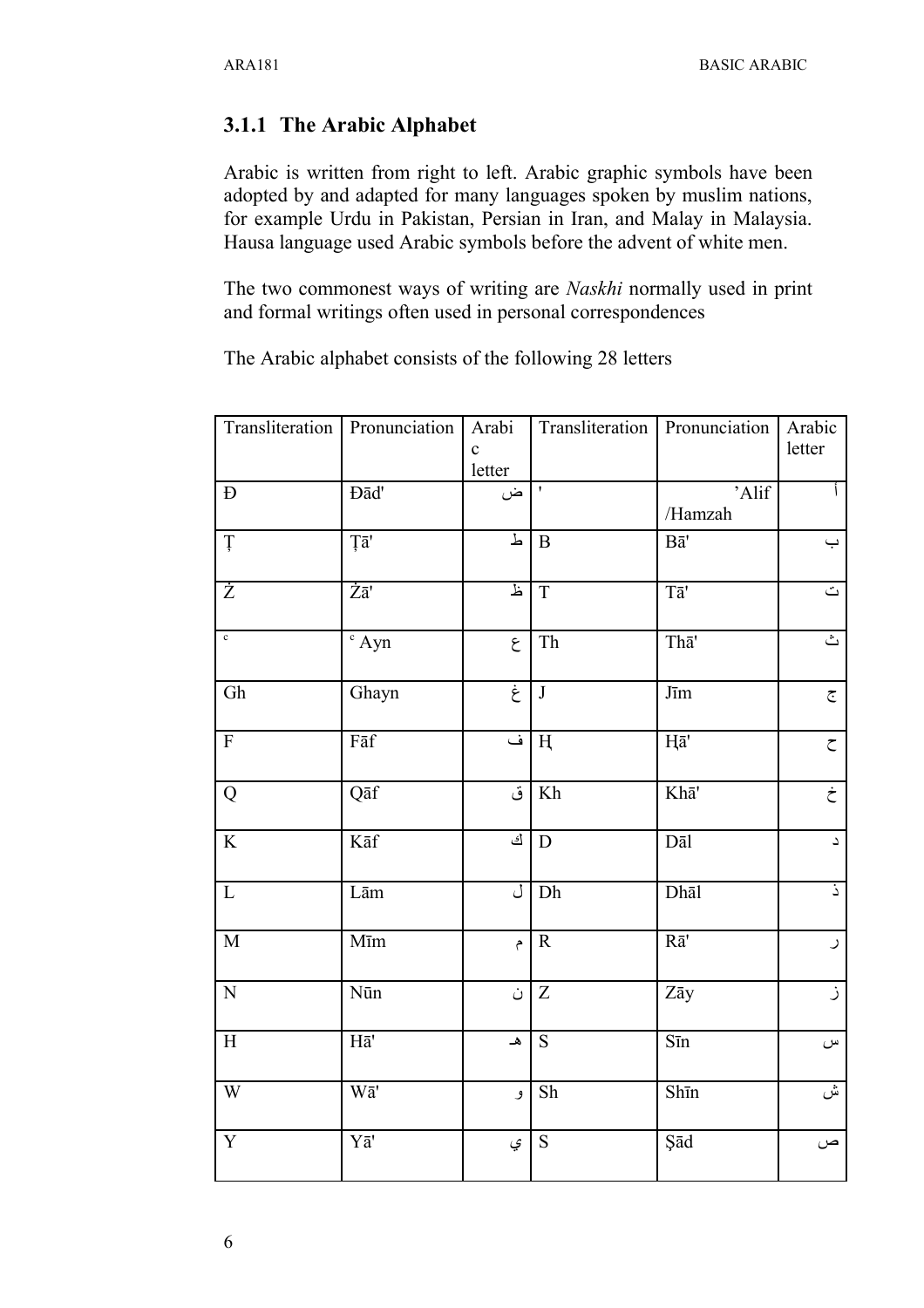### **3.1.2 Forms of Arabic Letters**

In writing Arabic, the letters take different forms according to their different positions in the word: whether at the beginning, in the middle, or at the end.

The following table shows the different forms of the letters of the alphabet

| Ending                            | Middle          | Beginning                                                                         | Standing                                                                                                                                                                                                                                                                                                                                                                                                                                                        | Arabic                                                                                                                                                                                                                                                                                                                                                                                                                                                          |
|-----------------------------------|-----------------|-----------------------------------------------------------------------------------|-----------------------------------------------------------------------------------------------------------------------------------------------------------------------------------------------------------------------------------------------------------------------------------------------------------------------------------------------------------------------------------------------------------------------------------------------------------------|-----------------------------------------------------------------------------------------------------------------------------------------------------------------------------------------------------------------------------------------------------------------------------------------------------------------------------------------------------------------------------------------------------------------------------------------------------------------|
| position                          | Position        | a word                                                                            | alone                                                                                                                                                                                                                                                                                                                                                                                                                                                           | alphabet                                                                                                                                                                                                                                                                                                                                                                                                                                                        |
| $\mathbf{1}$                      |                 |                                                                                   |                                                                                                                                                                                                                                                                                                                                                                                                                                                                 |                                                                                                                                                                                                                                                                                                                                                                                                                                                                 |
|                                   |                 |                                                                                   | $\overline{\mathbf{u}}$                                                                                                                                                                                                                                                                                                                                                                                                                                         |                                                                                                                                                                                                                                                                                                                                                                                                                                                                 |
|                                   |                 |                                                                                   | $\overline{\mathfrak{L}}$                                                                                                                                                                                                                                                                                                                                                                                                                                       | $\frac{1}{2}$                                                                                                                                                                                                                                                                                                                                                                                                                                                   |
| $\frac{1}{2}$                     |                 | $\frac{1}{2}$                                                                     | $\begin{tabular}{ c c } \hline \multicolumn{3}{ c }{\textbf{}} & \multicolumn{3}{ c }{\textbf{}} \\ \multicolumn{3}{ c }{\textbf{}} & \multicolumn{3}{ c }{\textbf{}} \\ \multicolumn{3}{ c }{\textbf{}} & \multicolumn{3}{ c }{\textbf{}} \\ \multicolumn{3}{ c }{\textbf{}} & \multicolumn{3}{ c }{\textbf{}} \\ \multicolumn{3}{ c }{\textbf{}} & \multicolumn{3}{ c }{\textbf{}} \\ \multicolumn{3}{ c }{\textbf{}} & \multicolumn{3}{ c }{\textbf{}} \\ \$ | $\begin{tabular}{ c c } \hline \multicolumn{3}{ c }{\textbf{}} & \multicolumn{3}{ c }{\textbf{}} \\ \multicolumn{3}{ c }{\textbf{}} & \multicolumn{3}{ c }{\textbf{}} \\ \multicolumn{3}{ c }{\textbf{}} & \multicolumn{3}{ c }{\textbf{}} \\ \multicolumn{3}{ c }{\textbf{}} & \multicolumn{3}{ c }{\textbf{}} \\ \multicolumn{3}{ c }{\textbf{}} & \multicolumn{3}{ c }{\textbf{}} \\ \multicolumn{3}{ c }{\textbf{}} & \multicolumn{3}{ c }{\textbf{}} \\ \$ |
|                                   |                 | $\frac{1}{4}$                                                                     |                                                                                                                                                                                                                                                                                                                                                                                                                                                                 |                                                                                                                                                                                                                                                                                                                                                                                                                                                                 |
|                                   |                 |                                                                                   | ج ح<br>خ ج                                                                                                                                                                                                                                                                                                                                                                                                                                                      | ここさ                                                                                                                                                                                                                                                                                                                                                                                                                                                             |
|                                   |                 | $\frac{1}{2}$                                                                     |                                                                                                                                                                                                                                                                                                                                                                                                                                                                 |                                                                                                                                                                                                                                                                                                                                                                                                                                                                 |
|                                   |                 |                                                                                   | $\mathcal{L}_{\text{}}$                                                                                                                                                                                                                                                                                                                                                                                                                                         | $\overline{a}$                                                                                                                                                                                                                                                                                                                                                                                                                                                  |
| ج- ح- خ- ح- ت- 1<br>  ح- ح- ح- خ- | $\overline{z}$  |                                                                                   | $\frac{1}{2}$                                                                                                                                                                                                                                                                                                                                                                                                                                                   | $\frac{1}{2}$                                                                                                                                                                                                                                                                                                                                                                                                                                                   |
|                                   |                 | J                                                                                 |                                                                                                                                                                                                                                                                                                                                                                                                                                                                 | ر                                                                                                                                                                                                                                                                                                                                                                                                                                                               |
|                                   |                 | <u>ز</u>                                                                          | .<br>ز                                                                                                                                                                                                                                                                                                                                                                                                                                                          | <u>ز</u>                                                                                                                                                                                                                                                                                                                                                                                                                                                        |
|                                   |                 | س                                                                                 |                                                                                                                                                                                                                                                                                                                                                                                                                                                                 |                                                                                                                                                                                                                                                                                                                                                                                                                                                                 |
|                                   |                 | $\frac{1}{2}$                                                                     | $\frac{1}{2}$ $\frac{1}{2}$ $\frac{1}{2}$ $\frac{1}{2}$ $\frac{1}{2}$                                                                                                                                                                                                                                                                                                                                                                                           |                                                                                                                                                                                                                                                                                                                                                                                                                                                                 |
|                                   |                 |                                                                                   |                                                                                                                                                                                                                                                                                                                                                                                                                                                                 |                                                                                                                                                                                                                                                                                                                                                                                                                                                                 |
|                                   |                 |                                                                                   |                                                                                                                                                                                                                                                                                                                                                                                                                                                                 | $\begin{array}{c c}\n\hline\n\text{b} & \text{b}\n\end{array}$                                                                                                                                                                                                                                                                                                                                                                                                  |
|                                   |                 |                                                                                   |                                                                                                                                                                                                                                                                                                                                                                                                                                                                 |                                                                                                                                                                                                                                                                                                                                                                                                                                                                 |
|                                   |                 | $\frac{1}{2}$                                                                     |                                                                                                                                                                                                                                                                                                                                                                                                                                                                 |                                                                                                                                                                                                                                                                                                                                                                                                                                                                 |
|                                   |                 |                                                                                   |                                                                                                                                                                                                                                                                                                                                                                                                                                                                 |                                                                                                                                                                                                                                                                                                                                                                                                                                                                 |
|                                   |                 |                                                                                   | حزبها                                                                                                                                                                                                                                                                                                                                                                                                                                                           | <br>غ<br>غ                                                                                                                                                                                                                                                                                                                                                                                                                                                      |
|                                   |                 | $\begin{array}{ c c } \hline \hline \hline \hline \hline \hline \end{array}$ ا ما | $\frac{1}{2}$                                                                                                                                                                                                                                                                                                                                                                                                                                                   | $\frac{1}{2}$                                                                                                                                                                                                                                                                                                                                                                                                                                                   |
|                                   |                 |                                                                                   | ق<br>ك                                                                                                                                                                                                                                                                                                                                                                                                                                                          | _<br>في                                                                                                                                                                                                                                                                                                                                                                                                                                                         |
|                                   |                 |                                                                                   |                                                                                                                                                                                                                                                                                                                                                                                                                                                                 |                                                                                                                                                                                                                                                                                                                                                                                                                                                                 |
|                                   |                 |                                                                                   |                                                                                                                                                                                                                                                                                                                                                                                                                                                                 |                                                                                                                                                                                                                                                                                                                                                                                                                                                                 |
|                                   |                 | مــ                                                                               | م                                                                                                                                                                                                                                                                                                                                                                                                                                                               | م                                                                                                                                                                                                                                                                                                                                                                                                                                                               |
| م<br>ن                            | ᅺ               | نہ                                                                                | ن                                                                                                                                                                                                                                                                                                                                                                                                                                                               | ن                                                                                                                                                                                                                                                                                                                                                                                                                                                               |
| $\mathbf{A}_{-}$                  | $\triangleleft$ | هـ                                                                                | هـ                                                                                                                                                                                                                                                                                                                                                                                                                                                              | ه                                                                                                                                                                                                                                                                                                                                                                                                                                                               |
| ع                                 | ع               | و                                                                                 | و                                                                                                                                                                                                                                                                                                                                                                                                                                                               | <u>و</u>                                                                                                                                                                                                                                                                                                                                                                                                                                                        |
| جي                                | $\div$          | $\div$                                                                            | ي                                                                                                                                                                                                                                                                                                                                                                                                                                                               | ي                                                                                                                                                                                                                                                                                                                                                                                                                                                               |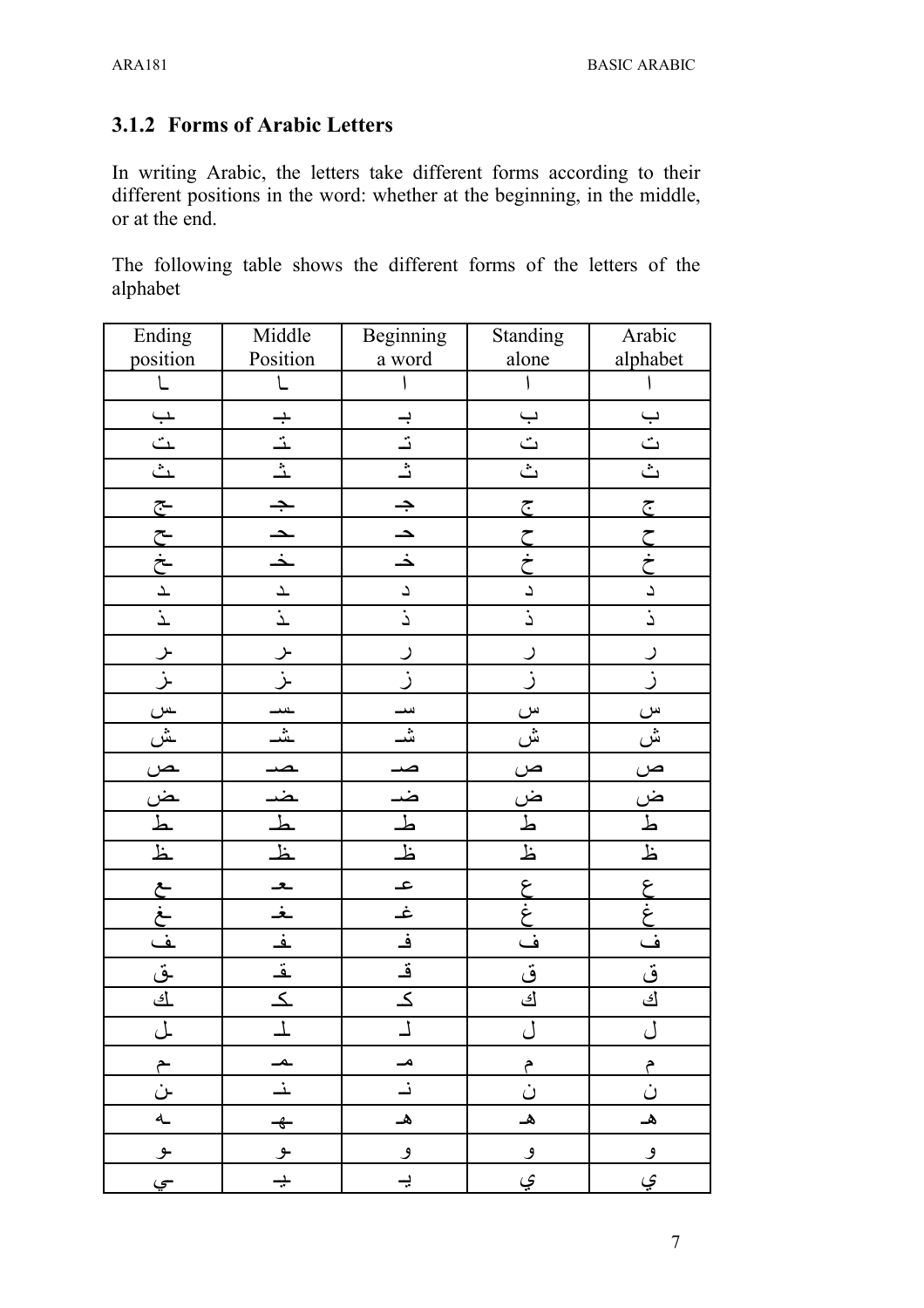### **Note:**

1. It will be noted that in the table of the alphabet given above the following six letters are shown as capable of being joined to a preceding letter only.

ا د ذ ر ز و

Under no circumstance can they be joined to a succeeding letter.

- 2. When *alif* is joined to *lām* they are read together, as *lam-alif* and written thus  $\lambda$ . When both of them are together in the middle of a word, they are written thus  $\lambda$
- 3. When the letter  $h\bar{a}'$  ( $\circ$ ) denotes the feminine ending of nouns and adjectives it is written with two dots above  $\ddot{\bullet}$  and pronounced "t" this is known as *tā*' *marbūt*a. (ta)

### **4.0 CONCLUSION**

From the discussions so far you have learnt the following:

- Arabic as most important member of the Semitic group of languages
- It is the youngest and the only thriving language in the group.
- Islam has played vital roles on its survival till today
- It is important because it is the lingua franca of over one hundred million inhabitants that cut across the globe.
- It is also the vehicle for the exchange and cross-fertilization of sciences and civilization at a point in the history of the world.
- It is placed on equal footing with other international languages, by gaining wider currency as language of commerce , diplomacy, politics and so on
- It is important specifically to the muslims all over the world because it is the language of their sacred book, the holy *Qur'ān*
- It is therefore an indispensable prerequisite for proper understanding of the *Qur'ān* and other Islamic books
- Its long history of acquaintance with other languages especially in Africa has enhanced its great influence on the vocabulary of those countries
- It helps in the diplomatic relations between some Arabic speaking countries in Africa and Asia.

### **5.0 SUMMARY**

In this unit, you have been exposed to the importance of Arabic as an international language and as a language for the muslim's worship. In addition , you have been able to see how each of the Arabic letters looks like when even it stands alone, or when it is joined to a word either at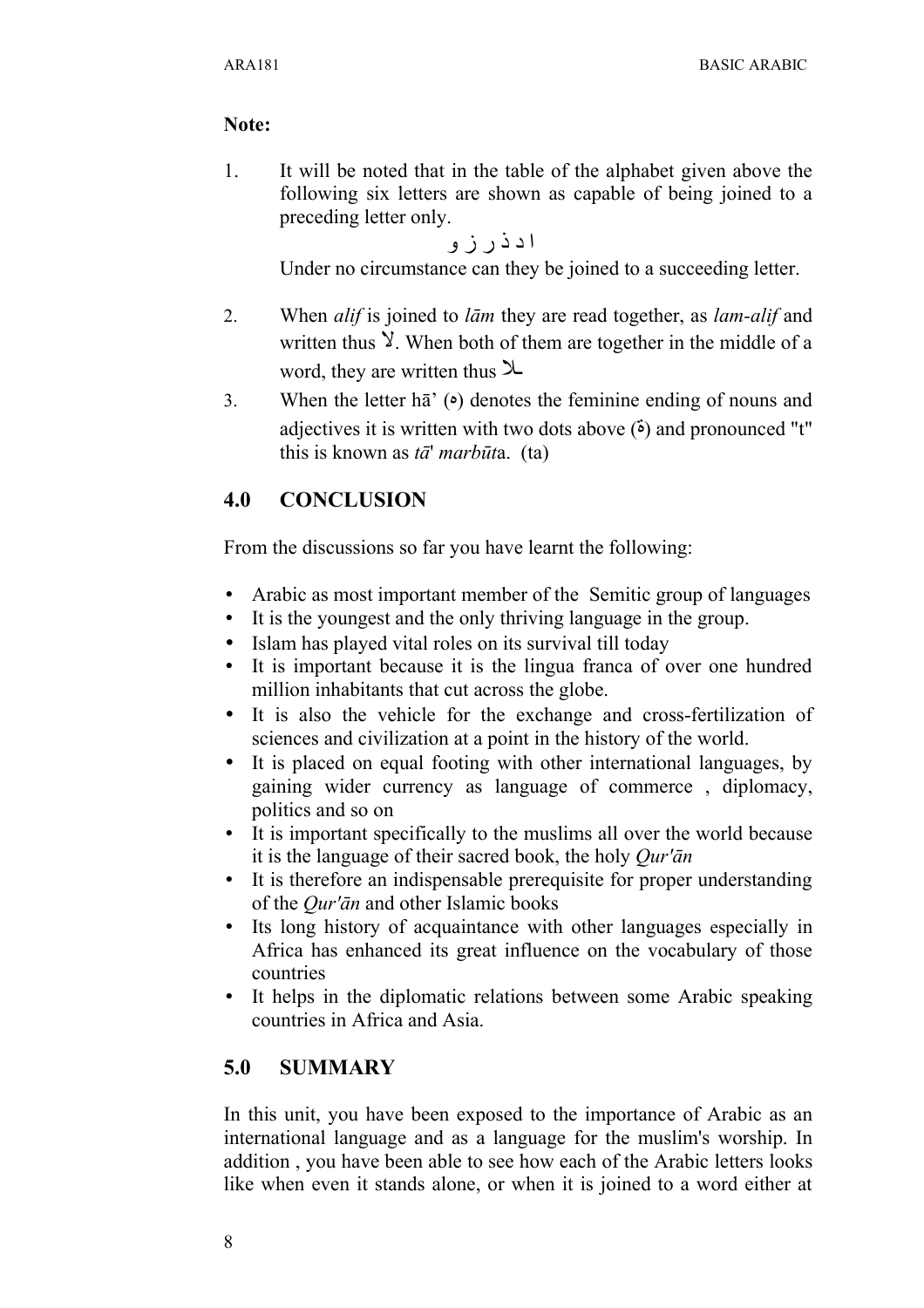the beginning , the middle or at the end. You are therefore advised strongly to master these letters before you go to the next unit.

### **6.0 TUTOR-MARKED ASSIGNMENT**

- 1. List four major importance of Arabic as an international language
- 2. Write all letters in Arabic alphabet in a descending order and their corresponding equivalents in English.

### **7.0 REFERENCES/FURTHER READINGS**

- Chejne, A. G. (1967). *The Arabic Language: its role in History,* Minneapolis: University Press.
- Hunwick, J. O. (1964). "The influence of Arabic in West Africa: A Preliminary Survey" in *Transaction of the Historical Society of Ghana.* (THSG), v.ii.
- Mazhar, M.A. (1972). *Arabic: The Source of all the Languages,* Nendein: Draus
- Versteegh, K. (1997). *The Arabic Language*, Edinburgh: Cambridge University Press.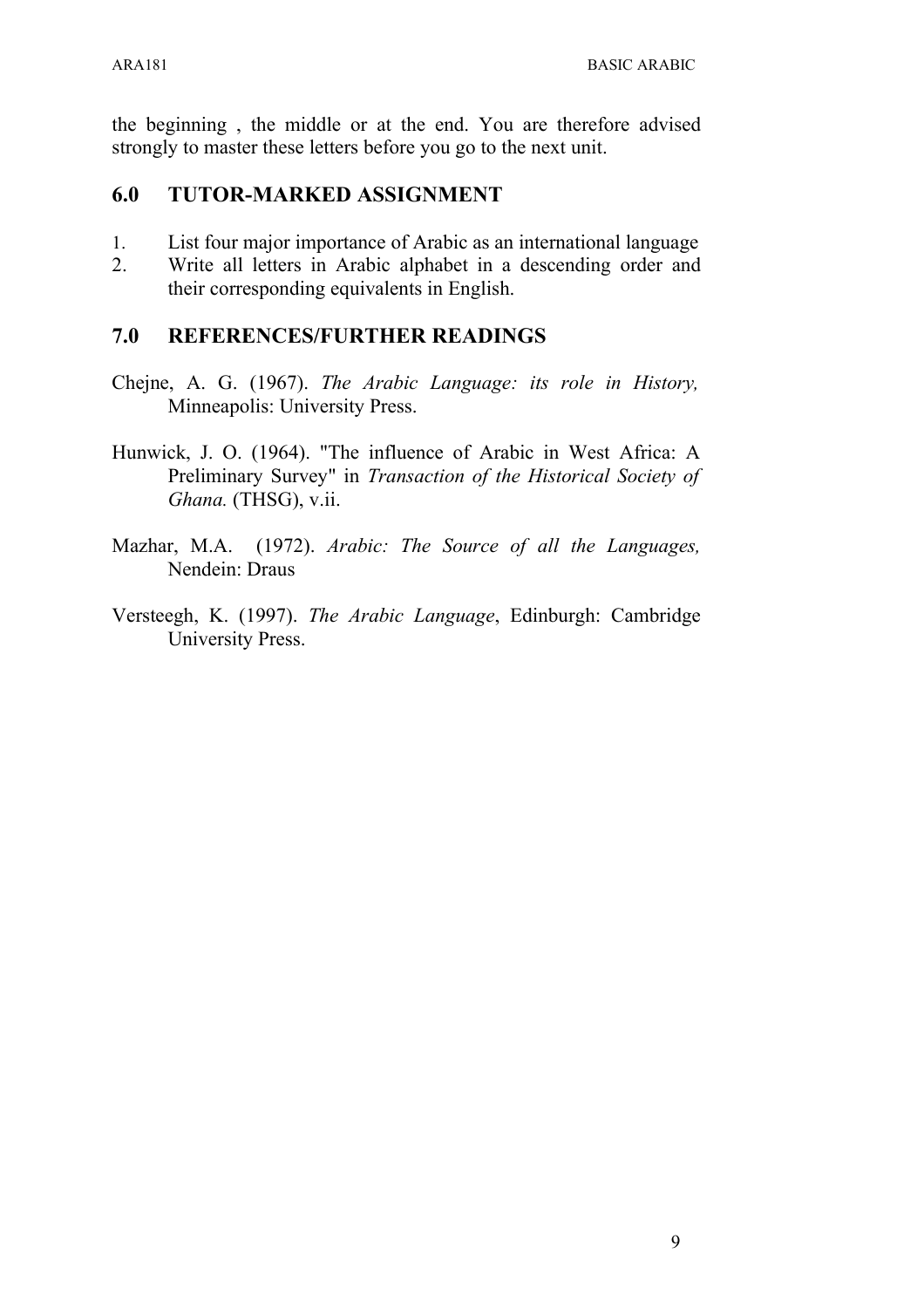### **UNIT 2 ARABIC VOWELS (SHORT AND LONG), NUNATION (***TANWĪN***) LONG VOWELS, DIPTHONGS, DOUBLE CONSONANTS, THE MOON AND SUN LETTERS**

### **CONTENTS**

- 1.0 Introduction
- 2.0 Objectives
- 3.0 Main Content
	- 3.1 Arabic Vowels
	- 3.2 The Short Vowels
	- 3.3 The Long Vowels *Hurūfu `l--Madd*
	- 3.4 *Sukūn* (Quiescence)
	- 3.5 Nunation
	- 3.6 Dipthongs
	- 3.7 The Moon and Sun Letters
	- 3.8 Double Consonants (*Shaddah*)
- 4.0 Conclusion
- 5.0 Summary
- 6.0 Tutor-Marked Assignment
- 7.0 References/Further Readings

### **1.0 INTRODUCTION**

Unlike in English, Arabic vowels are placed as a sign above or below a letter and called vocalization and without them the letters will be impossible for beginners to pronounce. The vowels are broadly divided into two, the short and the long vowels. Knowledge of the short vowels which shall be introduced first in this unit, will enhance quick and easy pronunciation of some simple words introduced later in the unit.

This shall be followed by the extensive knowledge of the letters in nunation form and their pronunciation, the prolongation of letters through the long vowels and the introduction of the students to double consonants. The moon and sun letters especially in relation to the Arabic definite article shall also be treated in this unit.

### **2.0 OBJECTIVES**

At the end of this unit, you should be able to:

- Recognise the vowels, nunation, double consonants as well as the moon and sun letters.
- Read the words written with all the signs applied in vocalization.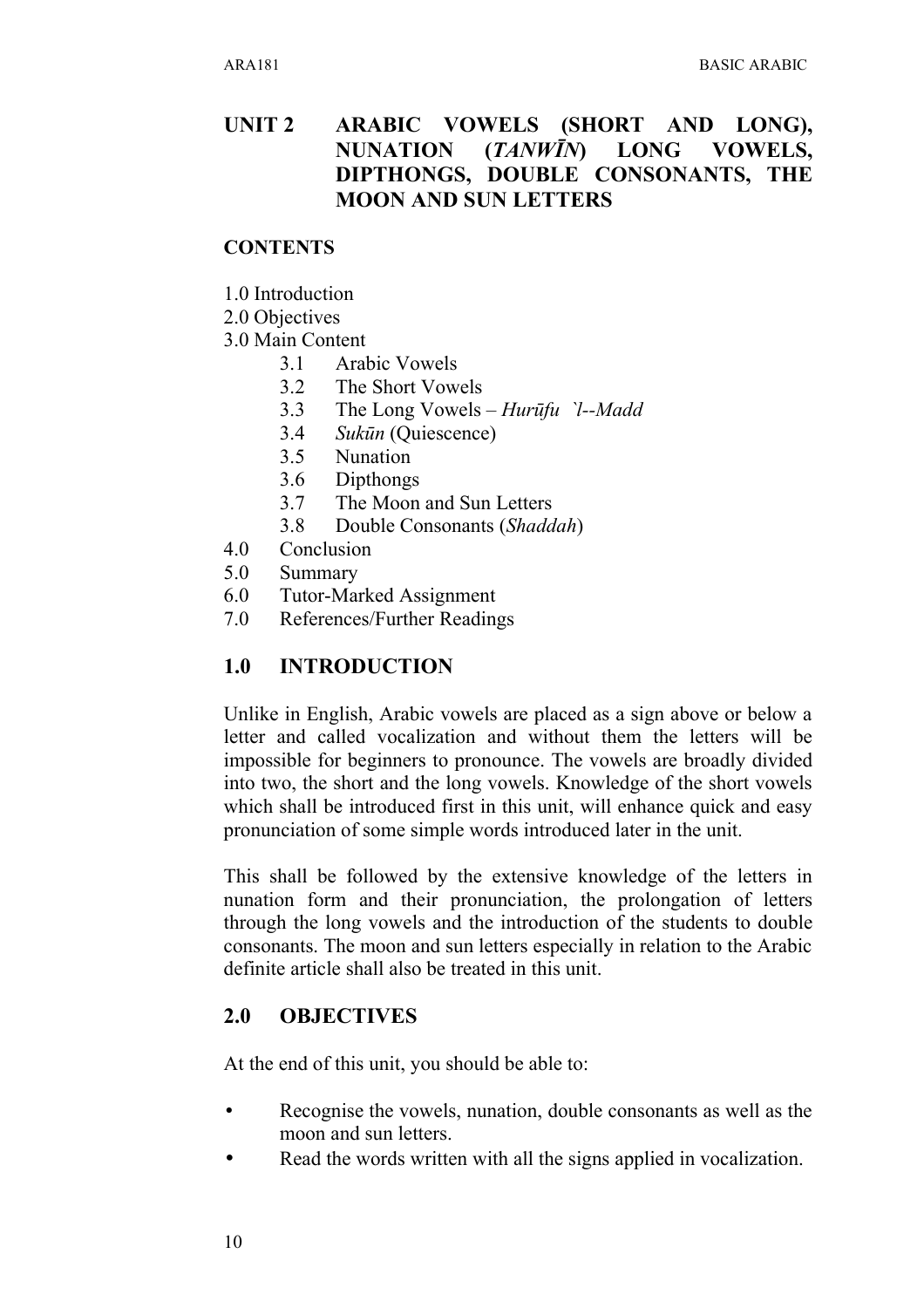### **3.0 MAIN CONTENT**

### **3.1Arabic Vowels**

Letters of Arabic alphabet are all consonants. They cannot be read correctly without the help of vowels.

There are three short vowels and three long vowels in Arabic. Unlike Latin scripts, these vowels are not letters. Certain signs placed on or under the consonants concerned only represent them. This is known as *vocalization.*

### **3.2The Short Vowels**

The short vowels are as follows:

1. *Fat-hah*: It sounds /a/ as in 'man' and is represented in writing by a small slanting stroke placed on the consonant concerned.

For example

بَ تُ ثَ

To read the above example we say *Bā*' *fat-ha* /ba/ *Tā*' *fat-ha* /ta/ *Thā*' *fat-ha* /tha/

| $\ddot{c}$       | ڪَ                                | $\tilde{\hookrightarrow}$ |                               |
|------------------|-----------------------------------|---------------------------|-------------------------------|
| Tha              | ta                                | ba                        | $\mathbf{a}^{\prime}$         |
| دَ               | и,                                | ,<br>ح                    | $\overline{\tilde{\tau}}$     |
| da               | kha                               | ha                        | $i\bar{a}$                    |
| سَ               | $\tilde{\mathcal{L}}$             | ╭                         | ۮ                             |
| sa               | za                                | ra                        | dha                           |
| ط                | $\overline{\dot{\tilde{\omega}}}$ | Σ<br>ص                    | $\overline{\mathring{a}}$ للأ |
| Ţa               | đa                                | sa                        | sha                           |
| $\tilde{\omega}$ | ć                                 | غ                         | Ŀ                             |
| fa               | gha                               | $\mathbf{c}_{\mathbf{a}}$ | ża                            |
| ,<br>م           | - 1<br>$\iota$ .                  | كَ                        | قَ                            |
| Ma               | la                                | ka                        | qa                            |
| <u>ي</u> َ       | ,<br>و                            | ۿۘ                        | نَ                            |
| Ya               | wa                                | ha                        | na                            |

2. *Kasrah*: It sounds /i/ as in "pit" and is represented in writing by a slanting stroke  $\equiv$  placed under the consonant concerned. For example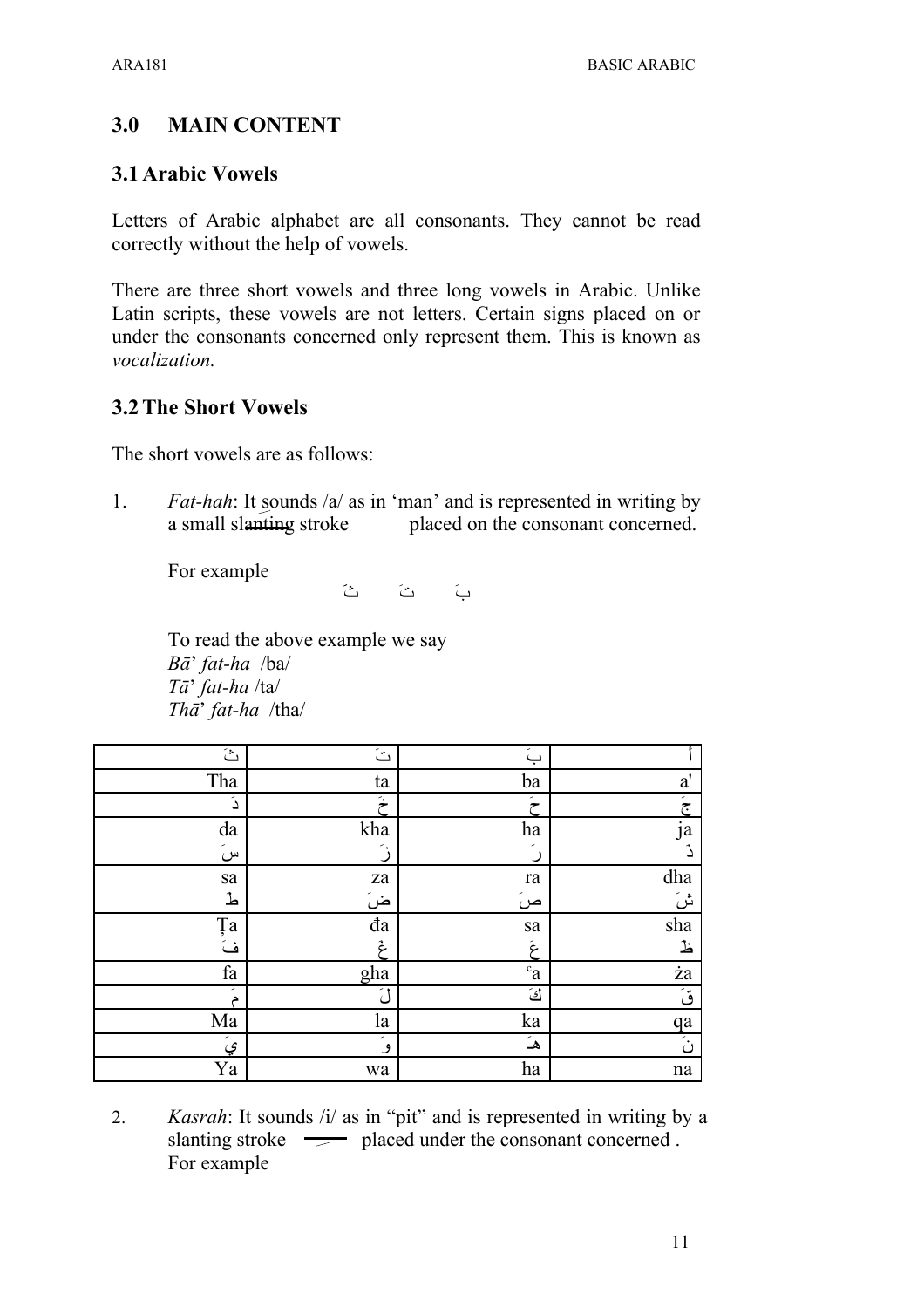بa تa ثa

To read the above example we say *Bā' kasrah* /bi/ *Tā' kasrah* /ti/ *Thā' kasrah* /thi/

| ݺ                | ت                       | ب                       |                         |
|------------------|-------------------------|-------------------------|-------------------------|
| Thi              | ti                      | bi                      | $\mathbf{i}'$           |
| دِ               | ېنې                     | ح                       | ج                       |
| di               | khi                     | hi                      | $\ddot{1}$              |
| س                | ز                       | ر                       | ذِ                      |
| si               | zi                      | $\overline{\textbf{n}}$ | dhi                     |
| طِ               | ض                       | ص                       | ىن                      |
| <b>Ti</b>        | đi                      | si                      | $\overline{\text{shi}}$ |
| ف                | غ                       | عج                      | $\frac{1}{2}$           |
| $\rm{fi}$        | ghi                     | $\mathbf{c}_1$          | $\overline{\dot{z}}$    |
| م                | ک                       | <u>ائ</u>               | ق                       |
| Mi               | $\overline{\mathbf{h}}$ | ki                      | $\overline{qi}$         |
| <u>ي</u>         | و                       | هي                      | $\dot{\omega}$          |
| $\overline{Y_1}$ | wi                      | hi                      | $\overline{\text{ni}}$  |

3. *Dammah*: It sounds /u/ as in "put" and is represented in writing by a '*waw'*

بQ تQ ثQ

placed on the consonant concerned For example

To read the above, we say *Bā*' *dammah* /bu/ *Tā' dammah* /tu/ *Thā' dammah* /thu/

| $\overline{\mathcal{L}}$ | $\overline{\mathbb{C}}$ | بُ                |               |
|--------------------------|-------------------------|-------------------|---------------|
| Thu                      | tu                      | bu                | $\mathbf{u}'$ |
| دُ                       | シ                       | ۶<br>┮            |               |
| du                       | khu                     | hu                | ju            |
| و<br>س                   | ٠.                      | ۶                 | دُّ           |
| su                       | ${\it zu}$              | ru                | dhu           |
| طُ                       | ضُ                      | $\mathbf{S}$<br>ص | شُ            |
| Ţu                       | đu                      | şu                | shu           |
| فَّ                      | ۼ                       | ۼ                 | 玉             |
| fu                       | ghu                     | $c_{\mathbf{u}}$  | żu            |
| ۶<br>م                   | ڷؙ                      | ڵؿٞ               | قُ            |
| Mu                       | lu                      | ku                | qu            |
| يُ                       | ×<br>و                  | هُـُ              | نۡ            |
| yu                       | wu                      | hu                | nu            |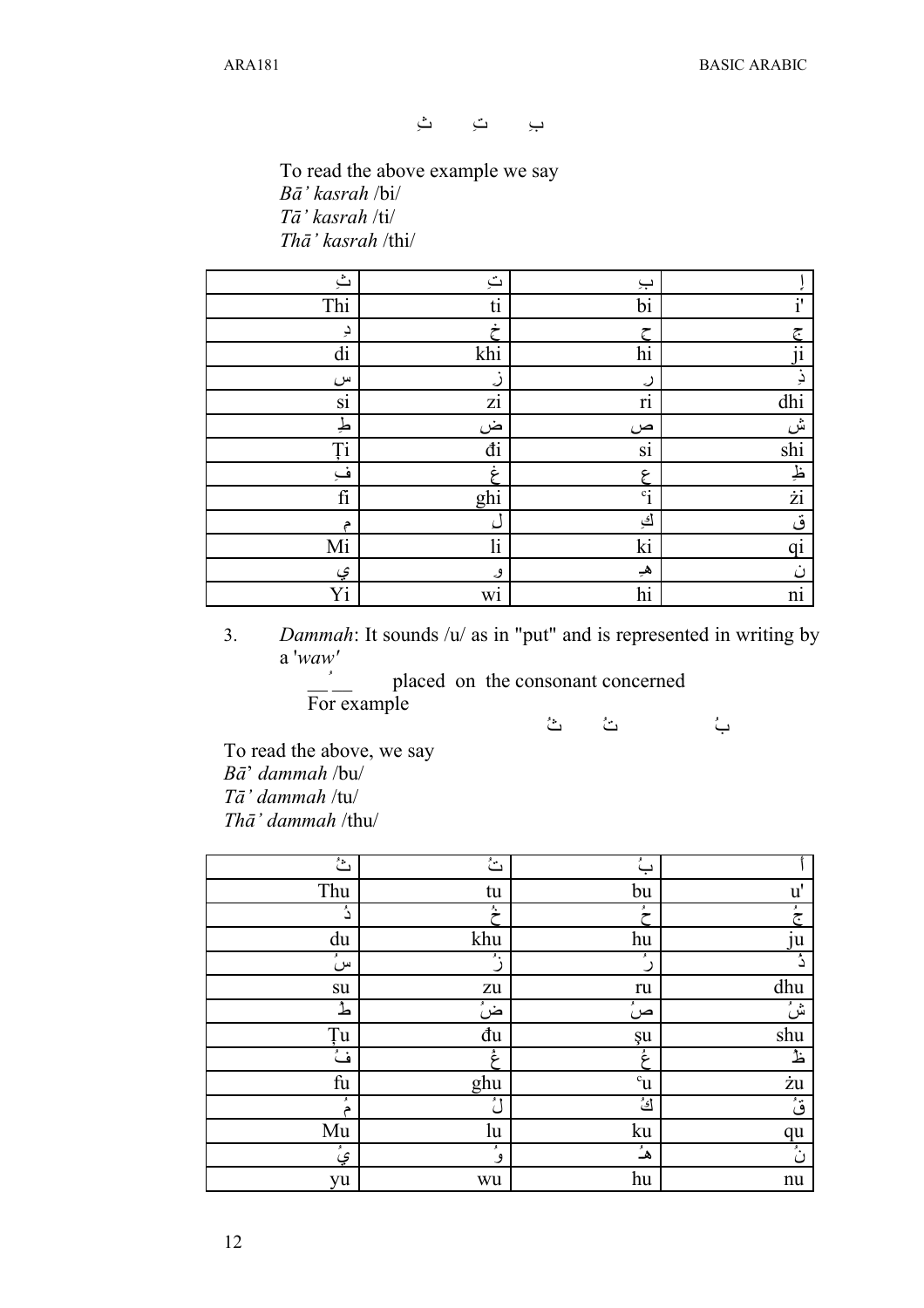### **3.3 The Long Vowels – Hurūfu `L -Madd**

The long vowels are represented by adding one of the letters known in English as "letters of prolongation" and in Arabic as *hurūf-* '*al-maddi* to the consonants concerned after the short vowels have been put. The letters of prolongation are:

- 1. ا) *Alif madd*) meaning '*alif* of prolongation and corresponding with *al-fa-thah,*
- 2. و) *W*ā'*u madd*) meaning *w*ā' of prolongation and corresponding with *damma*
- 3. ي) *Y*ā'*u madd*) meaning *yā'* of prolongation and corresponding with *kasrah*.

The long vowels are prolonged twice the pronunciation of the short vowels. They are as follow:

- i. *Al*-*fat-hah* with '*alif madd*: It sounds /*ā*/ as in 'car' and is represented by a similar stroke of '*al-fa-thah* together with '*alif* that follows the consonant concerned. آ For example
	- با which is spelt thus: *B*ā*' fat-hah alif madd /baa/*
	- تا which is spelt thus: *T*ā*' fat-hah alif madd /taa*/
	- تا which is spelt thus : *Th*ā' *fat-hah alif madd /thaa/*
- ii. *Al- kasrah* with *y*ā*'u madd*: it sounds /ii/ as in 'sheep' and is represented in writing by a similar stroke with *ya'* following the consonant concerned. For example: إى
	- ىaبwhich is spelt*: b*ā*' kasrah ya' madd / bii/ T*تىwhich is spelt*: t*ā*' kasrah ya' madd /tii/* ىaث which is spelt: *thā*' *kasrah* ya'u *madd* /thii/
- iii. *Dammah* with *wā madd*. It sounds /uu/ as in 'boot'
	- وQب which is spelt *b*ā*' dammah waw madd / buu*/
	- <sub>فو</sub><br>which is spelt: *tā' dammah was madd /tuu/*<br>which is spelt: *thā' dammah waw madd /thu*
	- which is spelt: *thā' dammah waw madd /thuu/*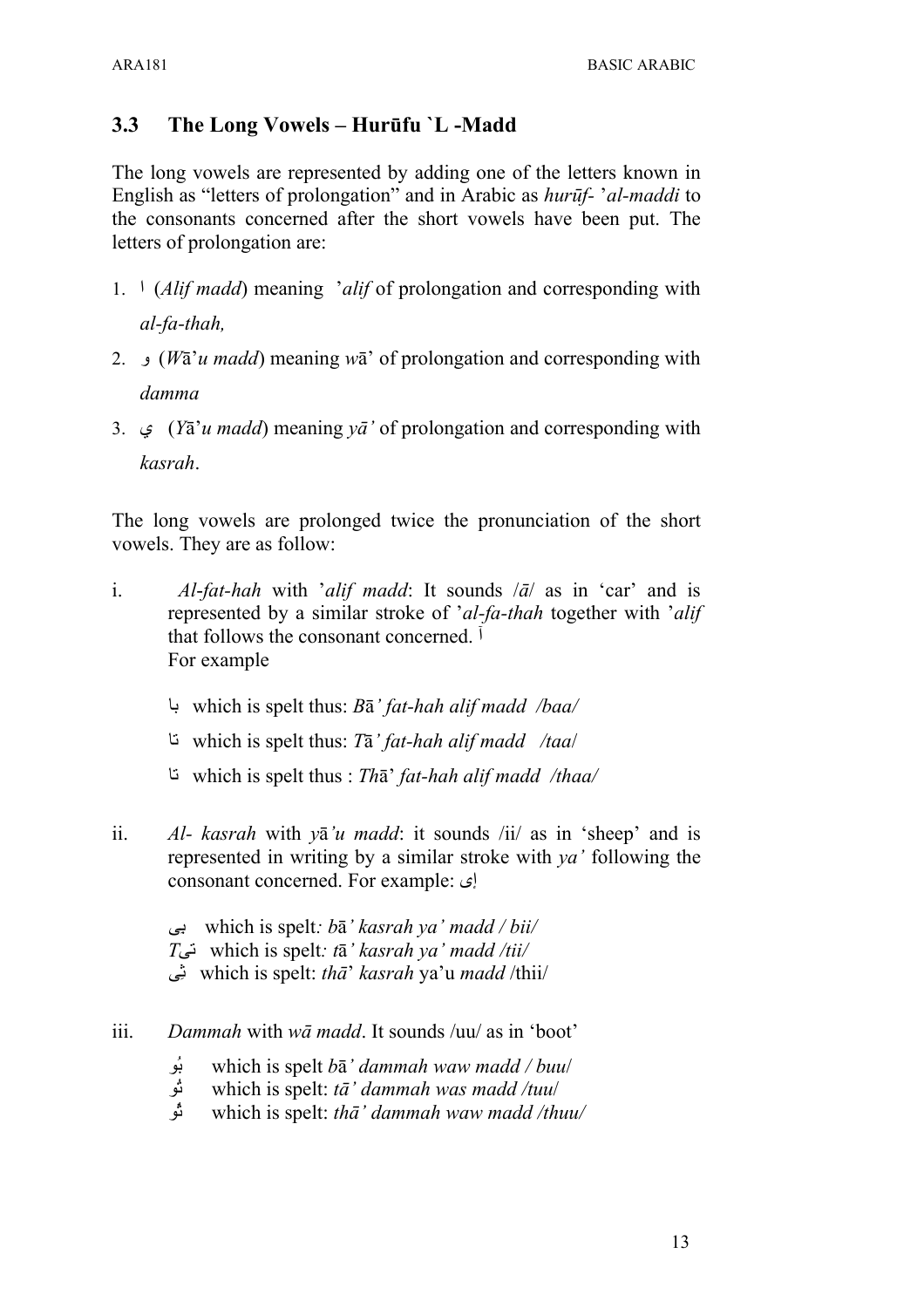When the consonant of the elongated *fathah* is Alif as in آدم the sign of the *fathah* and the stressing *Alif* are to be replaced by *madda* thus  $(\sim)$  over the *'Alif*  $\overline{\phantom{a}}$ *l.* 

|                            | The long Fat-hah       |        |
|----------------------------|------------------------|--------|
| <b>English Translation</b> | <b>Transliteration</b> | Arabic |
| A youth                    | Shābun                 | شات    |
| It was long                | Tāla                   | طال    |
| Slept                      | Nāma                   | نَامَ  |
| To change                  | Hāla                   | حَالَ  |
| To continue                | Dāma                   | دَامَ  |
| To deviate                 | Zāgha                  | ز ًاغ  |
| To be lost                 | đā'a                   | ضآغ    |
| To aid / help              | Ghātha                 | غاث    |

|                            | The Long Kasrah        |          |
|----------------------------|------------------------|----------|
| <b>English Translation</b> | <b>Transliteration</b> | Arabic   |
| near                       | garīb                  | ڨريبٌ    |
| big                        | kabīr                  | كَبِير ُ |
| dear                       | $az\overline{z}$       | ؘۼؘزيزً  |
| brief/Short                | wajīz                  | وَجِيزٌ  |
| advantageous               | mufid                  | مُفِيدٌ  |
| not heavy                  | khafīf                 | خَفِيفٌ  |
| indication                 | dalīl                  | دَليلٌ   |
| far                        | ba'īd                  | بَعِيدٌ  |

|                            | The Long Dammah        |            |
|----------------------------|------------------------|------------|
| <b>English Translation</b> | <b>Transliteration</b> | Arabic     |
| mind confusion             | Dhuhūl                 | ڎۿؙۅڵٞ     |
| refutable                  | mardūd                 | ۫مَرْنُودٌ |
| suckling                   | raghūth                | رَغُوثٌ    |
| raised                     | $\frac{m}{u}$ 'u       | مَرْڤُوعٌ  |
| expectation                | ruqub                  | رَڤُوبٌ    |
| calmness                   | sukūn                  | سُكُو نُ   |
| prevalence                 | ʻumūm                  | عُمُومٌ    |
| food                       | $q\bar{u}t$            | ڨوٽُ       |

### **3.4** *Sukūn* **(Quiescence)**

The absence of vowels is indicated by a sign resembling a small circle on top of the consonant. This sig <u>is</u> called "*sukūn*" meaning "quiescence i.e. no sound uttered after as the pronouncing of the consonant.

For Example: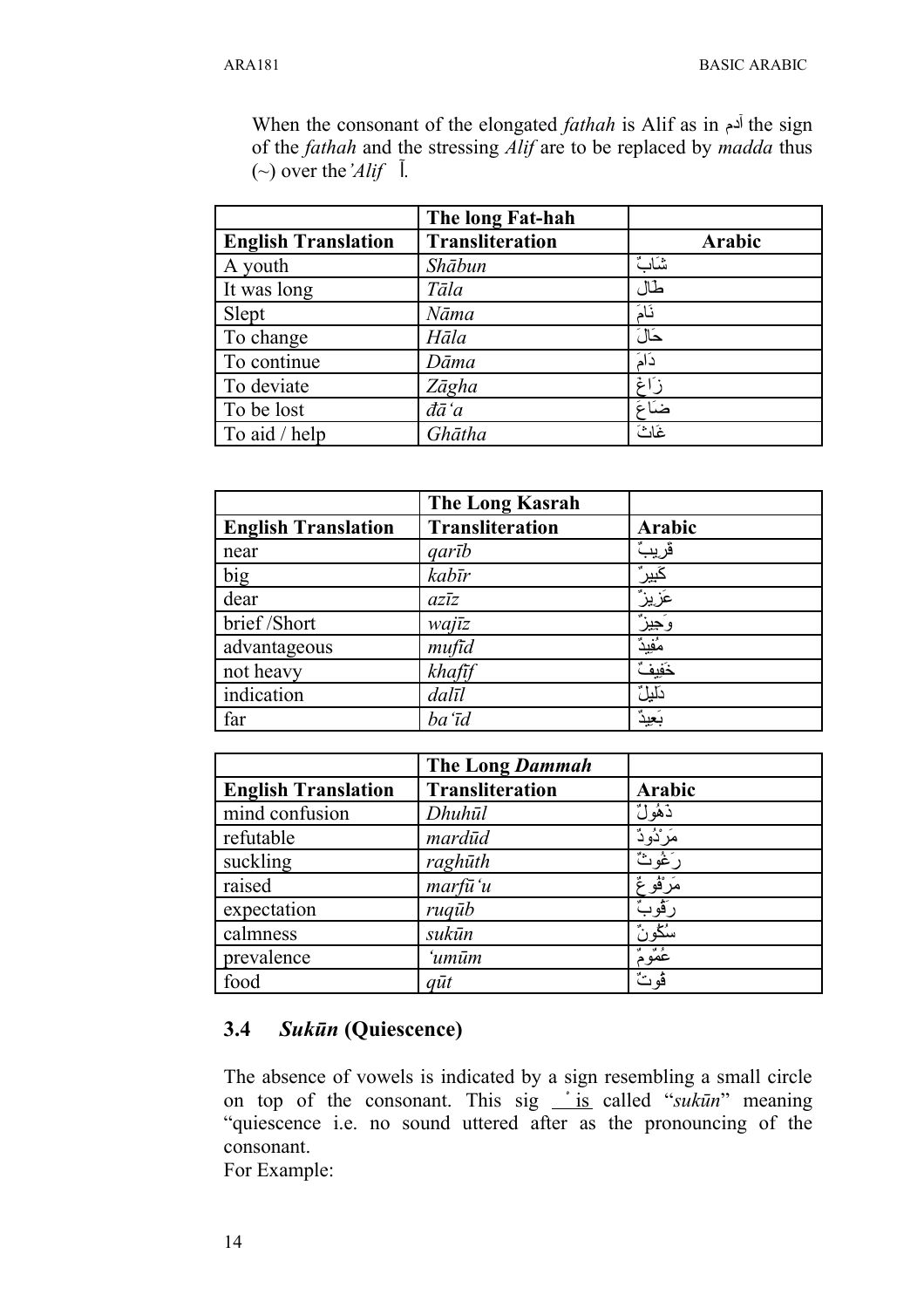is spelt as  $t\bar{a}$ ' *kasrah ti, bā sukun /tib*/ is spelt as  $l\bar{a}m$ ; fathhah  $l\bar{a}$  min sukun /lam/ is spelt as  $q\bar{q}f$  dammah qu lām sukun /qul/

It should be noted that *sukūn* does not start a word in Arabic. It can only be in the middle or at the final position in a word. More examples of silent consonants are as follow:

| Arabic            | <b>Transliteration</b> | Arabic                | <b>Transliteration</b> |
|-------------------|------------------------|-----------------------|------------------------|
| $\circ$           | ab                     | $\circ$ $\cdot$<br>ها | hal                    |
|                   | $\mathcal{S}l$         | ۰                     | lan                    |
| $\bullet$ $\circ$ | khudh                  | $\circ$<br>سير        | S <sub>1</sub> r       |
| قفْ               |                        | $^{\circ}$            | zur                    |
| $\circ$           | $\iota$                | $\circ$               | m1                     |

#### $3.5$ **Nunation**

We have earlier treated three short vowels in Arabic viz: Fat-hah indicated by  $\hat{\ }$  the *kasrah* represented by  $(\underline{\hspace{1cm}})$ , and *Dammah* is signified by  $\rightarrow$ ; however, when these vowels are doubled they produce an effect called *TANWIN* or nunation i.e. the sound N is pronounced though it is not written. Hence, fat-hatan ( i) produces AN, kasra-tan  $\left( \right)$  produces IN and *dammatan* ( $\prime$ ) produces UN sound. In addition, apart from closed ta' (ta' marbutah) which bears only the double  $fa$ -tha (مُسْلِّعَة); all other letters with double *fat-ha* must bear the addition of *alif* e.g. '2

More Examples on Nunation

| <b>Pronunciation</b>                   | <b>Arabic</b>                              | <b>Pronunciation</b>    | Arabic           |
|----------------------------------------|--------------------------------------------|-------------------------|------------------|
|                                        | <b>Alphabet</b>                            |                         | <b>Alphabet</b>  |
| 1n<br>un<br>an                         |                                            | đan đin đun             | ض ض<br>ض         |
| ban bin bun                            | یہ<br>ب ِ ب<br>ب                           | tin tun<br>tan          | کے<br>ط          |
| tin tun<br>tan                         | $\sum_{i=1}^{n}$<br>$\tilde{\omega}$<br>تٍ | zin zun<br>żan          | ڂ<br>غذ<br>ظٍ    |
| than thin thun                         | ٽُ<br>ٽُ<br>ݺ                              | 'in 'un<br>$\alpha$ and | غ<br>۶<br>ىپى    |
| <sub>1</sub> an<br>1un<br>11           | ی<br>ج<br>$\overline{\mathbb{C}}$<br>ج     | ghan ghin ghun          | غ<br>ځ           |
| H <sub>11</sub> H <sub>un</sub><br>Han | 28                                         | fin fun<br>fan          | فَ<br>ف<br>فٍ    |
| khin<br>khan                           | يعجم<br>خ<br>خ                             | qin qun<br>qan          | ڨُ<br>قُ<br>ق    |
| khun                                   |                                            |                         |                  |
| din<br>dan<br>dun                      | 28<br>--<br>د<br>د<br>دٍ                   | kin kun<br>kan          | ڵؿٞ<br>ك<br>ڵػۣ۪ |
| dhin<br>dhan                           | ه.<br>ذٍ<br>دًّ<br>د                       | lin lun<br>lan          | ڵٙ<br>ں          |
| dhun                                   |                                            |                         |                  |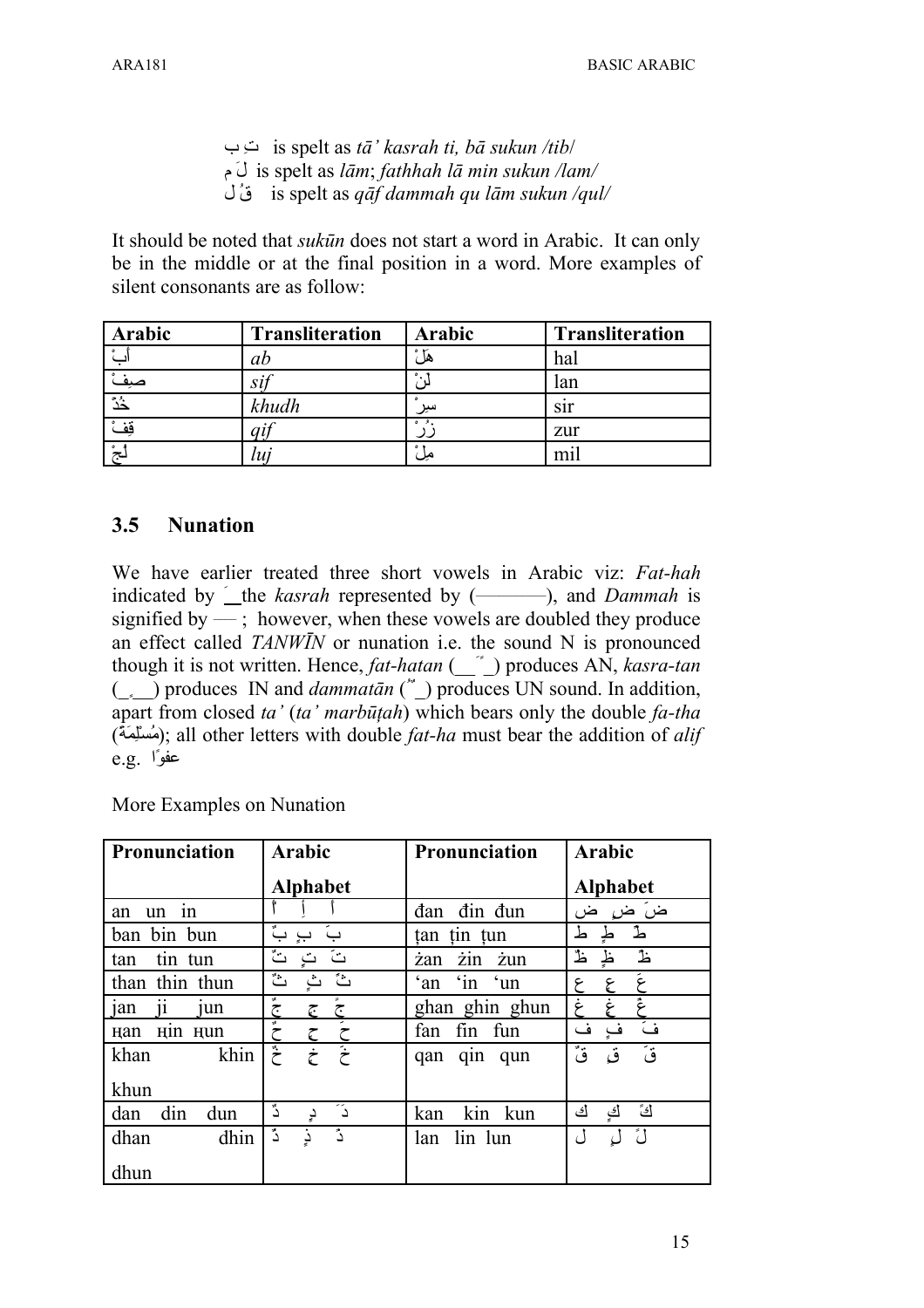| ran rin run     |                  | man min mun       |  |
|-----------------|------------------|-------------------|--|
| zan zin zun     |                  | nan nin nun       |  |
| san sin sun     | س<br>سر ہ<br>سرے | han hin hun       |  |
| shan shin shun  | ش ش              | win wun<br>wan    |  |
| shan<br>sin sun | ص                | van<br>vun<br>vın |  |

### **3.6 Dipthongs**

Diphthong is a combination of two sounds or vowel letters e.g. the sounds of *ou* in out and *oy* in boy are diphthongs. With the sign of *sukūn* and the weak consonants g and s we can thus make two diphthongs composed of a short "a" followed by a vowel less *g* or s which in pronunciation must be given full consonantal value e.g. بنی baw and يب *bay*. Thus *aw* and *ay* are almost identical with *ough* in bough and *igh* in *bight*.

### **3.7 Double Consonants (Shaddah)**

If two identical consonants come together and are not separated by a vowel only one is written with \_\_\_ّ\_\_\_ above it. This is called *shaddah* or strengthening. Thus, we have:

| <b>Meaning</b>     | Arabic                    |
|--------------------|---------------------------|
| to drag, draw      | جَرْر<br>for<br>جر        |
| to pour out        | صَبَّ<br>صبثب<br>for      |
| to smell           | ور<br>سم<br>شَم<br>for    |
| to flee, escape    | فَرْر<br>فَر<br>for       |
| to solve (problem) | حَلل<br>for<br>حل ،       |
| to think about     | فَگَر َ<br>فَكْكَر<br>for |
| to clean           | نَظَفَ<br>نظظف<br>for     |
| to comb            | متشط<br>مسشط<br>for       |
| to arrange         | نَظَم<br>نظظم<br>for      |
| to train, drill    | دَرَّبَ<br>ۮۯۯؙڹ<br>for   |

Vowelless dental consonants are generally assimilated to a following ت (t) the first being written without any sign and the second received  $shaddah$  e.g. قدت for قدت means *I led*. A vowel less ن) (n) assimilates to a following  $\cup$  (1) letter in pronunciation or actually in written as in the conjugation  $Y^{\dagger}$  '*alla*  $Y$  *`inla* (that not) and  $Y^{\dagger}$  for  $Y^{\dagger}$  *inla* (if not, otherwise).

### **3.8 The Moon and Sun Letters**

The particle *al* لVأ in Arabic is added to nouns to make them definite. For example *kitāb* الكبَّاب means a book; *al-kitāb* الكبَّاب means the book.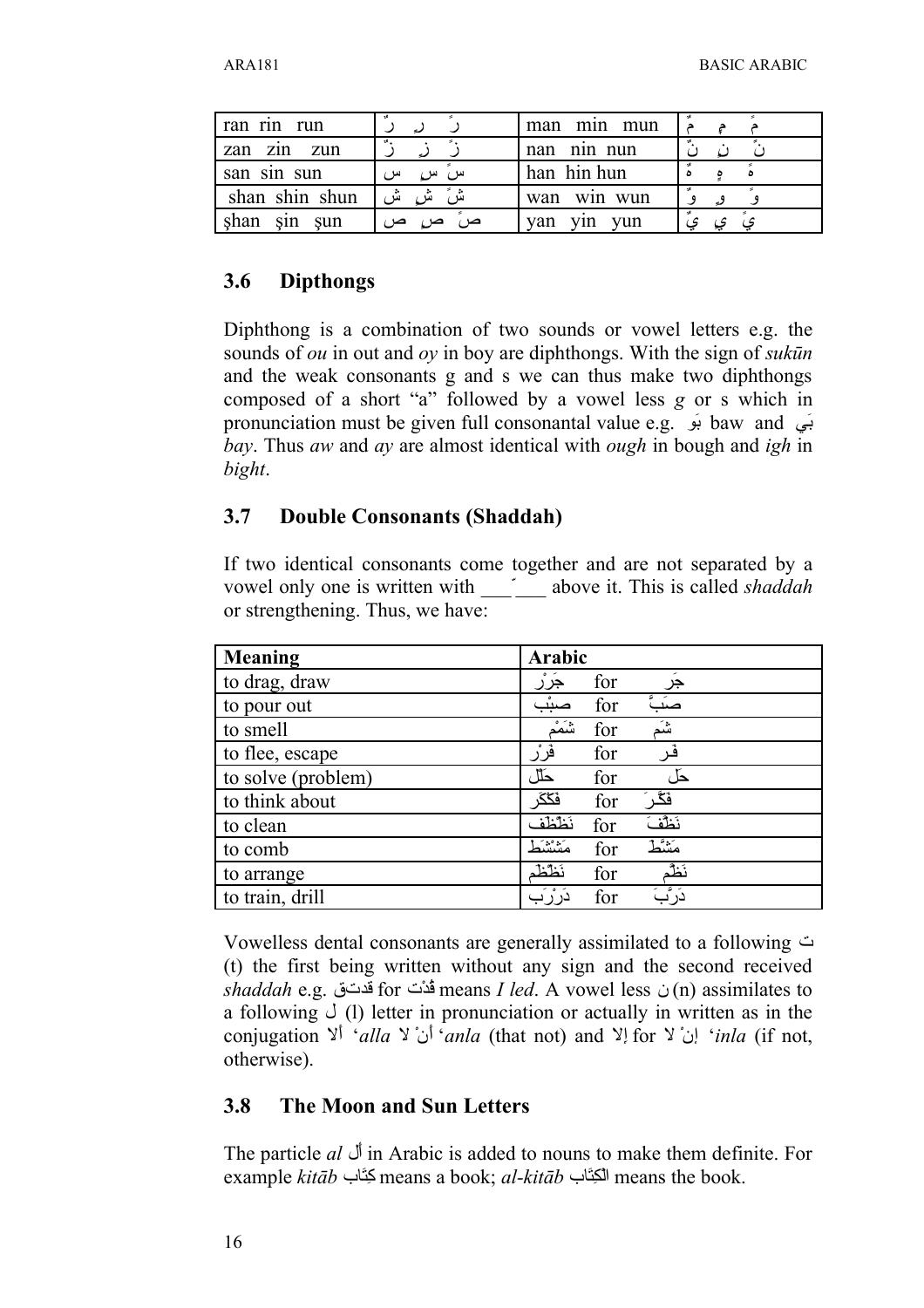The Arabic alphabets are divided into Moon letters, '*al-hurūf-ulqamariyyah* and sun letters, '*al-hurūf-ash-shamsiyyah*.

In the case of nouns starting with moon letters, the definite article is pronounced in full while the *l* is dropped in that of sun letters.

|                    | <b>Nouns Starting With Moon Letters</b> |                 |
|--------------------|-----------------------------------------|-----------------|
| <b>English</b>     | <b>Transliteration</b>                  | Arabic          |
| <b>Translation</b> |                                         |                 |
| the needle         | 'al-'ibrah                              | الإبْرَةُ       |
| the cow            | 'al-baqarat                             | بِ الْبَقَرِ`ةُ |
| the mountain       | 'al-jabal                               | الجَبَلُ        |
| the stone          | 'al-hajar                               | الحَجَر         |
| the bread          | 'al-khubz                               | الخُبْزُ        |
| the honey          | 'al-'asal                               | المعَسَلُ       |
| the stranger       | 'al-gharīb                              | الغرينب         |
| the mouse          | 'al-fa'r                                | الفأر           |
| the moon           | 'al-qamar                               | القَمَرُ<br>ق   |
| the cup            | 'al-ka'su                               | الكأس<br>ك      |
| the king           | 'al-malk                                | المكلئ<br>م     |
| the cat            | 'al-hirr                                | ۵               |
| the document       | 'al-wathiqah                            | الوزبتقة<br>و.  |
| the hand           | 'al-yad                                 | اليَـد<br>ي     |

|                    | <b>Noun Starting With Sun Letters</b> |                              |
|--------------------|---------------------------------------|------------------------------|
| <b>English</b>     | <b>Transliteration</b>                | <b>Arabic</b>                |
| <b>Translation</b> |                                       |                              |
| the crown          | 'at-taj                               | النَّاجُ<br>ٽ                |
| the fox            | 'ath-thaʻlab                          | الأخلب<br>ث                  |
| the bucket         | 'ad-dalw                              | الدَّلُو<br>د                |
| the fly            | 'adh-dhubāb                           | الذباب<br>ذ                  |
| the letter         | 'ar-risālah                           | الرِّسَالَـةُ<br>ر           |
| the butter         | 'az-zubd                              | الزُّبْدُ                    |
| the roof           | 'as-sath                              | السَّطْعُ<br>$\omega$        |
| the police man     | 'ash-shurtiyyu                        | الشُرْطَحُ<br>ش              |
| the soap           | 'aş-şabun                             | الصَّابُونُ                  |
| the estate         | 'ad-difda'ah                          | الضَّقْدعةُ<br>ض             |
| the stamp          | 'aț-țabiu                             | الطَّابِعُ<br>ط              |
| the envelop        | 'aż-żarf                              | الظرف<br>上                   |
| the milk           | 'al-laban                             | اللبزخ<br>$\left($           |
| the carpenter      | 'an-najār                             | لنَّجَـار ُ<br>$\mathcal{L}$ |

### **4.0CONCLUSION**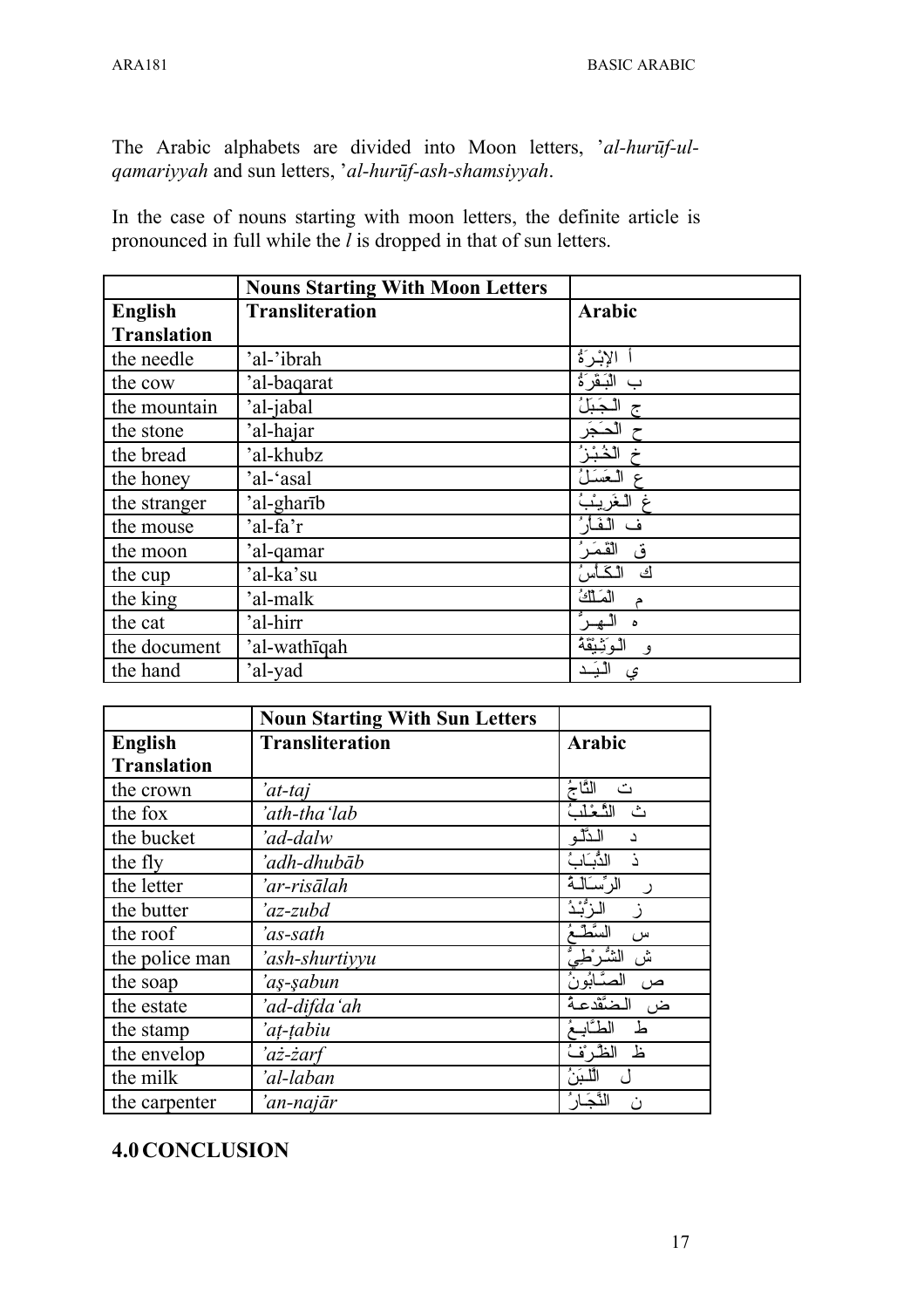You must have leant the following in this unit:

- The Arabic short vowels and their pronunciation on two, three, and more than three letter words.
- The position of *sukūn* in an Arabic word and its pronunciation.
- How to recognize the long vowels and the method of its articulation.
- The diphthongs and the double consonants as well as the moon and sun letters.
- How to read simple words in Arabic, fully vocalized with all the signs introduced.
- How to write Arabic letters in a connected manner at the beginning, middle and end of the word.

### **5.0 SUMMARY**

We have dealt extensively with the preliminary aspect of our study of Arabic. It is expected that thorough mastery of all Arabic words provided and the ability to read them fluently are necessary pre-requisite for proper understanding of subsequent units.

### 6.0 **TUTOR-MARKED ASSIGNMENT**

- 1. Write a short note on *Tanwīn.*
- 2. Distinguish between Moon and Sun Letters.
- 3. Give two examples each of the words vocalized with:
	- (a) Short vowels
	- (b) Long vowels
	- (c) Diphthongs
	- (d) Nunation
	- (e) Shaddah
- 4. Re-write the following words in joined form.

| (a) $\cup$ $\cup$ $\cup$ $\cup$        |
|----------------------------------------|
| (b) $\cup$ $\cup$ $\cup$               |
| (c) $\cup$ $\cup$ $\cup$ $\cup$        |
| (d) $\cup$ $\cup$ $\cup$ $\cup$ $\cup$ |
| (e) $\cup$ $\cup$ $\cup$ $\cup$        |
| (f) $\cup$ $\cup$ $\cup$ $\cup$        |
| (g) $\cup$ $\cap$ $\cup$ $\cup$        |
| (h) $\circ$ $\cup$ $\cup$              |
| (i) $\cup$ $\cup$ $\cup$               |
| (j) $\circ$ $\cup$ $\cup$              |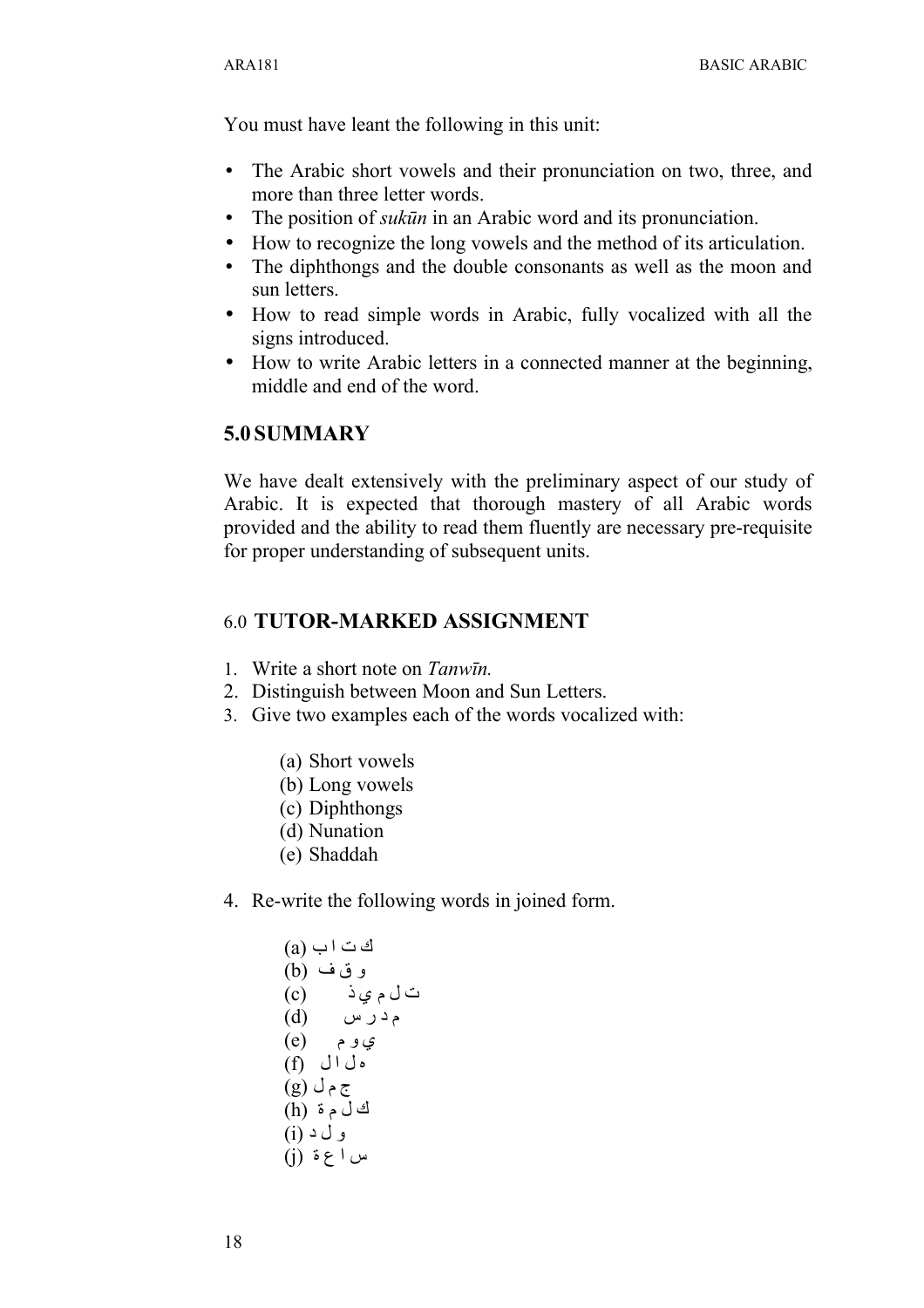### 7.0 **REFERENCES / FURTHER READINGS**

- Adeniji, B. O and Hameed, O.O. (2000). A New Approach to the Arabic Lauguage for schools and Colleges, Abeokuta: at – Tayyibun Islamic Outlook.
- A *new Approach to the Arabic Language for Schools and Colleges*. Abeokuta: at-Tayyibun Islamic outlook.
- Mazhar, M.A. (1972). *Arabic, the Source of all the Languages*. Neidein. Draus Publishers.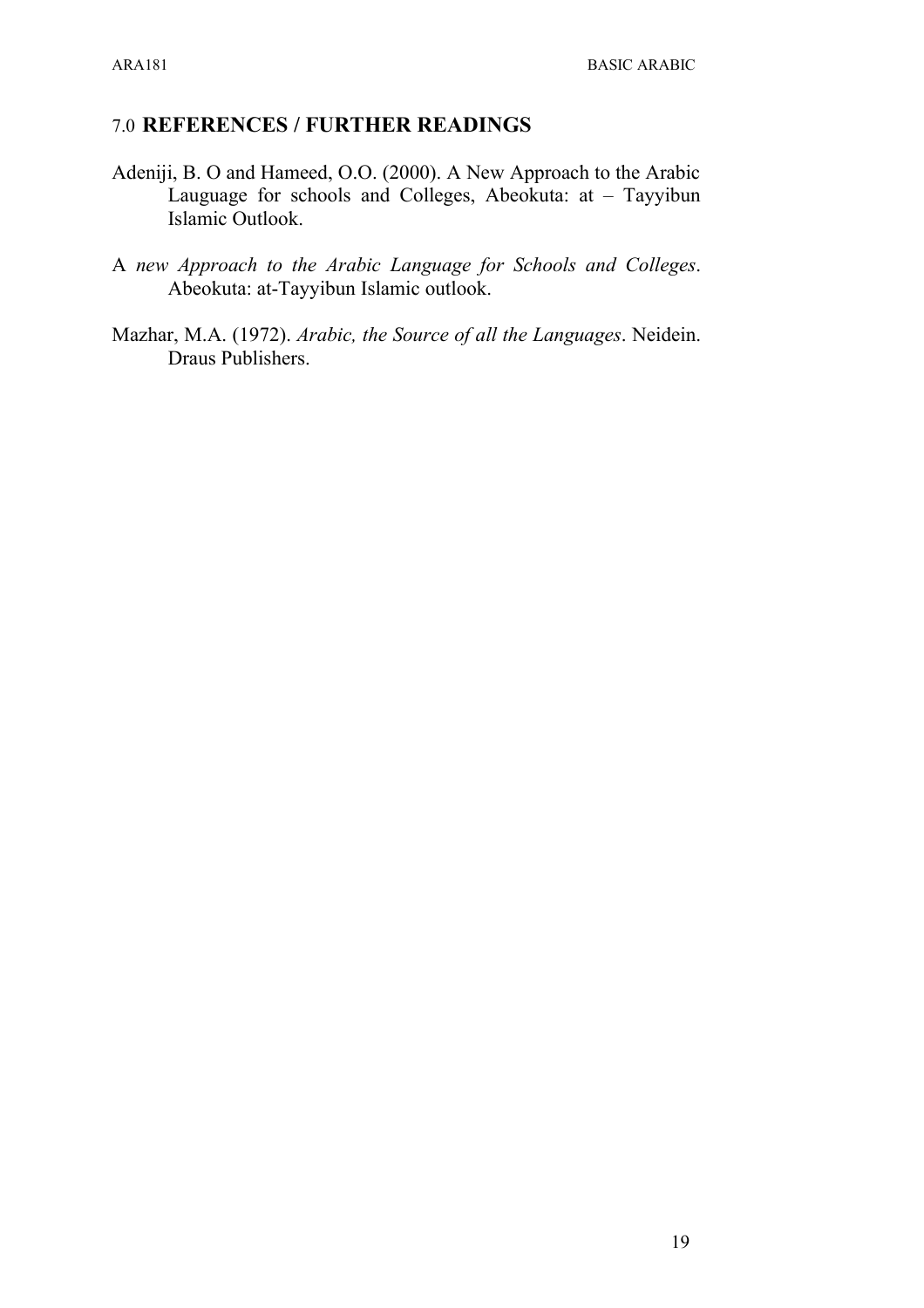### **MODULE 2 ARABIC VOCABULARY DEVELOPMENT**

- Unit 1 House-hold Items and Words Relating to Day to Day Activities
- Unit 2 Numbers, Dates, the Days, the Months, the Season Divisions d
- Unit 3 Human Body, Five Senses, Illness and Occupation.
- Unit 4 Some Arabic Customs, Greetings and Gender Numbers.
- Unit 5 The Nature, Trees, Insects. Reptiles, Inanimate Objects and some Arabic Adjectives.
- Unit 6 Food, Vegetables, Fruits, Drinks, Banks and Post Office

### **UNIT 1 HOUSE-HOLD ITEMS AND WORDS RELATING TO DAY TO DAY ACTIVITIES**

### **CONTENTS**

- 1.0 Introduction
- 2.0Objectives
- 3.0Main Content
	- 3.1 Common Words at Home
	- 3.2 Common words in the kitchen
	- 3.3 Common Words in the School
	- 3.4 Common Words in the Bookshop
	- 3.5 Common Words in the Farm
	- 3.6 Members of the Family
	- 3.7 Name of Some Animals
	- 3.8 Name of Some Birds
	- 3.9 Common words in Sport
	- 3.10 Some Common verbs
- 4.0 Conclusion
- 5.0 Summary
- 6.0 Tutor Marked Assignment (TMA)
- 7.0 References/Further Readings

### **1.0 INTRODUCTION**

This unit introduces you o the learning of common vocabularies that are peculiar to various professions, environment, time and concepts. It is meant to enrich your knowledge on spoken and written Arabic.

### **2.0 OBJECTIVES**

At the end of this study, you are expected to have learnt the following.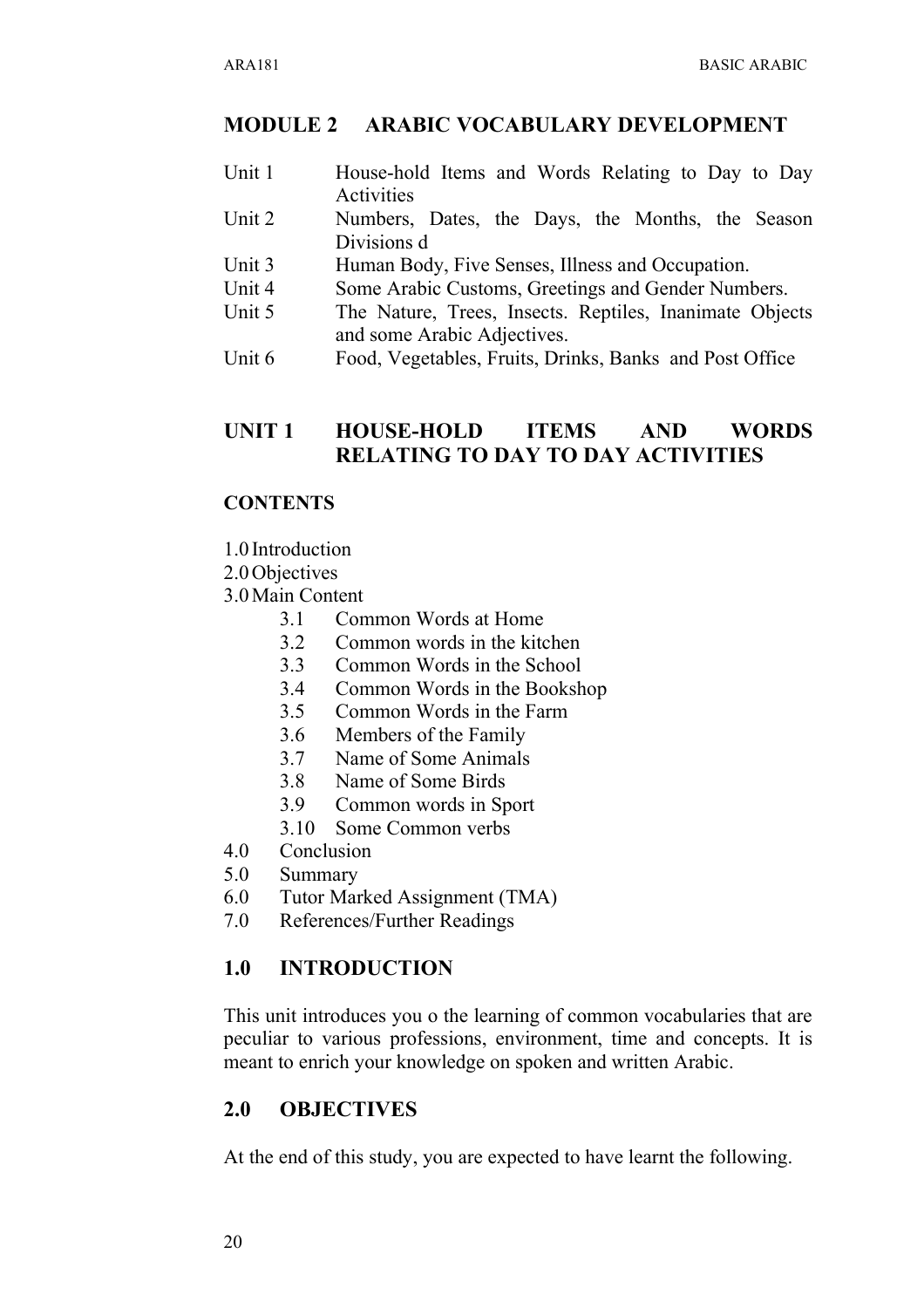- Names of various items that are unique to specific matters and environment
- Some common verbs that are used for day to day activities.

#### **Main Content**  $3.0$

#### $3.1$ **Common Words At Home**

| English            | <b>Arabic</b>      | <b>English</b>     | <b>Arabic</b>                          |
|--------------------|--------------------|--------------------|----------------------------------------|
| <b>Translation</b> |                    | <b>Translation</b> |                                        |
| house              | مَنْزِلٌ           | slab               | بَلاطة                                 |
| window             | نَافِدَةٌ          | mailbox            | <u>صَنْدُوقُ الْبَرِيدِ</u><br>شُرِقَة |
| shutter            | مصنراغ الناب       | balcony            |                                        |
| bell               | ۘڿۘڔؘڛٞ            | bench              | مَقْعَد                                |
| lock               | قَفَلٌ             | tree               | شَجَرَةٌ                               |
| stair              | دُرْجٌ<br>سَطَّح   | grass              | عشبٌ                                   |
| roof               |                    | key                | مِڤتَاحٌ                               |
| garden             | حَدِيقَـهٌ         | fence              | سبيَاجٌ                                |
| shelf              | رَفَّ              | bathroom           | حَمَـٰٓامٌ                             |
| chair              | ݣۯؙٮٮؠۣٞٞ          | ceiling            | سَقْفٌ                                 |
| telephone          | هَاتِفٌ            | corridor           | رُوَاقٌ                                |
| <b>Basket</b>      | سلّهٌ              | iron               | مِكْوَاةٌ                              |
| furnished house    | مَسْكَنٌ مَـڤرُوشٌ | air conditioning   | تَكْبِيفُ الْهَوَاءِ                   |

| garage       | حَظِيْرَةُ السَّيارَةِ | upstairs   | الطَآبةُ العُلْويَّ         |
|--------------|------------------------|------------|-----------------------------|
| sink         | مَغْسَلَة              | clothes    | ݨݸݔ                         |
| sitting room | غُرْفَهُ الْجُلُوس     | closet     | خِزَ انَـهٌ                 |
| chimney      | مَوْقِدٌ               | couch      | ريْكَهُ                     |
| library      | مَكْتَـَـَّةٌ          | curtain    | سَتَار َةٌ                  |
| bedroom      | غُرْفَهُ النَّوْمِ     | broom      | مكْنَسَةٌ                   |
| pillow       | وسَادَةٌ               | apartment  | دوی م<br>سنگه               |
| mirror       | مَـر ْأَةٌ             | electrical | الأسلاكُ الكَهْرِ بَائِيَةُ |
|              |                        | wirings    |                             |
| mattress     | فِرَاشٌ                | Carpet     | سَحَّادَةٌ                  |

#### $3.2$ **Common Words In The Kitchen**

| <b>English</b>     | <b>Arabic</b>          | <b>English</b>     | Arabic      |
|--------------------|------------------------|--------------------|-------------|
| <b>Translation</b> |                        | <b>Translation</b> |             |
| kitchen            | مَطْبَةٌ               | saucepan           |             |
| refrigerator       | ثلاجَةٌ                | teakettle          | ٳڹ۠ڔۑۛ۠ڨؙۺٲ |
| oven               | فَرْزٌ                 | bowl               | ۯؙڹٛۮؽؘٲ    |
| table              | طاولة                  | utensil            |             |
| cupboard           | خَزَ انَّةٌ            | frying pan         | مِـقْلاَةٌ  |
| sink               | مَــَـمْسلُ الأوَانِـي | knife              | سِكِير: ٌ   |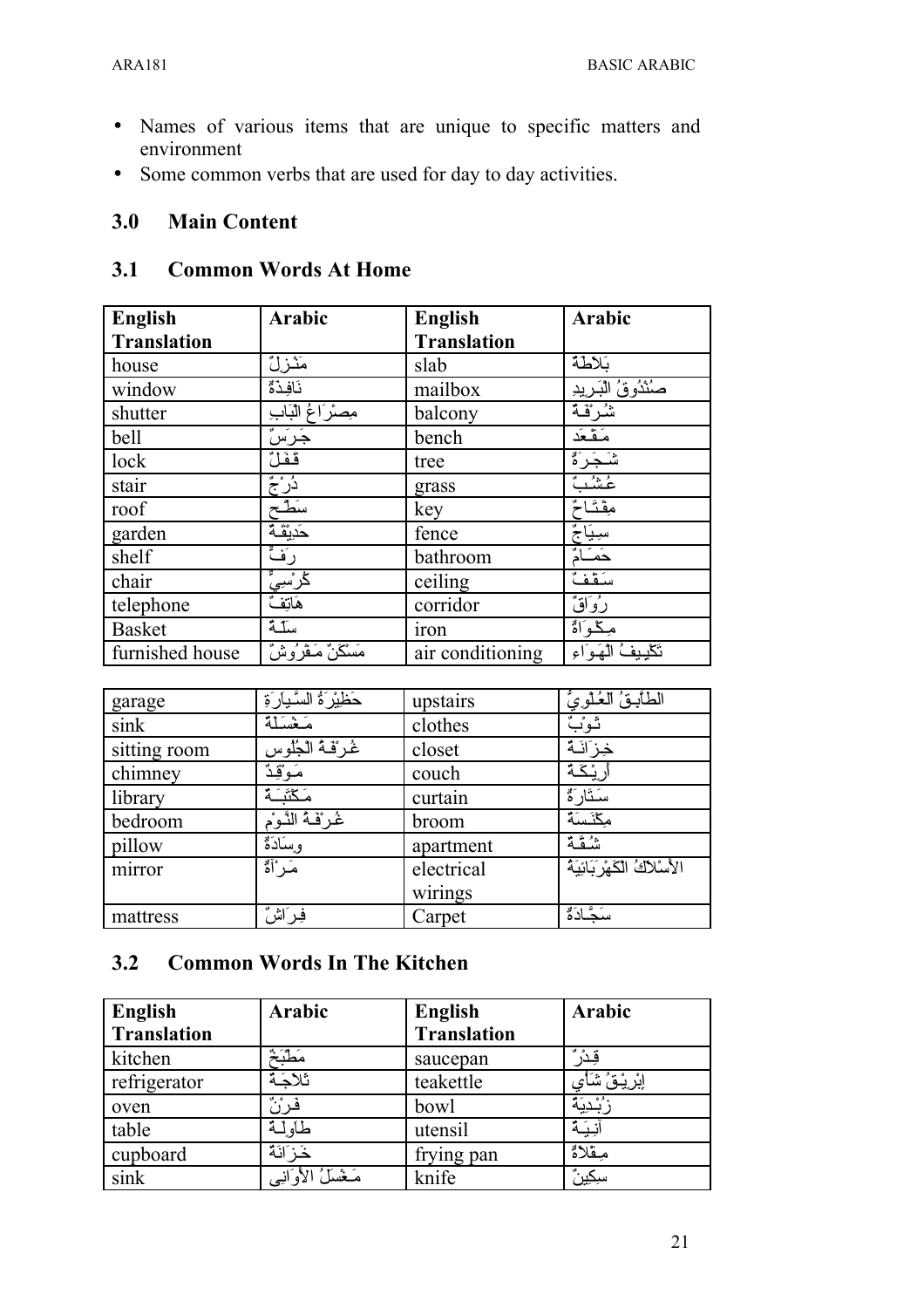| dish           | صَحْاً ُ              | spoon     | ملعَقَةٌ        |
|----------------|-----------------------|-----------|-----------------|
| glass          | كَأْس                 | plate     | طَبَقٌّ         |
| sugar-bowl     | سُكْرِيَـةٌ           | tray      | صينيبة          |
| coking pan     | طلْجَرَةٌ             | gas stove | مَـوْقِـدُ غَاز |
| kettle         | غلابة                 | bottle    | قَنِيْنَةٌ      |
| filter         | مصنْفَاةٌ             | broom     | المكذَسَةُ      |
| dust           | الجارُوفُ             | folk      | شَوْكَة         |
| electric stove | مَوْقِدُ كَهْرِبَائِي |           |                 |

#### $3.3$ **Common Words In The School**

| English            | <b>Arabic</b>             | <b>English</b>     | <b>Arabic</b> |
|--------------------|---------------------------|--------------------|---------------|
| <b>Translation</b> |                           | <b>Translation</b> |               |
| school             | مَدْرِ َسَـةٌ             | pen                | قُلْمٌ        |
| classroom          | فَصَلْ                    | exercise           | ݣُر َّاسَـةٌ  |
| staffroom          | حُجْرَةُ الْمُدَرِّسِيْنَ | book               | كِتَابٌ       |
| principal's office | مَكْتَبُ الْعَمِيْدِ      | ruler              | مسطرة         |
| laboratory         | مَعْمَلٌ                  | blackboard         | سَبُورَةٌ     |
| library            | مَكْتَبَةٌ                | chalk              | طَبَاشْيِرٌ   |
| assembly hall      | صَالَةُ الإجْتِمَاعِ      | duster             | طُلاَسَةٌ     |
| principal          | العَميْدُ                 | pupil (male)       | ڗڷڡۑۮٞ        |
| vice-principal     | نَائِبُ الْعَمِيْدِ       | student (male)     | طالِبٌ        |
| senior-tutor       | مُدَرِّسُ أَوَّلُ         | pupil (female)     | ؾڷڡؽۮۄٞ       |
| teacher            | مُدَرِّسٌ مُعَلَّمٌ       | student (female)   | طالبَة        |
| mistress           | مُدَرِّسَةٌ مُعَلَّمَةٌ   | fellow             | زَمِيلٌ       |

#### **Common Words In The Bookshop**  $3.4$

| <b>English</b>     | <b>Arabic</b>         | <b>English</b>     | <b>Arabic</b>                                                                                                                                                                                                                                                                                                                                       |
|--------------------|-----------------------|--------------------|-----------------------------------------------------------------------------------------------------------------------------------------------------------------------------------------------------------------------------------------------------------------------------------------------------------------------------------------------------|
| <b>Translation</b> |                       | <b>Translation</b> |                                                                                                                                                                                                                                                                                                                                                     |
| books              | ݣݩݑ                   | globe              | ݣْرَّةُ أَرْضِيَةٌ                                                                                                                                                                                                                                                                                                                                  |
| pens               | أقلامٌ حِبْر ٍ        | ink                | $\begin{picture}(120,10) \put(0,0){\line(1,0){10}} \put(15,0){\line(1,0){10}} \put(15,0){\line(1,0){10}} \put(15,0){\line(1,0){10}} \put(15,0){\line(1,0){10}} \put(15,0){\line(1,0){10}} \put(15,0){\line(1,0){10}} \put(15,0){\line(1,0){10}} \put(15,0){\line(1,0){10}} \put(15,0){\line(1,0){10}} \put(15,0){\line(1,0){10}} \put(15,0){\line($ |
| pencil             | قَلْمُ رَصَا <u>ص</u> | ink-pot            | محْبَرَةم                                                                                                                                                                                                                                                                                                                                           |
| arithmetic book    | كِتَابُ حِسَابِ       | dictionary         | قَامُوسٌ                                                                                                                                                                                                                                                                                                                                            |
| science book       | كِتَابٌ عُلُومٍ       | copy-book          | دَقْتَرُ                                                                                                                                                                                                                                                                                                                                            |
| history            | كِتَابُ تَارِيخِ      | fountain pen       | قَلْمُ حِبْرٍ سَائِلٍ                                                                                                                                                                                                                                                                                                                               |
| grammar book       | كِتَابُ قَوَاعِدِ     | stapler            | كَبَاسَةٌ                                                                                                                                                                                                                                                                                                                                           |
| reading book       | كِتَابُ قِرَاءَةِ     | paper-ream         | <u>مَاعُونُ وَرَق</u>                                                                                                                                                                                                                                                                                                                               |
| paper              | وَرَقَّهُ             | story              | قصَّةٌ                                                                                                                                                                                                                                                                                                                                              |
| ruler              | مسطرة                 | envelope           | غِلاَفٌ                                                                                                                                                                                                                                                                                                                                             |
| chalk              | <del>طَبْشُور</del> ' | novels             | الرُّوَايَاتُ                                                                                                                                                                                                                                                                                                                                       |
| poetry             | شيعر                  | bulletins          | النَّشَرَ اتُ                                                                                                                                                                                                                                                                                                                                       |
| black-board        | لَمُوْحٌ أَسْوَدٌ     | magazine           | المَجَلاَتُ                                                                                                                                                                                                                                                                                                                                         |
| map                | خريطة                 | adventure stories  | قِصَصَ الْمُغَامَرَ اتِ                                                                                                                                                                                                                                                                                                                             |
| duster             | مُمْحَاةٌ             |                    |                                                                                                                                                                                                                                                                                                                                                     |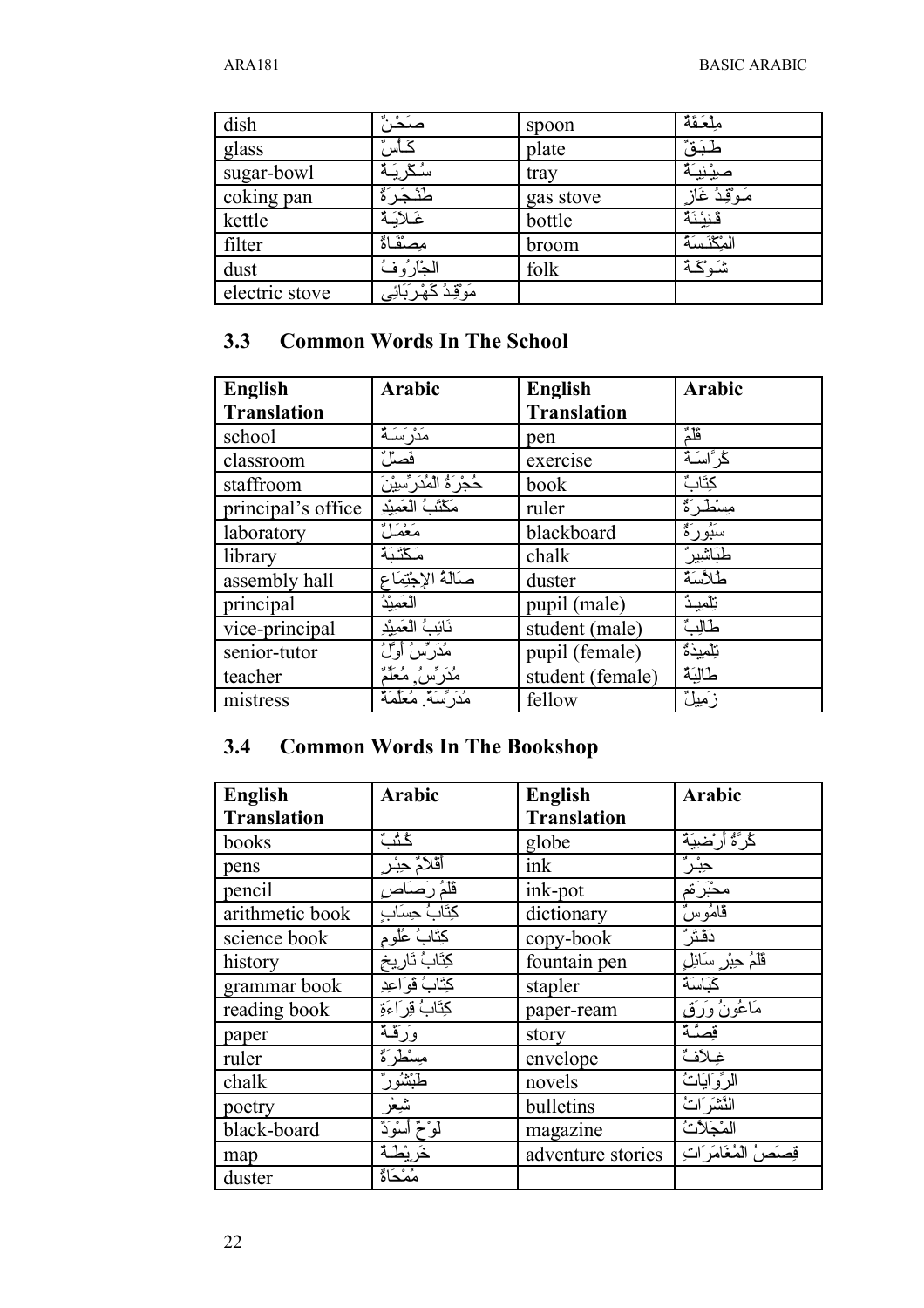| <b>English Translation</b> | Arabic            |
|----------------------------|-------------------|
| farm                       | حَقْل/مَزِرْعِـهُ |
| vegetables                 | <u>؞ؙۻ</u>        |
| fruit                      | فَاكِهَةٌ         |
| beans                      | بَقْولٌ           |
| farmer                     | فَلاً             |
| tree                       |                   |
| branch                     |                   |
| palm-tree                  | نَدْ1ةُ           |

### **3.5 Common Words In The Farm**

### **3.6 Members of The Family**

| family                   | عَائِلَةٌ                              | mother-in-law   | حَمَاةٌ                                 |
|--------------------------|----------------------------------------|-----------------|-----------------------------------------|
| father                   | أبٌ                                    | daughter-in-law | كَثَّمَّ                                |
| mother                   | أَمْ                                   | stepfather      |                                         |
| daughter                 | ابْنَةٌ                                | stepmother      |                                         |
| brother                  | أخ                                     | husband         |                                         |
| sister                   | أخْتٌ                                  | wife            |                                         |
| grandfather              | ے<br>جَد                               | single (male)   |                                         |
| grandmother              | $\frac{1}{\sum\limits_{i=1}^{k-1}a_i}$ | single (female) | <u>عَزْبَاءُ</u><br>مَخْطُوْبٌ          |
| grandson                 | __<br>حَفِيدٌ                          | engaged         |                                         |
| granddaughter            | حَفِيدَةٌ<br>خَالٌ                     | spinster        | <u>عَانِسٌ</u><br>خَطِيْبٌ              |
| uncle<br>(related)<br>to |                                        | fiancé          |                                         |
| mother)                  |                                        |                 |                                         |
| uncle<br>(related)<br>to | ۔ *<br>عم                              | fiancée         | خَطِيْبَةٌ                              |
| father)                  |                                        |                 |                                         |
| (related)<br>aunt<br>to  | خالة                                   | married         | مُتَزَوَّجٌ                             |
| mother                   |                                        |                 |                                         |
| (related<br>aunt<br>to   | عَمَّة                                 | divorced        | مُطَلَّقٌ                               |
| father)                  |                                        |                 |                                         |
| cousin (male)            | ابْـنُ عَمٍّ                           | widower         | أرْمَلٌ                                 |
| cousin (female)          | ابْنَـٰهُ عَمِ                         | widow           | أرْمَلْـة                               |
| cousin (male)            | <u>ابْنُ خَالِ</u>                     | bride-groom     | ٟۼؘڔؽؚۨۺٞ                               |
| cousin (female)          | ابْنَيَّةً خَالِ                       | bride           | <u>غَرُوسٌ</u>                          |
| nephew                   | ابْنُ أخ                               | marriage        | زواجُ /زفَافُ                           |
| nephew                   | ابْنُ أَخْتٍ                           | engagement      | <u>خِطَّبَهُ</u><br>زِفَافٌ / عُرسٌ     |
| niece                    | ابْنَيَّةُ أَخ                         | wedding         |                                         |
| brother-in-law           |                                        | twin            | توأمٌ                                   |
| sister-in-law            |                                        | wedding ring    | دَبْـلَـٰٰٰٓٓ الزِّفَـاٰفِـٰ<br>حَصُورٌ |
| father-in-law            |                                        | bachelor        |                                         |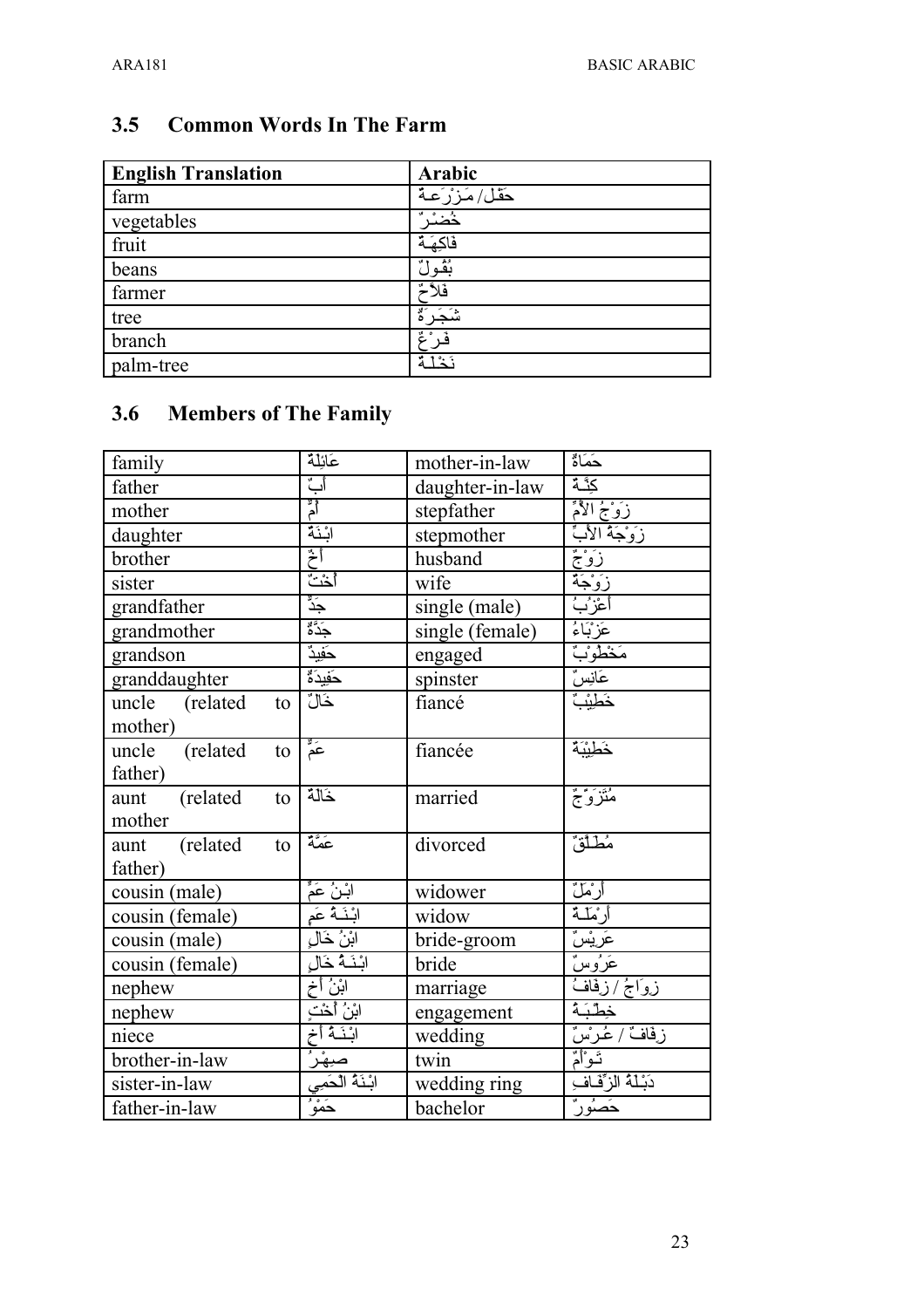| <b>English</b> | Arabic                            | <b>English</b> | Arabic                   |
|----------------|-----------------------------------|----------------|--------------------------|
| lion           | أسدٌ                              | polar bear     | دُبُّ القَطْبَ           |
| rabbit         | أرْنَبٌ                           | wolf           | ݩݑݔ                      |
| snake          | <u>أفْعَى</u>                     | giraffe        | <u>زَرَافَهُ</u>         |
| cow            | بَقَرَةٌ                          | hyena          | <u>ضَبْعٌ</u><br>عَذْزَة |
| mule           | بّغَلٌ                            | goat           |                          |
| owl            | ڹؙۛۅۛڋ                            | gazelle / beer | خَزَالٌ                  |
| crocodile      | تِمْسَاحٌ                         | mare/horse     | فَرَسٌ                   |
| fox            | تَعْلَبُ                          | leopard        | فَهْدٌ                   |
| camel          | جَمَلُ                            | elephant       | فِيلٌ                    |
| house          | <u>حِصَانٌ</u>                    | monkey         | قِرْدٌ                   |
| pig            | <u>ڂٟڷڒۑڔؙؔ</u><br>ػٙ <u>ڹۺ</u> ٞ | dog            | ػٙڷڹٞ                    |
| ram            |                                   | cat            | هِرٌّ                    |
| lioness        | لَبُوَّةٌ                         | okapi          | أكَابٌ                   |
| tiger          | نَمِرٌ<br>نَعْجَةٌ                | water buffalo  | جَامُوسُ الْمَاءِ        |
| ewe            |                                   | otter          | تَعْلَبُ المُاءِ         |

#### **Name of Some Animals**  $3.7$

#### **Name of Some Birds**  $3.8$

| <b>English</b> | Arabic                  | <b>English</b> | Arabic                  |
|----------------|-------------------------|----------------|-------------------------|
| Parrot         | بَيْغَاءُ               | crane          |                         |
| nightingale    | ڹؙڷڹؙڵ                  | eagle          | <u>ػٙڔ۠ػؚۑ</u><br>ؖڹؘۺۯ |
| duck           |                         | ostrich        | نَعَامَةٌ               |
| goldfinch      | َبَطَّةٌ<br>حَسُونُ     | hoopoe         | ۿؙۮۿؙڎۨ                 |
| pigeon         | حَمَامَةٌ               | bat            | وَطْوَاطُ               |
| cock           | ديلڭ                    | goose          | وزًة                    |
| hen            | دَجَاجَةٌ               | whine hat      | ڨ۫ڷڹۛ۫ۼؠٞۨٞ             |
| peacock        | <u>مْسَاؤُوسُ</u> ّ     | deer           | <u>زَقْزَاقٌ</u>        |
| crow           | ۼ۫رَابٌ                 | partridge      | حَجَلٌ                  |
| butterfly      | فَرَاشَةٌ               | pelican        | بَحَع                   |
| falcon         | صَقْرٌ                  | quail          | سَلْوَى                 |
| sailfish       | سَلَفِيسُ               | swallow        | عُصَنْفُورٌ             |
| snakebird      | طائِر ؒ أَفْعَوَ انِيٌّ | turkey         | دِيكُ حَبَشٍ            |

## 3.9 Common Words in Sport

| <b>English</b> | Arabic                             | <b>English</b> | Arabic                      |
|----------------|------------------------------------|----------------|-----------------------------|
| football       | كُرِّةُ ٱلْقَدَمِ                  | field          | مَبِّدَار <sup>.</sup> "    |
| goals          | أهْدَافُ                           | golf           | جَوْلُفُّ                   |
| basketball     | كُرِّةُ السَّلَّةِ                 | boxing         | مُلاَكَمَةٌ                 |
| volleyball     | كُرِّةُ الطَّأَئِر <sup>ِ</sup> ةِ | physical       | الرِّيَاضَةُ الْبَدَنِيَّةُ |
|                |                                    | exercise       |                             |
| handball       | كُرِ ٞةُ الْبَدِّ                  | cycling        | رُكُوبُ الدَّرَاجَاتِ       |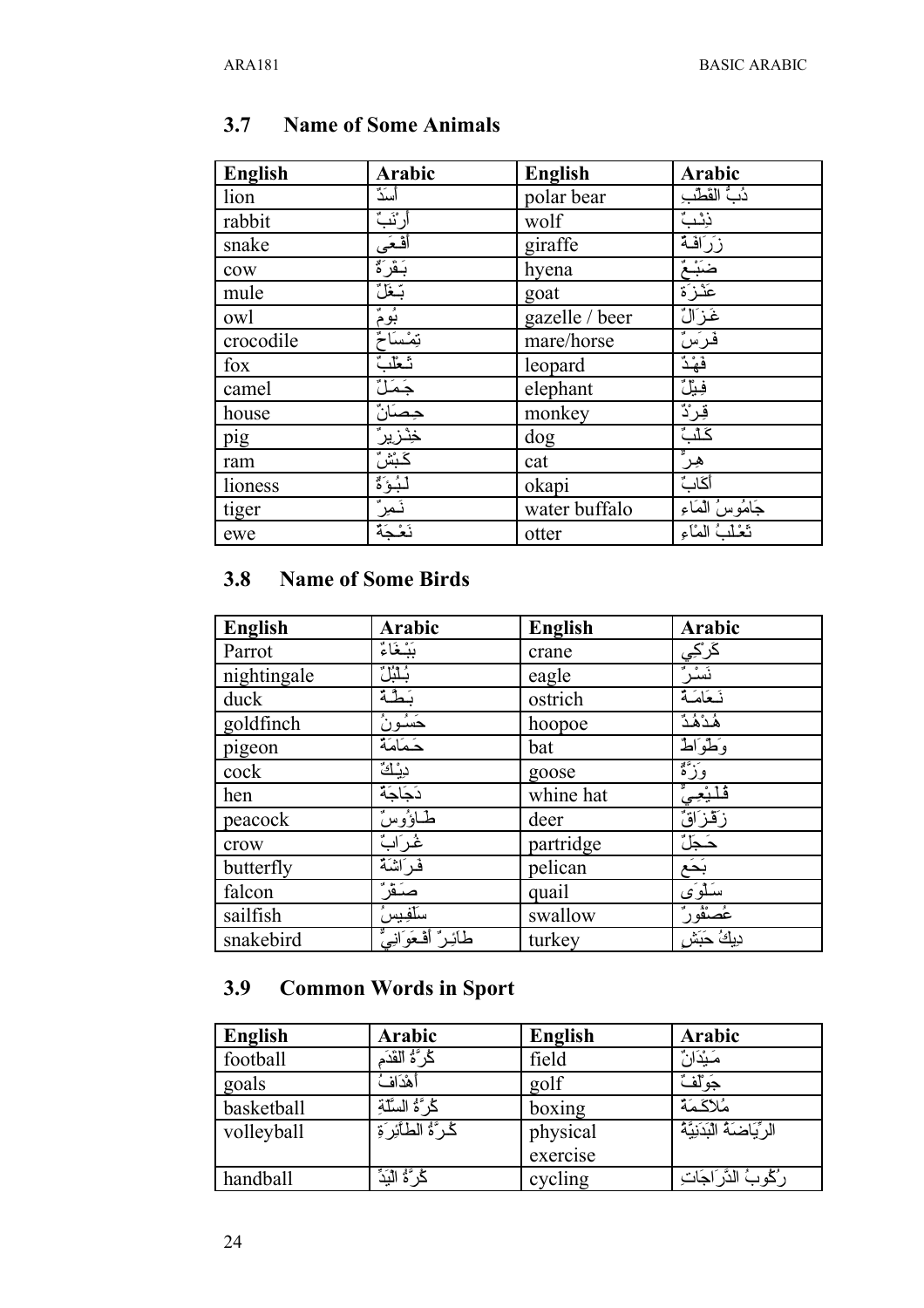| wrestling    | .<br>المصبار عه | fishing   | السمك               |
|--------------|-----------------|-----------|---------------------|
| tennis       | التّنِس         | high jump | الـقَفْرُ الْعَالِي |
| horse riding | الأيذال         | hockey    | الهوتي              |

### **3.10 Some Common Verbs**

| <b>English</b> | Arabic | <b>English</b>  | Arabic  |
|----------------|--------|-----------------|---------|
| He ate         | أكلَ   | He drank        | شَربَ   |
| He sat         | جَلسَ  | He arrived      | َقَدِمَ |
| He watched     | حَرَسَ | He accepted     | قَبِلَ  |
| He studied     | دَرَسَ | He laughed      | ضَحِكَ  |
| He tied        | ربَط   | He rode         | رکِبَ   |
| He entered     | دَخَلَ | to be heavy     | تَفْلَ  |
| He read        | ڤر     | to be abundant  | ػڎ۫ڔؘ   |
| He explained   | شَرَ َ | to be nice      | حَسُنَ  |
| He was ill     | مَرضَ  | to be easy      | سَهْلَ  |
| He wrote       | لبسَ   | to be difficult | صَحُبَ  |
| He forgot      | نَسِیَ | to be sweet     | عَدُٰبَ |

### **4.0 CONCLUSION**

You must have learnt in this unit some words that are peculiar to various places, animals, professions and sports.

### **5.0 SUMMARY**

This unit has dealt with many common vocabularies that are necessary for the study of some important issues in subsequent units.

### **6.0 TUTOR-MARKED ASSIGNMENT**

- 1) Mention five words each that are common to the following:
	- i. home
	- ii. school
	- iii. sports
- 2) List ten verbs and their translation in English

### **7.0 REFERENCES/FURTHER READINGS**

El-Gemei, M.M. (1970). *Arabic Book for Non-Arabs*, Cairo: al-Ahrāmu t-Tijāriyyah press

Hashim, A. (1969). *Arabic Made Easy*, Lahore: Ashraf Printing Press.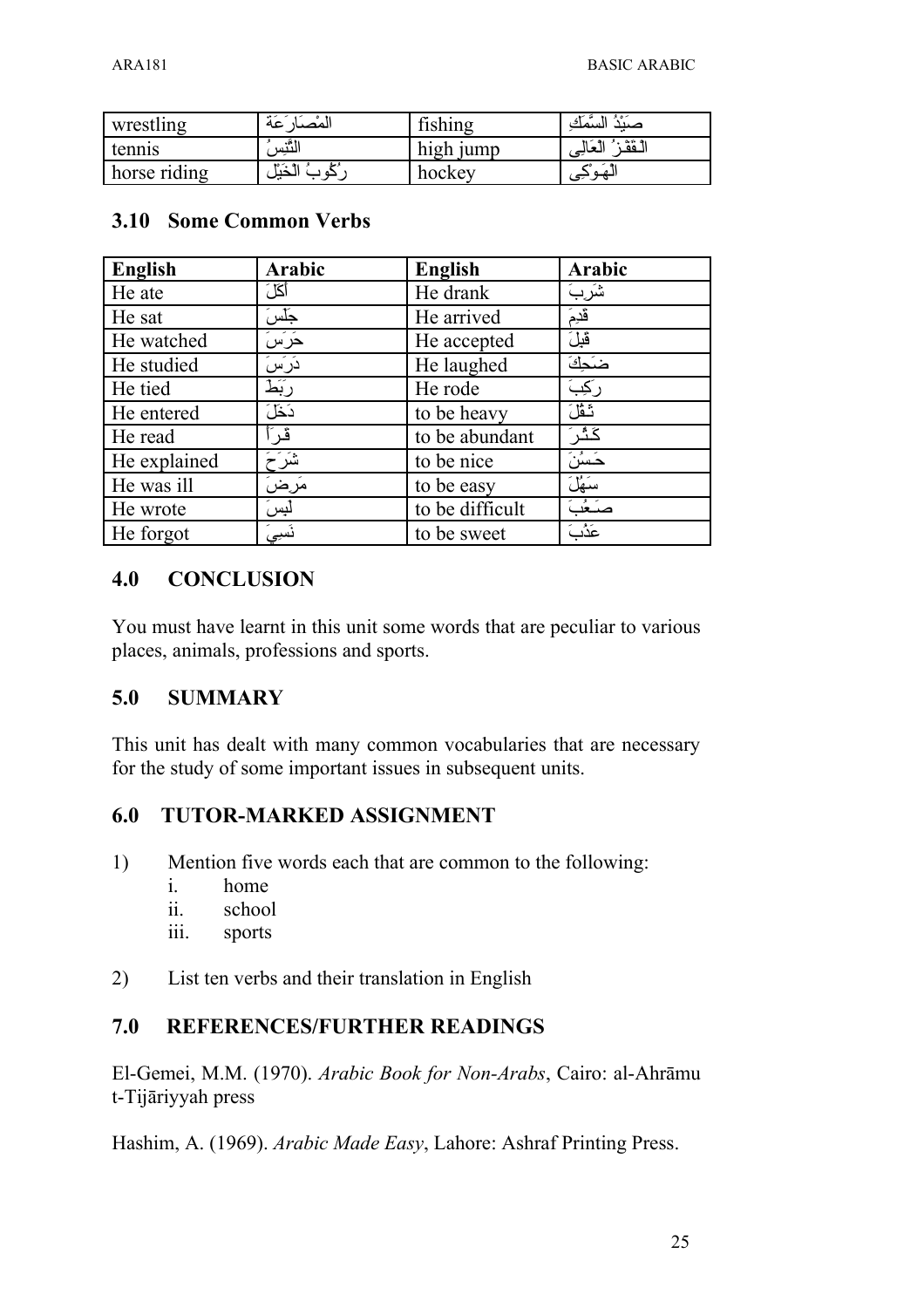#### UNIT<sub>2</sub> NUMBERS, DATES, THE DAYS, THE **MONTHS, THE WEATHER AND THE SEASON**

### **CONTENTS**

- $1.0$ Introduction
- $2.0$ **Objectives**
- $3.0$ Main Content
	- $3.1$ **Numbers** 
		- $311$ The Real Numbers
		- $3.1.2$ The Ordinal Number
	- $3.2$ The Dates
	- $3.3$ The Days
	- $3.4$ The Month
	- The Weather  $3.5$
	- The Season 36
- $4.0$ Conclusion
- $5.0$ Summary
- 6.0 Tutor Marked Assignment (TMA)
- 7.0 References/Further Readings

#### **INTRODUCTION**  $1.0$

The unit introduces you to both the real and ordinal numbers, days of the week and the months of the year, weather / seasons shall be discussed and the division of things into parts.

#### $2.0$ **OBJECTIVES**

At the end of this unit, you should be familiar with:

- Numbering system in Arabic
- Arabic names for dates, days of the week, months, weather and parts.

#### $3.0$ **MAIN CONTENT**

#### $3.1$ **Numbers**

### **3.1.1 The Real Numbers**

| English | Arabic           | <b>English</b> | Arabic                       |
|---------|------------------|----------------|------------------------------|
| one     |                  | eighteen       | ثَمَانِيَةَ عَشَرَ           |
| two     | اثنان            | nineteen       | インキン<br>تسعه عشد             |
| three   | ثلاثة            | twenty         | <sub>ح</sub> وه فر<br>عِشرور |
| four    | $2 - 20$<br>ربعه | thirty         | ألأثور                       |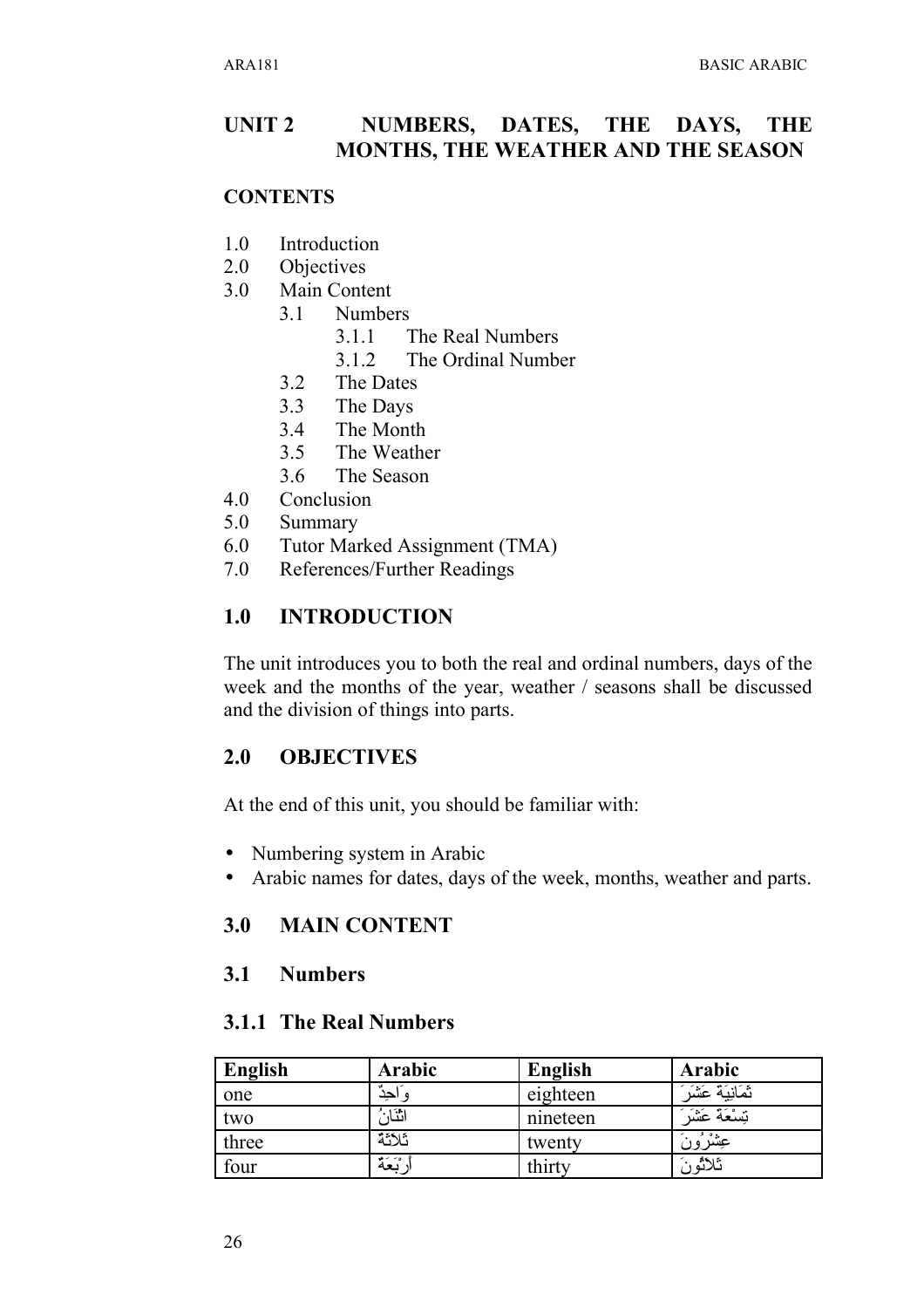| five      | خَمْسَةٌ        | forty         | أرْبَعُونَ  |
|-----------|-----------------|---------------|-------------|
| six       | ستِّة           | fifty         | ثَمَانُونَ  |
| seven     | سَبْعَةٌ        | sixty         | سِتُّونَ    |
| eight     | تَمَانِيَةٌ     | seventy       | سَبْعُونَ   |
| nine      | تِسْعَةٌ        | eighty        | ثَمَانُونَ  |
| ten       | عَشَرَ َّةٌ     | ninety        | تِسْعُونَ   |
| eleven    | آحْدَ عَشَرَ    | hundred       | ميائة       |
| twelve    | اثْنَا عَشَر    | two hundred   | مِئَنَّان   |
| thirteen  | ثلاثة عَثْىَرَ  | three hundred | تلاثمائة    |
| fourteen  | أرْبَعَةً عَشَر | one thousand  | ألف         |
| fifteen   | خَمْسَةَ عَشَرَ | two thousand  | ألفان       |
| sixteen   | سِتَةَ عَشَر    | one million   | مِلْيُونُ   |
| seventeen | سَبْعَةً عَشْرَ | two million   | مِلْيُونَان |

### **3.1.2 The Ordinal Number**

| <b>English</b>     | <b>Arabic</b>     | <b>English</b>     | <b>Arabic</b>             |
|--------------------|-------------------|--------------------|---------------------------|
| <b>Translation</b> |                   | <b>Translation</b> |                           |
| First              | الأول             | seventh            | السَّابِعُ عَشَرَ         |
| second             | النَّانِي         | eighteenth         | الثَّامِنُ عَشَر          |
| third              | الثالث            | nineteenth         | التَّاسِعُ عَشَـر         |
| fourth             | الرأبعُ           | twentieth          | العِثْنُرُونَ             |
| fifth              | الخّامِسُ         | twenty-first       | الحادي والعشرون           |
| sixth              | السَّادِسُ        | twenty-second      | الأانبي والعشرون          |
| seventh            | السَّابِعُ        | twenty-third       | الثالثُ وَالْعِشْرُونَ    |
| eighth             | الثّامينُ         | twenty-fourth      | الرَّابِعُ وَالْعِشْرُونَ |
| ninth              | التَّاسِعُ        | thirtieth          | النَّلاَثُو نَ            |
| tenth              | العَاشير          | fortieth           | الأرْبَعُونَ              |
| eleventh           | الكادى عَشَرَ     | fiftieth           | الْخَمْسُو نَ             |
| twelfth            | الثانبي عَشَرَ    | sixtieth           | السِّنُّو نَ              |
| thirteenth         | الثَّالِثُ عَشَر  | seventieth         | السَّبْعُونَ              |
| fourteenth         | الرَّابِعُ عَشَرَ | eightieth          | الثَّمَانُونَ             |
| fifteenth          | الخامسُ عَشَر     | ninetieth          | التَّسْعُونَ              |
| sixteenth          | السَّادِسُ عَشَرَ | one hundredth      | المائة                    |

### **3.2 The Dates**

| English | Arabic     | <b>English</b>                       | Arabic         |
|---------|------------|--------------------------------------|----------------|
| day     | 200<br>يوم | in the morning                       | صنَاحًا        |
| week    | أسُبُو ءٌ  | at noon                              | ڟۿۯۘٞ          |
| month   | ݰݞݱ        | in the afternoon                     | بَعْدَ الظُهْر |
| year    | سَنَّهُ    | one quarter of $\overrightarrow{sf}$ |                |
|         |            | an hour                              |                |
| daytime | نَهَارٌ    | half an hour                         | نصلفُ سَاعَةِ  |
| night   | ڵٙؾؙؚڷٞ    | season                               | فَصَلْ         |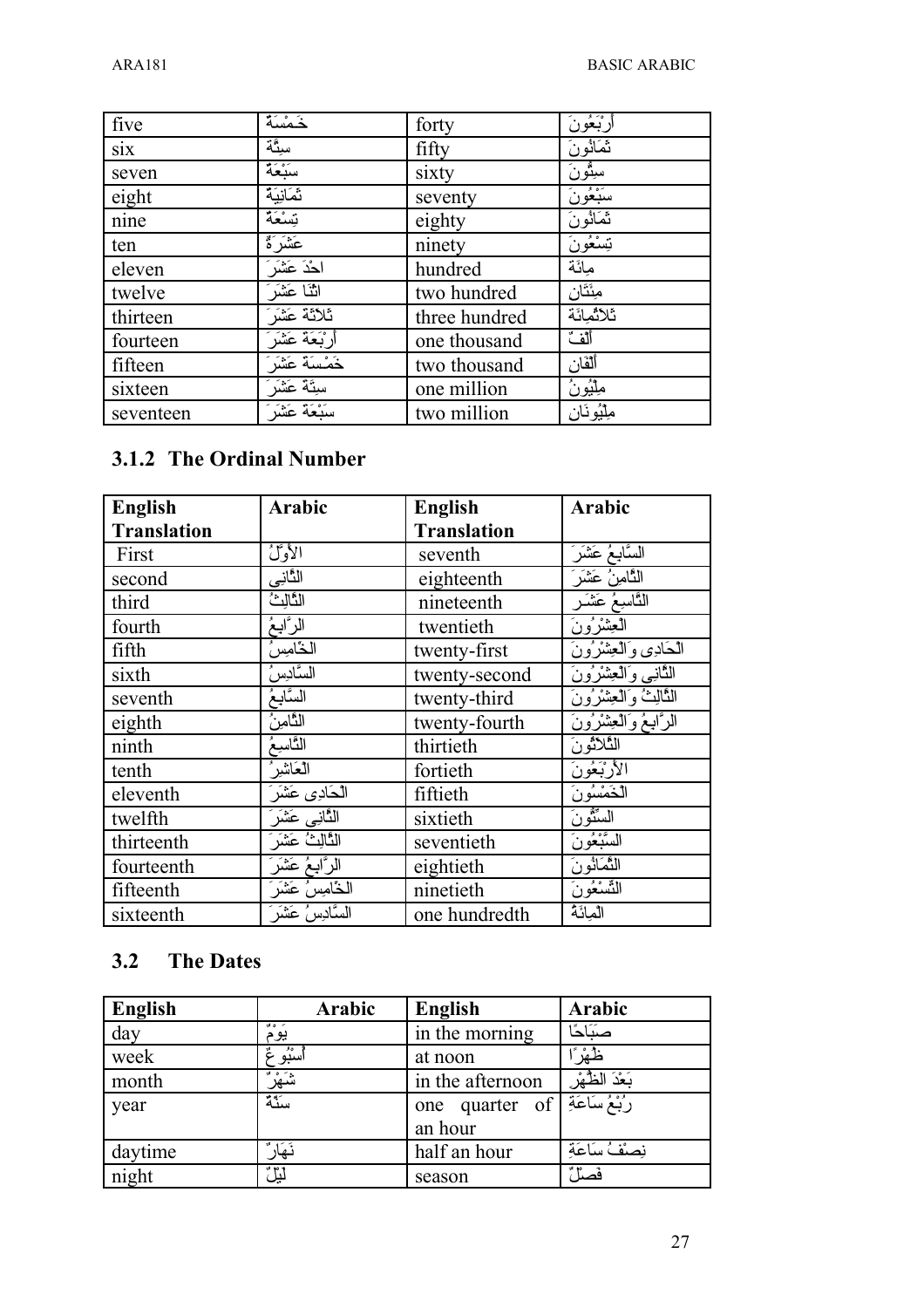| tomorrow       | غَدَا      | half a year | نصنْفُ سَنَة         |
|----------------|------------|-------------|----------------------|
| yesterday      | البَارحَة  | mid-day     | مُنْتَصِف            |
| hour           | سَاعَةٌ    | mid-night   | مُنْتَصف<br>اللَّيْل |
| moment         | لحظة       | daily       | يومي                 |
| minute         | دَقِيْقَةٌ | leap year   | سَنَةٌ كَسِسَةٌ      |
| second         | تَانِيَةٌ  | sunrise     | الشمس                |
| in the evening | مَسَاءً    | sunset      | الشَّمْس<br>عز و `   |

### **3.3 The Days**

| English   | <b>Arabic</b>                |
|-----------|------------------------------|
| Monday    | بَوْمُ الإِنْتَيْنِ          |
| Tuesday   | ۔ ہ و<br>الثُلاَنَاءِ<br>يوم |
| Wednesday | ۔ ہ و<br>لأربعاء<br>يوم      |
| Thursday  | ۔ ہ و<br>الخميس<br>يوم       |
| Friday    | جُمْعَةِ<br>يوم              |
| Saturday  | ر ه و<br>السَّبْدُ<br>يوم    |
| Sunday    | ۔ ہ و<br>لأحْدِ<br>يوم       |

### **3.4 The Month**

| Months in the Transliteration |                       | Months of the       | <b>Months in the</b>         |
|-------------------------------|-----------------------|---------------------|------------------------------|
| <b>English</b>                |                       | <b>Assyrian</b>     | Islamic                      |
| Calendar                      |                       | Calendar            | Calendar                     |
| January                       | يَنَايِرُ             | كَانُونُ النَّانِي  | مُعَرَّمٌ<br>مَعَرَّمٌ       |
| February                      | <u>فَبْرَ ائِر ُ</u>  | تثنثاط              |                              |
| March                         | مَارْسُ               | آڏار'               | <u>رَبِيعُ الأوَّل</u>       |
| April                         | ابْرِيلُ              | نيسَانُ             | رَبِيعُ الثَّانِي            |
| May                           | مَايَوْ               | أَيَّارُ            | جُمَادَى الأول <sub>ْك</sub> |
| June                          | ؽؙۅڹؽؘۅ۫              | <u>حَزِيْرَ ان</u>  | جُمَادَى الثَّانِبَة         |
| July                          | ؽؙؚۅڶۣؽؘؚۅ۠           | تَمُوزُّ            | رَجَبَ                       |
| August                        | أغْسْطُسْ             | آبُ                 | شَعْبَانُ                    |
| September                     | سَبْتَمْبِر           | أَيْلُولُ           | رَمَضَاً ن                   |
|                               |                       |                     | of fasting)                  |
| October                       | ٱػ۠ڷؘۅؠؚڔۛ            | نِشْرينُ الأوَّل    | شَوَالٌ                      |
| November                      | نُوفَ <i>م</i> ْبِر ُ | تِشْرِينُ الثَّانِي | دُو الْقَعْدَةِ              |
| December                      | <u>دی</u> ْسَمْیِر ْ  | كَأَنُونُ الأَوَّل  | month) ذُو الْحُجَّةَ        |
|                               |                       |                     | of Hajj)                     |

### **3.5 The Weather**

| English    | Arabic    | English | Arabic        |
|------------|-----------|---------|---------------|
| climate    | 2.13      | rain    | $\sim$<br>مطر |
| weather    | كحقس      | snow    | 24.95<br>نلج  |
| . .<br>air | هو<br>ا ع | cold    | 30<<br>برد    |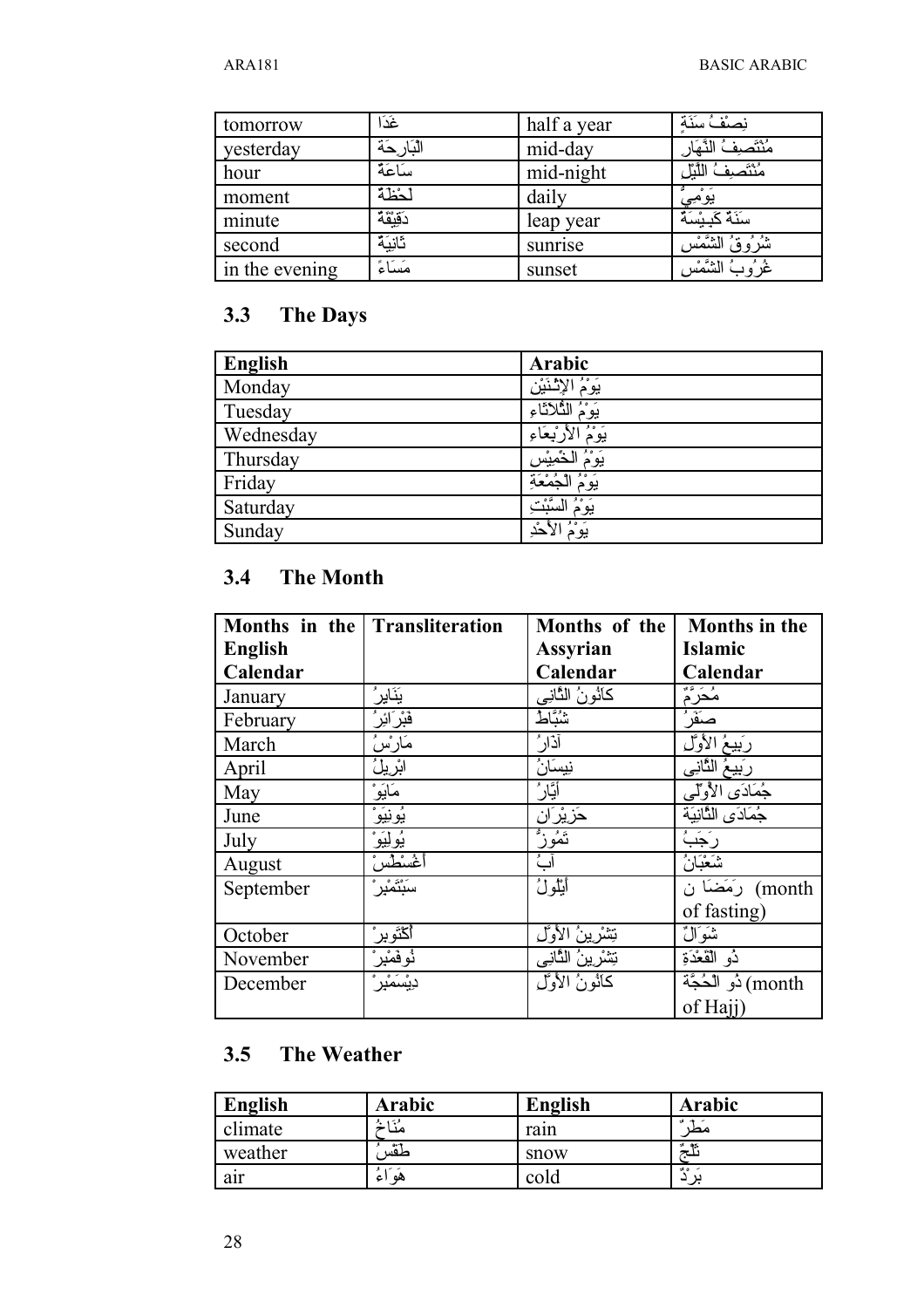| wind    | ريح      | rainbow  | قَوْسُ قُزَح            |
|---------|----------|----------|-------------------------|
| breeze  | نَسِيمُ  | ice      | جَلِيدٌ                 |
| sky     | سَمَاءُ  | thunder  | $\overline{\text{m}^2}$ |
| horizon | أَفْقُ   | storm    | عَاصِمَةٌ               |
| cloud   | غَيْمَةٌ | wet      | رَطَبُّ                 |
| fog     | ضَبَاد ٌ | sunny    | من<br>مشمسر             |
| dew     | صَقِيهُ  | humidity | ~ بې<br>طوبه            |

### **3.6 Season Division**

| <b>English</b> | Arabic           |
|----------------|------------------|
| Autumn         | ىە<br>حد<br>≂    |
| Winter         | ۱۵۰۰ میل<br>لسلا |
| Spring         | یب               |
| Summer         | يتء و<br>صننف    |

### **4.0 CONCLUSION**

In this unit, you have learnt the two types of numbers - the real and the ordinal. You have also learnt the seven days in a week; the twelve months in a year; the various types of weather and the four seasons.

### **5.0 SUMMARY**

We have dealt with five different items that are useful in our proper understanding in our day to day activities.

### **6.0TUTOR MARKED ASSIGNMENT**

- 1. Count from  $1 20$  in Arabic
- 2. Write from  $20 40$  in Arabic.
- 3. Mention the seven days of the week.
- 4. How many months are there in Arabic calendar? Mention them.

### **7.0REFERENCES / FURTHER READINGS**

- Najīb, D. (2006). *Arabic Language for Foreigners,* Beirut: Al'ahliyyah Press.
- Versteegh, K. (1997). *The Arabic Language,* Edinburgh: Cambridge University Press.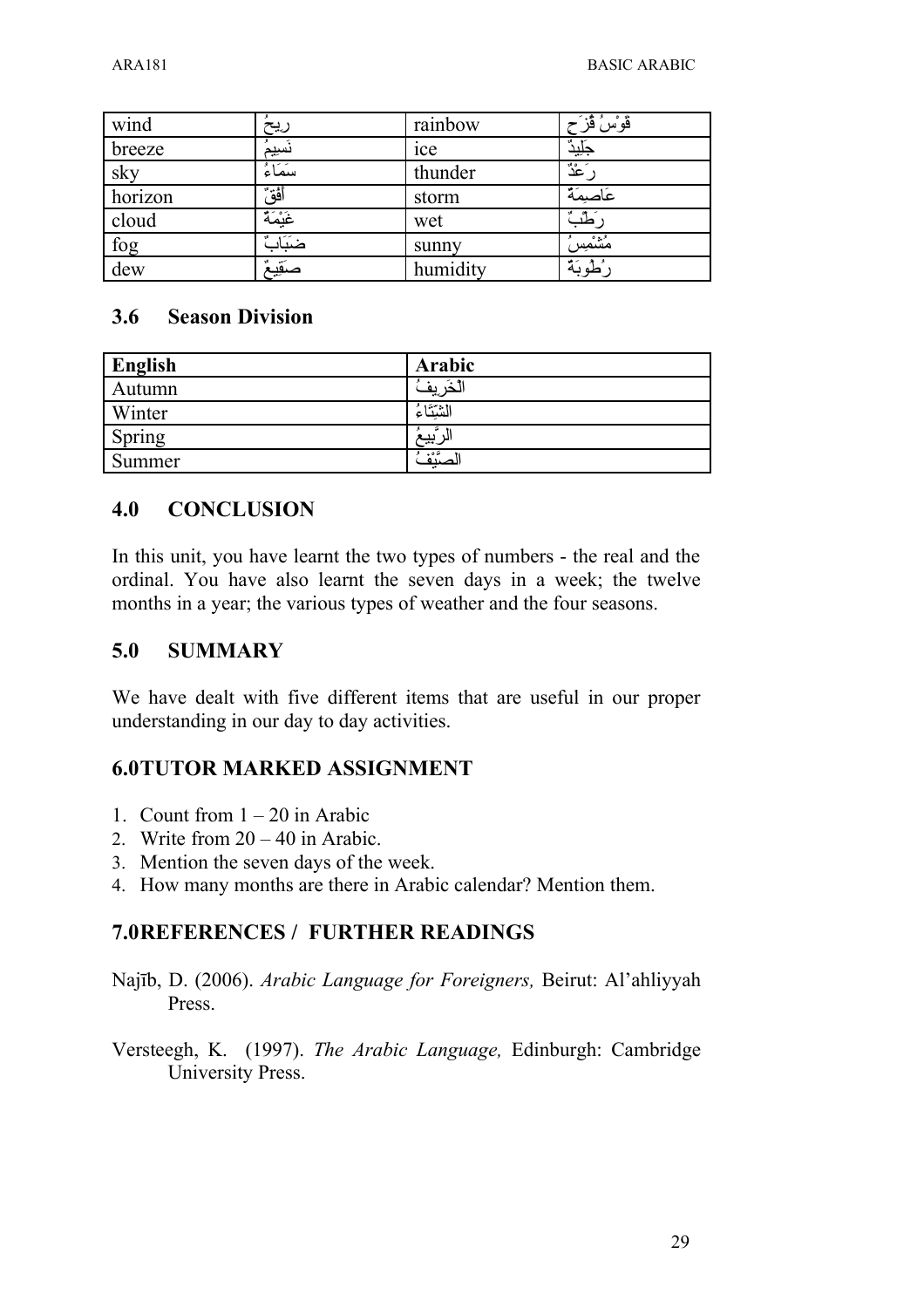### **UNIT 3** HUMAN BODY, FIVE SENSES, ILLNESS AND **OCCUPATION**

### **CONTENTS**

- $1.0$ Introduction
- $2.0$ **Objectives**
- $3.0$ Main Content
	- $3.1$ Parts of the Body
	- $3.2.$ **Five Senses**
	- $3.3$ **Illness**
	- $3.4$ Occupations and Their Tools
- 4.0 Conclusion
- 5.0 Summary
- 6.0 Tutor Marked Assignment (TMA)
- References/Further Readings 7.0

### **1.0 INTRODUCTION**

In this unit you will be exposed to Arabic names of human body, man's five senses, illness / ailment and various occupations.

### **2.0 OBJECTIVES**

At the end of this unit, you will be able to:

- list the Arabic names of various parts of the body and the five sense organs
- identify and explain the various names of ailments in Arabic
- list about the names of various occupations

#### $3.0$ **MAIN CONTENT**

| English<br><b>Translation</b> | Arabic       | <b>English</b><br><b>Translation</b> | Arabic    |
|-------------------------------|--------------|--------------------------------------|-----------|
| head                          | الرأسُّ      | hair                                 | الشُّعْرُ |
| forehead                      | الجَبْهَة    | ears                                 | الأدن     |
| eyes                          | العَيْنُ     | face                                 | الوَجْهُ  |
| cheek                         | الخَدُّ      | nose                                 | الأنفث    |
| nostrils                      | الخَيشُومُ   | chin                                 | الذَّقْنُ |
| mouth                         | الفَمُّ      | lips                                 | الشقة     |
| tongue                        | اللِّسَارِ ُ | teeth                                | الأسنّانُ |
| neck                          | الرَّقْبَةُ  | shoulder                             | الكثف     |

#### Parts of the Body  $3.1$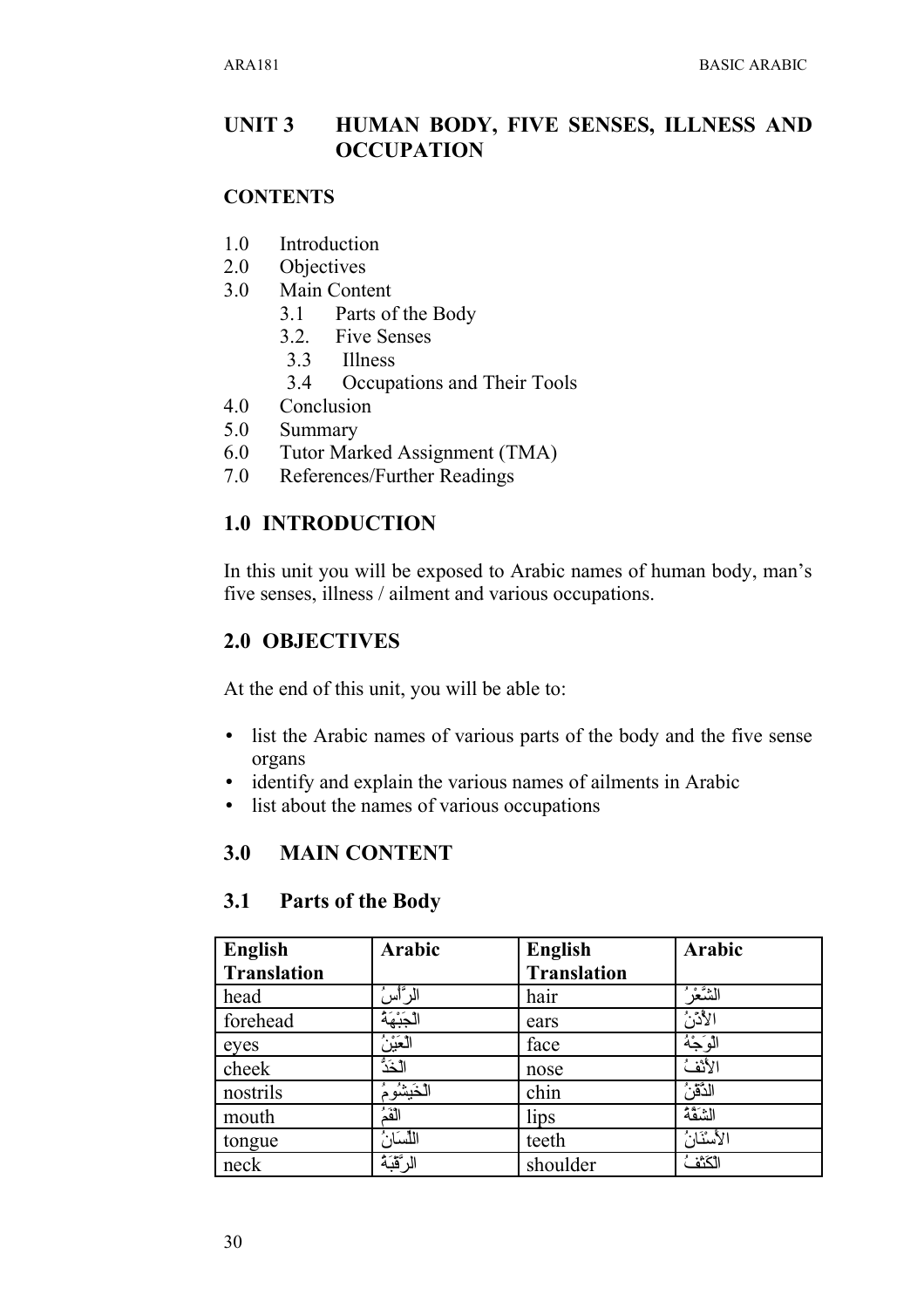| hand   | الْنَدُ      | chest   | نت ه فر<br>صد |
|--------|--------------|---------|---------------|
| breast | النَّدُى     | abdomen | البَطْنُ      |
| naval  | السد         | thigh   | الفخذ         |
| knee   | الْدُّكْنَةُ | foot    | القَدَّمُ     |
| ankle  | الكعد        | skull   | جُمْجُمَةُ    |
| finger | ۭڝڹؙۘ        | elbow   | مرْقَقُ       |

### 3.2 The Five Senses

| <b>English</b> | Arabic    |
|----------------|-----------|
| touch          | اللَّمْسُ |
| hearing        | السُّمْعُ |
| sight          | البَصَرُ  |
| smell          | الثنثة    |
| taste          | الذَّوْقُ |

### 3.3 Illness

| English     | Arabic         | <b>English</b> | Arabic        |
|-------------|----------------|----------------|---------------|
| pain        | $380 -$<br>وجه | abscess        | دُمَلُ        |
| dizziness   | دَوْخَهُ       | wound          | و ه و<br>جر ح |
| collie      | مَغْصر         | cough          | سَعْلَة       |
| diarrhea    | بسمهاا         | dumb           | ؙڂۛۯؘڛؙ       |
| headache    | صُدَاءٌ        | deaf           | ؙطرَش<br>صد   |
| common cold | ده *<br>سنح    | blind          | أعْمَى        |

| fever     | حم          | lame      | عد      |
|-----------|-------------|-----------|---------|
| measles   |             | cancer    | سد<br>∽ |
| small-pox |             | diabetes  |         |
| leprosy   | . .<br>برصر | paralyses | فالبج   |

#### **Occupations and Their Tools**  $3.4$

| Carpenter - النَّجَارُ              |           |               |                        |
|-------------------------------------|-----------|---------------|------------------------|
| <b>English</b>                      |           |               | Arabic                 |
| saw                                 | مشسار     | nail          | مسمّار                 |
| $\overline{\overline{\text{join}}}$ | فَأَرَ ةُ | extractor     | مِنْزَعَةٌ             |
| glue                                | نُجَارَةٌ | padlock       | قَقَلٌ                 |
| hammer                              | فَرْ أَءُ | wimble        | مِنْقَبٌ               |
| Blacksmith                          |           |               |                        |
| pickaxe                             | معولٌ     | anvil         | سِنْدَانُ              |
| axe                                 | فأسٌ      | fire kindling | تَتْنْعِيْلُ النَّار   |
| pump                                | مِنْفَاخٌ | furnace       | ݣُوَرٌ                 |
| Tailor – حَيَاط                     |           |               |                        |
| collar                              | بَاقَهُ   | trousers      | بَنْطْلُونَ /سِرْوَالٌ |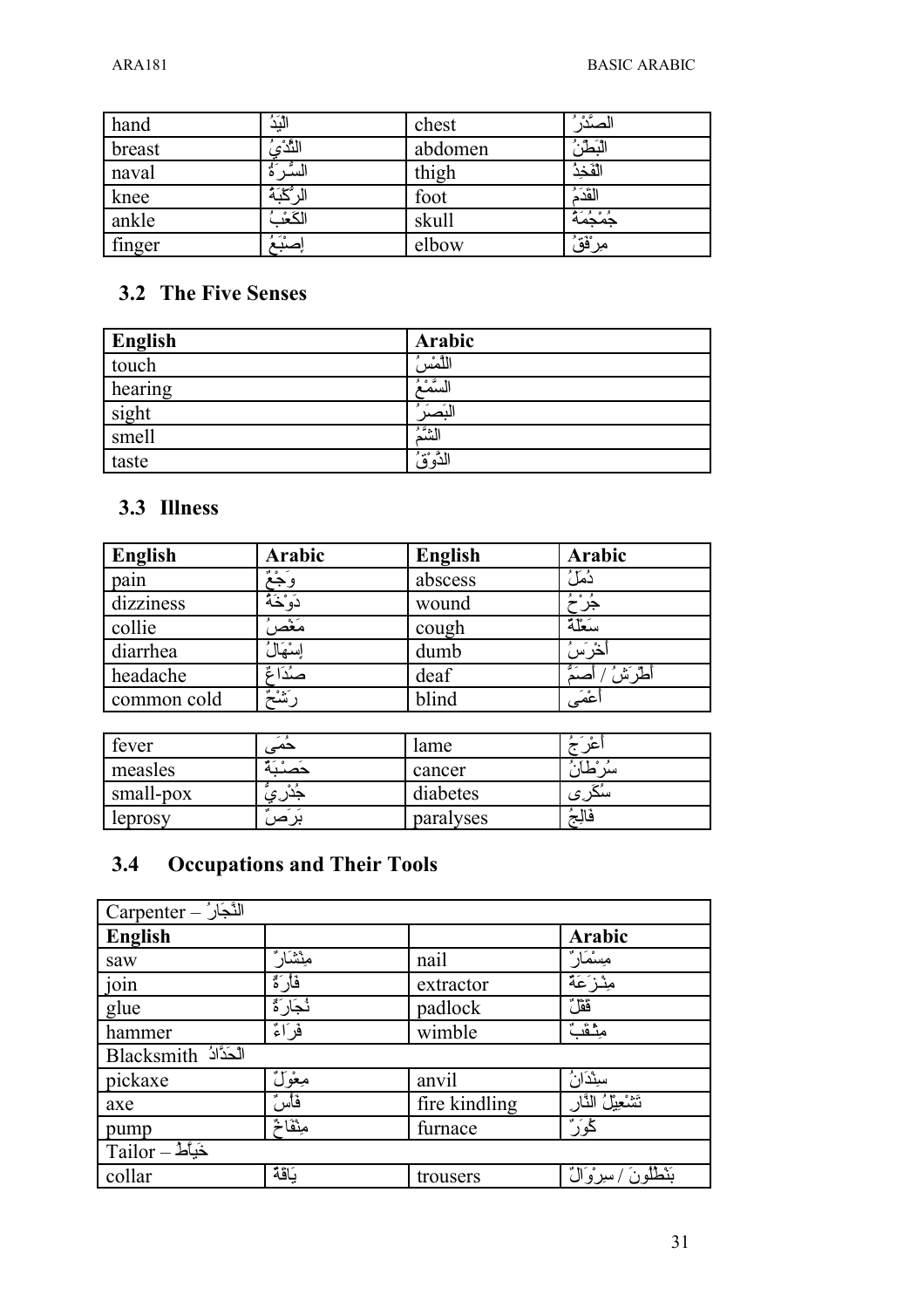| dress                    | هِنْدَاهُ          | sleeves    | أكمام     |
|--------------------------|--------------------|------------|-----------|
| waistcoat                | صدر ہ              | dress      | فُسْتَارُ |
| <b>Other occupations</b> |                    |            |           |
| engineer                 | مُهَندِس           | lawyer     | مُحَامِى  |
| barber                   | حَلأَوٌ            | shoe maker | اسْكَافِي |
| trader                   | تاجر               | farmer     | فلا-      |
| hunter                   | صَيَّادٌ           | teacher    | مُدَرِّسٌ |
| editor                   | رَنِّيسُ تَحْرِيرِ | driver     | سَائِقٌّ  |

### **4.0 CONCLUSION**

In this unit, you have learnt about the Arabic names for various parts of the body in Arabic, the five senses and various names of ailments and occupations.

### **5.0 SUMMARY**

In this unit, focus has been Arabic names for human body parts, the five senses, illnesses and occupations.

### 6.0 **TUTOR-MARKED ASSIGNMENT**

- 1. What is the name given to the following in Arabic (a) A doctor (b) An editor (c) A collar (d) A pump (e) An axe
- 2. Name five parts of the body in Arabic.
- 3. Mention five illnesses in Arabic

### **7.0 REFERENCES / FURTHER READING**

- Abdul Jabbār, U. (N.D) *al-Jadīd fit-Takhāţub wat-ta'bīr,* Books I &II, Cairo: Dar-al- Ma'ārif
- Ezzat, M. (1983). *Everybody's Conversational English,* Cairo: Dar Memphis Printing Press.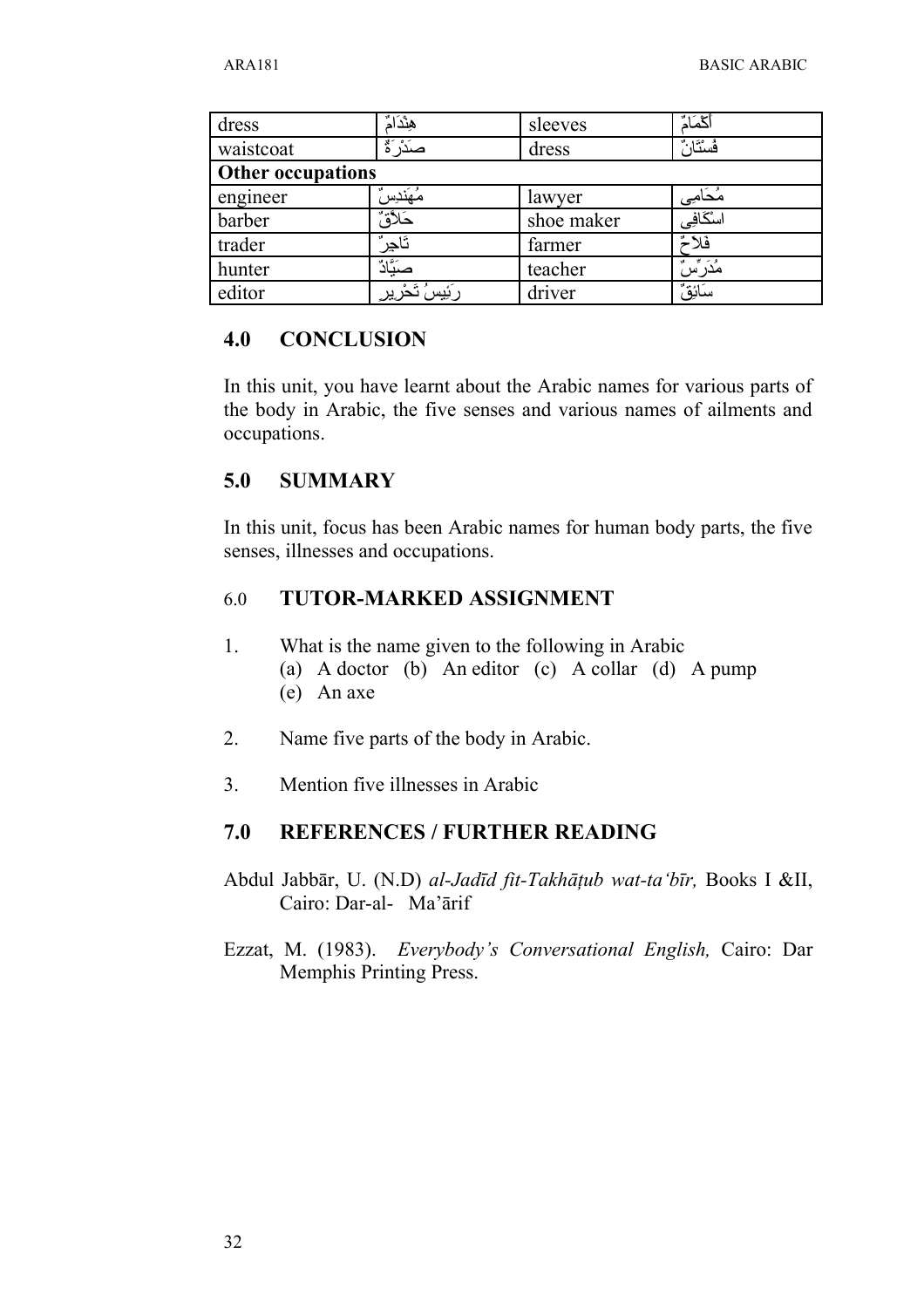### **UNIT 4 SOME ARABIC CUSTOMS AND GREETINGS, GENDER NUMBERS IN ARABIC GRAMMAR**

### **CONTENTS**

- 1.0 Introduction
- 2.0 Objectives
- 3.0 Main Content
	- 3.1 Arabic Customs
	- 3.2 Arabic Greetings
	- 3.3 Gender Numbers
		- 3.3.1 Masculine and Feminine Gender
	- 3.4 Singular, Dual and Plural
		- 3.4.1 Broken Plural
		- 3.4.2 Sound Masculine Plural
		- 3.4.3 Sound Feminine Plural
- 4.0 Conclusion
- 5.0 Summary
- 6.0 Tutor Marked Assignment (TMA)
- 7.0 References/Further Readings

### **1.0 INTRODUCTION**

There are so many ways through which the Arabs express courtesy. The mode of greetings and customs of the Arabs are dealt with in this unit. It also focuses on the numbers in Arabic grammar. We shall distinguish between singular, dual and plural.

### **2.0OBJECTIVES**

At the end of this unit, you will be able to:

- Express yourself in a simple manner of greetings in Arabic
- List and explain the gender and number in Arabic grammar.

### **3.0 MAIN CONTENT**

### **3.1 Arabic Customs**

| <b>English Translation</b> | Arabic                                      |
|----------------------------|---------------------------------------------|
| If you please              | لْهِ ْ سَمَحْتَ _ اذا سَمَحْتَ              |
| Please                     | مِنْ فَضلَٰكَ ِ<br>أرْجُوكَ                 |
| Thanks                     | شكرً                                        |
| Not at all                 | عَقْوَ                                      |
| Excuse me                  | لاَ نُؤَاخِذْنِي ۔ أَعْذِرْنِي ۔ سَامِحْنِي |
| Sorry                      | أسيف                                        |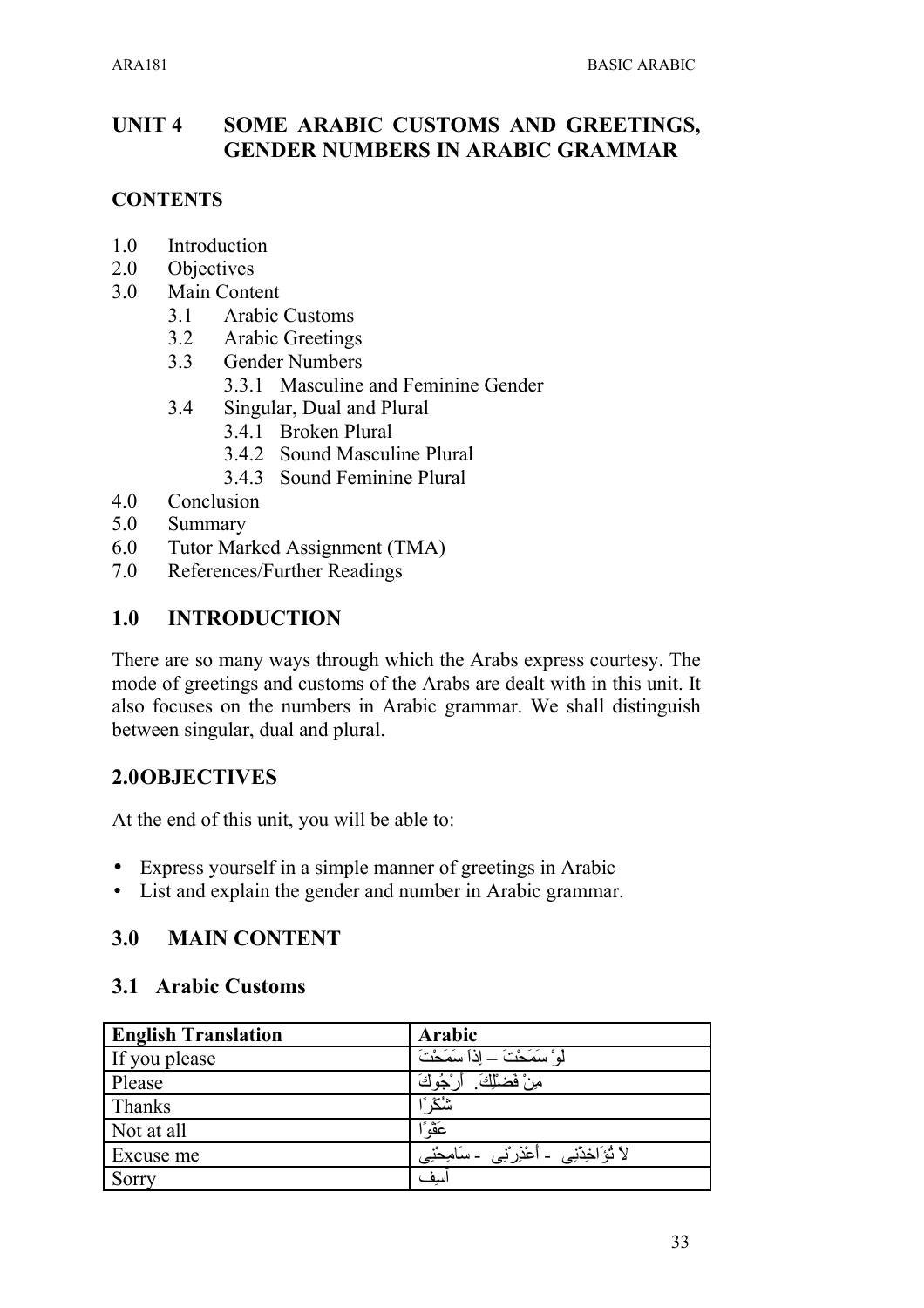### **3.2 Arabic Greetings**

| <b>English Translation</b> | <b>Arabic</b>                                  |
|----------------------------|------------------------------------------------|
| Peace be upon you          | (السَّلامُ عَلَيْكُمْ ( فِي أ<br>ِ ایٌ وَقِّفَ |
| Good morning               |                                                |

| Good evening                     | مَسَاءُ الْخَيْرِ                               |
|----------------------------------|-------------------------------------------------|
| Good night                       | نُصْبُحُ - نُصْبُحُونَ عَلَى خَيْرِ             |
| Good bye (farewell)              | وِدَاعًا ـ مَعَ السَّلَامَةِ                    |
| Happy new year                   | ݣْلُ عَامٍ وَأَنْثُمْ بِخَيْرٍ /وأنتم طَيِّبُون |
| If God wills or if God wishes    | إِنْ شَاءَ اللها                                |
| Good luck! All the best          | حَظًّا سَعِيدًا أَتَمَنَّى لَكَ كُلَّ خَيْرٍ    |
| Say peace to your family for me  | بِلِّعْ سَلامِي إِلَى عَائِلِتِكَ               |
| I will be seeing you before long | إِلَى اللَّقَاءِ قَرِيبًا                       |
| Congratulations on your success  | أهنِّنُكَ بنَجَاجِكَ                            |
| How are you today?               | كَيْفَ حَالُكَ الْيَوْمَ؟                       |
| I am fine, thanks                | إِنِّي عَلَى مَا يُرَامُ, شُكْرًا               |
| Is the family all right?         | هَلْ الْعَائِلَةُ عَلَى مَا يُرَامُ ؟           |
| We are well, thank you           | إِنَّا جَمِيعًا بِخَيْرٍ ۗ أَشْكُرُكَ           |

### **3.3 Gender Numbers**

### **3.3.1 Masculine and Feminine Gender** ثUنVؤQمSالVو QرUكVذQمSال

Genders in Arabic are two types they are مُؤَنَّث (masculine) and مُؤَنَّث (Feminine).

لَمُذَكَّر) (Masculine) denotes male among human being, animals, place or thing. For example: يَمْكِيْنِ (a student), كَيْرُوف (a cock), كيبان (a lamb), مَسْجِد) a cock) a lamb mosque).

لْمُؤَنَّث) (Feminine) denotes female gender among human being, animal, place or thing. For example تَجَاجَة (A female student) تِلْمِيدُة (a ewe) المَجَاجَة (a ewe)  $a$ hen) مَدْرَسَة (a school)

It is pertinent to mention here that there is no neutral gender in Arabic.

The table below shows masculine and feminine Arabic by closed *'t*ā*'* at the end.

| Feminine<br>المه        | ، ۵ ۶ ۹ ست<br><b>Masculine</b><br>المدحا |
|-------------------------|------------------------------------------|
| مه                      | <u>مر</u><br>مه                          |
| $\sim$                  | <b>ALC 1999</b><br>יע                    |
| $0<\epsilon$<br>$\cdot$ | 2.015<br>7.11                            |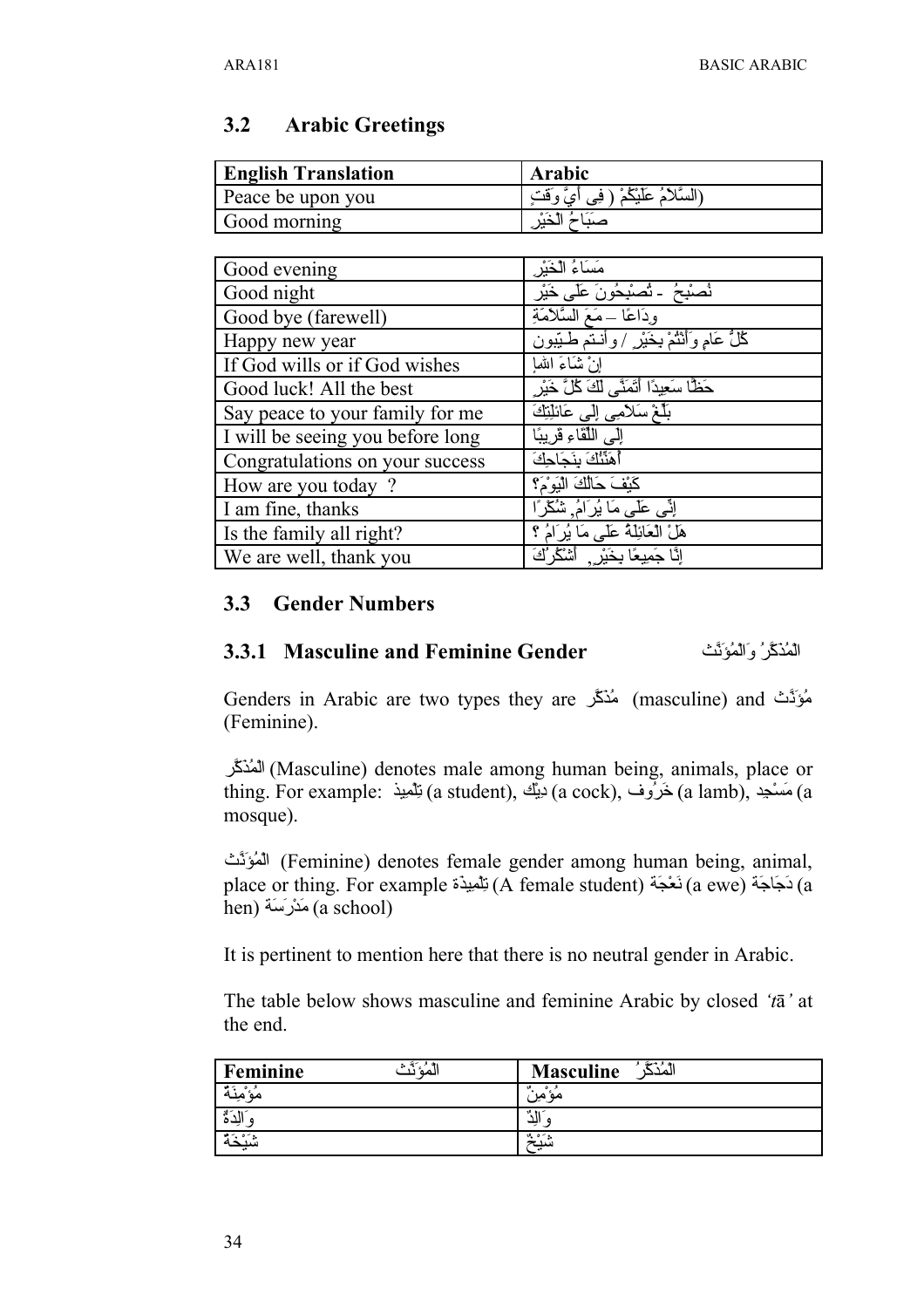Adding closed '*ta*' at the end does not form feminine nouns of some masculine

| الْمُهُ نَّد<br>Feminine<br>÷ | ه ۶ مت<br><b>Masculine</b>              |
|-------------------------------|-----------------------------------------|
| سُلْحُفَاةٌ                   | $340 -$<br>عىلم                         |
| نَاقَهُ                       | $\sim$ $\sim$ $\sim$<br>جمر             |
| ~ يې                          | ە 19.<br>د،<br>$\overline{\phantom{a}}$ |

The closed '*ta*' is not the only feminine sign. The long vowel '*Alif* may suffix feminine nouns and adjectives. The feminine proper noun  $\mathcal{L}$  has this '*Alif* suffix.

The feminine proper nouns نَحْلاًء and the feminine adjective اسَتَاء The feminine proper nouns اءVنS سVح) (Maryam is pleasant) have this feminine '*Alif* followed by *Hamzah* which makes this '*Alif* a little longer. Therefore, the feminine '*Alif* followed by a *Hamzah* is called the elongated '*Alif*  $\blacksquare$ الألفُ المَقْصُورِ is called the short '*Alif* المَعْدُود is called the short'

The closed feminine *tā*' is to be pronounced as an unvowelled *hā* if the

reader pauses at the end of the noun.

The feminine ending ة tun occurs in many words, which have no masculine form e.g

ة - جُنَيْنَة madinatun – a city, جُنَيْنَة - a garden, مَدِيْنَة - a law court.

It is occasionally, although rarely, found in words which are masculine e.g. خَلِيفَة – successor Caliph, وَحَالَة – a great traveller, globe trotter.

The following classes of words are feminine without requiring the distinctive feminine ending:

- i) All words and proper names, which are by their nature feminine e.g. مجوز - a bride, عَرُوس - a sister, عَرُوس - mother, أم woman, particles which with special meaning can be applied to females such as لaامVح – pregnant, عaضSرQم - suckling (adjective)
- ii) Most (though not all) names of countries and cities e.g.  $\mathcal{L}$ London, - فَرَنْسَا - Egypt, فَرَنْسَا - France, مِصْر
- iii) Some parts of the body, which occurs in pairs e.g. بَدِّ a eye, ديكي a eye, د - a hand, أَدْن - an ear, دجل - a foot.
- iv) A number of words which are feminine by usage e.g.  $\zeta$ ي a wind, أرخن - a war, أرحم - a house, أرض - a fire , أرض - a fire - ذكر ground, الشَّمْس - sun.
- v) A number of words are of common gender and may be masculine or feminine e.g. الحريق - a state, عَال - a road, سُوق a market (usually feminine) سِكِّيْن—a knife (usually feminine).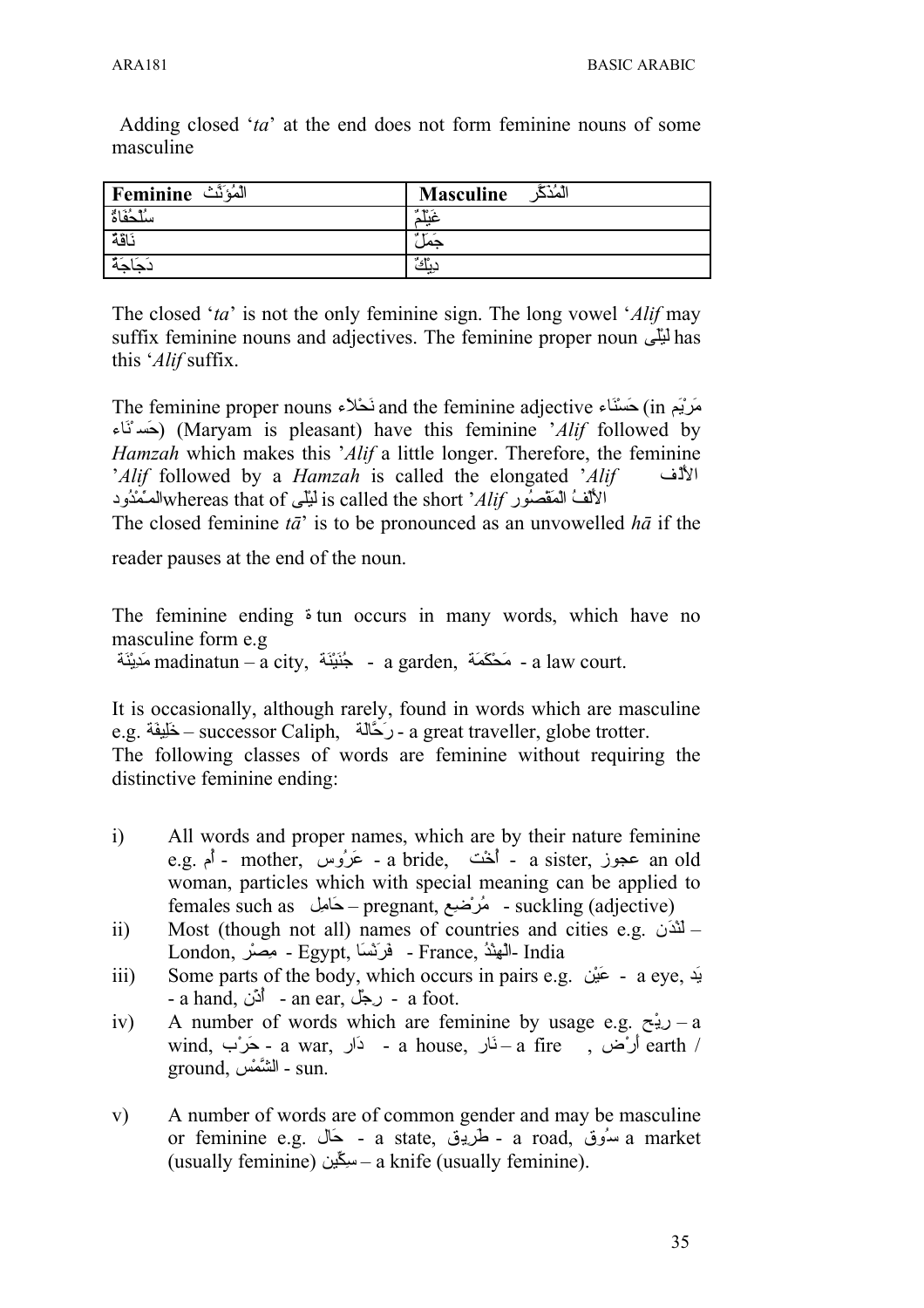### **3.4 Singular, Dual and Plural**

In Arabic, there are three numbers. They are الْمُغْرَبَ which denotes one, singular dual الْبَعْد which denotes two and plural المُئتَنَى which denotes more than two.

- **1.** Singular أَلْمُقْرَد is a noun indicating one person, or thing or an adjective describing such a noun, whether it is masculine or feminine.
- **2.** Dual الْمُنْتَىّ: is a noun indicating two persons, or two things, masculine or feminine or an adjective modifying such a noun. To form dual in Arabic, the vowel of the last letter of the concerned noun should be changed to *al-fa-thah* and then *alif* and *nun* (ن ,ا( should be added to the noun in the accusative or genitive case. For example فَلَم becomes  $\Delta$ قاهاند becomes وانV But if nouns are in the accusative or genitive case, silent *ya* and *nun* should be added e.g. نقل if the noun ends with a closed *ta*, it will be changed to ordinary *tā* before adding '*Alif* or *vā* and *n*ū*n*. For instance خَادِمَة becomes نحَادِمَتَيْن if and nūn. For instance خَادِمَتَيْن It should be pointed out here that the *nun* of the dual must always take *kasrah*. Example: أَبَاءَتْ الطَّالِبَتَان atake *kasrah*. Example: جَاءَتْ الطَّالِبَتَان Dual noun الحاليّتَان is in the nominative case.

لَيْتُ طَالِبَيْن I saw the (two) students. Dual noun is in the accusative case. نَذُهِ غُرِ قَهُ الْمُدَرِّسِيْن case. مَنْ قَوْمِ غُرِّفَةُ الْمُدَرِّسِيْن

Dual noun is in the genitive.

When نِ" مُضَافٍ" is dropped. فِطْعَتَا لَحْم s dropped. فِيَا الْمُنْتَى When الْمُنْتَى the nominative case فِطْعَتَى َلْحُم two pieces of meat is in oblique case. must also agree with المَوْصُوف must also agree with المسكّفة

If وفَتَتَ مثَّتَ be الصَّفَة then الصَّفَة then مثَّتَى be المَوْصُوف

انَ The two beautiful eyes of the girl.

قِينَا الْبِنْتِ الْجَمِيلَة The two eyes of the beautiful girl.

انَ تَبَيْنَا الْبِنْتِ جَمِيلَتَان The two eyes of the girl are beautiful.

**3. Plural -** الْجَمْعُ: there are three kinds of plural in Arabic. They are:

i. *Sound Masculine Plural* مَصْغُ الْعُنْكَرِ السَّالِم **i**s Sound Masculine Plural adding *waw* and *nun* to the last letter of the noon when the noun is in the accusative or genitive case. For instance  $\omega\tilde{\omega}$  becomes ونQس¤رVدQم in the case of the nominative case and نSيaس¤رVدQم in the case of the genitive and accusative case. It should be noted that the *nun* of the plural should carry *al*-*fathah* while that of dual should carry '*al-kasrah*. When مُضاف is جَمْعُ الْمُذَكَّرِ السَّالِم dropped. مُعَلِّمُو الْمَدْرَسَة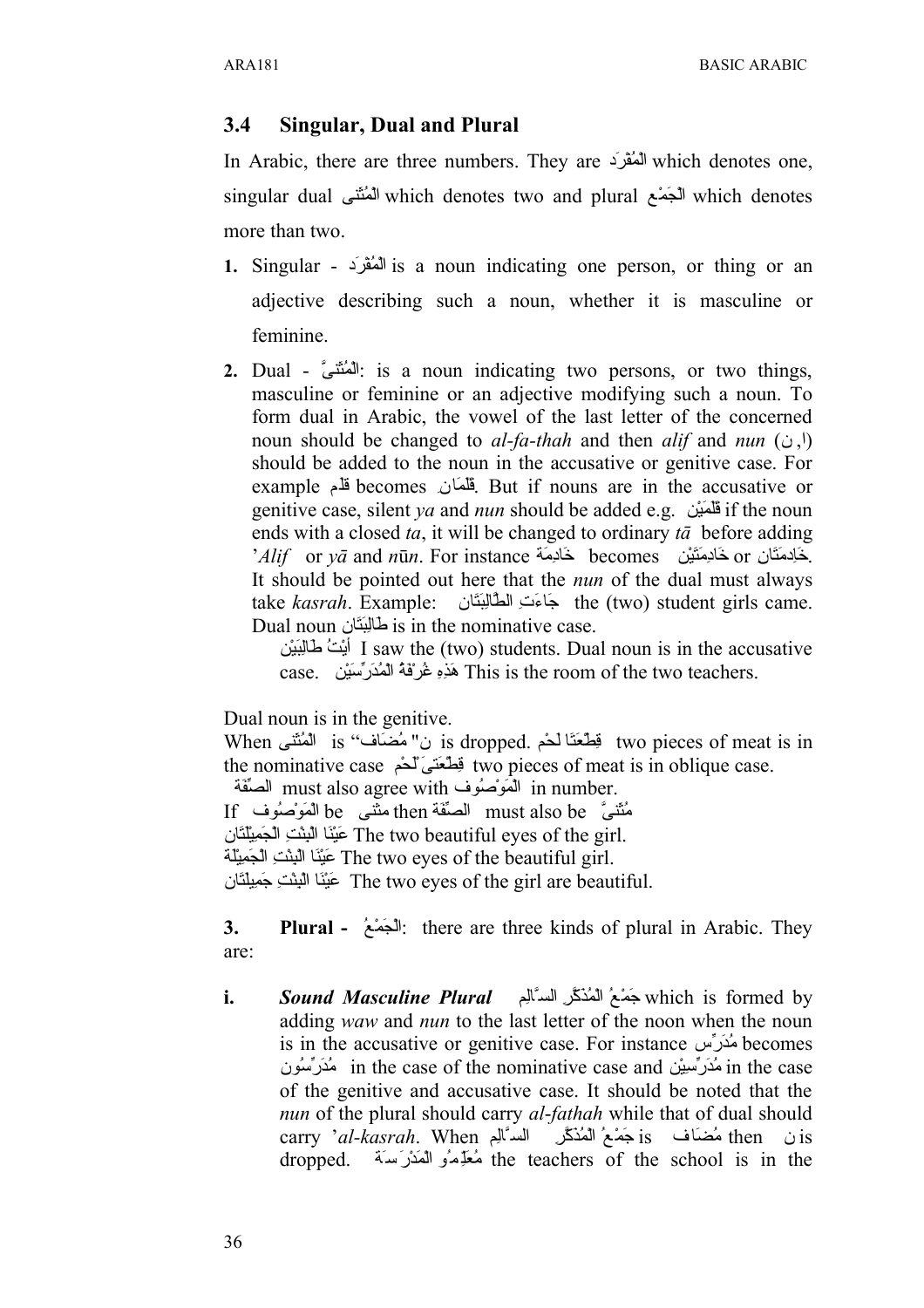nominative case and معلمى المدرسة the teachers of the school is in the genitive case المُعَلِّمِين المَدْرَسَة and المُعْلِمُونَ المَدْرَسَة the genitive case

- Sound Feminine Plural الْمَوْنَتْ السَّالِم Sound Feminine Plural ii. 'Alif and open tā' to the feminine noun concerned. For خالبة becomes طَالِبَاْت these kinds of plurals are referred to as sound because they are formed without disrupting the structure of the singular.
- Broken Plural : جَمْعُ النَّكْسِيرِ Fhis is a noun indicating three or more iii. persons or things or an adjective describing such a noun. This plural does not retain the structure of its singular. For instance  $\mathcal{N}_2$ becomes  $\sqrt[3]{t}$  this plural has many patterns so, a learner should memorize as many plural as he can.

### The table below shows the singular, dual and plurals of some nouns.

| Plurale -          | مُثَنَّى<br>Dual | Singular<br>مفرد | <b>English</b> |
|--------------------|------------------|------------------|----------------|
| رَسُلُ             | رَسُولان         | ۱۰ سول           | a messenger    |
| مَدْنُ             | مَدِينَتَانِ     | مَدِينَة         | a city         |
| بجَار              | بَحْرَان         | ڹۜۮڒؙ            | a sea          |
| أقلام              | قلمَان           | قُلْمٌ           | a pen          |
| أسوَّاقٌ           | سُوڤان           | سُوقٌ            | a market       |
| أبْنَاءُ           | إيثان            | ٳۑ۠ڹؙ            | a son          |
| <u>جُيُوشٌ</u>     | جَيْشَـار        | <u>جَيْشٌ</u>    | an army        |
| أتننهُنُ           | شَهْرَان         | ݰݞݱ              | a month        |
| <del>طُر</del> ُقُ | طريقان           | طَرِيقٌ          | a road         |
| أطِبَّاءُ          | طبيبار           | طبيب             | a physician    |

#### $3.4.1$ **Broken Plural**

#### **Sound Masculine Plural**  $3.4.2$

| <b>Plural احمع Plural</b> | ີ<br>مثنيي     | مفرد Singular     | <b>English</b> |
|---------------------------|----------------|-------------------|----------------|
| فلأحور                    | فلأحان         | فُلاَ             | a peasant      |
|                           |                | $1 - 1$           | a cook         |
| مه طقه                    | امو طف         | و ۔ بہتر<br>مو ظف | a clerk        |
| <sup>ا</sup> مُثَّفَرجوں  | وپيه<br>منفرجي | ُ گُفَّل <i>ب</i> | a spectator    |
| فَائِز ٰ                  | فَائِز         | فَانَن ُ          | a winner       |

#### **Sound Feminine Plural**  $3.4.3$

| Dual   جَمَعِPlural | ᢍᡔ<br>مثنيي | مفرد Singular   | English        |
|---------------------|-------------|-----------------|----------------|
| سىد                 | سىد         | ر یو رو<br>سىدە | a lady         |
| غسكلا               | عسالا       | غسَّالة         | a washer woman |
|                     | .150.<br>حد | .               | a sister       |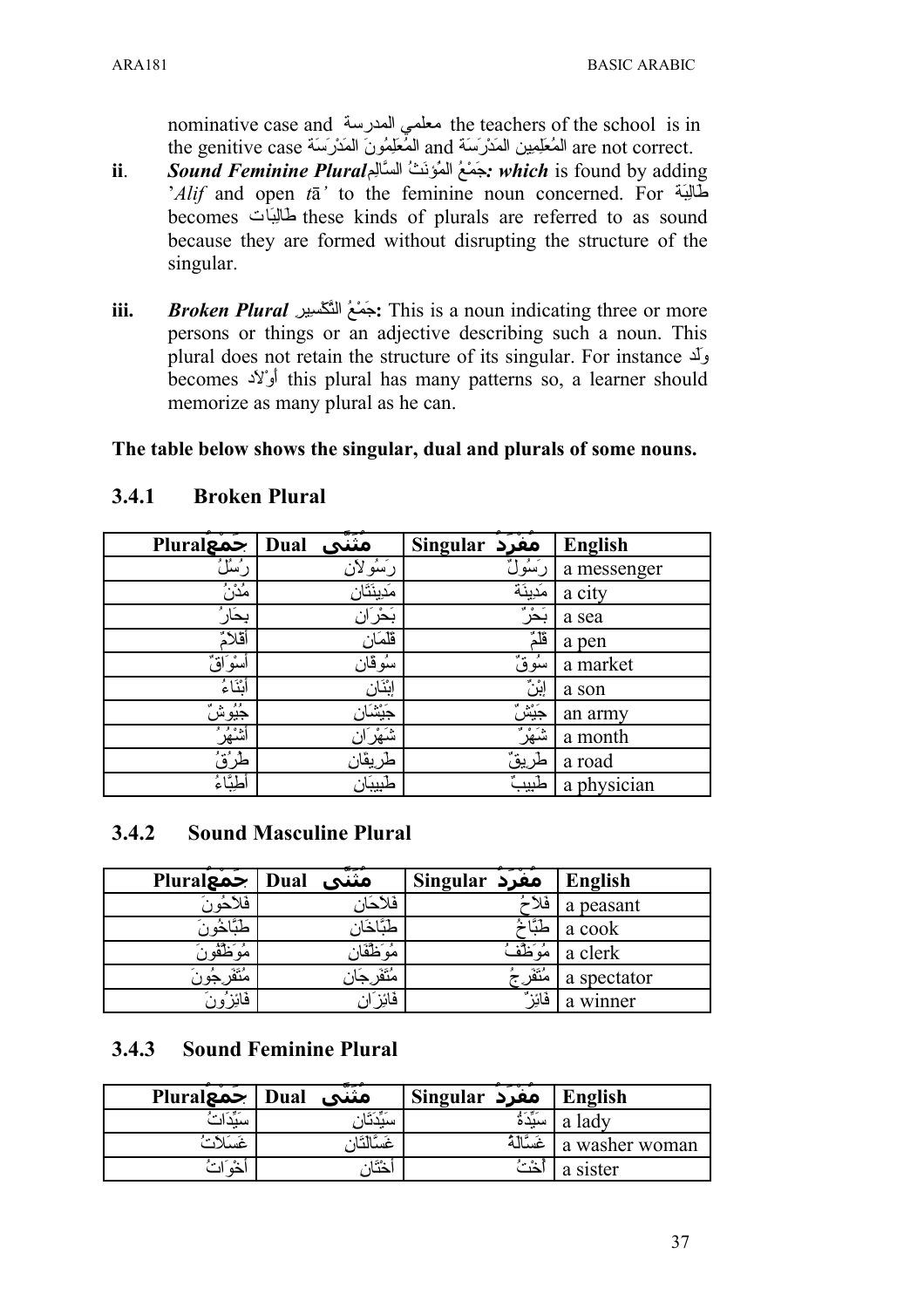| سن به<br>$\rightarrow$ | $\sim$<br>سنت په | مقته<br>$\sim$<br>صه | seamistress<br>u |
|------------------------|------------------|----------------------|------------------|
| ر س<br>سات<br>مدا      | و بر س<br>سىدار  | و بـ یو بـ م<br>سە   | temale teacher   |

### **4.0 CONCLUSION**

In this unit you have learnt various ways through which the Arabs express courtesy, their mode of greetings and customs and the gender number in Arabic grammar.

### **5.0 SUMMARY**

We have dealt with some of the customs of the Aras, their greetings and expressions of courtesy, and gender numbers in Arabic grammar.

### 6.0 **TUTOR-MARKED ASSIGNMENT**

- 1. Give the feminine of the following words مُؤْمِنٌ – تَاجِرٍ ٌ – كَتِبٌ – طالِبٌ – مُدَرٍ ِّسٌ – جَمَلٌ – دِيْكٌ – غَيْلَمٌ
- 2. Give the dual and plural forms of the following nouns حَارِسٌ – ولَدٌ – عَامِلٌ – سَيِّدَة – مُعَلِّمَةٌ – طَائِرٌ" – صَدِيقٌ – كُرِ سِيٍّ – نَمِرٌ – حَدِيقَةٌ
- 3. How do you greet your Muslim friends?
- 4. What do you say when you want to greet in the morning and evening?

### **7.0REFERENCES / FURTHER READINGS**

Hameed, M. (1969). *At-Tuhfat As-Sanīyyah,.* Beirut: Dār-al-Fikr

Sa'd, H. & Abdul-Majeed, M. (1427). *Qawā'id-ul-Lughat-l- 'Arabiyyah,* Benghazi: Dār-l 'Âyn.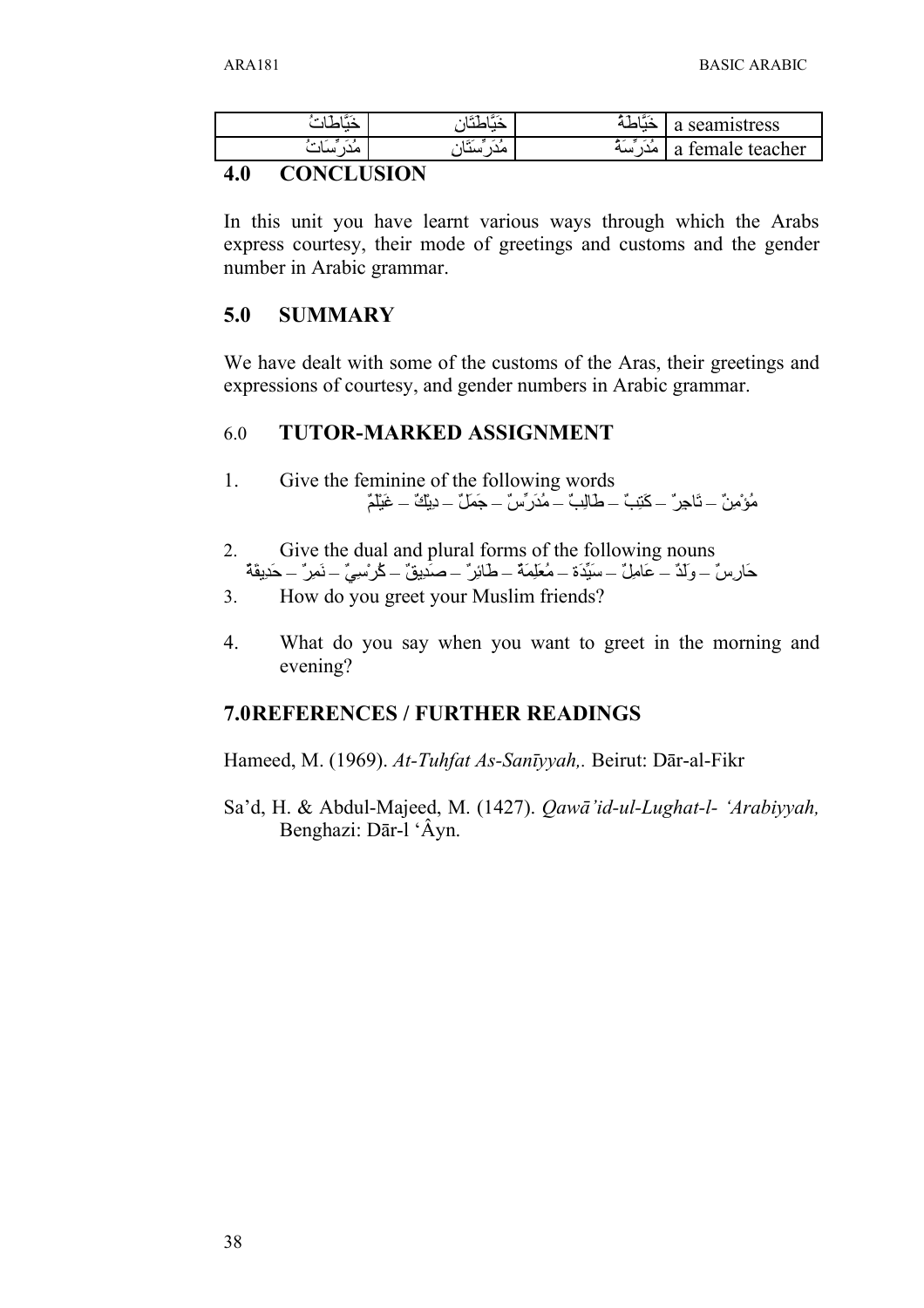### **UNIT 5 THE NATURE, TREES, INSECTS, REPTILES, INANIMATE OBJECTS AND ADJECTIVES IN ARABIC GRAMMAR**

### **CONTENTS**

- 1.0 Introduction
- 2.0Objectives
- 3.0Main Content
	- 3.1 The Nature
	- 3.2 The Trees
	- 3.3 The Insects and Reptiles
	- 3.4 Inanimate Objects
	- 3.5 Adjectives
- 4.0 Conclusion
- 5.0 Summary
- 6.0 Tutor Marked Assignment (TMA)
- 7.0 References/Further Readings

### **1.0 INTRODUCTION**

In this unit, names of natural things including the trees, various insects, reptiles, inanimate objects and adjectives in Arabic grammar shall be introduced.

### **2.0OBJECTIVES**

At the end of this unit you are expected to be familiar with:

- The names of the various natural things including the trees, insects, reptiles and inanimate objects.
- The adjectives in Arabic grammar

### **3.0MAIN CONTENT**

### **3.1 The Nature**

| <b>English</b> | <b>Arabic</b> | <b>English</b> | <b>Arabic</b>   |
|----------------|---------------|----------------|-----------------|
| earth          | أرْضُ         | thunderbolt    | صَاعِقَهُ       |
| region         | إقليمُ        | desert         | ا ع             |
| horizon        | أفقُ          | Rock           | صَخْرَةُ        |
| lighting       | ؘڹۜڗؙۛڨؙ      | weather        | طَقْسُ          |
| sea            | بَدْرُ        | flood          | <u>طُوفَانُ</u> |
| lake           | بُحَيْرَةُ    | dark           | ظلأة            |
| volcano        | بُرْكَانُ     | shade          | ؘڟؚڶٞ           |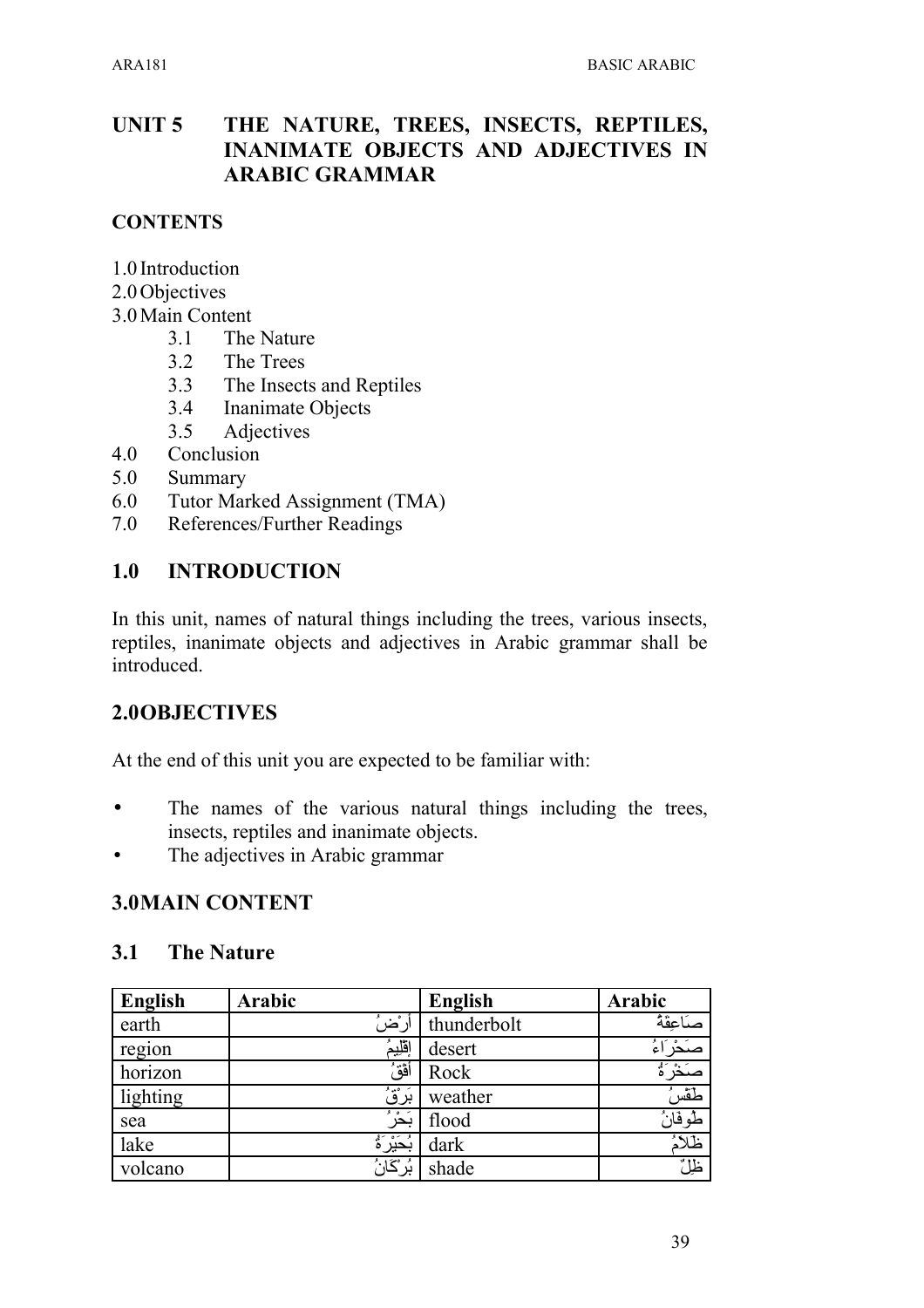| cold       | $\ddot{\mathbf{u}}$ بَرْدُ                                                                                                                                                                                                                                                                               | storm                                                     | عَاصِفِهٔ                                                                                     |
|------------|----------------------------------------------------------------------------------------------------------------------------------------------------------------------------------------------------------------------------------------------------------------------------------------------------------|-----------------------------------------------------------|-----------------------------------------------------------------------------------------------|
| soil       | ثَرَابُ<br>تَلَّ / أَكْمَةٌ                                                                                                                                                                                                                                                                              | dust                                                      |                                                                                               |
| hill       |                                                                                                                                                                                                                                                                                                          | cloud                                                     | <u>غُبَارُ :</u><br>غَيْمَةُ :<br>قَارَةٌ :<br>قَدَمٌ :<br>قَدَّةٌ :<br>قَدَمُ :<br>قَدَّةٌ : |
| snow       | أثلجُ<br>اللجُ                                                                                                                                                                                                                                                                                           | continent                                                 |                                                                                               |
| harbour    |                                                                                                                                                                                                                                                                                                          |                                                           |                                                                                               |
| mountain   |                                                                                                                                                                                                                                                                                                          |                                                           |                                                                                               |
| island     |                                                                                                                                                                                                                                                                                                          |                                                           |                                                                                               |
| ice        |                                                                                                                                                                                                                                                                                                          |                                                           |                                                                                               |
| south      |                                                                                                                                                                                                                                                                                                          |                                                           |                                                                                               |
| atmosphere |                                                                                                                                                                                                                                                                                                          |                                                           |                                                                                               |
| stone      |                                                                                                                                                                                                                                                                                                          |                                                           |                                                                                               |
| pebbles    |                                                                                                                                                                                                                                                                                                          |                                                           |                                                                                               |
| hot        |                                                                                                                                                                                                                                                                                                          |                                                           |                                                                                               |
|            |                                                                                                                                                                                                                                                                                                          |                                                           |                                                                                               |
| bay        |                                                                                                                                                                                                                                                                                                          |                                                           |                                                                                               |
| eclipse    |                                                                                                                                                                                                                                                                                                          |                                                           |                                                                                               |
| equator    |                                                                                                                                                                                                                                                                                                          |                                                           |                                                                                               |
| smoke      |                                                                                                                                                                                                                                                                                                          |                                                           |                                                                                               |
| thunder    |                                                                                                                                                                                                                                                                                                          | star                                                      |                                                                                               |
| moisture   | oution<br>pole<br>informal<br>informal<br>informal<br>informal<br>informal<br>informal<br>informal<br>informal<br>informal<br>informal<br>informal<br>informal<br>informal<br>informal<br>informal<br>informal<br>informal<br>informal<br>informal<br>informal<br>informal<br>informal<br>informal<br>in | river                                                     |                                                                                               |
| sand       |                                                                                                                                                                                                                                                                                                          |                                                           |                                                                                               |
| wind       |                                                                                                                                                                                                                                                                                                          | light<br>air                                              |                                                                                               |
| earthquake |                                                                                                                                                                                                                                                                                                          | valley                                                    |                                                                                               |
| storm      | <u>احتال</u><br>رَعْدُ الْمَوْبَهُ<br>رَبِّيْنَ الْمَوْبَهُ<br>الْمَوْبَانِ                                                                                                                                                                                                                              |                                                           |                                                                                               |
| sun        |                                                                                                                                                                                                                                                                                                          |                                                           |                                                                                               |
| coast      | سَهْلُ                                                                                                                                                                                                                                                                                                   | rancy<br>ind<br>in loasis<br>in sea-shore<br>in sea-shore | <u>شاطئ</u><br>شاطئ                                                                           |

## **3.2 Trees**

| <b>English</b> | Arabic                            | <b>English</b>   | <b>Arabic</b> |
|----------------|-----------------------------------|------------------|---------------|
| pear tree      | شَجَرَةُ لِجَا                    | banana tree      |               |
| orange tree    |                                   | almond trtee     |               |
| oak tree       |                                   | vine tree        |               |
| palm tree      |                                   | fig tree         |               |
| apple tree     | تفا<br>شح                         | pomegranate tree |               |
| cane tree      | شَ <del>جَرَةُ خَبْزَرَ</del> انَ | quince tree      |               |
|                |                                   |                  |               |
| olive tree     |                                   | ujube tree       |               |

## **3.3 Insects and Reptiles**

| English  | Arabic             | English | Arabic                     |
|----------|--------------------|---------|----------------------------|
| flea     | ۶ ه<br>൶           |         |                            |
| mosquito | $\sim$<br>نعو صر ، | reptile | حفه                        |
| bug      | سملة مد<br>ىقە     | drone   | $\bullet$<br>જ્. ક<br>لنحا |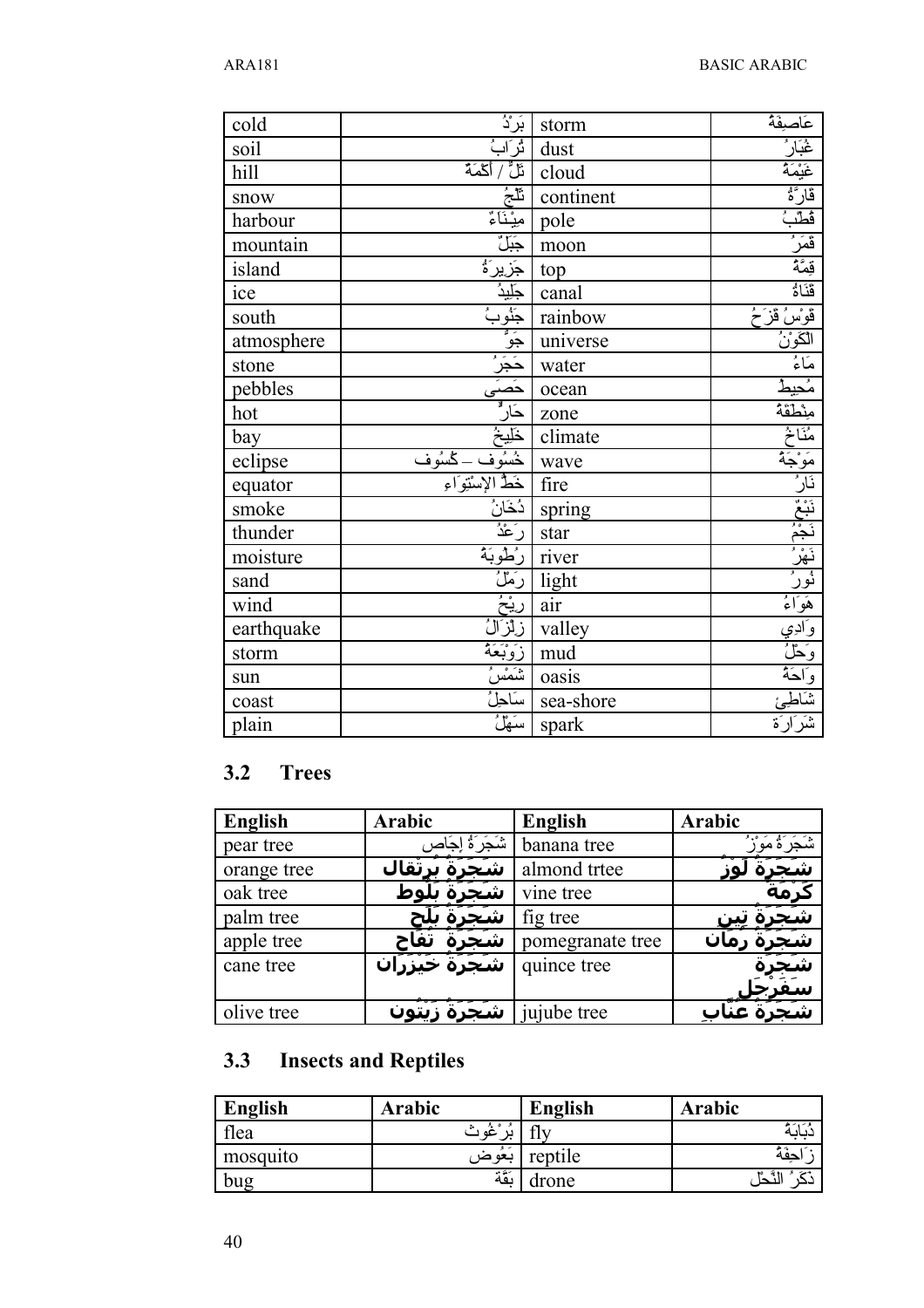| serpent     | ثغْبَان        | lizard    | سَحْلِيَة                     |
|-------------|----------------|-----------|-------------------------------|
| locust      | جَرَادَة       | cricket   | صُرْصُوْر                     |
| grasshopper | جُثْدُب        | moth      | عَثٌ                          |
| snake       | حَيَّة         | scorpion  | عَقْرَبُ                      |
| chameleon   | حَرْبَاءُ      | butterfly | فَرَاشَهُ                     |
| insect      | حَشَرَ َة      | spider    | <u>عَنْكَبُوت</u><br>قَمْلَةُ |
| beetle      | خنفسة          | louse     |                               |
| worm        | دُو دَة        | bee       | نَحْلَهُ                      |
| caterpillar | دُودَةٌ شَجَرَ | ant       | نَمْلَهُ                      |
| silkworm    | دُودَة قَز     | viper     | أفمعَى سَامَة                 |

### **3.4 Inanimate Objects**

| <b>English</b>     | <b>Arabic</b>  | <b>English</b>     | Arabic            |
|--------------------|----------------|--------------------|-------------------|
| <b>Translation</b> |                | <b>Translation</b> |                   |
| mountain           | جَبَلٌ         | window             | ستاڭ              |
| village            | قَرْيَةٌ       | door               |                   |
| wall               | حَائِطُ        | corridor           | مَمْشَى<br>ؘۿڷؽۯؙ |
|                    | $\frac{1}{2}$  | aeroplane          | طائِر َةٌ         |
| ceiling            |                |                    |                   |
| roof               | سَطَّ          | ball               | ڴڒٞ <sup>ٷ</sup>  |
| stone              | $x - 1$<br>حجر | boat               | ڦاربٌ             |
| ship               | سَفِينَهُ      | book               | كِتَابٌ           |

### **الصLف ة Adjectives 3.5**

Adjective is used to qualify a noun. In English we say "an ignorant boy" an Arab would say a boy ignorant in Arabic. Noun (اسم) qualified comes first and the adjective come next وَلَدٌ جَاهِل and ignorant boy. وَجُلٌ شَرِيف  $a$ noble man, بَيْتٌ كَبِير a big house.

An adjective in Arabic follows the noun it qualifies. It must agree with the nouns it qualifies (المَوْصُوف) in

- 1. Case ending
- 2. Gender
- 3. Number
- 4. Indefinitness or definiteness

| زَ ارتَّنِي سَيِّدَةٌ غَنِيَّة   | a rich lady visited me           |
|----------------------------------|----------------------------------|
| حَضَرَ الْمُعَلِّمُ الْفَاضْلِلُ | the noble teacher arrived        |
| أُعِيشُ في قَرِيَةِ جَمِيلَةِ    | I live in a beautiful village    |
| هَوَ لاءِ طُلابٌ مُهَدَّبُونَ    | these are well mannered students |

There exist numerous adjectival patterns, the most important of which are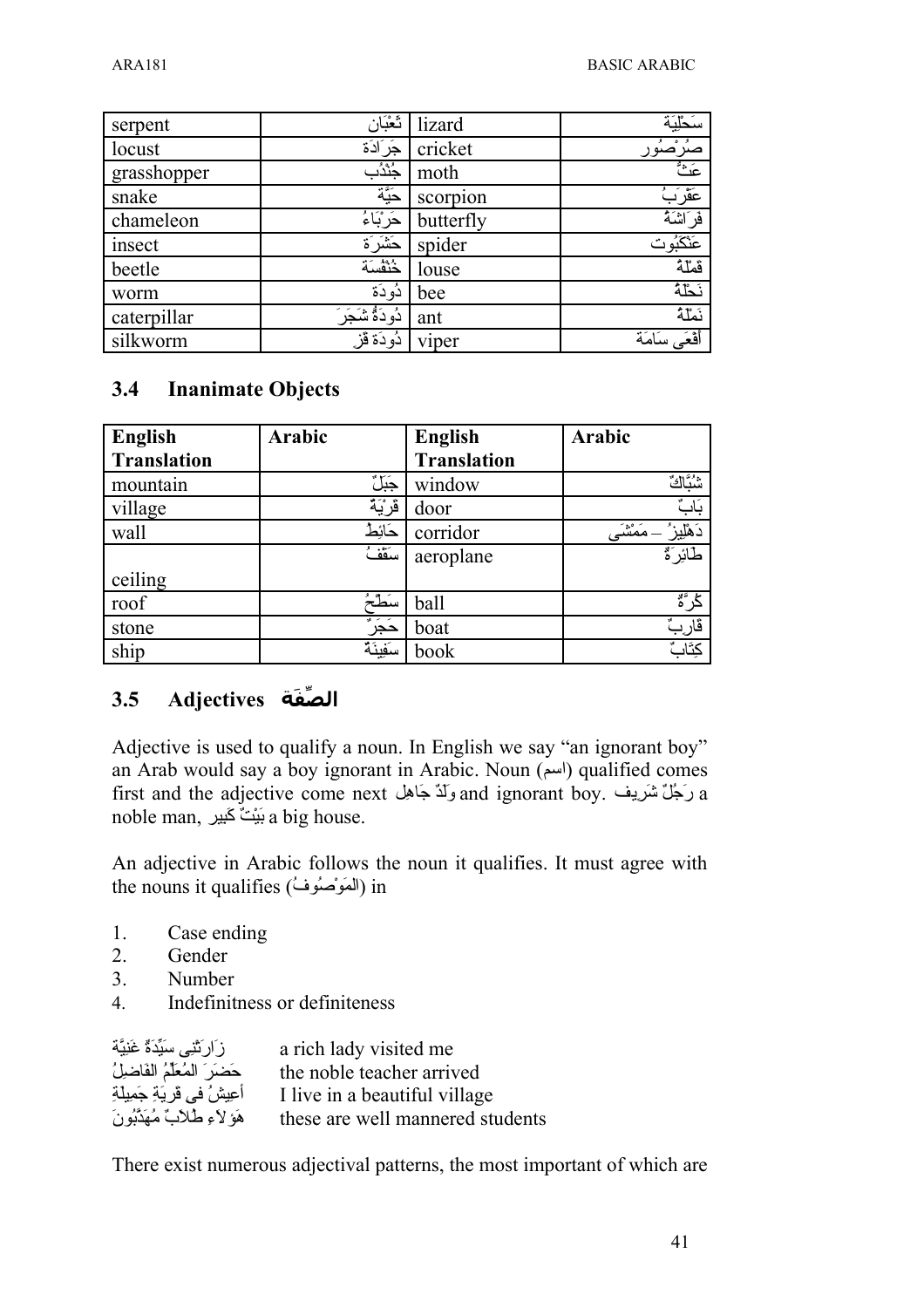the following: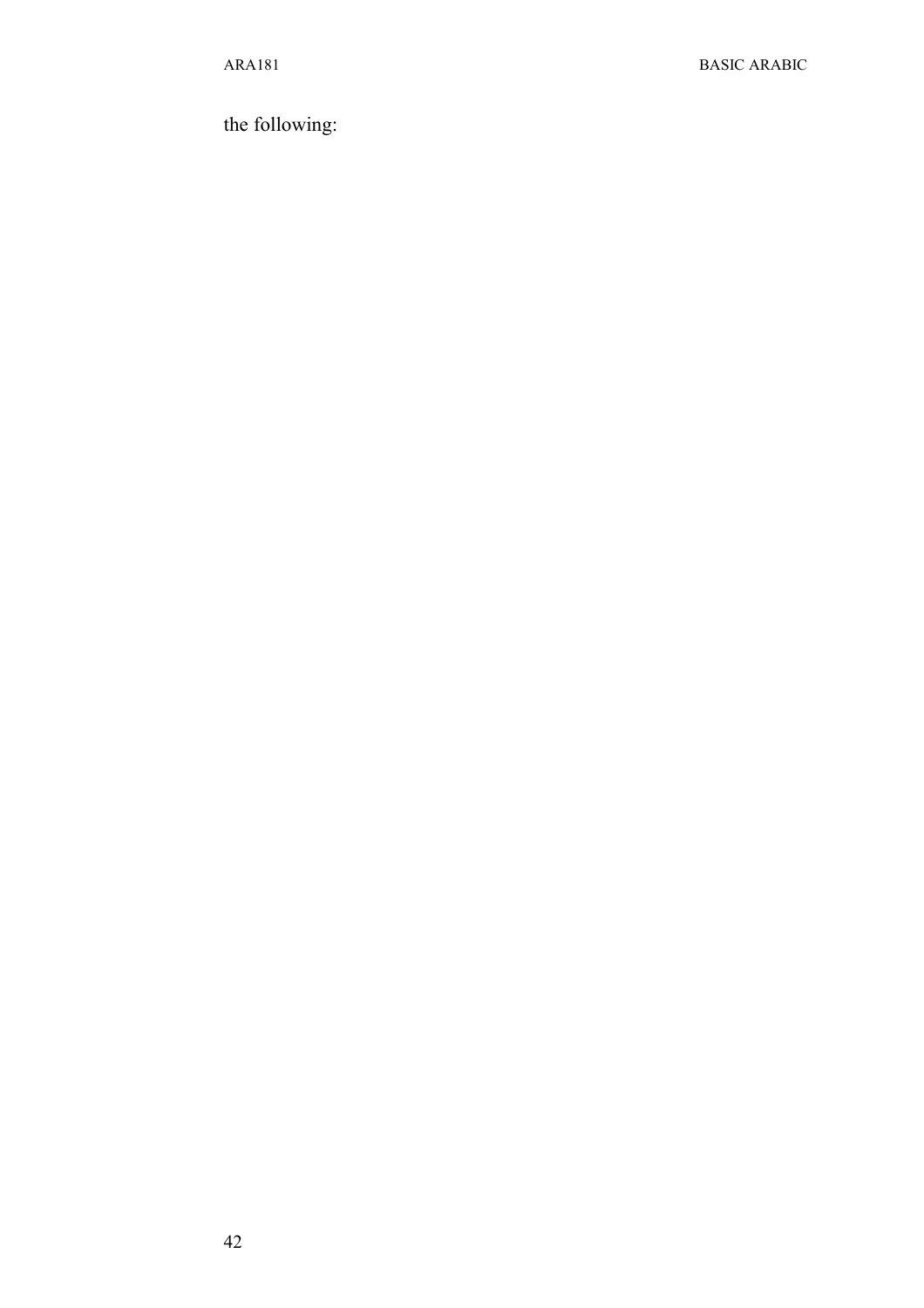- i. **actually is the active participle of the simple verb. e.g.**  $\lceil \frac{1}{2}\rangle$ جُّأَلٌ ]  $\lceil \frac{1}{2}\rangle$ تَجَارُ .j $\lceil \frac{1}{2}\rangle$  – trader or merchant pl. آثْجَار  $\bar{\text{Permiting}}$ , a clerk, pl. حَالِمٌ [earned, pl. حَالِبٌ =
- ii. فَعِيلٌ more commonly adjectival than nominal e.g.  $[$ كُرِمَاءُ happy, fortunate, pl. إِلَى اللهِ – generous, pl.  $\left[1 + \frac{1}{2} \sin \theta + \frac{1}{2} \sin \theta\right]$ اغْيِيَاءُ) – stupid, pl. أغْنِيَاءُ
- نVلSعVف .iii 2nd declension from simple verbs of the pattern لaعVف denoting temporary state, e.g. كَسْلَى  $\log_{10}p$ . كَسَلان fem. sing. كَسْلان عَطْشَى fem. sing. عَطْسْنَان – thirsty, pl. عَطْشَان انَعْسَى fem. sing. نَعْسَى fem. sing. - لَعْسَان
- **N.B**. In modern Arabic, the pattern نَعْلان usually takes the sound endings in the feminine and plural, e.g. انتعبَّان
- iv. فَعُول is an intensive from of patterns (i) and (iii) e.g. [very ignorant] – كَسُول very ignorant] -جَهُولُ
- v. الUعVف denoting habitual action or profession, e.g. [الUكVأ always eating, gluttonous] [مَذَاء] – always running, a runner] patterns (iv) and (v) take the regular feminine and sound plural endings.
- vi. مَسْرُورٍ actually the passive participle of simple verbs, e.g. مَقْعُول pleased, overjoyed] [مَشْغُول] – occupied, busy] This pattern takes the sound plural ending when it refers to rational beings, otherwise broken plural or the sound feminine plural ending, e.g.  $\alpha$  $\rightarrow$  – a decree / a verdict, pl. عَرَاسَيمُ] [ مَوْضوع – a subject, topic, pl. فعلْ.masc. and fem. pl فَعْلاء fem. sing. أَفْعَلْ The pattern مَوْضُوعاتٌ is confined to adjectives denoting colours or defects of the body, e.g.
- $\lceil -\frac{1}{2} \ln \frac{1}{\cosh \theta} \frac{1}{2} \ln \cosh \theta \rceil$ سُودَ
- $\overline{C}$  حَمْرُ أَبِي –red , fem. sing. أَحْمَرُ  $\overline{D}$
- $\sim$  vellow, fem sing. اصْغَر pl. [صَفَر
- $\left[ \right]$ خُضْرٌ green, fem. sing. أَخْضَرُ
- $\lceil$ بِيض . white, fem. sing. ابْيَض pl. ابْيَض

N.B. the sound group being *'uy'* being repugnant to Arab ears *'u'* changes into '*i'* the vowel cognate to the following consonant.

- $\left[\right]$  dumb, fem. sing. ابْكُمْ pl. أَبْكَم
- $\vec{p}$ [طُرِيْشُ pl. أطْرِيَشُ] deaf, fem. sing. -أطْرِيشُ

 $\bar{p}$ ] – أعْمَى – blind, fem. sing. إينه عملياء  $\bar{p}$ 

### 4.0 **CONCLUSION**

In this unit, you have learnt the names of natural things, insects, reptiles, inanimate objects and adjectives in Arabic grammar.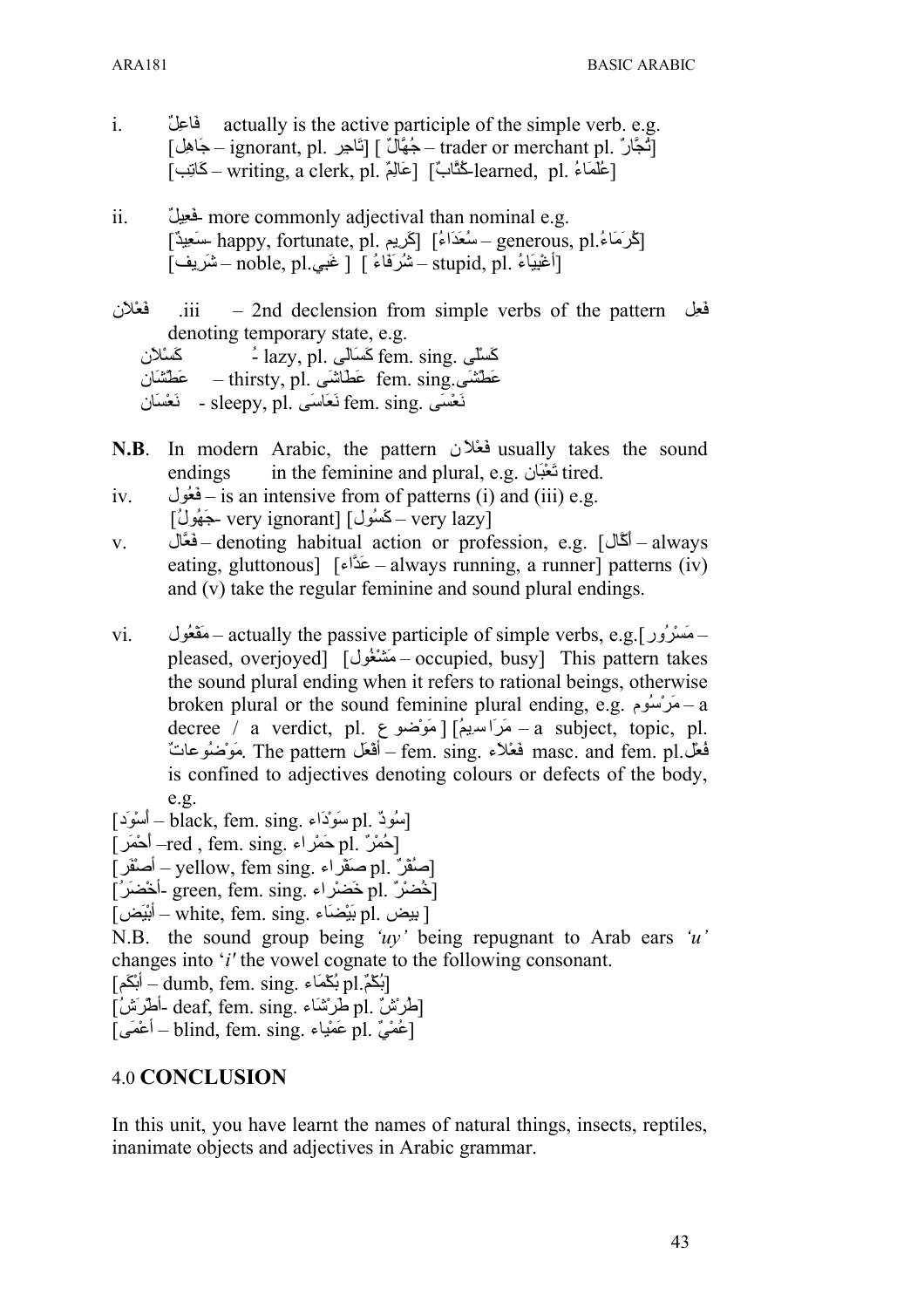### **5.0SUMMARY**

We have dealt with names of natural things, reptiles and insect, as well as trees, other inanimate objects and adjectives in Arabic grammar.

### **6.0TUTOR MARKED ASSIGNMENT**

- 1. Mention four names of each from the following: nature, trees, insects, reptiles and inanimate objects
- 2. What is the position of the adjective in relation to the qualified noun?

### 7.0 **REFERENCES/ FURTHER READINGS**

- Cowan David (1983); *Modern Literary Arabic,* Lagos; Islamic Publications Bureau
- Jarim, A & Ameen M. (N.D) *An-Nahw-ul-wādih-fi Qawā'idi-l-lughatl-'Arabiyyah- li-madāris-l-marhalat-il-ūla; v*ol 1, Cairo: Dār-ul-Ma'*ā*rif.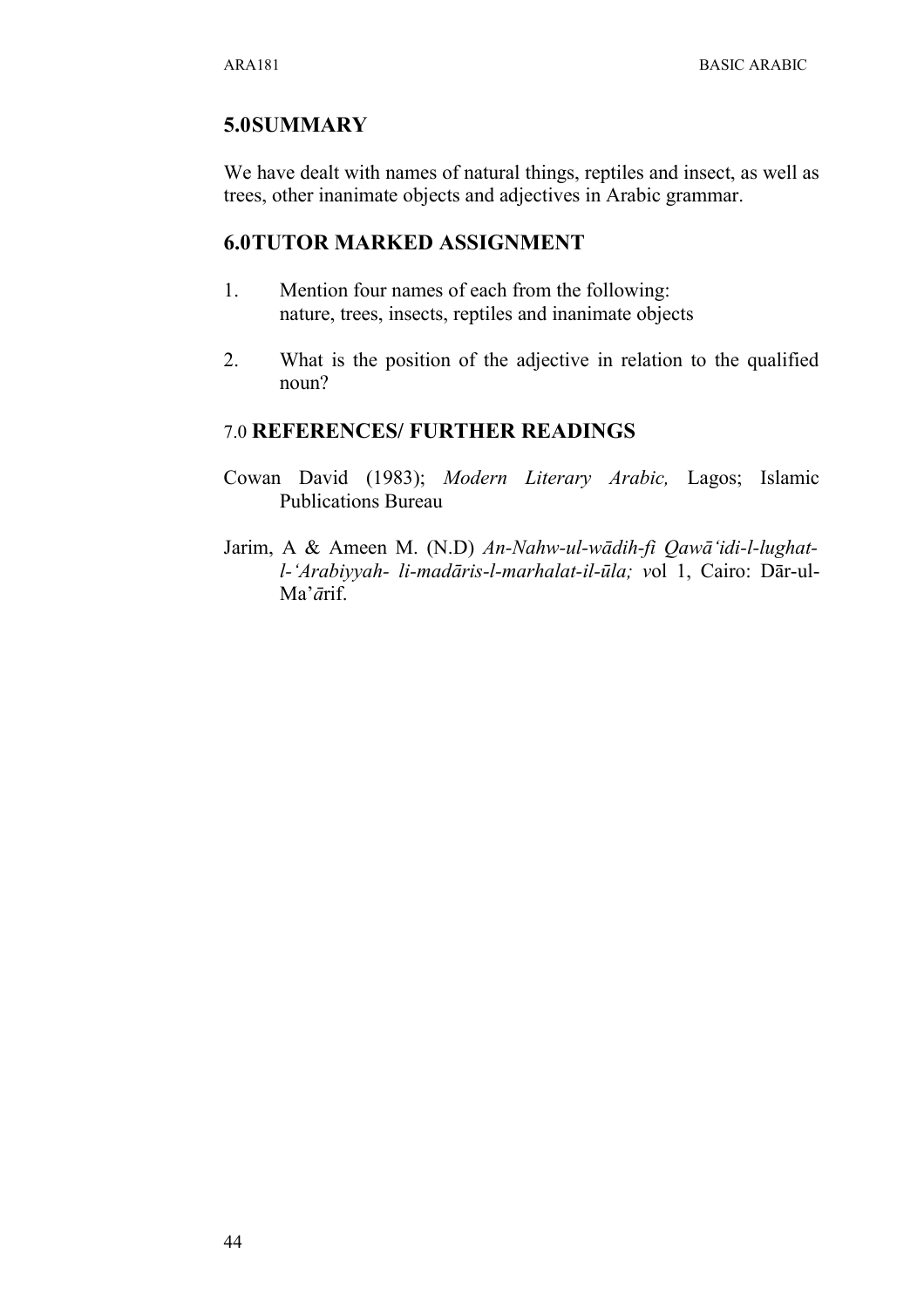#### FOOD, VEGETABLES & FRUITS, DRINKS, **UNIT 6 BANK AND POST OFFICE**

### **CONTENTS**

- 1.0 Introduction
- 2.0 Objectives
- 3.0 Main Content
	- $3.1$ Food
		- $32$ **Vegetables and Fruits**
		- **Drinks**  $3.3$
		- $3.4$ **Banks and Post Office**
- 4.0 Conclusion
- 5.0 Summary
- Tutor-Marked Assignment (TMA) 6.0
- References/Further Readings 7.0

### 1.0INTRODUCTION

This unit is a continuation of the preceding unit on vocabulary development specifically touching on the kinds of foods in our environment, vegetable, fruits and drinks. The units will also focus on some words use in banks and post office.

### 2.0OBJECTIVES

At the end of this unit, you should be able to:

- Identify various kinds of food in Arabic.  $\bullet$
- Familiarize yourself with various kinds of vegetables, fruits and drinks.
- Also recognize some words used in banks and post office  $\bullet$

### **3.0MAIN CONTENT**

#### $3.1$ Food

| English     | Arabic           | <b>English</b> | Arabic              |
|-------------|------------------|----------------|---------------------|
| food        | طعَامُ           | beef           | لَحْمُ عَجْل        |
| boiled eggs | بَيْضُ مَسْلُوقٌ | salt           | ميلح                |
| fried eggs  | بَيْضُ مَقْلِي   | butter         | ڒڹٛۮؙۿ۠             |
| milk        | حليب             | cream          | قشطة                |
| chicken     | دَجَاجَةُ        | breakfast      | فْطُورُ'<br>غَذَاءُ |
| fish        | سَمَكُ           | lunch          |                     |
| Tea         | شَايُ            | dinner         | عتناءُ              |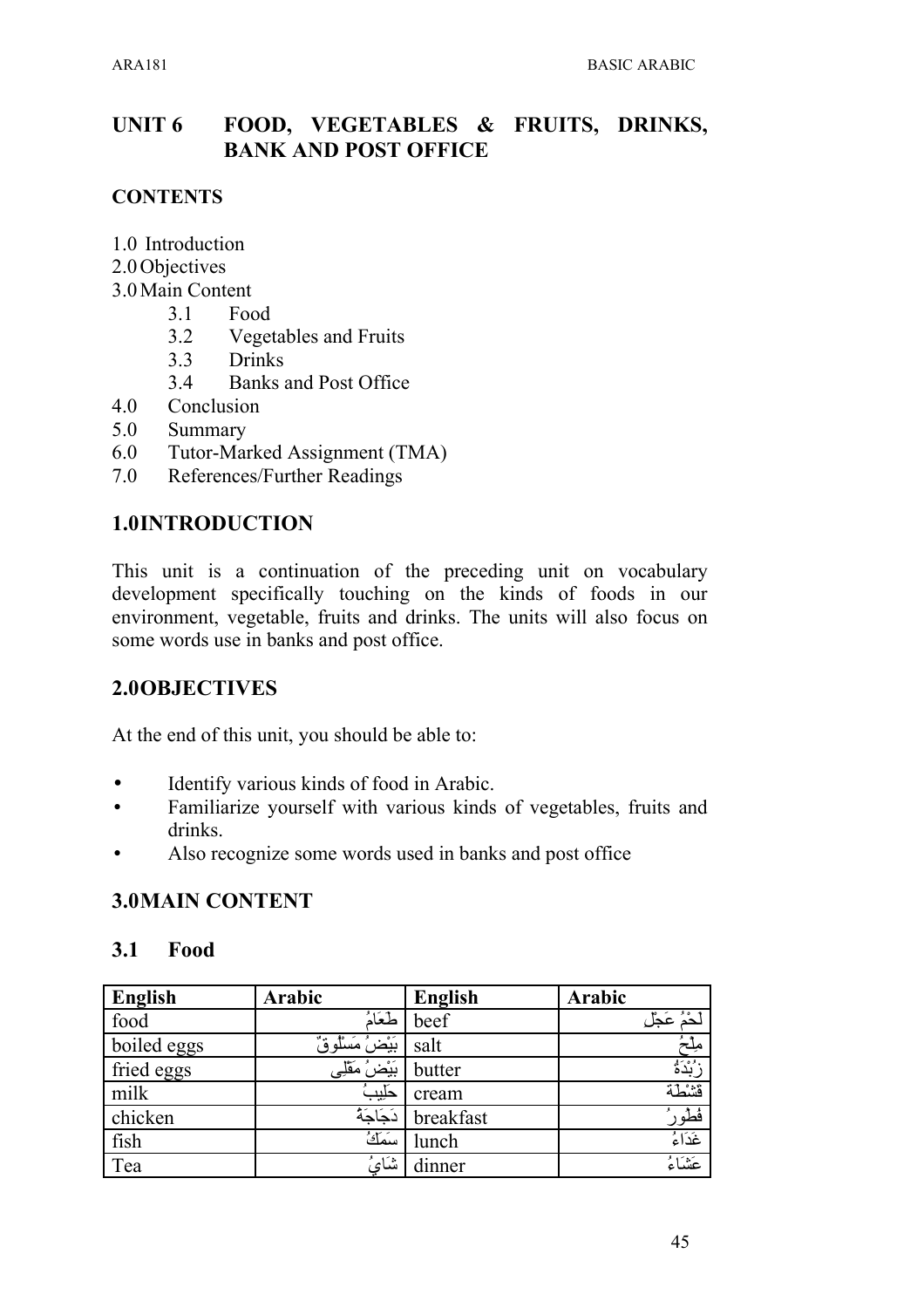| honey   | $\sim$<br>عسل | sausage       | $\sim 1.5$<br>عانه |
|---------|---------------|---------------|--------------------|
| yoghurt | ۹ - ۵۹        | $\sim$ $\sim$ | ' هر ا             |
|         | ىيە           | .             | $\mathbf{r}$       |

## 3.2 Vegetables and Fruits

| <b>English</b> | Arabic                 | <b>English</b> | Arabic                                          |
|----------------|------------------------|----------------|-------------------------------------------------|
| pomegranate    | رُمَان                 | grape          | عِنَبَ                                          |
| apricots       | مشمش                   | pear           | إجَاصُ                                          |
| onion          | بصل                    | nut            | <u>جَوَزُ</u>                                   |
| dates          | بلخ                    | apple          | ثقاحُ                                           |
| dried dates    | ثَمَرُ ُ               | olive          |                                                 |
| tomato         | بَنْدُورَة ُ<br>طماطه  | lettuce        |                                                 |
| cucumber       | ُ / قِنَاءُ ُ<br>خيَار | quince         | زَيْثُون<br>خَسُّ<br><u>سَفَرْجَل</u><br>إِذْرُ |
| fig            | ؾؿؙڽؙ                  | almond         |                                                 |
| oranges        | ڹؙرْتِقَالُ            | pepper         | فلثل                                            |
| carrot         | ڿؘڗؘڒؙ                 | potato         | بَطَاطًا                                        |
| pineapple      | أنَنَاسُ               | peach          | ۮؙڔٵۜۊؙ                                         |

## 3.3 Drinks

| English  | Arabic     | <b>English</b> | Arabic               |
|----------|------------|----------------|----------------------|
| water    | مَاءُ      | carrot juice   | متَصي <u>يرَ جزر</u> |
| milk     | حليب       | soft drink     |                      |
| coffee   | قَهْرَة    | cacao          |                      |
| juice    | ُ عَصِيِرِ | yoghurt        | لبَن                 |
| lemonade | بيمُونَدَة | wine           | نَين                 |

## **3.4 Banks And Post Office**

| <b>English</b>   | <b>Arabic</b>      | <b>English</b>      | <b>Arabic</b>                            |
|------------------|--------------------|---------------------|------------------------------------------|
| cheque           | الشيكُ             | closing of account  | قَقْلُ الْحِسَاب                         |
| current account  | حِسَابُ جَار ِي    | mail                | بَريدُ                                   |
| my account       | حسابى              | postage             | ٱُجْرَۃُ ا <del>ل</del> ٓبَرِيدُ         |
| credit           | اعْتِمَاد          | airmail             | بَرِيدُ جَوَى                            |
| interest         | فَائِدَة           | telegram            | بَرْقَية                                 |
| shares           | آستَعَارُ الاسْهِم | form                | إستيمارة                                 |
| debts            | ۮؙؽؙۄڽٞ            | postal order        | ِحَوَّالَةُ مَالِيَّة<br>عَلَى الْبَرِيد |
|                  |                    |                     |                                          |
| assets           | أصنُولُ            | post office         | مَكَنْنَ                                 |
| endorse          | وَقعَ              | exchange/remittance |                                          |
| rate of exchange | ُ الصَرْف<br>سعر   | cashier             | النُقُود                                 |
| travellers       |                    | phone               | هَاتف                                    |
| cheque           |                    |                     |                                          |
| bonds            |                    | counter             | لْخَزِينَة                               |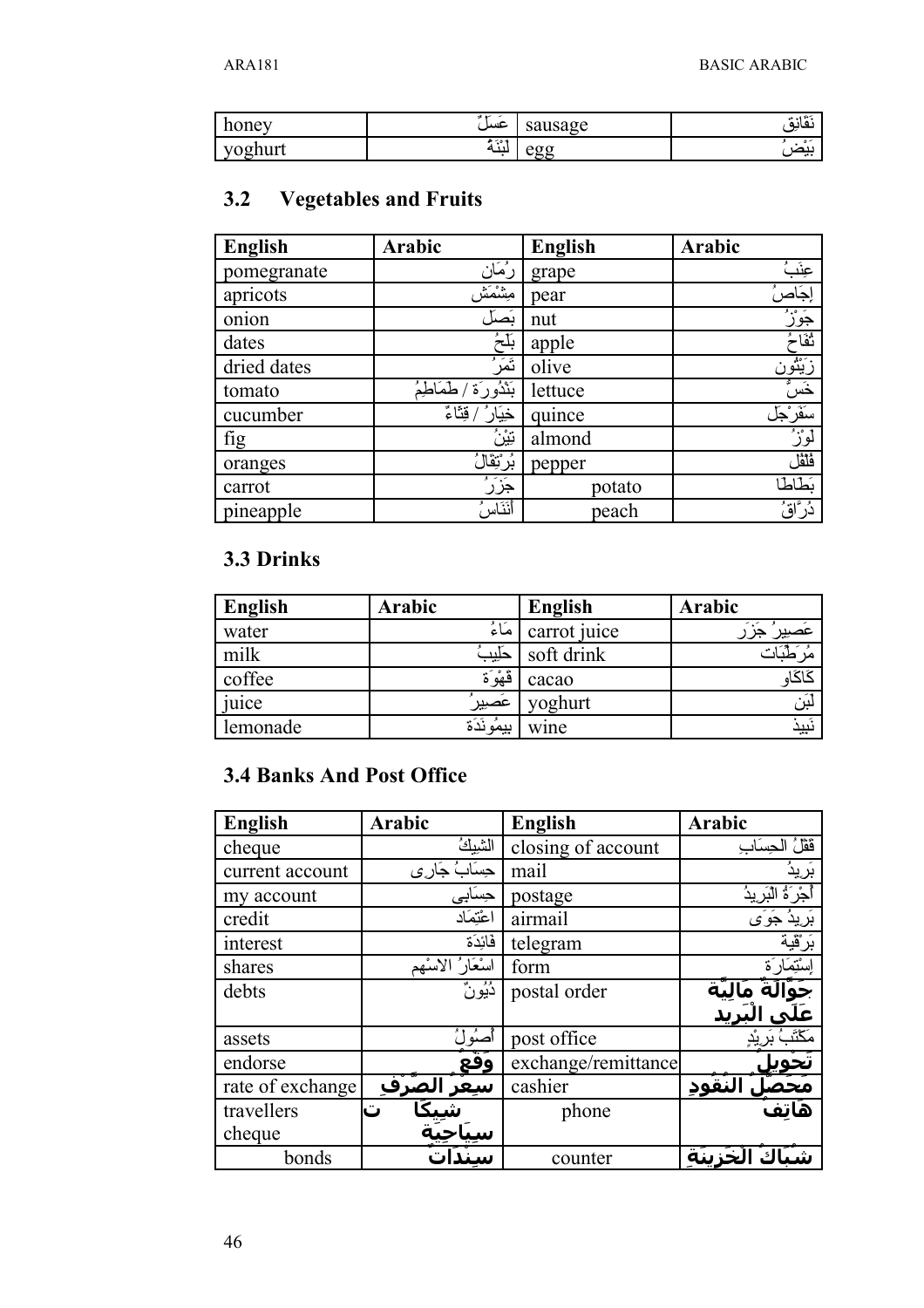### **4.0 CONCLUSION**

In this unit, you have learnt about:

- i. Various kinds of food, vegetables, fruits and drinks
- ii. Names of some words used in banks and post office

### **5.0 SUMMARY**

The vocabularies learnt in this unit relate to foods, vegetables, fruits, drinks, banks and post office in Arabic

### **6.0 TUTOR-MARKED ASSIGNMENT**

- 1. Mention four major kinds of foods in our environment
- 2. What are the Arabic words for the following (a) dates (b) apple (c) nut (d) honey (e) chicken (f) interest (g) mail (h) form (i) cashier

## **7.0 REFERENCES / FURTHER READINGS**

- Abdur-Rahm*ā*n, Khiy*ā*l & Abd-al-Lateef, Uthm*ā*n (1975). *al-Qirā*'*at-l- 'Arabiyyah liş-Şaffi r-Rābi'al-Ibtidāi*', Riyadh: Wiz*ā*rat-al-ma'*ā*rif Press
- Ismā'il, M., Nasif, M. & Mukht*ā*r, T. ( n.d.) *Al-*'*arabiyyat-l-lin-nāshi'īn.* Riyadh: wiz*ā*rat-al-Ma'*ā*rif Press.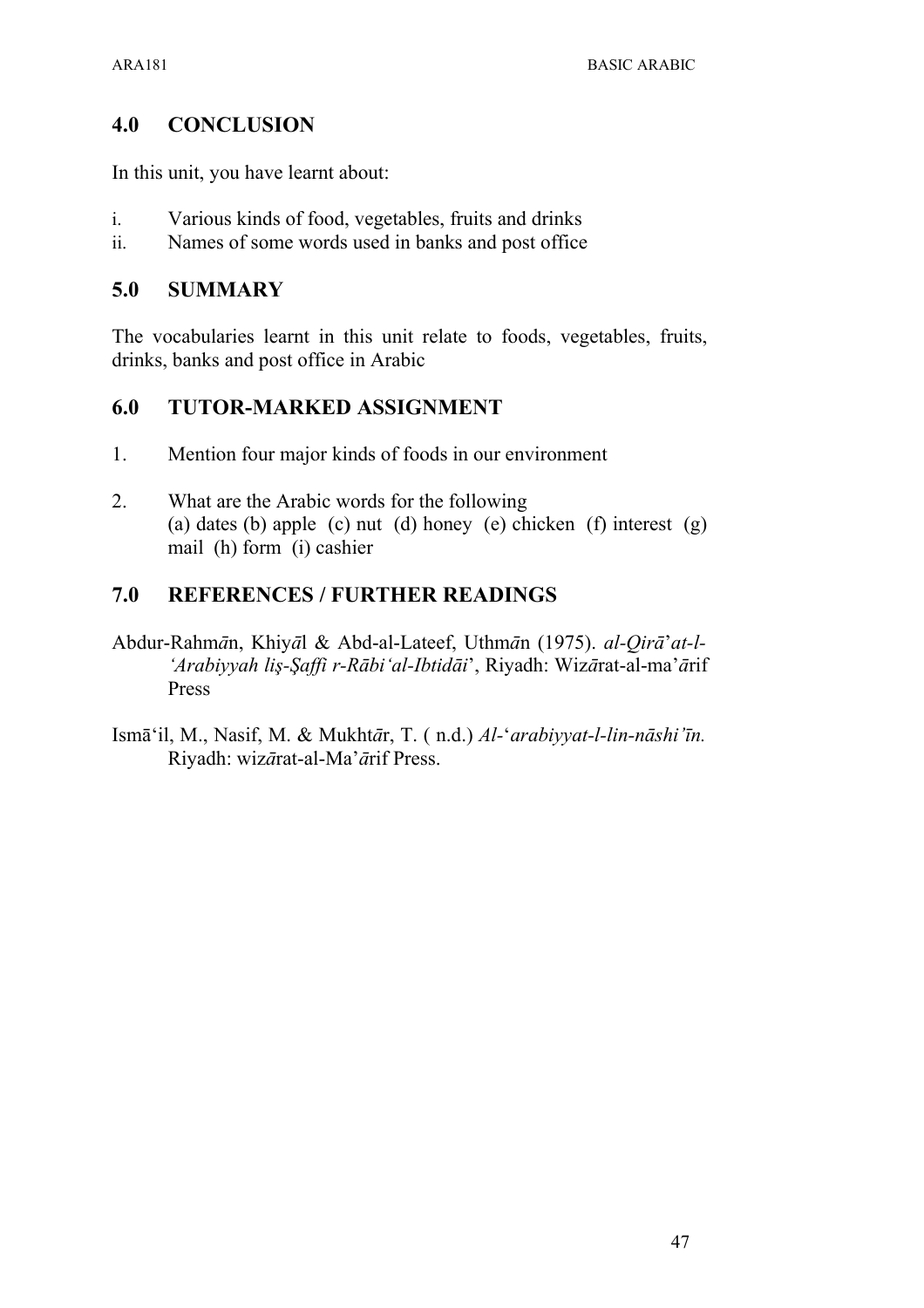### **MODULE 3 GRAMMAR, COMMON WORKS AND SELECTED ACTIVITIES**

- Unit 1 Prepositions, Adverbs and Further Lessons on Pronouns
- Unit 2 Common Words used in Hospital, Government Service, Commerce etc.
- Unit 3 Relative and Interrogative pronouns, and Introduction to Sentence Construction.
- Unit 4 Directions, Measurements, School Subjects and Punctuation Marks.

### **UNIT 1 PREPOSITIONS, ADVERBS AND FURTHER LESSIONS ON PRONOUNS**

### **CONTENTS**

- 1.0 Introduction
- 2.0 Objectives
- 3.0 Main Content
	- 3.1 Preposition
	- 3.2 Adverbs
	- 3.3 Personal Pronouns
	- 3.4 Basic Division of Personal Pronouns
	- 3.5 The Terms of Nominative Personal Pronouns
	- 3.6 The Verb and Its Doer
	- 3.7 The Terms of Accusative Personal Pronouns
	- 3.8 Terms of the Genitive Personal Pronouns
- 4.0 Conclusion
- 5.0 Summary
- 6.0 Tutor-Marked Assignment (TMA)
- 7.0 References and Further Readings

### **1.0 INTRODUCTION**

This unit is a continuation of an aspect of unit 3 which specifically focused on pronunciations. In this unit, however, emphasis will be on the two forms of adverb: the adverbs of time and of place; the prepositions and their uses as well the interrogative and relative pronouns.

### 2.0 **OBJECTIVES**

At the end of this unit, you are expected to:

- Get familiar with the prepositions in Arabic and their usage
- Be acquainted with adverbs and their usage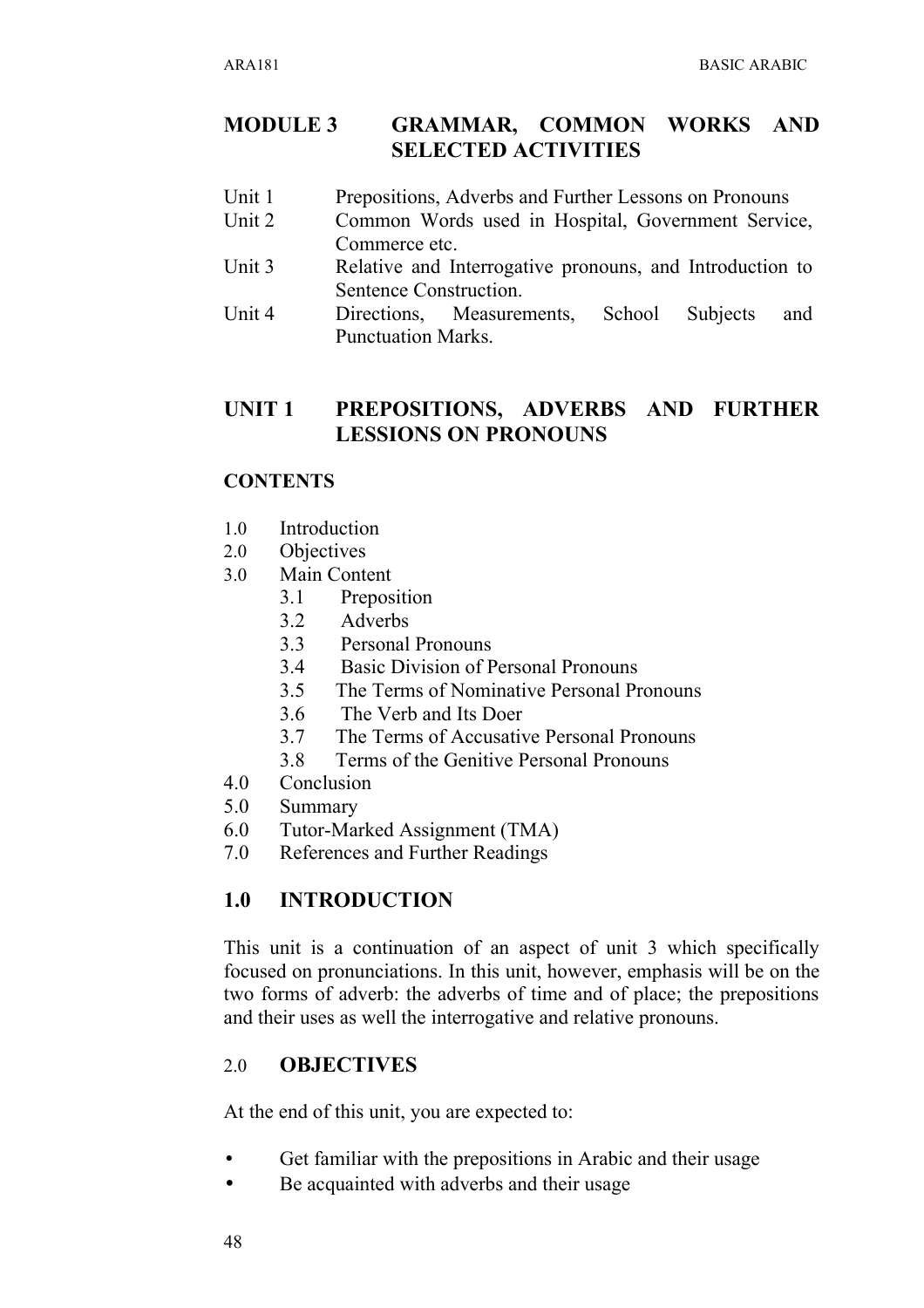• List and explain other kinds of pronouns and their usage.

## **3.0 MAIN CONTENT**

### **3.1 Prepositions**

Prepositions are particles often placed before a noun in Arabic and render it in the genitive.

Since Arabic grammar deals mainly with the case endings, the Arabic prepositions are referred to as *'huruful-jarr* حُرُوفُ الْجَرِ $\lambda$ which literally means the particles of genitive, they are given this term in Arabic because they govern the nouns that follow them in the genitives case.

For example, when we say: في الْبَيْتِ رَجْل a man in the house' the particle (فى) (in) is a preposition followed by the noun (الْبَيْت) (house) which is in the genitive case because of the particle ( $\epsilon$  $)$ ) that governs it. Some of the Arabic prepositions are:

| $\mathbf{i}$ .         | للى إلى $(to)$<br>Examples: حِثْثُ إِلَى الْمَدِينَةِ (I came to the city)<br>(the boy wrote to the director) كَتَبَ الْوَلَدُ إِلَى الْمُدِيرِ                                                                    |
|------------------------|--------------------------------------------------------------------------------------------------------------------------------------------------------------------------------------------------------------------|
| ii.                    | (on): عَلَى<br>Fatimat put her pen on) وَضَعَتْ فَاطِمَةً قَلَمَهَا عَلَى الْمَكْتَبِ     :Examples<br>the student sat on the bench) جَلَسَ الطَّالِبُ عَلَى الْمَقْعَدِ (the student sat on the bench             |
| $\dddot{\mathbf{m}}$ . | :(in) في<br>( the muslims are in the mosque) المُسلِّمُون في الْمَسْجِدِ) Examples:                                                                                                                                |
| iv.                    | وقَعَ الْكِتَابُ في الْمَاءِ<br>(the book fell into the water)<br>:(from; of) مِن<br>(I am coming from home) أَنَا قَادِمٌ مِنَ الْبَيْتِ (Examples:<br>(this chair is of wood) هَذَا الْكُرْسِيُّ مِنَ الْخَشَبَ  |
| V.                     | :(till) عَن<br>Examples: سَأَلَ الْمُعَلِّمُ عَنْ حَالِ الطَّالِبِ<br>(the teacher asked about<br>the condition of the student)<br>the monitor was absent from the) غَابَ الْعَرِيفُ عَنِ الْفَصَلْ<br>class)      |
|                        | vi. $\overrightarrow{c}$ (till):<br>I revised my lessons till) رَاجَعْتُ دُرُوسِي حَتَّى الْظُهْرِ       :Examples<br>noon)<br>I will remain in the mosque) سَأبْقَى في الْمَسْجِدِ حَتَّى اللَّيْل<br>till night) |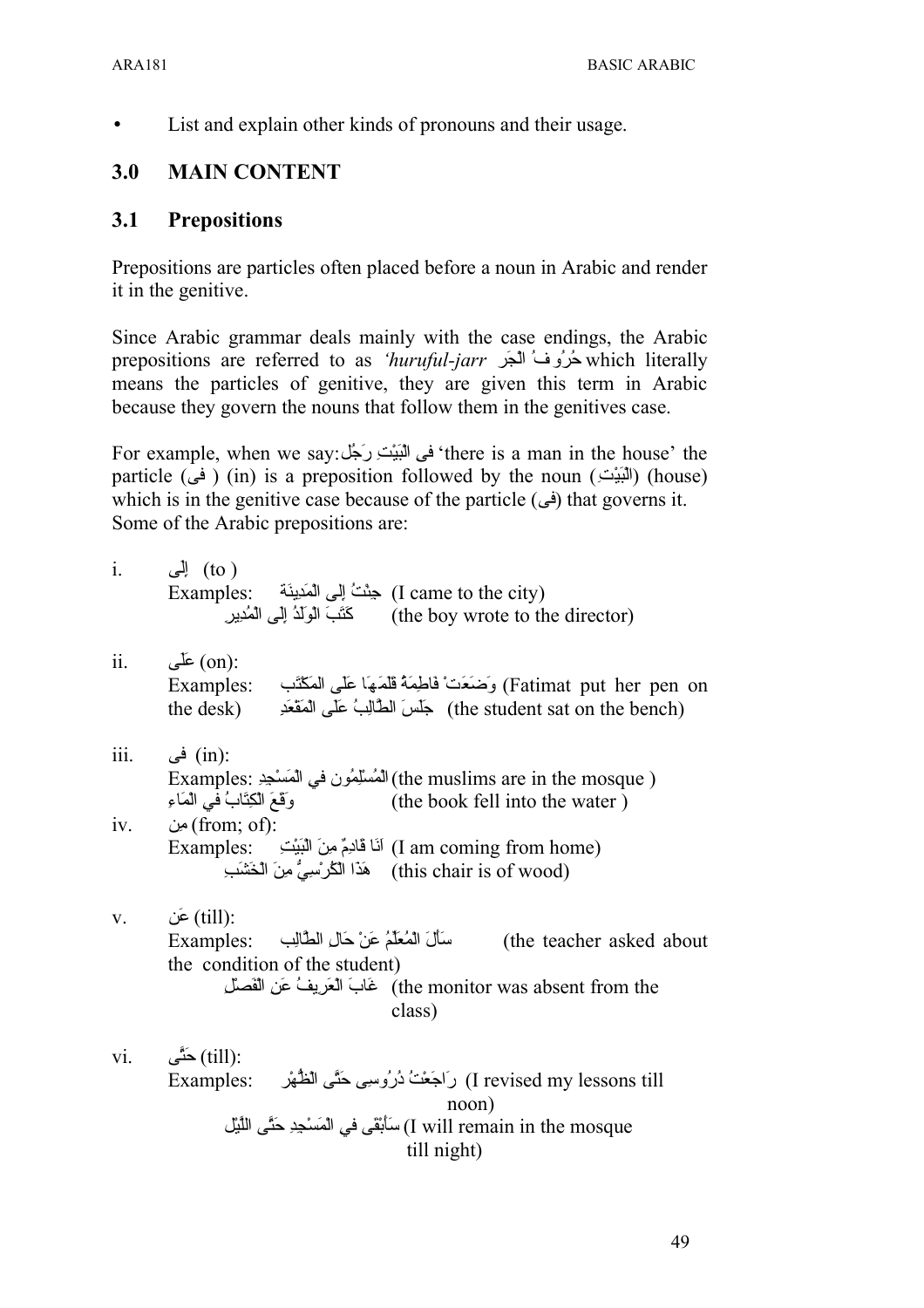|           | vii. <b>(used for oath)</b><br>Examples: والله (I swear by Allah)<br>(I swear by star) والنَّجْم                                  |
|-----------|-----------------------------------------------------------------------------------------------------------------------------------|
|           | viii. $\leftrightarrow$ (with):<br>(my son is playing with the ball) ابْنِي يَلْعَبُ بِالْكُرِّةِ                                 |
| $ix.$ $J$ | (for):<br>(this dog is for the guard) هَذَا الْكَلْبُ لَلْحَارِس     :Examples:                                                   |
| X.        | كَ $(as; alike)$<br>Example: الْهِرُ كَالنَّصِر [a cat is like a tiger]<br>(a teacher is like a doctor) الْمُعَلَّمُ كَالطَّبِيبِ |

#### $3.2$ **Adverbs**

Adverbs are of two kinds they are:- طَرْفُ الْمَكَان (adverb of place) and (adverb of time). Both of them are in the accusative case and طْرْفُ الزَمَان govern the nouns in the genitive case, adverbs of time and place include.

| Place       |        | <b>Time</b>    |             |
|-------------|--------|----------------|-------------|
| English     | Arabic | <b>English</b> | Arabic      |
| In front of | أمَام  | morning        | صَنَاحًا    |
| behind      | حَلّفَ | night          | ليُلا       |
| over        | فَوْقَ | day            | ؘؽؘؚۅ۫ۛٛۿؘٲ |
| under       | أثثث   | tomorrow       | غَذًا       |
| with        | عِنْدَ | month          | شَهْرًا     |
| beside      | جَثْبَ | year           | حَوْلا      |

### **EXAMPLES:**

| <b>English Translation</b>            | <b>Arabic</b>                              |
|---------------------------------------|--------------------------------------------|
| <b>Adverb of place</b>                | <u>َظَرْفُ المَكَان</u>                    |
| The boy stands in front of the mirror | بَقِفٌ الْوَلَدُ <b>أَهَاهِ</b> الْمِرْأَة |
| The cat sleeps behind the door        | تَنَامُ الْقِطَّةُ حَلَّفَ الْبَاب         |
| The bird is on the tree               | الطَّيْرُ <b>' فَوْقَ</b> الشَّجَرَة       |
| He is sitting under the tree          | َهُوَ جَالِسٌ <b>تَحْتَ</b> الشَّجَرَة     |
| The pen is with the boy               | القَلْمُ عِمْلَمَ الوَلَد                  |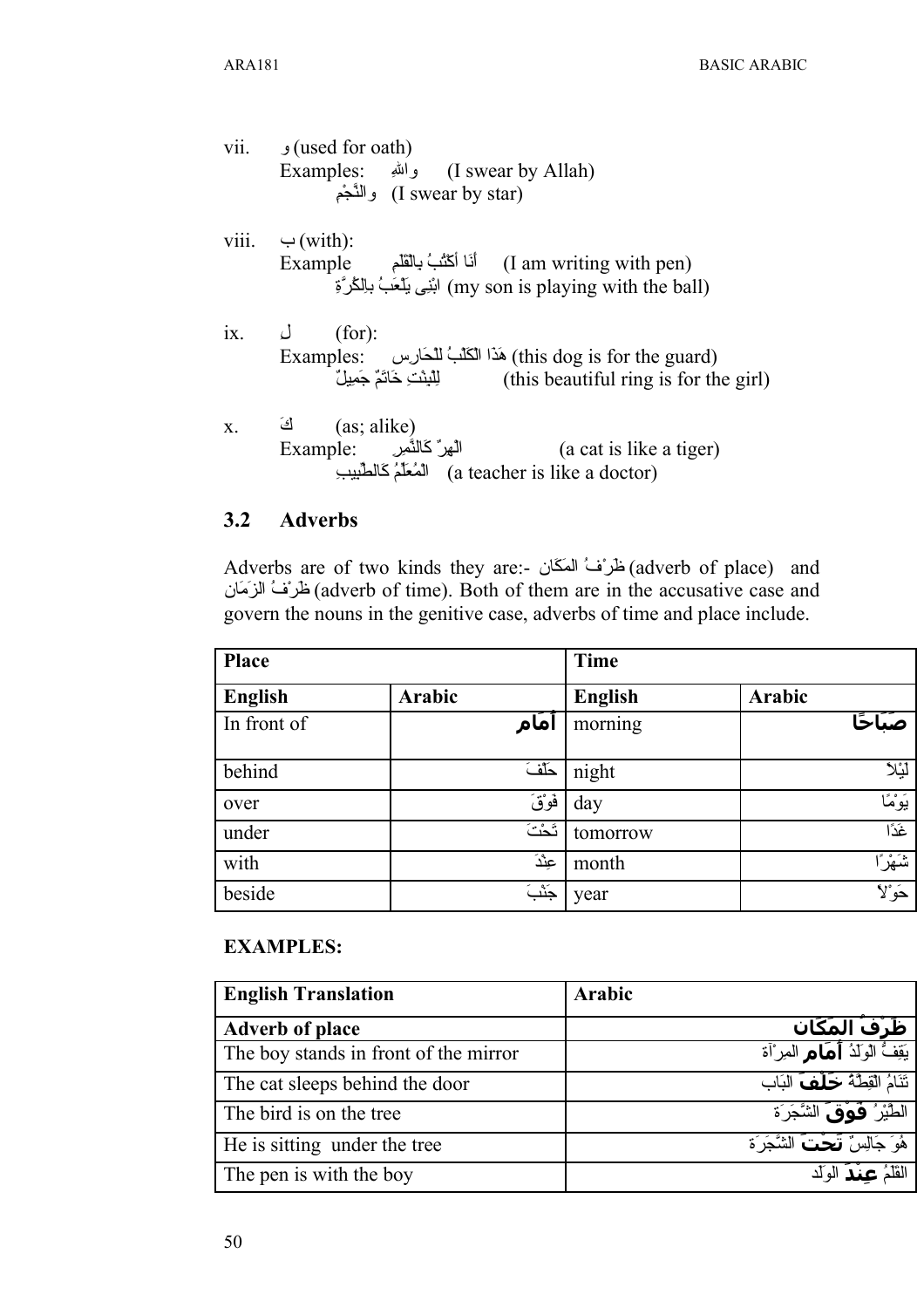| The student is beside the teacher | الطَّالِبُ جَعْفَ المَعَلِمِ |
|-----------------------------------|------------------------------|

### **EXAMPLES:**

| <b>English Translation</b>           | Arabic                                 |
|--------------------------------------|----------------------------------------|
| <b>Adverb of Time</b>                | َظَرْفُ الزَمَان                       |
| the sun rises in the morning         | نُشْرُ فِيُ الشَّمِسُ صَبَاحًا         |
| The bat flies in the mid-night       | يَطِيرُ ۗ الْخُفَاشُ لَيْلا            |
| I spent a complete year in Libya     | قَضَيْتُ في لِيبِيَا حَوِ لا كَامِلا   |
| Zaid returns to his house at sunset. | [رَجَعَ زَيْدُ إِلَىَ بَيْتِهِ عِشَاءً |

#### **(الض م 3.3** Personal Pronouns

Arabic pronouns are divided into three parts

| 1. | Detached | المُنْفَصِلِة |
|----|----------|---------------|
|    |          |               |

- ii. Attached المُتَّصِلِّة<br>iii Imnlied المُقَدَّ
- iii. Implied

The Arabic personal pronoun is nominative, accusative and genitive.

|                        | <b>English Translation</b> |                                                                                   |                                                                                          | Arabic                        |                 |  |  |
|------------------------|----------------------------|-----------------------------------------------------------------------------------|------------------------------------------------------------------------------------------|-------------------------------|-----------------|--|--|
| <b>English</b><br>Case | The<br>Pronoun             | <b>Examples</b>                                                                   |                                                                                          | <u>  الصّمَائل الأمْثلَةُ</u> | Arabic<br>Case  |  |  |
| Nominative             | T                          | I am a student<br>wrote the<br>yesterday.<br>$(I)$ I am writing the<br>lesson now | أنَا طَلِبٌ<br>  كَتَبْتُ الدَّرْسَ أَمْس  lesson<br>Implied   أَكْثُبُ الدَّرِّسَ الآنَ | أنا<br>تُ                     | Nomi-<br>native |  |  |
| Accusative             | Me                         | Mahmud<br>treated mel<br>well<br>Mahmud<br>Me<br>alone<br>treated well            | أَكْرَمَنِي مَحْمُودُ<br>  إِيَّايَ أَكْرَمَ مَحْمُودُ                                   | ى<br>إِيَّايَ                 | Accu-<br>sative |  |  |
| Possessive             | My                         | (there is)<br>To<br>me<br>small car<br>My car is small                            | ـى   لِى سَيَارَةٌ صَغَيْرِهٌ<br>__   سَيَارَتِي صَغِيْرِهُ                              |                               | Gene-tive       |  |  |

## **3.4 Basic Division of Personal Pronoun**

- (a) The nominative detached pronoun is the subject of a nominal sentence.
- (b) The nominative attached Pronoun is the subject, (doer), of verb.
- (c) The implied pronoun is also the subject of a verb.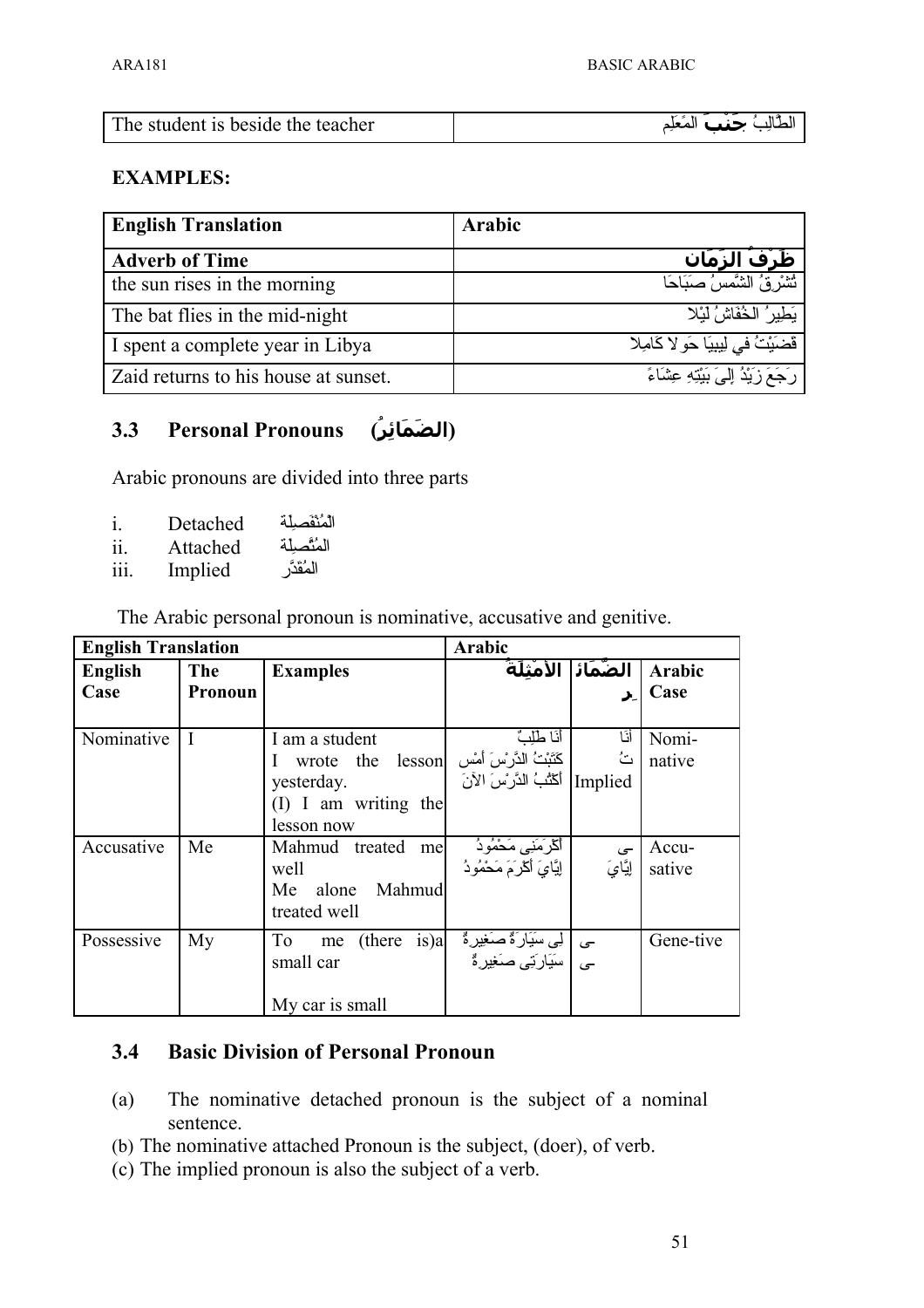- (d) The accusative Pronoun is the object of a verb. It is most frequently attached, like the *ya* suffix in  $\mathcal{V}$ أكرَمَنِي, but it is rarely detached coming before the verb for emphasis. This sentence then reads: إِيَّايَ أَكْرَمَ
- (e) The Genitive Pronoun which is the object of a preparation or the second part construct phrase is always attached and is identical with the accusative attached pronoun, like the

 $y\bar{a}$ ' in كِتَابى ''to me '' لِى my book.

(f) We may add here that when a statement begins with a noun or a pronoun and is followed by a verb; the pronoun or noun is treated as the subject of a nominal sentence; not of the verb. The subject of the verb cannot precede it; it has to follow it tangibly or to be regarded as an implied pronoun. If we say, for example, أنَا كَتَبْت

"I wrote," the statement is regarded as a nominal sentence of which the pronoun أنّا

'I' is the subject. The subject of the verb تُ $\vec{a}$ ,  $\vec{a}$  and the verbal sentence consisting of the verb and its subject doer is regarded as the predicate.

| Attached Pronoun                                                                                                          |                                                                   | Detached Pronoun<br>الضَمَائر<br>المُنْفَصلَة                                                  |                                                      | Person                 |
|---------------------------------------------------------------------------------------------------------------------------|-------------------------------------------------------------------|------------------------------------------------------------------------------------------------|------------------------------------------------------|------------------------|
| Meaning                                                                                                                   | Pronoun                                                           | Meaning                                                                                        | Pronoun                                              |                        |
| I wrote<br>We wrote                                                                                                       | ݿݨݑݖ<br>كَنْتَنَا                                                 | We                                                                                             | ា៍<br>ئځنُ                                           | First<br>المُتَكَلِّدُ |
| You (boy) wrote<br>You (girl) wrote<br>You (2 boys) wrote<br>You (2 girls) wrote<br>You (boys) wrote<br>You (girls) wrote | كَنَّبْتَ<br>ݿݨݑݖ<br>ݿݨݑݨݥ<br>ݿݨݺݖݥ<br>ػۘۘٮٞڹ <b>ؙۮ</b><br>ػؘڷڹڷڽ | You (male)<br>You (female)<br>You (2 males)<br>You (2 females)<br>You (males)<br>You (females) | أنثَتَ<br>أثت<br>أنثما<br>أنثما<br>أنثُمْ<br>أنثُنَّ | Second<br>المُخَاطَبُ  |

### **3.5 The Terms of Nominative Personal Pronoun**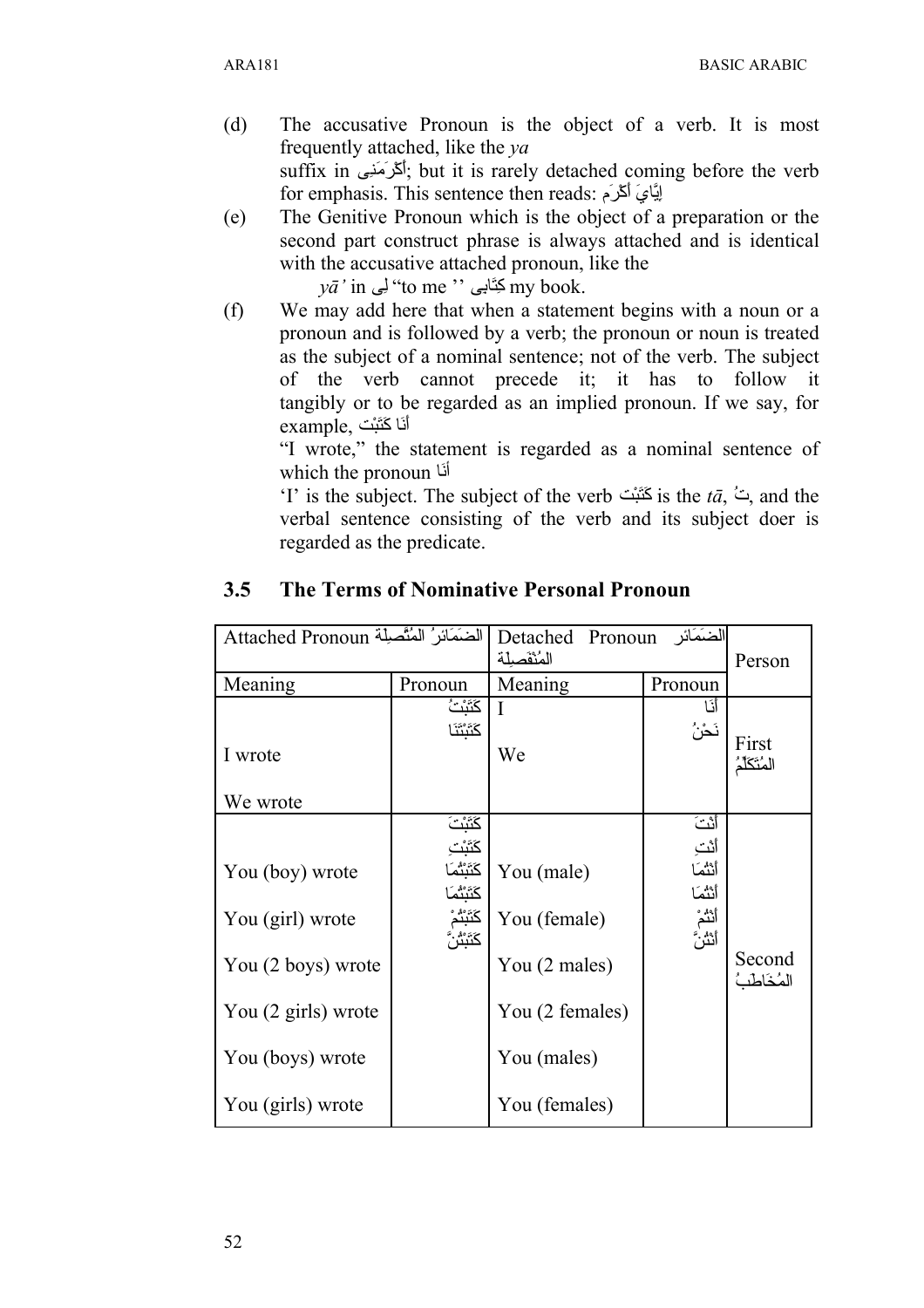| (He) Wrote                     | كَتَبَ   | He               | هُوَ  |           |
|--------------------------------|----------|------------------|-------|-----------|
| (She) Wrote                    | كَتَبَتْ | She              | ۿؙؠؘ  |           |
| They $(2 \text{ boys})$ wrote  |          | They (2 males)   |       |           |
| They $(2 \text{ girls})$ wrote | كَتَبَا  | They (2 females) | هُمَا |           |
| They (boys) wrote              | كَنْتَا  | They (males)     | هُمَا | Third     |
| They (girls) wrote             |          | They (females)   |       | الغَائِبُ |
|                                | كَتَبُو  |                  | ۿۄ۠   |           |
|                                | ݿݨݑݧ     |                  | ۿؙڽٞ  |           |
|                                |          |                  |       |           |
|                                |          |                  |       |           |

This means: (when a boy is spoken to) the same applies to other words in parentheses.

#### The Verb and Its Doer  $3.6$

|         | المُضَارِغ                                                                                                                                          |            | المكاضيي                                                                                                                                                  |                                                          |         |        |
|---------|-----------------------------------------------------------------------------------------------------------------------------------------------------|------------|-----------------------------------------------------------------------------------------------------------------------------------------------------------|----------------------------------------------------------|---------|--------|
|         | Nominal                                                                                                                                             | Verbal     | Nomina                                                                                                                                                    | Verbal                                                   |         |        |
| الأمْرُ | Sentence                                                                                                                                            | Sentence   | $\mathbf{1}$                                                                                                                                              | Sentenc                                                  | Persons |        |
|         |                                                                                                                                                     |            | Sentenc                                                                                                                                                   | e                                                        |         |        |
|         |                                                                                                                                                     |            | e                                                                                                                                                         |                                                          |         |        |
|         | *أَنَا أَكْنُبُ                                                                                                                                     | *أكْنُبُ   | أَنَا كَتَبْتُ                                                                                                                                            | ݿݨݑݖ                                                     |         | First  |
|         | ٰ نَحۡنُ نَكۡتُبۡ*                                                                                                                                  | نَكْشُبُّ* | نَحْنُ كَتَبْنَا                                                                                                                                          | <b>كَتَبْنَا</b>                                         |         |        |
|         |                                                                                                                                                     |            |                                                                                                                                                           |                                                          | S.      |        |
|         |                                                                                                                                                     |            |                                                                                                                                                           |                                                          |         |        |
|         |                                                                                                                                                     |            |                                                                                                                                                           |                                                          | D&P.    |        |
|         |                                                                                                                                                     |            |                                                                                                                                                           |                                                          |         |        |
| ٲػڷؙڹ۫  | أَنْتَ تَكْنُبُّ*                                                                                                                                   |            |                                                                                                                                                           |                                                          |         |        |
|         |                                                                                                                                                     |            | أَلْتَ كَتَبْتَ أَتَكْلُبُ*<br>أَلْتَ كَتَبْتِ أَتَكْلُبِينَ<br>أَلْثُ م التَّكْلُبُونَ<br>كَتَبْتُمَا أَتَكْلُبُونَ<br>أَلْثَمْ كَتَبْتُمْ أَتَكْلُبُونَ | ػؘؘؘؘؾ۫ڹۘ<br>ػؘؾٞڹۛٮؚٙ<br>ػؾؘڹؠؙٝ؞<br>ػؾؘڹؠؙٝ؞۠<br>ػؾؘڹڹ |         | Second |
|         |                                                                                                                                                     |            |                                                                                                                                                           |                                                          | M.S     |        |
|         |                                                                                                                                                     |            |                                                                                                                                                           |                                                          |         |        |
|         | أَنْتِ تَكْتُبِينَ   أَكْتُبِي*<br>  أَنْتُمَا تَكْتُبَانِ   أَكْتُبَا<br>  أَنْتُمْ تَكْتُبُونَ   أَكْتُبُوا<br>  أَنْتُنَ تَكْتُبْنَ   أَكْتُبْنَ |            | ػؘؘۘڷڹ۫ؿؙڡؘٳ<br>ٲٮٝڷؙم۫ػؘڷڹۛڷؙمۨ<br>ٲٮٝڷؙڽۘٞػڷڹڷڽ <i>ۜ</i>                                                                                                |                                                          | F.S     |        |
|         |                                                                                                                                                     |            |                                                                                                                                                           |                                                          |         |        |
|         |                                                                                                                                                     |            |                                                                                                                                                           |                                                          | D.      |        |
|         |                                                                                                                                                     |            |                                                                                                                                                           |                                                          |         |        |
|         |                                                                                                                                                     |            |                                                                                                                                                           |                                                          | M.P     |        |
|         |                                                                                                                                                     |            |                                                                                                                                                           |                                                          | F.P     |        |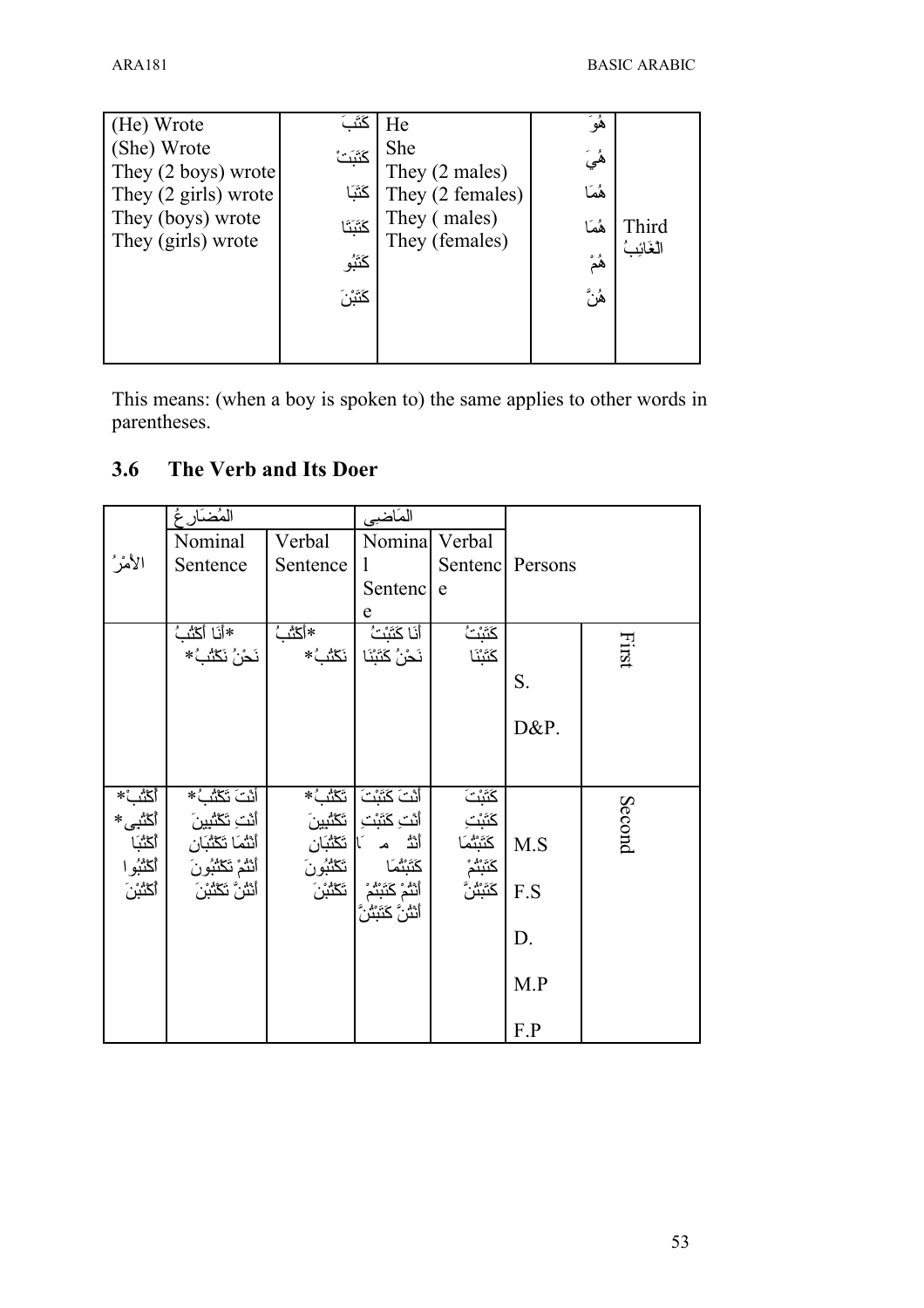| مَحَمَّدُ بِكَنْبُ*    | نَكْنُبُ مَحَمَّدُ    | مَحَمَّدُكَّتَبَ | ػڎ        |     |       |
|------------------------|-----------------------|------------------|-----------|-----|-------|
| فَاطِمَهُ تَكْنُبُ*    | تكثث فاطمة            | $\ast$           | مَحَمَّدُ |     | Third |
| الوكذان يكثبان         | یَکْڈ                 | فاطمَة           | ݣْڹ<br>ت  | M.S |       |
| البِثْتَانِ تَكْتُبَان | الوكذان               | كَتَبَت *        | فاطمة     |     |       |
| الأوْلاَدُ يَكْتُبُون  | تَكْتُبُ الْبِنْتَانِ | الولذا           | ݿڎ        | F.S |       |
| النَنَاتُ تَكْثُرْ َ   | یَکُدُّ               | ݣَنْبَا          | الولذان   |     |       |
|                        | الأوْلاد              | البِثنَا         | ݣْݑ<br>ت  | M.D |       |
|                        | تَكْثُبُ الْبَنَاتُ   | ݿݨݑݨݳ            | البثثان   |     |       |
|                        |                       | الأوْلاد         | ݿڐ        | F.D |       |
|                        |                       | كَتَبُو ا        | الأوْلاد  |     |       |
|                        |                       | النَنَا<br>د م   | ݣْݑ<br>ٽا | M.P |       |
|                        |                       | ݿݨݑݧ             | البَنَات  |     |       |
|                        |                       |                  |           | F.P |       |

Mote that the سُكُون of the تَاء التَّانِيث is replaced by the سُكُون because the of the  $\sqrt{2}$  of  $\cup$  follows

\* An asterisk is placed over the verb in the table when its subject is an implied pronoun.

| 3.7 |                                                      | The Terms of Accusative Personal Pronouns |
|-----|------------------------------------------------------|-------------------------------------------|
|     | <b>Attached Pronouns</b><br><b></b> - <sup>و ت</sup> | Detached Pronouns                         |

| <b>Attached Pronouns</b><br>الضَمائِرُ المُتَّصَلَةُ |                                                                                                                                  | <b>Detached Pronouns</b><br>الضَمَائرُ المُتَّصلَة | Person                                         |        |  |
|------------------------------------------------------|----------------------------------------------------------------------------------------------------------------------------------|----------------------------------------------------|------------------------------------------------|--------|--|
| Meaning                                              | <b>Pronoun</b>                                                                                                                   | Meaning                                            | <b>Pronoun</b>                                 |        |  |
|                                                      | أكرَمْتَنِى<br>أكر َمْتَنَا                                                                                                      | Me (alone you treated well)                        | إِيَّايَ (أَكْرَمْتَ)<br>إِيَّانا (أَكْرَمْتَ) | First  |  |
| You treated me well                                  |                                                                                                                                  | We (alone you treated well)                        |                                                |        |  |
| You treated us well                                  |                                                                                                                                  |                                                    |                                                |        |  |
| I treated you well (m)<br>$\cdot(f)$ .               | ٲڴڔؘڡ <sup>۠ؿ</sup> ڬ<br>ٲڴڔؘڡ <sup>ؿ</sup> ۠ڬ<br>ٲڴڔؘڡ <sup>ؿ</sup> ۠ڴڡؘٳ<br>ٲڴڔؘڡ <sup>ؿ</sup> ۠ڴؙڂ<br>ٲڴڕؘڡ <sup>ؿ</sup> ۠ڴڹٞ |                                                    |                                                | Second |  |
|                                                      |                                                                                                                                  |                                                    |                                                |        |  |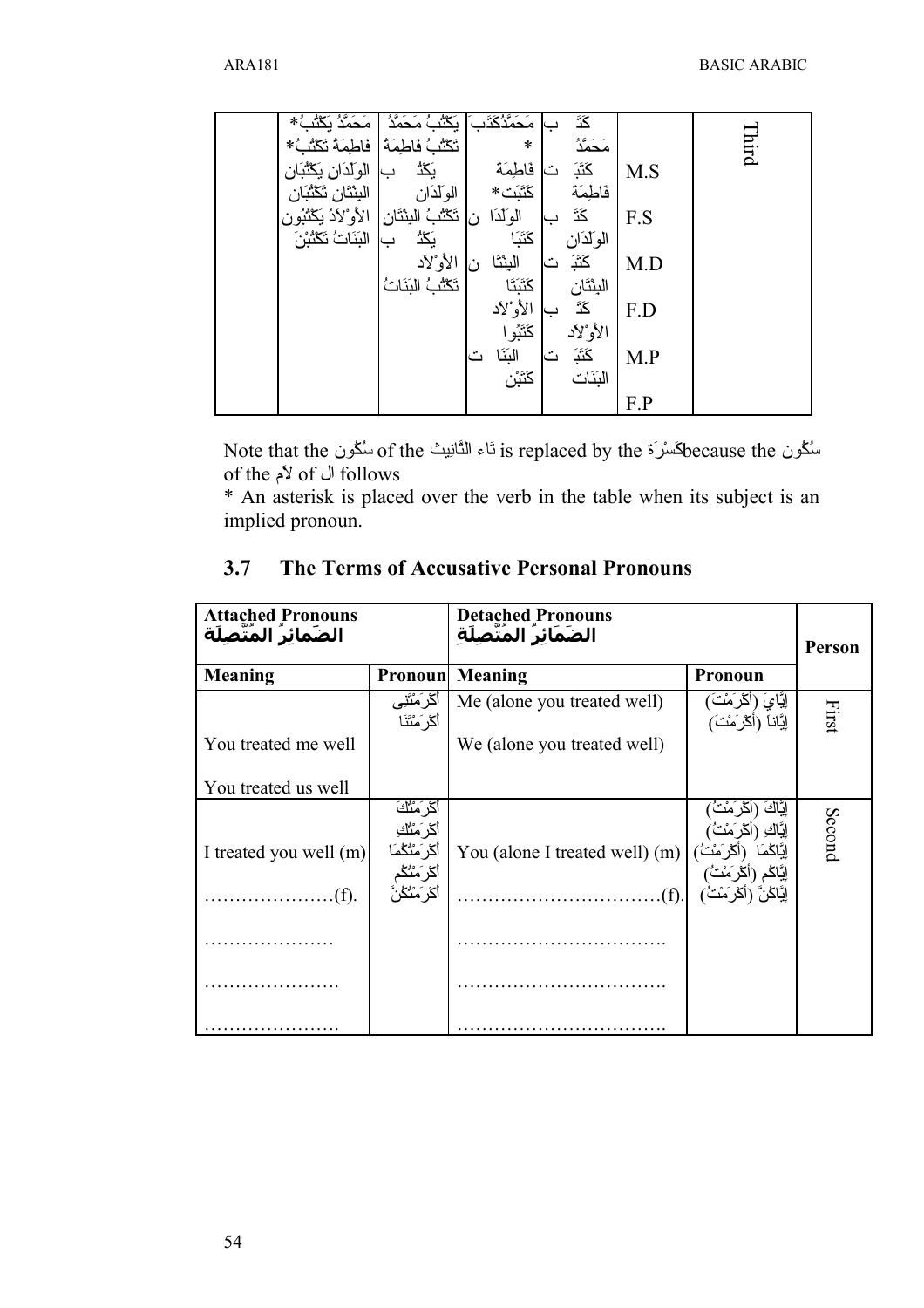|                     | اڭر َمثَّهُ     |                             |              |
|---------------------|-----------------|-----------------------------|--------------|
| I treated him well  | أكر َمثَّهَا    |                             | <b>Third</b> |
|                     | أكرَمْتُهُمَا   | Him (I treated well)        |              |
| I treated her well  | أكْر َمثثهُم    |                             |              |
|                     | ٲػۯؘۘڡؙٮؙٛۿؙڽٞٞ | Her (I treated well)        |              |
| I treated them well |                 |                             |              |
|                     |                 | They (alone I treated well) |              |
|                     |                 |                             |              |
|                     |                 |                             |              |
|                     |                 |                             |              |
|                     |                 |                             |              |

## **3.8 Terms of the Genitive Personal Pronoun**

| Attached Pronouns<br>الضَمائِرُ المُتَّصِلَة |                                       | Detached Pronouns<br>الضَمَائِرُ المُتَّصِلَةِ |                                                          |        |
|----------------------------------------------|---------------------------------------|------------------------------------------------|----------------------------------------------------------|--------|
|                                              |                                       |                                                |                                                          | Person |
| <b>Meaning</b>                               | Pronoun                               | <b>Meaning</b>                                 | Pronoun                                                  |        |
| To me                                        | لئ                                    | My book                                        | كتابى                                                    | First  |
|                                              | لنَا                                  | Our book                                       | كِتَابُنَا                                               |        |
| To us                                        |                                       |                                                |                                                          |        |
|                                              | أأفَ                                  |                                                | كِتَابُكَ                                                |        |
|                                              | للئ                                   |                                                | كِتَابُكِ                                                |        |
| To you                                       | لگما                                  | Your book (M)                                  | كِتَابُكُمَا                                             | Second |
|                                              | لڭمْ<br>لڭنَّ                         |                                                | كِتَابُكُم                                               |        |
|                                              |                                       | $\ldots \ldots \ldots \ldots \ldots (F)$       | <b>ڮؾٞ</b> ٳڹؙڴڹۘٞ                                       |        |
|                                              |                                       | .                                              |                                                          |        |
|                                              |                                       |                                                |                                                          |        |
|                                              |                                       |                                                |                                                          |        |
|                                              | لەُ                                   |                                                | كِتَابُهُ                                                |        |
| To him                                       | لَهَا<br>لَهُمَا<br>لَهُمْ<br>لَهُنَّ | His book                                       | كِتَابُهَا<br>كِتَابُهُمَا<br>كِتَابُهُم<br>كِتَابُهُنَّ | Third  |
| To her                                       |                                       | Her book                                       |                                                          |        |
| To them                                      |                                       | Their book                                     |                                                          |        |
| The them                                     |                                       |                                                |                                                          |        |
| To them                                      |                                       |                                                |                                                          |        |
| <b>CONCLUSION</b><br>4.0                     |                                       |                                                |                                                          |        |

In this unit, you have learnt about the prepositions, adverbs, and further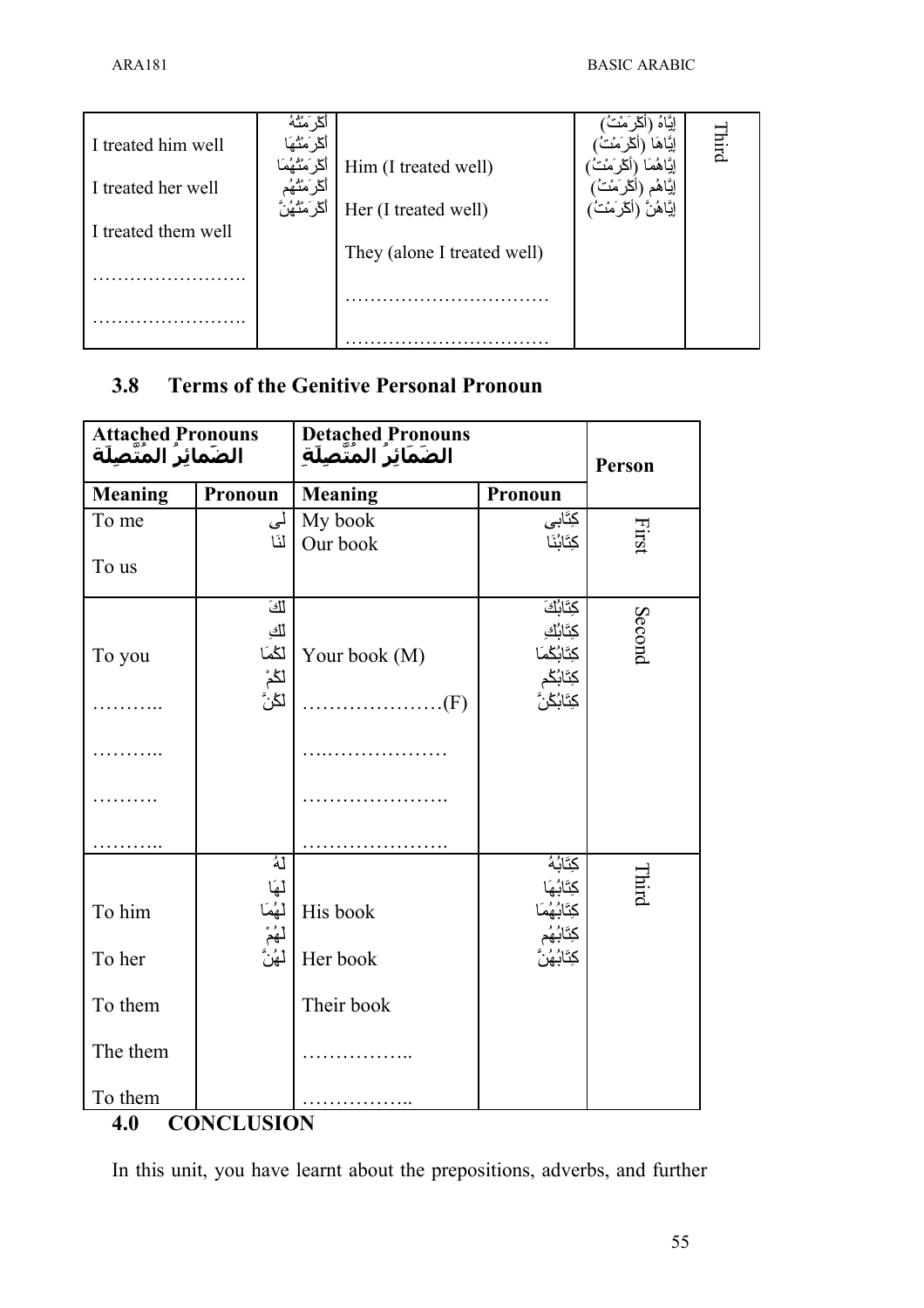$\overline{3}$ 

lessons on pronouns.

#### $5.0$ **SUMMARY**

We have dealt with the usage of prepositions, adverbs and personal pronouns in Arabic grammar.

#### 6.0 **TUTOR MARKED ASSIGNMENT**

- $\mathbf{1}$ Use the following personal pronouns in sentences of your own: أَنْتَ – نَحْنُ – أَنْثُم - إِيَّاي
- $\overline{2}$ . Use the following prepositions in sentences of your own. عَنْ – عَلَى – مِنْ – في
	- Fill in the blank spaces with suitable words  $?$  -2

 $\overline{2}$ . Use these adverbs in sentences:

سَاعَةً – يَوْمَا – أَمَامَ – لَيْلاً – فَوْقَ

#### 7.0 **REFERENCES / FURTHER READINGS**

- Antoine, El-Dahdah (1992) A dictionary of Universal Arabic Grammar: Arabic-English, Beirut: Maktabatu Lubnān
- Muhammad, Abdur-Ra'ūf (N.D.) Arabic for English speaking Students, Cairo: 'Ahrām-t-tijāriyyah Press.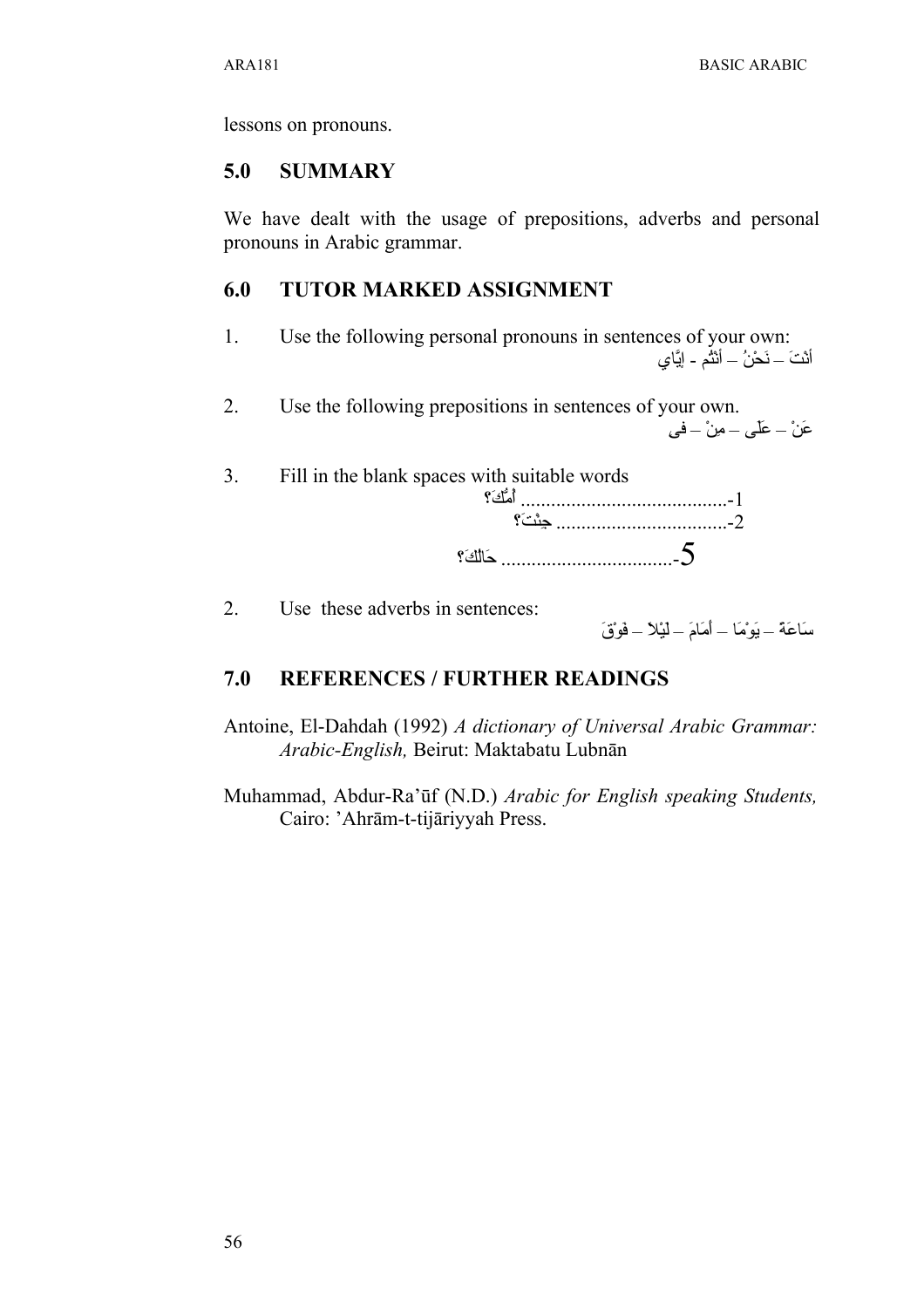#### **UNIT 2 COMMON WORDS USED IN** HOSPITAL, **GOVERNMENT SERVICE, AND COMMERCE ETC**

**CONTENTS** 

- 1.0 Introduction
- 2.0 Objectives
- 3.0 Main Content
	- $3<sub>1</sub>$ Common Words Used in Hospital
	- $3.2$ Common Words Used in Government
	- $3.3$ Common Words Used in Commerce
	- Common Words Used in Sea-Shore 3.4
	- $3.5$ Common Words Used in Television Station
- 4.0 Conclusion
- $5.0$ Summary
- 6.0 Tutor Marked Assignment (TMA)
- 7.0 References/Further Readings

#### $1.0$ **INTRODUCTION**

Modern day activities require our contacts with other people in various areas of discipline and profession. This unit deals with some commonly used names and items that are peculiar to those disciplines.

### 2.00BJECTIVES

At the end of this unit you should be able to acquire enough words in Arabic that are peculiar to some disciplines.

### **3.0MAIN CONTENT**

### 3.1 Common Words Used In Hospital

| <b>English</b> | Arabic            | <b>English</b>      | Arabic                      |
|----------------|-------------------|---------------------|-----------------------------|
| injection      | حقنة              | surgery             | عَمَلِيَّةٌ حِرَاحِيَةٌ     |
| doctor's       | وَصَفْ الطَّبِيبِ | bandages            | الأربطة                     |
| prescription   |                   |                     |                             |
| blood pressure | ضَغْطُ الذَّ      | patients            | المَرْضَى<br>المُمَرِّضَاتُ |
| dentist        | طبيبُ الأسْنَانِ  | nurses              |                             |
| pills          | الْحُبُوبُ        | children<br>disease | أَمْرَ اضْ الأَطْفَال       |
|                |                   | (pediatrics)        |                             |
| ointment       | َمَرْهَمُ         | blood transfusion   | نَقْلُ الذَّمِ              |
| tablets        | أقر اصنُ          | optician            | ُ الْمُخْيُونِ .<br>طبيب    |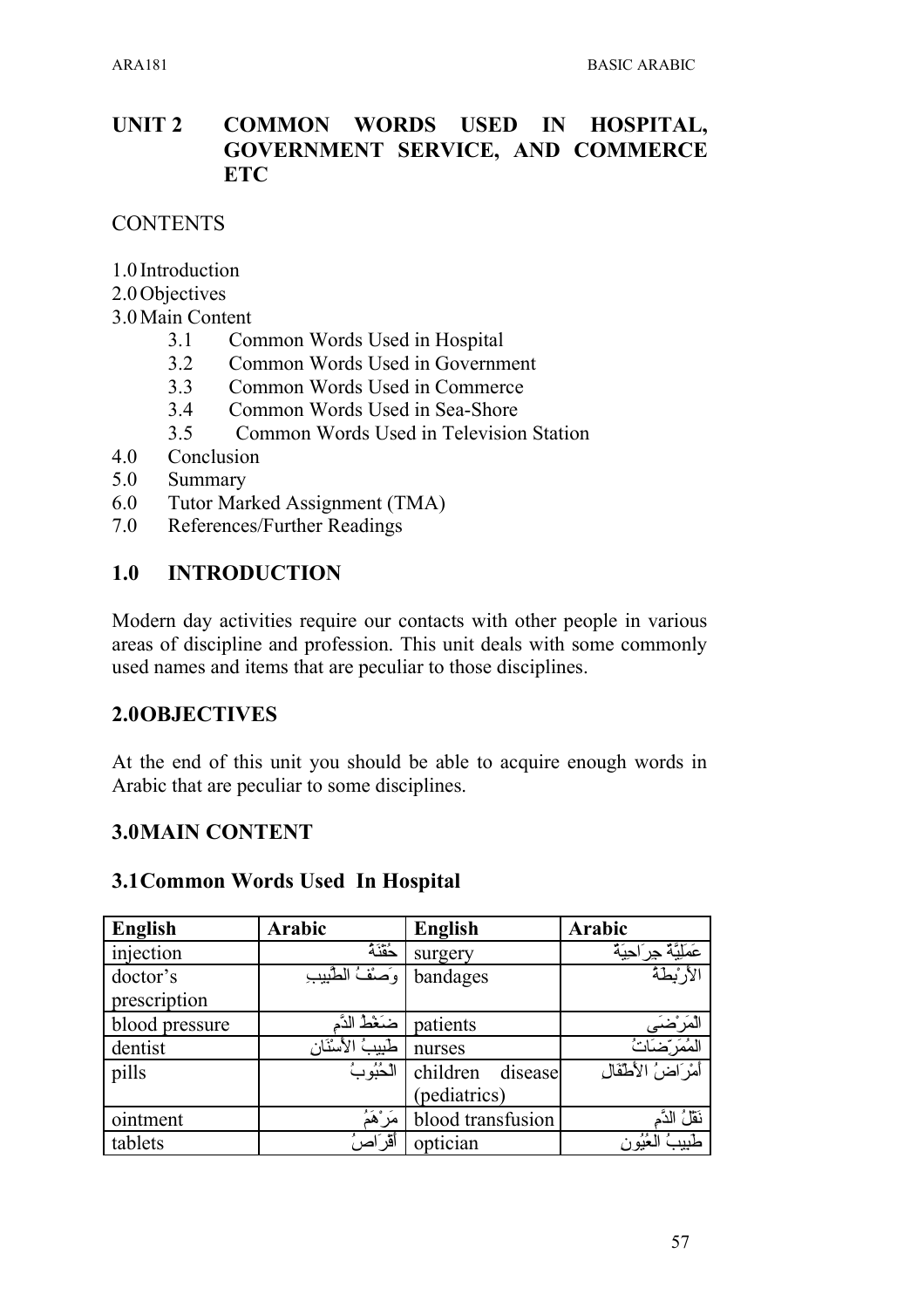| <b>English</b> | <b>Arabic</b> | <b>English</b>            | <b>Arabic</b>           |
|----------------|---------------|---------------------------|-------------------------|
| king           | مَلك          | ministry                  | وزَارَة                 |
| president      |               | foreign<br>of<br>ministry | وزَارَةُ الْخَارِجِيَةِ |
|                |               | affairs                   |                         |
| kingdom        |               | ministry of interior      | وزَارَةُ الدَاخِلِيَة   |
| republic       |               | ministry of defence       | وزَارَةُ الدِفَاعِ      |
| constitution   | دستو          | ministry of justice       | وزَارَةُ الْعَدْلَ      |
| parliament     | ترثمان        | ministry of finance       | وزَارَةُ الْمَالِيَةَ   |
| ambassador     | سيفِير        | ministry of public works  | وزَارَةُ الأَتْنْغَالَ  |
| embassy        | سفرة          | ministry of health        | وزَارَةُ الصِحَة        |
| capital        | عاصمة         | ministry of education     | وزَارَةُ النَّرْبَيَةَ  |
| independent    | اسْتقْلاً     | opposition                | مَعَارَضَة              |
| voting         | تصويت         | director                  | ؞ؙٟۮٟۑڔ                 |
| election       | انتخابَ       | inspector                 |                         |
| vice           | نَائب         | authority                 | أمآة                    |
|                |               |                           |                         |
| minister       | وَزِيزَ       | prime minister            | رئيه<br>س               |
|                |               |                           | وزَارَة                 |

### **3.2Common Words Used In Government**

### **3.3 Common Words Used In Commerce**

| <b>English</b> | Arabic      | <b>English</b> | Arabic              |
|----------------|-------------|----------------|---------------------|
| money          | نُقُودُ     | receipt        |                     |
| broker         | وسيبد       | project        |                     |
| amount         | مبلع        | debt           |                     |
| profit         | <u>ربح</u>  | monopoly       | <u>دین</u><br>حُتِک |
| to gain        | یربح        | bankruptcy     |                     |
| to lose        |             | expenses       | نَفَقَاتُ           |
| to sell        | <u>يىبع</u> | customer       | ِبُون               |
| discount       | حسه         | balance        |                     |
| capital        | اس ،        | consumption    |                     |
| auction        |             | accountant     |                     |
| agency         |             | value          |                     |
| signature      |             | bill           |                     |

## **3.4 Common Words Used In Sea-Shore**

| English        | <b>Arabic</b>              | English       | <b>Arabic</b>     |
|----------------|----------------------------|---------------|-------------------|
| sea side       | amusement   شاَطِئ البَحْر |               |                   |
| swimming       | الْسَنَاحَة                | pleasure      | سرور              |
| swimming suits | البسة البحر                | shallow water | مبَاهَ الضَخَّلَة |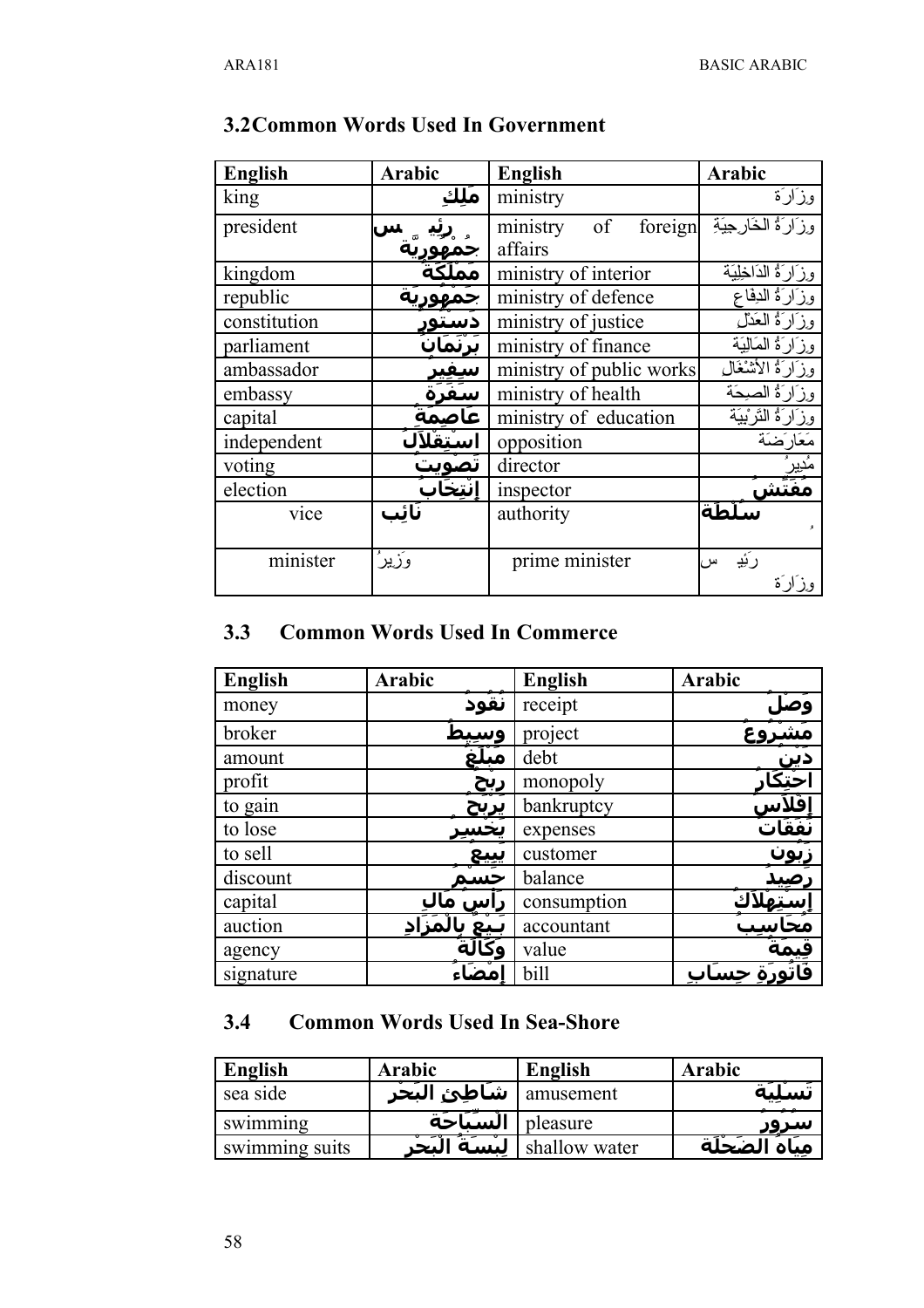| English      | Arabic           | <b>English</b> | Arabic              |
|--------------|------------------|----------------|---------------------|
| news         | خْبَار           | tone control   | صَابطُ النَّعَمَة   |
| loudspeaker  | لمك              | contrast       |                     |
| news in full | بالتّفْصيا<br>اخ | channel        | لقنما               |
| studio       | استودىوهة<br>--- | television     | ىەد<br><i>---</i> - |

### **3.5 Common Words Used In Television Station**

### **4.0CONCLUSION**

In this unit, you have leant about Arabic language registers that are related to some various fields of human activities.

### **5.0SUMMARY**

We have dealt with some commonly used names and items that are peculiar to government service, commerce, sea-shore and television station.

### **6.0TUTOR MARKED ASSIGNMENT**

1. Use these words in sentences

دَستُو ر $-$  حُقْنَهُ – أقر اص $\zeta$  – مَمْلكَهُ – نَائِبُ

2. Translate the following words to Arabic balance – monopoly – inspector – election – capital

### **7.0 REFERENCES / FURTHER READINGS**

- Rufāi, 'Abd-ul-Azeez & 'Abd-ul-Jabbār Umar (1969). *Al-mut*ā*li'at-ussu'ūdiyyah li-* ş *-* ş*affi-l-khāmis-il-ibitid*ā*,* Riyādh: Wizāratul-Ma'ārif Press.
- Şābir, 'Abdu `l-Fatāh & 'Umar, 'Ali (N.D) *al-Qirā'at-ur-Rashīdat* Vol.1, Cairo: Dar-al-Ma'ārif Press.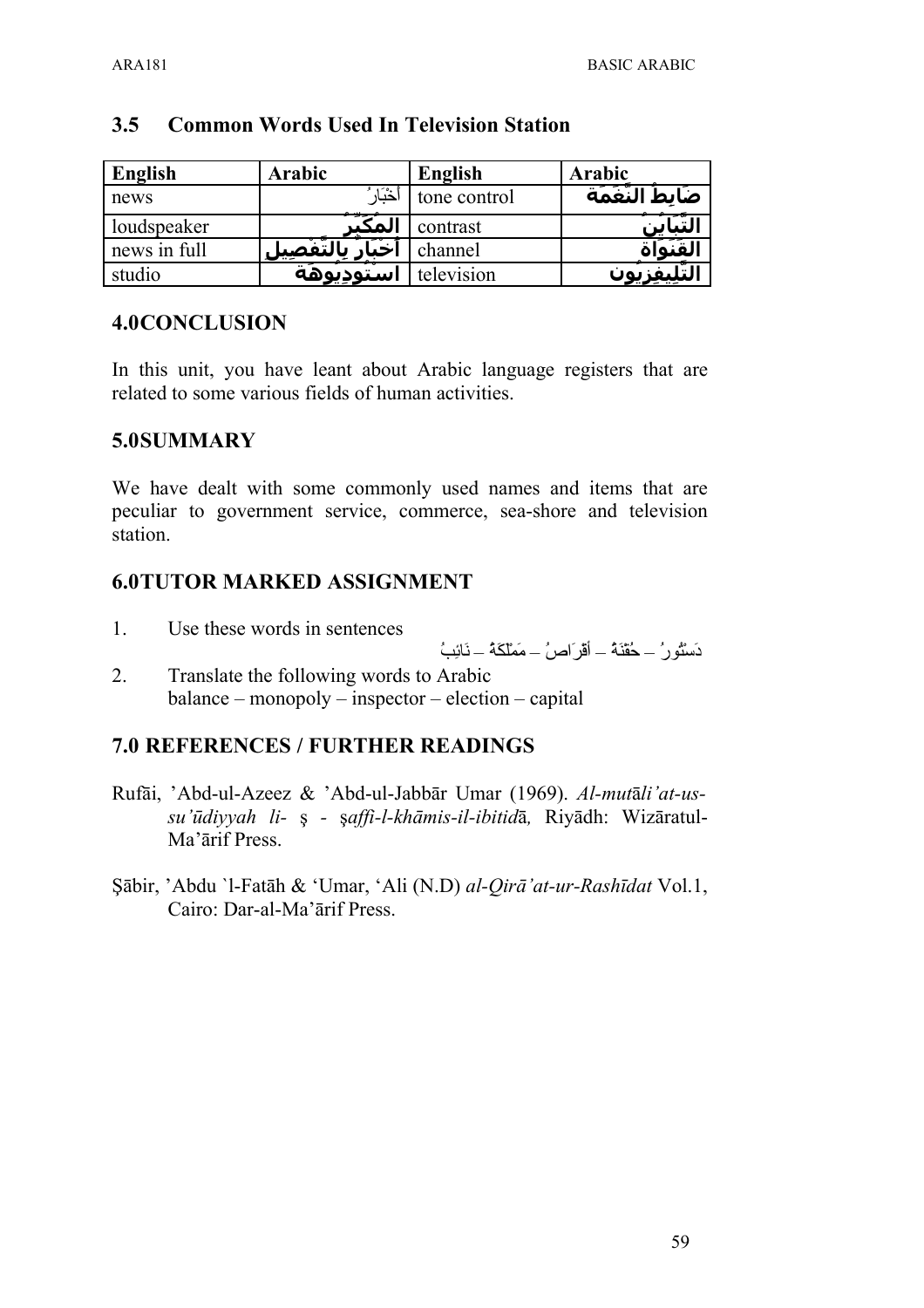### **UNIT 3 RELATIVE AND INTERROGATIVE PRONOUNS, AND INTRODUCTION TO SENTENCES CONSTRUCTION**

### **CONTENTS**

1.0 Introduction

2.0Objectives

3.0Main Content

- 3.1 Relative Pronouns
	- 3.1.1 The Common Relative Pronouns in Arabic
- 3.2 Interrogative Pronouns
- 3.3 Introduction to Sentence Construction
- 4.0 Conclusion
- 5.0 Summary
- 6.0 Tutor-Marked Assignment (TMA)
- 7.0 References/Further Readings

### **1.0 INTRODUCTION**

This unit deals with relative and interrogative pronouns in Arabic language. It also introduces you to various ways of constructing simple nominal and verbal sentences Arabic.

### **2.0 OBJECTIVES**

At the end of this unit, you should be able to:

- Identify some relative and interrogative pronouns in Arabic language
- Construct simple sentences in Arabic

### **3.0 MAIN CONTENT**

### **السم الم وصول Pronouns Relative** 3.1

A relative pronoun is the noun that gives information about its antecedent with the aid of a relative clause. It is considered as a definite noun. Example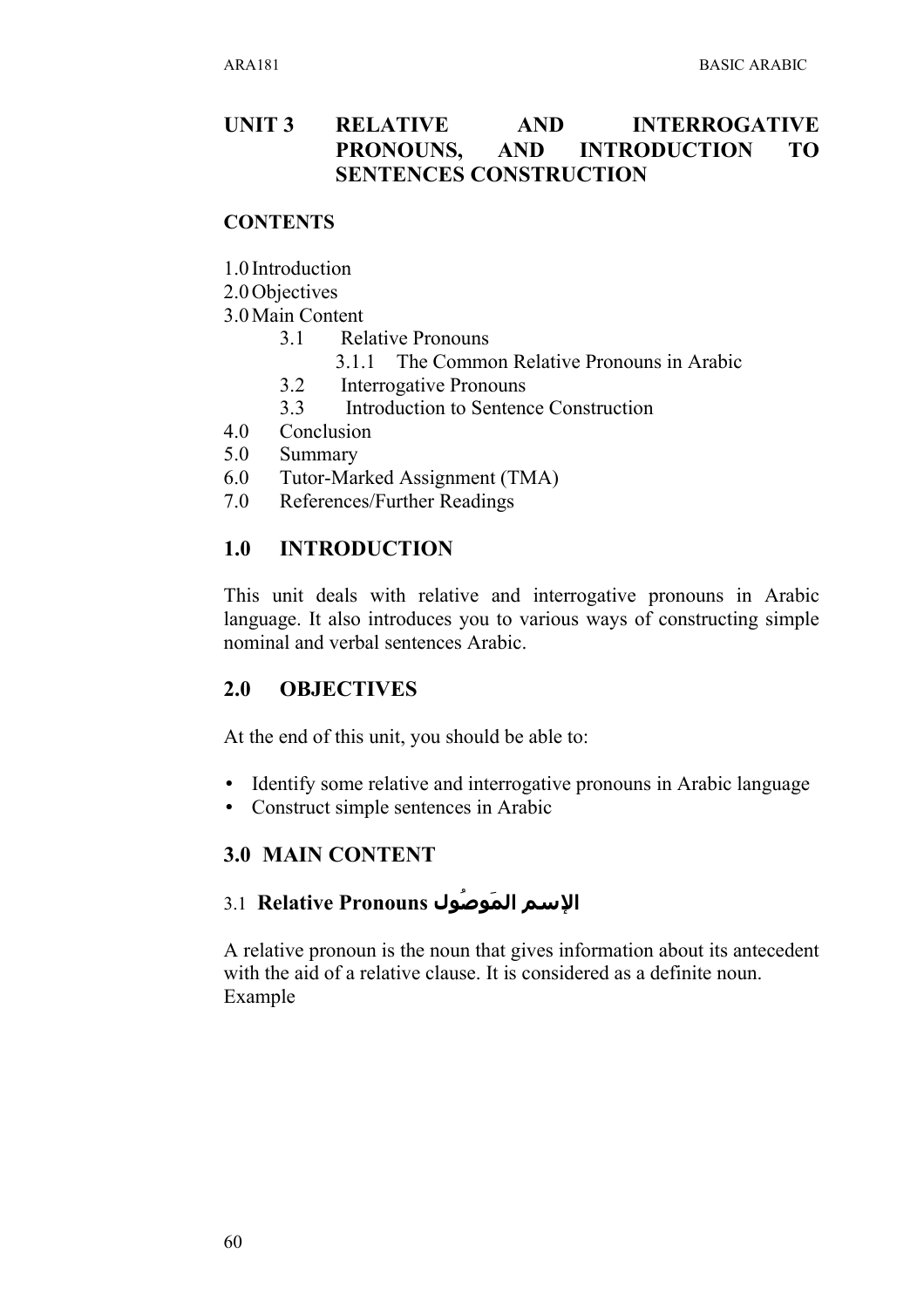**3.1.1 The Common Relative Pronouns in Arabic**

|           | <b>Singular</b> | Dual            | <b>Plural</b> |
|-----------|-----------------|-----------------|---------------|
| Masculine | ، به ۰<br>الدى  | وشنخت<br>יוב וו | . .<br>سير    |
| Feminine  | التبى           |                 |               |

| I read the book which I bought      | قَرِ َاتُ الْكِتَابَ الَّذِي اسْتَرَ بَتْهُ     |
|-------------------------------------|-------------------------------------------------|
| These are the $(2)$ boys who played | هَذَانِ الْوَلْدَانِ الْلَّذَانِ لِعِبَا        |
| These are the boys who travelled    | هَوْ ُلاَءِ الأَوْ لَادِ الَّذِينَ سَافَرٍ وُ ا |
| The girl who danced has come        | جَاءَتِ الْبِنْتُ الَّتِي رَ قَصَتْ             |
| The two girls are playing skillful  | البِنْتَانِ اللِّتَانِ تَلْعَبَانِ مَاهِرِتَانِ |
| These are the girls who are         | هَوْ لاءِ الْبَنَاتُ الْلاتِي يُسَافِرِ ْنَ     |
| travelling                          |                                                 |

### **3.2Interrogative Pronouns**

An interrogative pronoun asks about a person, things, time, place reason, number or quality and condition. It inquires about the occurrence of the verb, therefore, the answer to a question. An interrogative pronoun has to give the information required; whereas the answer to a question introduced by لَعْمُ or the <sup>j</sup> has to be the equivalent of No Y or yes. يَعْمُ For example أَهَذَا زَيْد (who is this) should give the name of a person like مَذَا زَيْد (that is Zayd) and أَيْنَ نِسْكُن (where are you living) would be something like this أسْكُنُ في الْمَدَيِّنَة I stay in the city, but the answer to the question نعم' Yes or نعم) is Umar around) should be either 'نعم' Yes or '  $Y'$  No

| Interrogative Equivalent |                 | <b>Example</b>                | <b>Meaning</b>                             |
|--------------------------|-----------------|-------------------------------|--------------------------------------------|
| Pronoun                  |                 |                               |                                            |
| مَنْ؟                    | Who?            | َ مَنْ هَذَا؟                 | Who is this?                               |
| مَا؟                     | What?           | مَا هَذَا؟                    | What is this?                              |
| مَاذا؟                   | What?           | مَاذَا جَرَى؟                 | What happend?                              |
| لِمَ؟                    | Why?            | ا لِمَ هَذَا؟                 | Why is this?                               |
| لِمَاذَا؟                | Why?            | لِمَاذَا تَرَ كَـٰ<br>ت       | Why did you leave                          |
|                          |                 | الْمَدْرِ سَنَةٌ؟             | the school?                                |
| أَيْنَ؟                  | Where?          | أَيْنَ تَسْكُنُ؟              | Where do you live?                         |
| مَتَى؟                   | When?           | مَتَى تَبْدَأُ الدِّرِ اسَهُ؟ | When does the                              |
|                          |                 |                               | school session                             |
|                          |                 |                               | begin?                                     |
| كَيْفَ؟                  | How?            | كَيْفَ أَنْتَ؟                | How are you?                               |
| گمْ؟                     | How many?       | كَمْ دُو لأرًا رَبِحْتَ؟      | How many dollars                           |
|                          |                 |                               | did you earn?                              |
| گمْ؟                     | How much?       | كَمْ نَمَنُ السَّيَارَةِ؟     | How much is the                            |
|                          |                 |                               | price of the car?                          |
| لِمَنْ؟                  | To whom, whose? |                               | To whom does the   لِمَنْ هَذَا الْكِتَبُ؟ |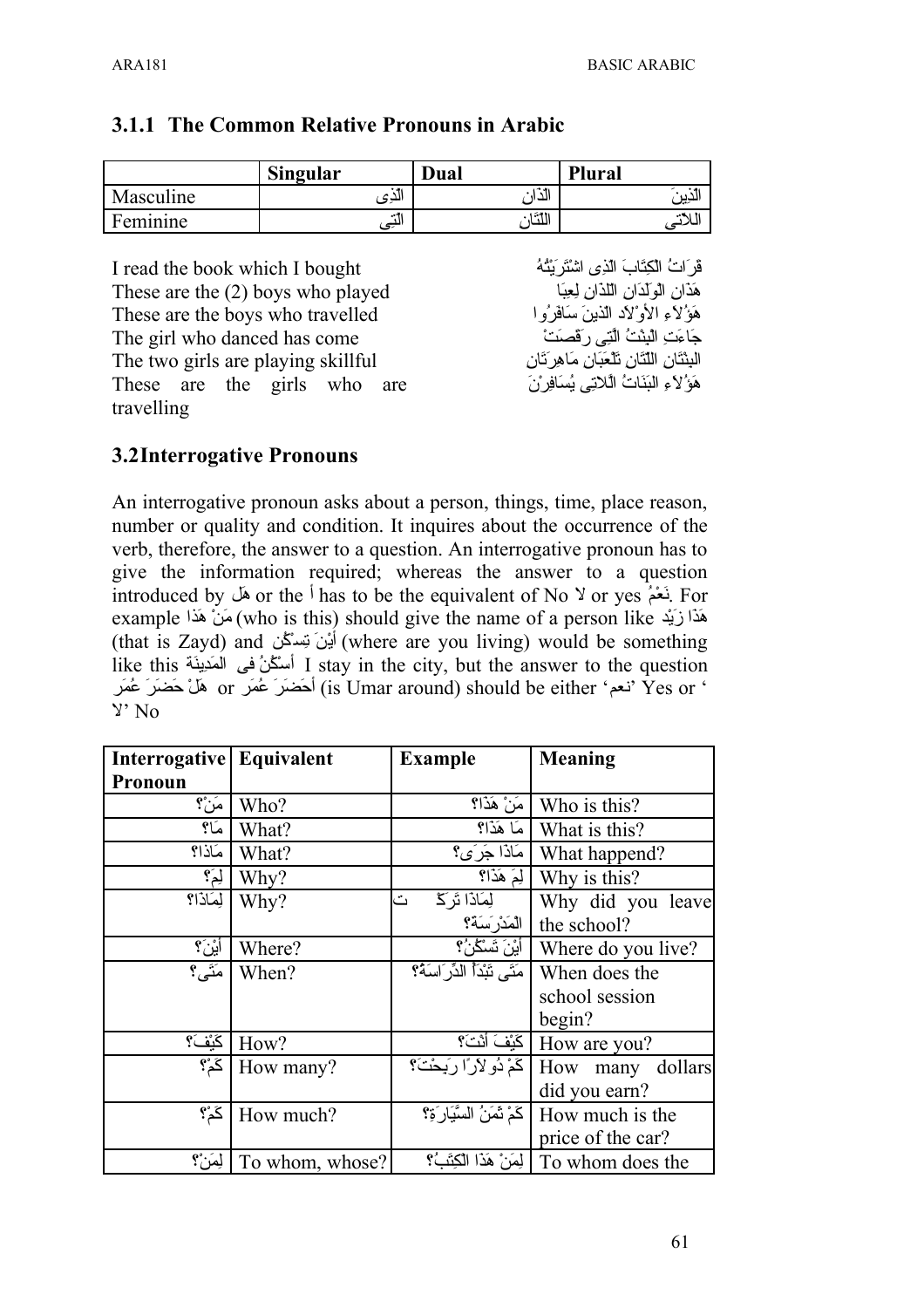|                                                |                   |                             | book belong?                                  |
|------------------------------------------------|-------------------|-----------------------------|-----------------------------------------------|
| $\mathfrak{P}_{\mathcal{L}}^{\mathfrak{s}}$ ای | Which?            |                             | Which fruit do you   أَيَّ فَاكِهَةِ نُحِبُّ؟ |
|                                                |                   |                             | like?                                         |
| هل؟                                            | Do you? Did you?  | هَلْ طَلَعَتِ الشَّمْسُ؟    | Has the sun                                   |
|                                                | Will you? e.t.c   |                             | appeared?                                     |
| ۴Ì                                             | (a) same as هَلْ  | أَطْلَعَ الْقَمَرُ ؟        | Has the moon                                  |
|                                                |                   |                             | appeared?                                     |
|                                                | (b) which (of two | أَتْفَضَّلْ الْمَدِينَةَ أَ | Do you prefer the                             |
|                                                | things)           | القريّة                     | town or the village?                          |

Note that the Arabic question mark is exactly the same as the English question mark except that it faces the right side.

After a preposition  $\overline{\mu}$ , an interrogative pronoun is generally shortened to and written attached to the preposition, e.g.

| لِمَ؟                                     | for what, why? |
|-------------------------------------------|----------------|
| $S_{\mathsf{P}}^{\mathsf{P}}(\mathsf{Y})$ | till when?     |
| عَلاَمَ؟                                  | for what?      |
| مِمٌ؟                                     | from what?     |

Note that the noun qualified by  $\geq$  how much, many? is in the accusative singular. e.g.

how many books? ?how many boys كَمْ وَلَدًا؟ كَمِ السَّاعَةَ؟ what time is it?

is an interrogative adjective governs a following genitives, e.g. which house? which man? أَيُّ رَجُّلٍ أَيُّ الرِّجَالِ which (one) of the men?

ا م ش is very often used as common gender and its feminine أَيَّة neglected, e.g. أَيُّ أَمِيرَةَ which princess?

### **3.3Introduction To Sentence Construction**

A complete sentence in Arabic is a combination of two or more words in a way that is meaningful. Examples:

هَذَا قَلْمِي this is my pen Zaid wrote a letter كَتَبَ زَيْدُ الرِّسَالَةَ

The imperative ' $\varphi$ ' is a complete sentence because it consists of a verb and an implied subject. A phrase cannot be regarded as a complete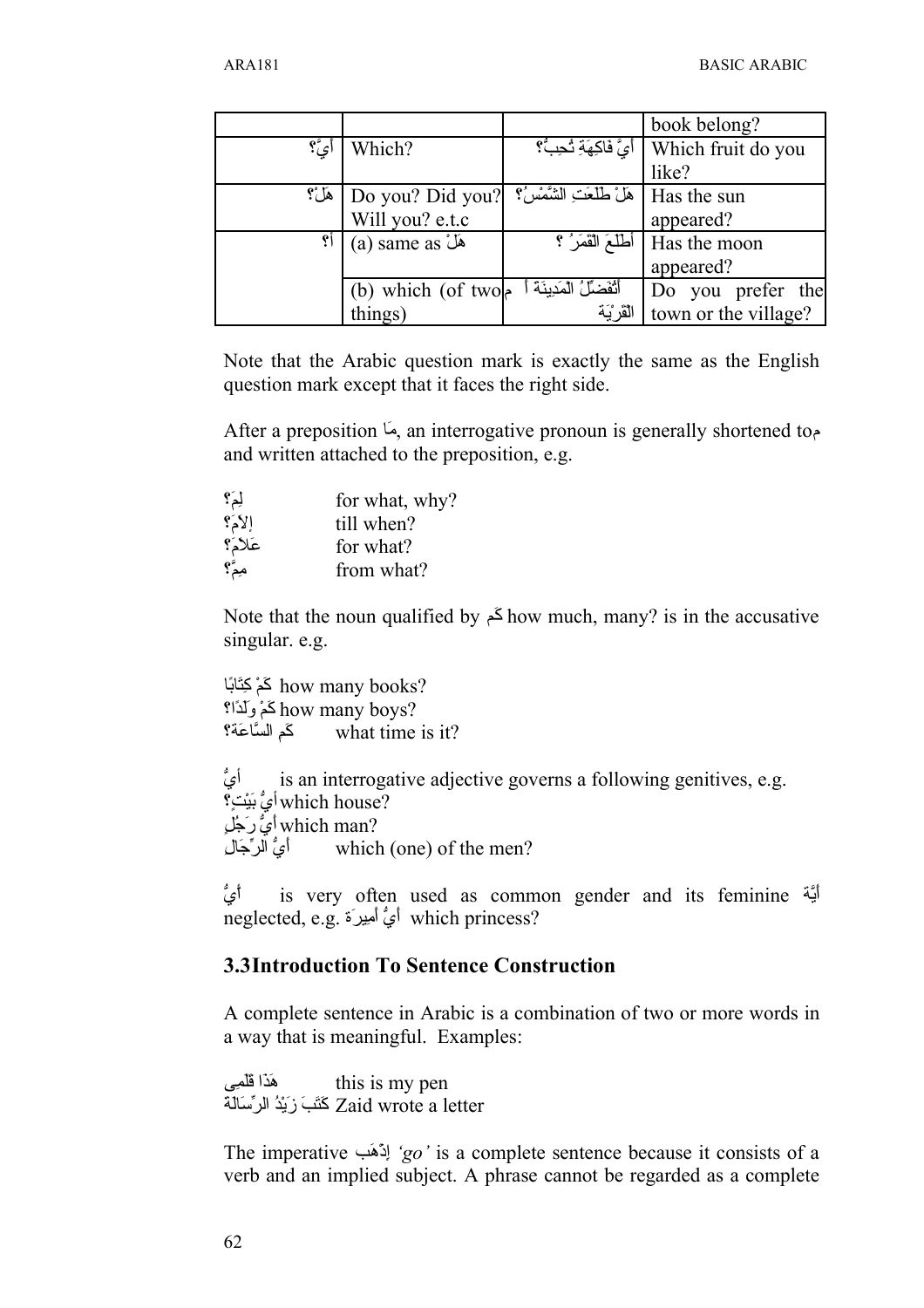sentence no matter the number of its words إنْ تَجْلِس عَلَى الْحَصِيرِ (if you sit on the mat) is not a complete sentence even though it contains four words.

A sentence which starts with a noun or pronoun in Arabic is termed a nominal sentence الجُمْلَةُ الإسْمِيَةِ e.g.

| الوَلَدُ حَاضِرٍ "       | (the boy is present)          |
|--------------------------|-------------------------------|
| البِنْتُ حَاضِرٍ ۚ ةٌ    | (the girl is present)         |
| المَدْرِ سَهُ نَظِيفَهٌ  | (the school is neat)          |
| النَّلْمِيدُ في الفَصلِّ | (the student is in the class) |

The first noun (subject) and the second one (predicate) are used in the nominative case.

A sentence which starts with a verb either perfect or imperfect in Arabic is termed a verbal sentence الجُمْلَةُ الْفِعْلِيَّةَ e.g.

| جَلّسَ اِسْحَاقُ                          | Is-hāq sat                                           |
|-------------------------------------------|------------------------------------------------------|
| يِقْرِ أَ إِسْمَاعِيلُ الْكِتَابَ         | Isma <sup>'</sup> <sub>I</sub> l is reading the book |
| يدْهَبُ عَلِيٌّ إِلَى المَدْرَسَةِ الأَنّ | Ali is going to the school now                       |
| أكَلَ الولَدُ لِتُفَاحَة                  | The boy ate the apple                                |

When the doer الفاعل is a feminine a silent '*ta'* should be added to make the verb feminine e.g.

| جَلَسَتْ رَيْنَبُ  | Zainab sat           |
|--------------------|----------------------|
| كَتَنَتْ فَاطْمَهُ | Fatimah wrote        |
| تَأْكُلُ النَنَاتُ | The girls are eating |

### **4.0 CONCLUSION**

In this unit, you have learnt about relative and interrogative pronouns in Arabic grammar. You also learnt about the various ways of constructing simple sentences in Arabic.

### **5.0 SUMMARY**

We have dealt with relative and interrogative pronouns and the various ways of constructing simple sentences in Arabic.

### 6.0 **TUTOR-MARKED ASSIGNMENT**

- 1. Give five examples of nominal and verbal sentences.
- 2. What are the relative pronouns?
- 3. What are the interrogative pronouns? Use each in a separate sentence.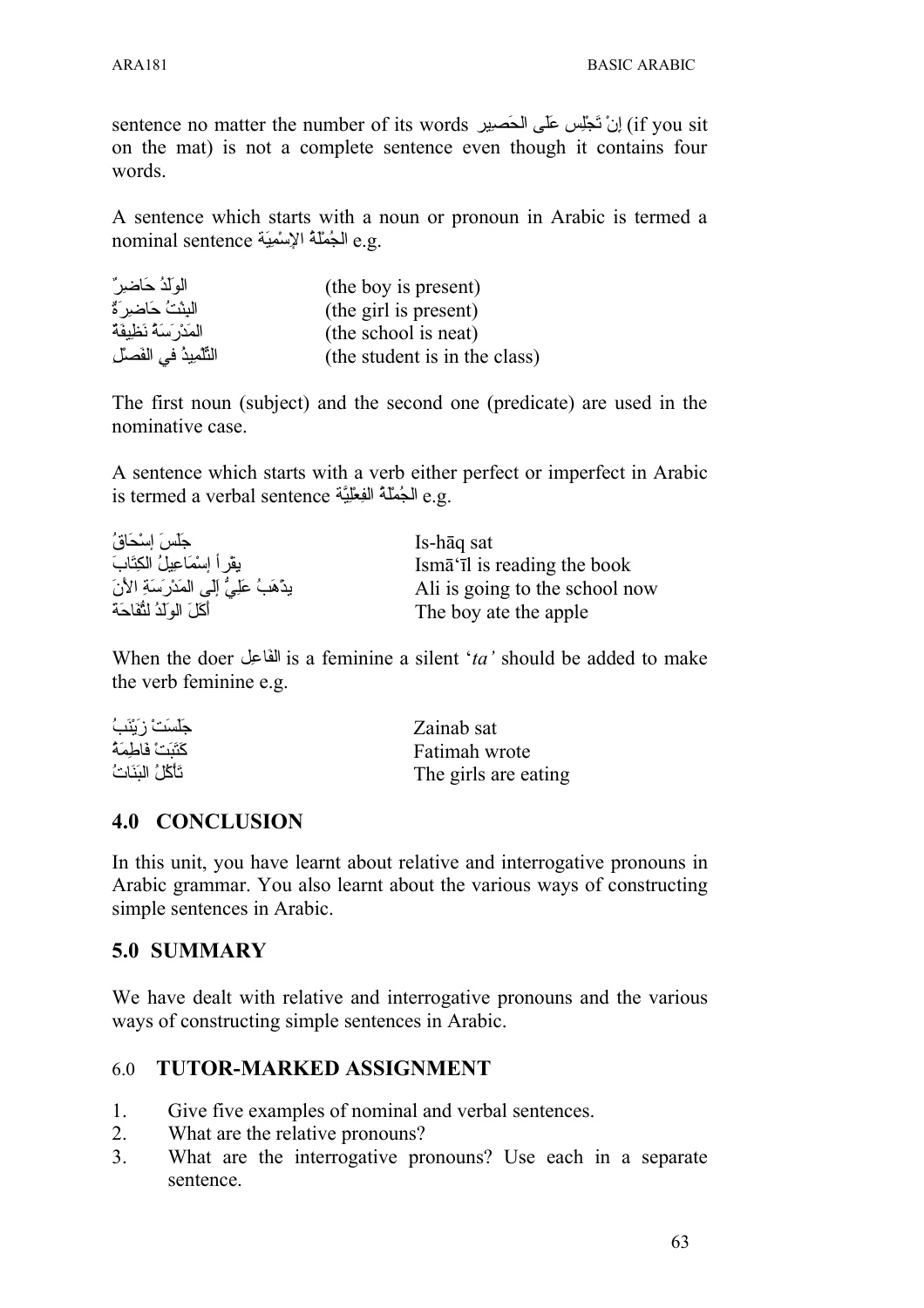### **7.0REFERENCES / FURTHER READINGS**

- Jamā'atun mina `l-asātidhah (1967). *Qaw*ā'*id-us-*Ş*arf wan-Nahw- li*şş*ufūf-il-ibtid*ā*iyyah,* Beirut: Al-Maktab-at-Tijārī Publishers
- Ameen Hasan & Tha'ālabi Yahyah (1975). *Qaw*ā'*id –ul-lughat- 'Arabiyyah li*ş*-*Ş*affi th-th*ā*lith-il-mutawasit,* Baghdad: Matba'at – al-Az-har.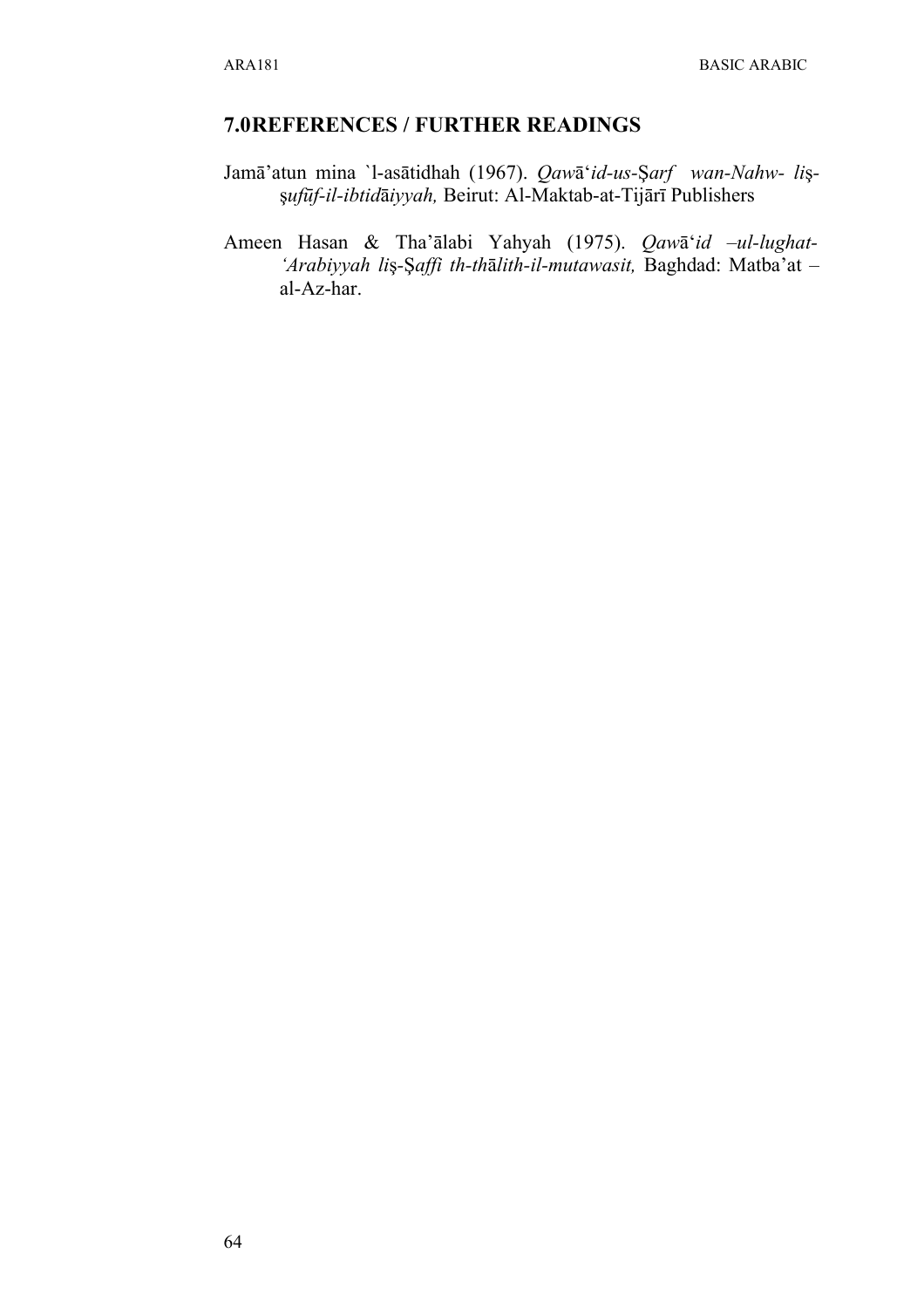### **UNIT 4 DIRECTIONS, MEASUREMENTS, EDUCATION AND PUNCTUATION MARKS IN ARABIC**

### **CONTENTS**

- 1.0 Introduction
- 2.0Objectives
- 3.0Main Content
	- 3.1 Directions
	- 3.2 Measurements
	- 3.3 Education
	- 3.4 Punctuation Marks in Arabic
- 4.0 Conclusion
- 5.0 Summary
- 6.0 Tutor Marked Assignment (TMA)
- 7.0 References/Further Readings

### **1.0 INTRODUCTION**

Further development of vocabularies is necessary in this unit especially on Measurement, Names of colours and the application of punctuation marks in modern Arabic literature writing.

### **2.0OBJECTIVES**

At the end of this unit, you should be able to acquire enough vocabularies that are peculiar to directions, measurements and education. You should be able to identify the punctuation marks in Arabic and their uses.

### **3.0MAIN CONTENT**

### **3.1 Directions**

| English | Arabic                   | English | Arabic  |
|---------|--------------------------|---------|---------|
| East    | - 24<br>ەمەلا<br>سد ۹    | South   | منم     |
| West    | $\circ$ $\sim$<br>$\sim$ | 'orth   | شيمَالُ |

### **3.2Measurements**

| English    | Arabic     | English n    | Arabic                  |
|------------|------------|--------------|-------------------------|
| millimetre | ملِيمِثْر  | yard         | يار                     |
| metre      | مبثر       | metre square | مِثْر مَرَبَّعْ         |
| gram       | جِر ام     | metre cube   | مِثْر مَكَعْب           |
| inch       | إئش        | mile         | ميل                     |
| kilometre  | كيلوْمِثْر | hectare      | هكتار                   |
| foot       | قُدَمُ     | ton          | $\overline{\mathbb{Z}}$ |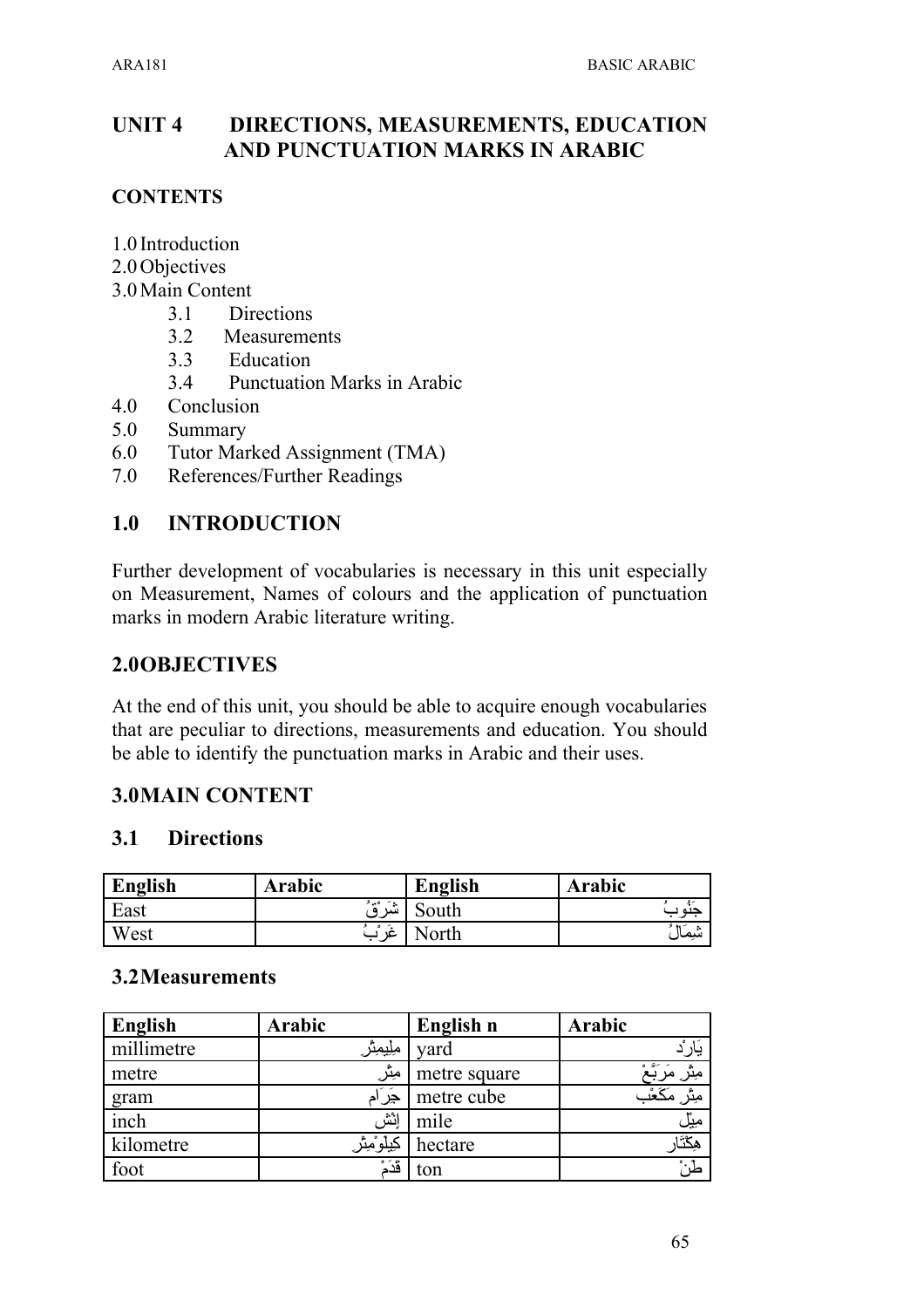## 3.3 Education

| <b>English</b>         | <b>Arabic</b>                 | <b>English</b>     | Arabic                                       |
|------------------------|-------------------------------|--------------------|----------------------------------------------|
| kindergarten           | رَوْضَةُ الأطْفَال            | algebra            | <u>لجَبَّرَ</u><br>فَلْدَسَهُ                |
| elementary             | المَدْرِسَةُ الإِبْتِدَائِيَة | geometry           |                                              |
| school (primary)       |                               |                    |                                              |
| secondary school       | المَدْرَسَةُ الثَّانَوِيَة    | trigonometry       | حِسَابٌ مُثَلَّثَات                          |
| boarding school        | مَدْرَسَةٌ دَاخِلِيَةٌ        | mechanics          | مِیْکَنِیکَا                                 |
| languages              | لغات                          | physics            |                                              |
| arithmetic             | حساب                          | chemistry          |                                              |
| botany                 | نَبَات                        | zoology            | حَيَوَان                                     |
| geology                | هَنْدَسَة                     | philosophy         | فلسفة                                        |
| sociology              | اجْتِماغ                      | history            | تَاريخُ                                      |
| hall                   | سَالَةُ                       | education          | التَعْلِيْم                                  |
| Faculty                | كْلِيَة                       | Department         | قِسمٌ                                        |
| Bachelor's             | دَرَجَةُ اللِّسَانِس          | Master's degree    | دَرَجَةُ المَحِسْتِيرِ                       |
| degree                 |                               |                    |                                              |
| Doctorate              | دَكْتُورَاه                   | Institute          | <u>مَعْهَدُ</u><br>كُلِيَّةُ العُلُوم        |
| <b>Faculty of Arts</b> | كُلِيَةُالآدَاب               | Faculty of         |                                              |
|                        |                               | Sciences           |                                              |
| Faculty of Law         | كُلِيَهُ الْحُقُو ق           | Faculty of         | كْلِيَّةُ الْهَنْدَسَة                       |
|                        |                               | Engineering        |                                              |
| Faculty of             | الخَلِيَةُ الطِّب             | Faculty of         | ݣْلِيَّةُالْزِرِّ اعَة                       |
| Medicine               |                               | Agriculture        |                                              |
| Faculty of             | كُلِيَةُ الطِّبِ الْبَيطَرِي  | Institute of       | الأبْحَا ث<br>مَغْهَدُ  <br><b>المَائيَة</b> |
| Veterinary             |                               | Oceanography       |                                              |
| science                |                               |                    |                                              |
| Institute of           | مَعْهَدُ الآثَار              | Institute of       | ـغات                                         |
| Archeology             |                               | oriental languages |                                              |

# 3.4 PUNCTUATION MARKS IN ARABIC عَلاَمَةُ التَّرْقِيم

| Note                                                                                                                                                                                                                                    | English translation   Arabic |                |
|-----------------------------------------------------------------------------------------------------------------------------------------------------------------------------------------------------------------------------------------|------------------------------|----------------|
| After call and division (of ideas): Oh  Comma                                                                                                                                                                                           |                              | الفاصلة        |
| man, you are threatened with danger                                                                                                                                                                                                     |                              |                |
| Between two sentences, one of which is Semi colon                                                                                                                                                                                       |                              | القَاطِعَة {؛} |
| motive for the occurrence of the second: I                                                                                                                                                                                              |                              |                |
| knew he would come; is it possible that                                                                                                                                                                                                 |                              |                |
| he wouldn't?                                                                                                                                                                                                                            |                              |                |
| At the end of a meaning: <i>The sun is</i> Full stop                                                                                                                                                                                    |                              |                |
| rising.                                                                                                                                                                                                                                 |                              |                |
| Before an expression explaining                                                                                                                                                                                                         | the Colon                    | عَلاَمَةَ      |
| preceding one: He said: I am going                                                                                                                                                                                                      |                              |                |
| To indicate suppression of words: The Dot of Suspension = $\Rightarrow$ 3 and 3 and 3 and 3 and 4 and 4 and 4 and 4 and 4 and 4 and 4 and 4 and 4 and 4 and 4 and 4 and 4 and 4 and 4 and 4 and 4 and 4 and 4 and 4 and 4 and 4 and 4 a |                              |                |
| professor came and began                                                                                                                                                                                                                |                              |                |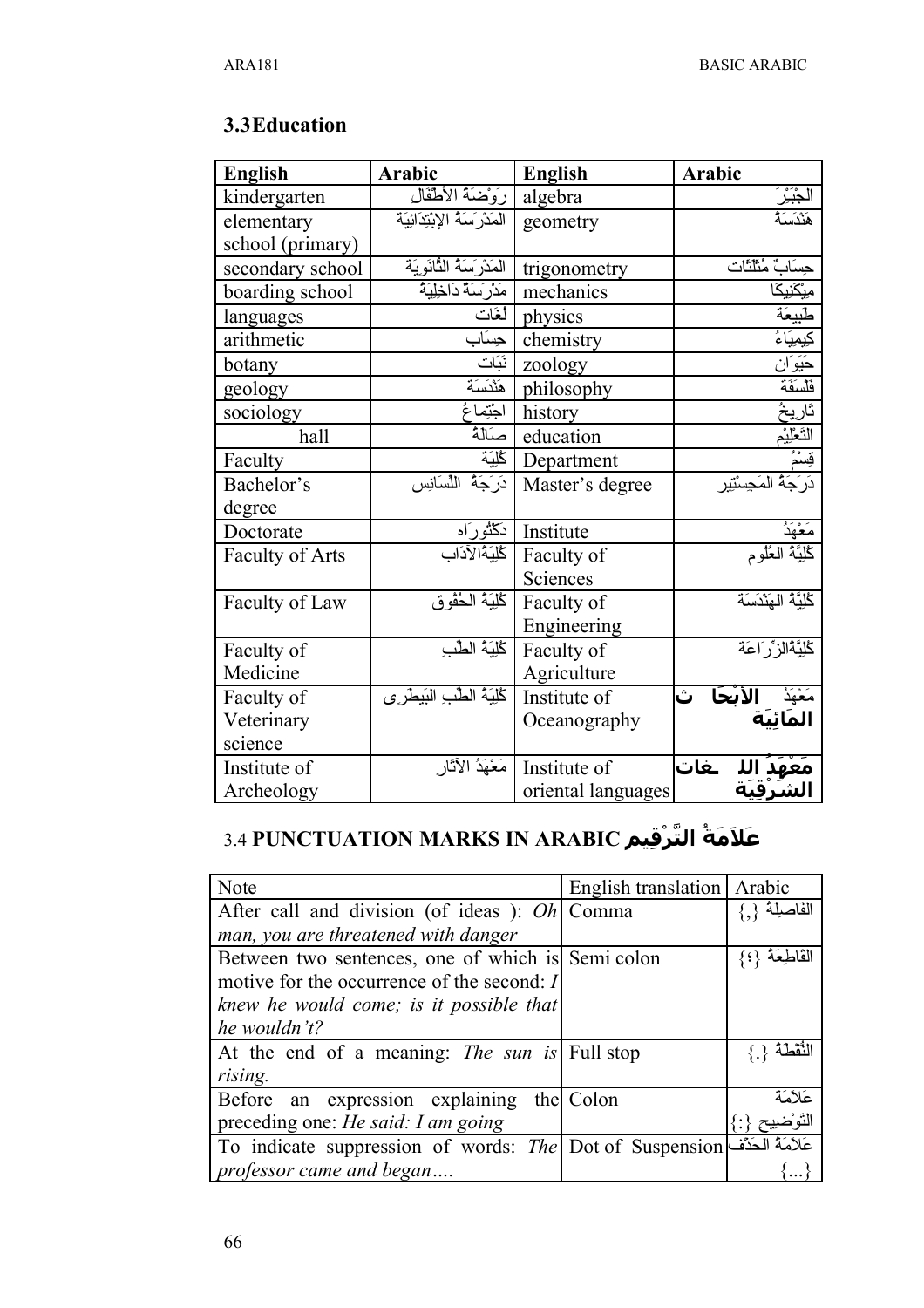| After sentences asking questions: <i>What is</i> Question mark |                           | عَلاَمَة                   |
|----------------------------------------------------------------|---------------------------|----------------------------|
| your name?                                                     |                           | مبشر<br>نقط                |
|                                                                |                           | $\{i\}$                    |
| After astonishment and impact: <i>then he</i> Exclamation mark |                           | عَلاَمَة                   |
| looked at him with amazement!                                  |                           | الإثفِعَالِ {!}            |
| Double<br>bracket:                                             | to convey Quotation marks | عَلاَمَة                   |
| communication of words: Jibril said: "I                        |                           | الإقتِبَا س                |
| appreciated silence in listening to the                        |                           |                            |
| <i>prattler</i> "                                              |                           |                            |
| At the beginning and the end of an Dash                        |                           | العَارضَة                  |
| inserted sentence and to indicate the                          |                           | $\{-\}$                    |
| change of speaker: <i>What is your name?</i> -                 |                           |                            |
| My name is Sulaiman                                            |                           |                            |
| Around numbers and sometimes for Parentheses                   |                           | القَوْ<br>َان<br>سد        |
| bracketing: <i>Eight (8) women came</i> .                      |                           |                            |
| At the end of a foot note indicate that the Mark continuity    |                           | عَلاَمَة                   |
| subject is continued on the next page.                         |                           | النَّابِعْيَّةِ<br>$i = i$ |
| Around an expression needed to be Brackets                     |                           | عَلاَمَة                   |
| isolated. Al-Ma'ariy said: My father                           |                           | الحَصد                     |
| inflicted on me <i>falthough</i> there were                    |                           |                            |
| many inflictions on him] while I did no                        |                           |                            |
| harm to anyone                                                 |                           |                            |

### **4.0CONCLUSION**

In this unit, you have learnt enough vocabularies that are peculiar to directions, and measurements. You have also learnt the punctuation marks in Arabic

### **5.0SUMMARY**

We have dealt with the words that are peculiar to directions and measurements. You have been introduced to the specific usage of punctuation marks in Arabic

### **6.0 TUTOR-MARKED ASSIGNMENT**

- 1. Translate the following words into Arabic Modern School – Institute – Hall – Kindergarten – Physics
- 2. Translate the following words into English دَرَجَة المَاجِسْتِير – التَّعَليم – حِسَاب – إجْتِمَاعَ – كُلِّيَةُ
- 3. Explain the usage of punctuation marks in Arabic.

### **7.0REFERENCES / FURTHER READINGS**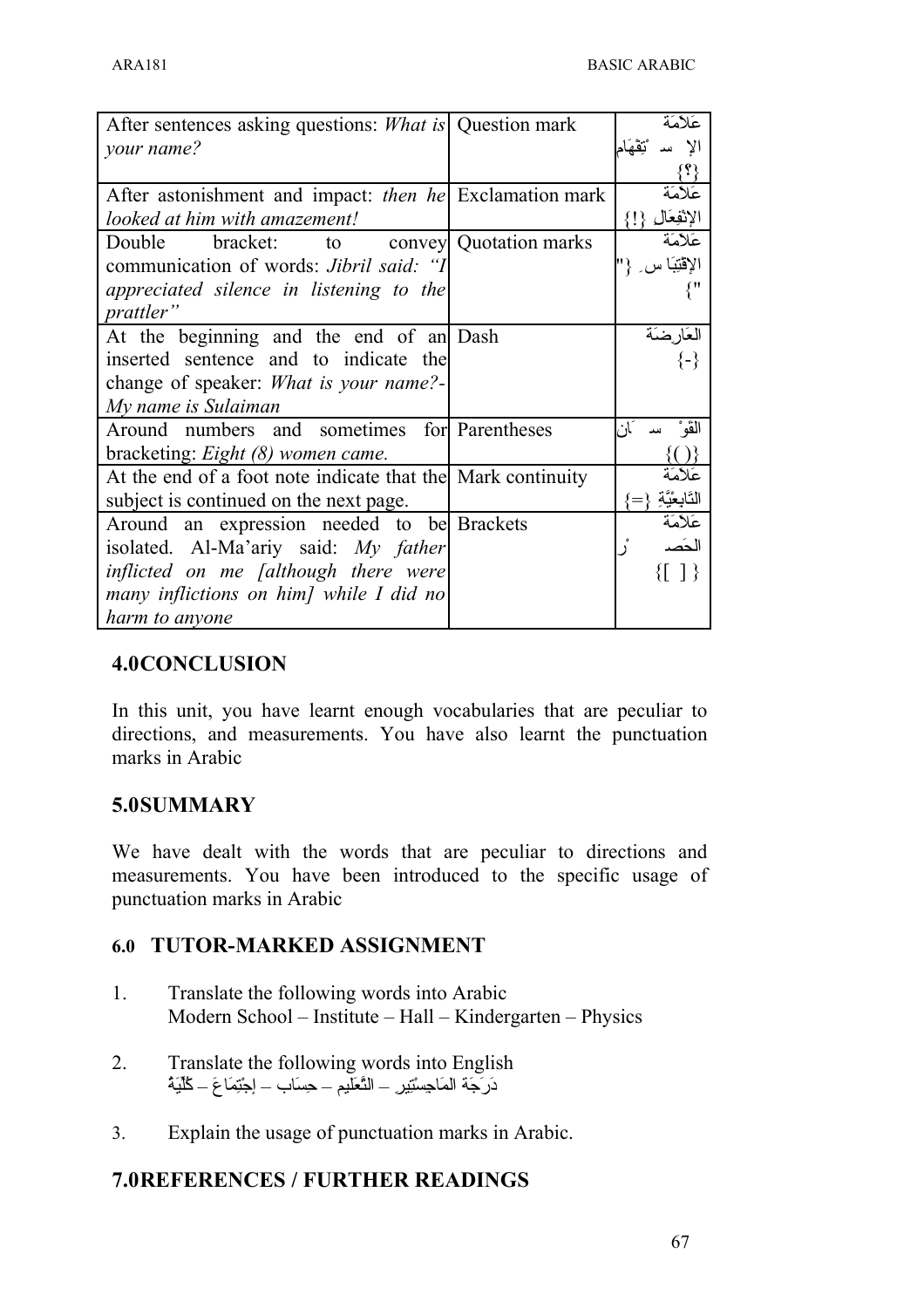'Anīs, I. (1971). *Al-Lughawiyy*ā*t,* Cairo: Maktab-al-Jīl.

Najeeb, Izzud-deen (2005). *Marji'uka-d-D*ā*'im fi Qaw*ā*'id-l-Lughatil-*'*Injiliziyyah,* Jeddah: Maktabat-s-sa'i Publishers.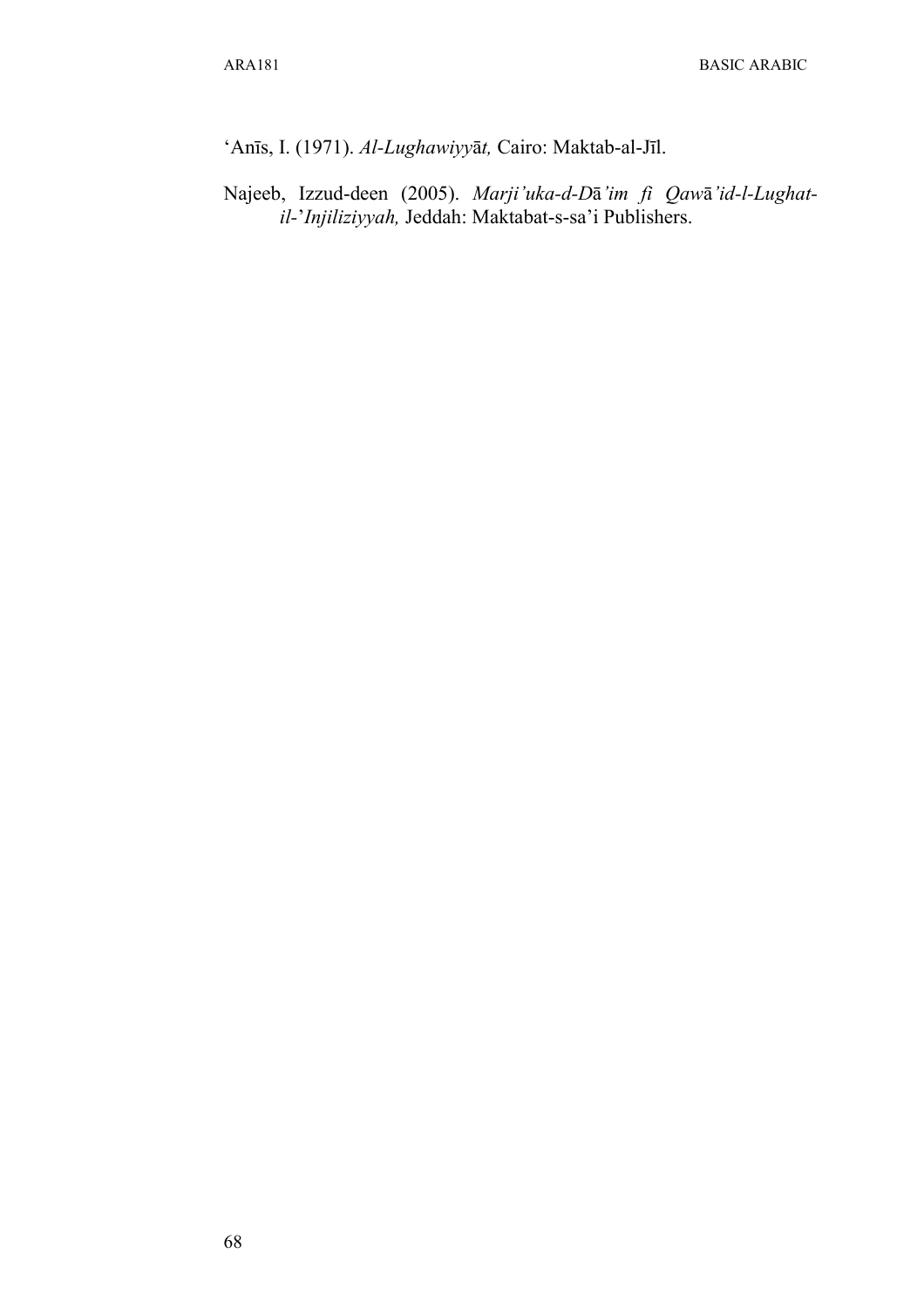# **MODULE 4**

- Unit 1 **Five Selected Passages**
- Unit 2 Conversation and some simple Arabic poems.

### **UNIT1 SHORT ARABIC PASSAGES**

# **CONTENTS**

- 1.0 Introduction
- 2.0 Objectives
- 3.0 Main Content
	- $3.1$ **Short Arabic Passage** 
		- 3.1.1 A Neat Boy
		- 3.1.2 The School
		- 3.1.3 Our Teacher
		- 3.1.4 The Lost Purse
			- $3.1.5$ My First Day in the School
- $4.0$ Conclusion
- $5.0$ Summary
- Tutor Marked Assignment (TMA) 6.0
- $7.0$ References/Further Readings

### $1.0$ **INTRODUCTION**

Having mastered all necessary vocabularies in the preceding units, this unit is basically on the short passages written in Arabic. All the words used in the passages are those you have been accustomed with.

### $2.0$ **OBJECTIVES**

At the end of this unit, you should be able to read with assimilation, simple and short Arabic passage.

# **3.0MAIN CONTENT**

# **3.1 Short Arabic Passage**

 $3.1.1$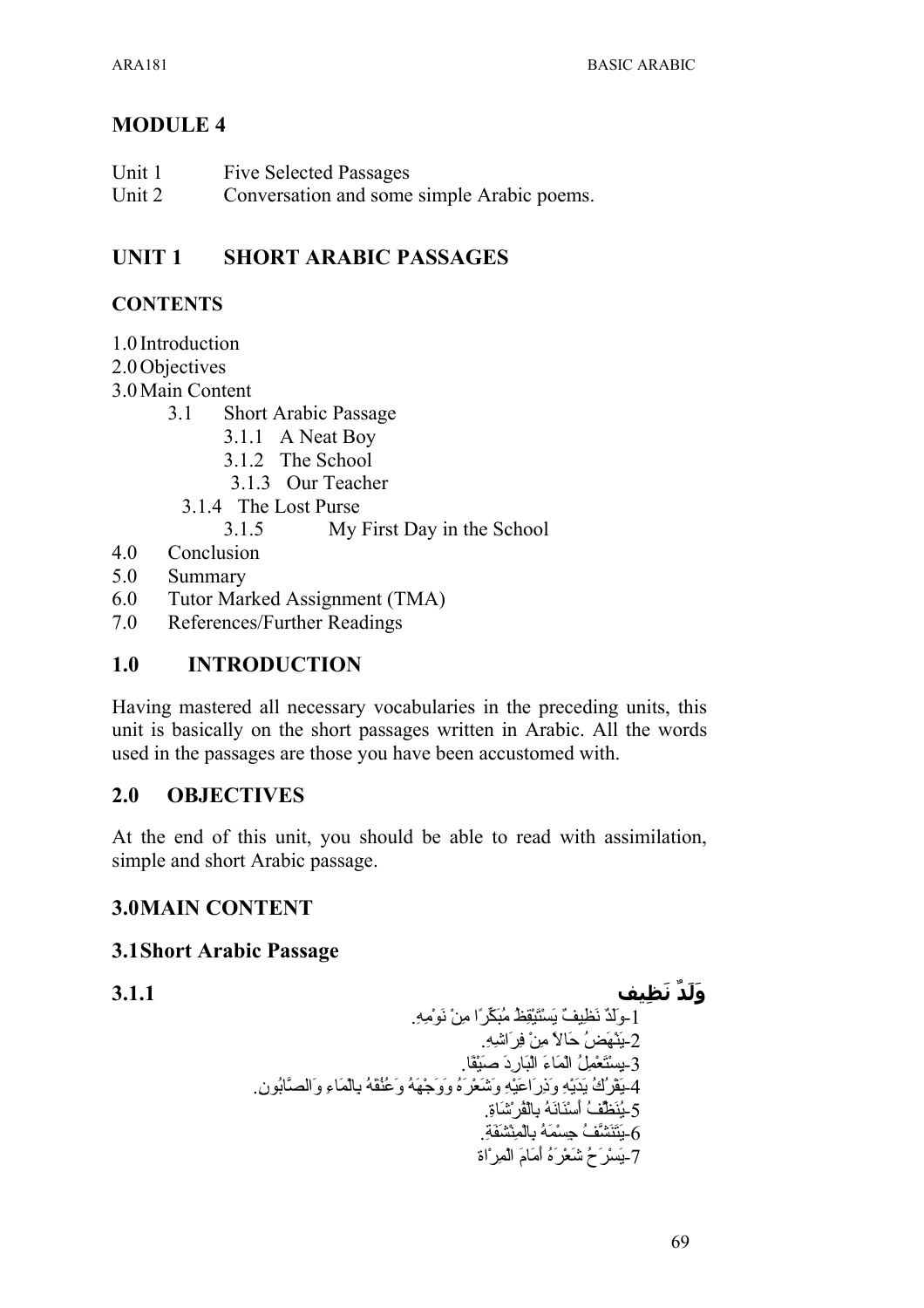## **TRANSLATION**

# **A NEAT BOY**

- 1. A neat boy wakes up early from his bed.
- 2. He gets up at once from his bed.
- 3. He goes to the bathroom.
- 4. He uses cold water in summer.
- 5. He rubs his hands, arms, hair, face and neck with water and soap.
- 6. He cleans his teeth with brush.
- 7. He dries his body with towel.
- 8. He combs his hair in front of a mirror.

**الم در س ة 3.1.2** 1-مَدْرَسَتَنَا كَبِيرَةٌ ¸ وَحُجُرَاتُهَا كَثِيرَةٌ. 2-أنَا في الصَّفِّ الثَّاني. 3-أجْلِسٌ في حُجْرَةِ ۖ وَاسِعَةِ. 4-لمهَا بَابٌ ونَوَافِدٌ كَثِيرٍ َةٌ. 5-نَحْنُ نَجْلِسُ عَلَى كُرْسِيِّ. 6-وَالْمُعَلِّمُ يَجْلِسُ عَلَى كُرْسِي 7-فى كُلِّ فَصلٍّ سَبُور<sup>ِ</sup>ةٌ سَو<sup>ر</sup>ْاَءٌ. و<br>8-وَتَحْتَهَا طَلاَسَةٌ وَطَّبَاشِير و-المُعَلّمُ يَكْتُبُ الدَّرِّسِ عَلَى السَّبُورَةِ بِالطَّبَاشِيرِ. .<br>10-أنَا أُحِبُّ مَدْر سَتِي, و أَحْتَرِمُ الْمُعَلِّمِينَ

# **TRANSLATION**

## **THE SCHOOL**

- 1. Our school is big and its rooms are many.
- 2. I am in class two.
- 3. I sit in a spacious room.
- 4. It has a door and many windows.
- 5. We sit on benches.
- 6. The teacher sits on a chair.
- 7. There is a black board in each class.
- 8. Under it is a duster and pieces of chalk.
- 9. The teacher writes lesson on the blackboard with pieces of chalk.
- 10. I like my school and I respect the teachers.

**مع لLمن ا 3.1.3** 1-مُعَلِّمُنَا شَفِيقٌ رَحِيمٌ. 2-يَعْطِفُ عَلَيْنَا وَيُهَدَّبُنَا. -3وVيQشVج¤عQ الSجaدU, وVيVنSصVحQ الSمQهSمaلV. 4-وبَـحُثُّنَا على الْجِدُّ لِنَكُونَ مِنَ النَّاجِحِينَ.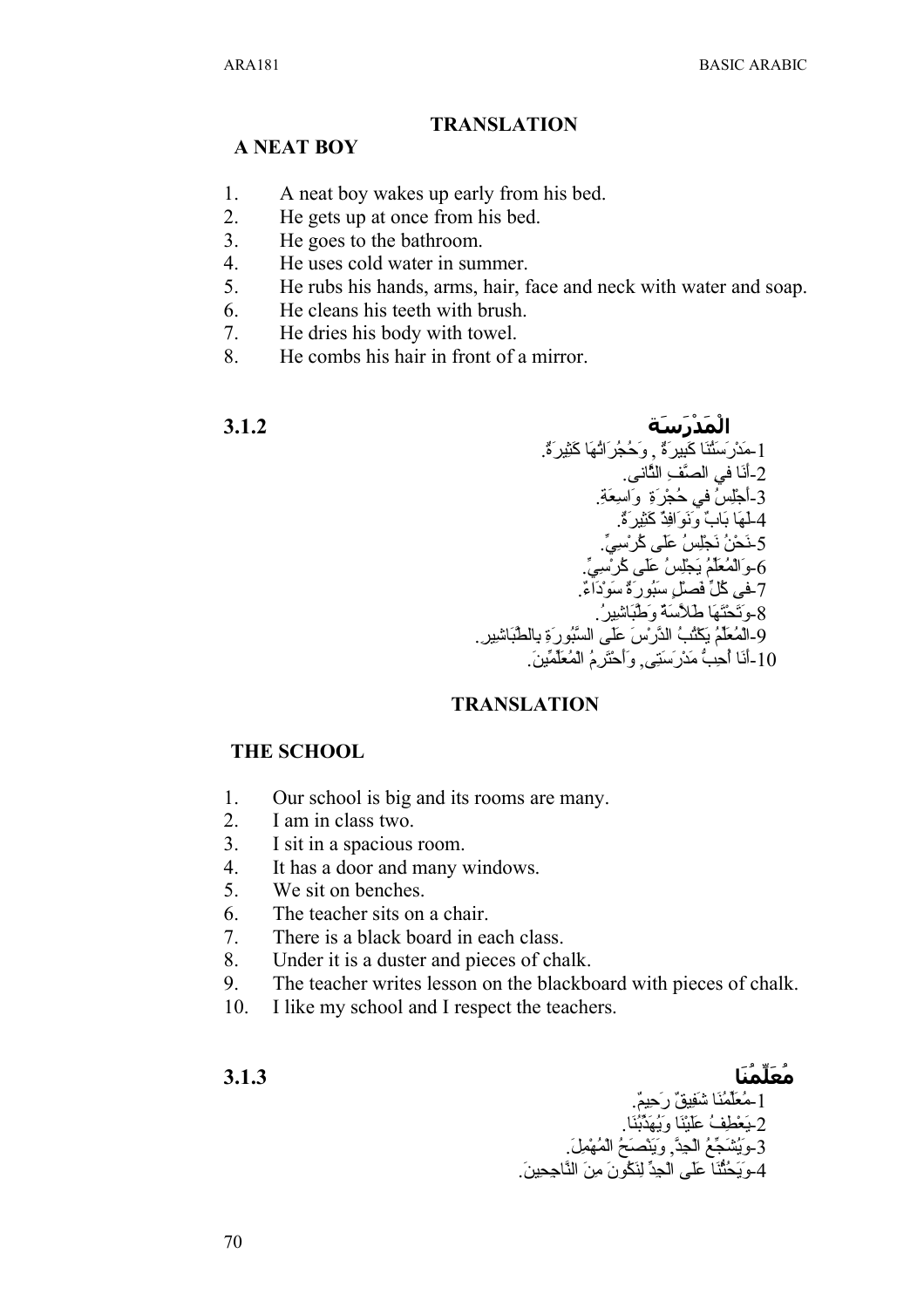$3.1.4$ 

# **ENGLISH TRANSLATION**

## **OUR TEACHER**

- $1<sup>1</sup>$ Our teacher is kind-hearted.
- 2. He loves us and trains us.
- $\mathcal{E}$ He encourages the assiduous students and advises the negligent ones.
- $\overline{4}$ . He exhorts us to be diligent so that we can be successful students.
- $5<sub>1</sub>$ Our teacher hates lies, negligence, and bad habits.
- He makes us love truth, diligence, noble behaviour, cleanliness, 6 obedience to Allah and our parents.
- $7<sub>1</sub>$ We love him, we listen to his advice and we do nothing except what pleases him.

الْكَنْسُ المَفْقُود 2-وَمَا انْتَنَهُ لَهُ 3-وَكَانَ وَرَاءَهُ عَلَى بُعْدِ مِنْهُ غُلاَمٌ 5-وَرَكَضَ وَرَاءَ الرَّجُلِ حَتَّى أَدْرَكَهَ ۖ 6-فَقَالَ لَهُ هَذَا كِسِنُكَ سَقَطَ مِنْكَ 7-فَأَخَذَ الرَّجُلُ الْكِيسَ وَشَكَرَ الْغُلاَمَ. 8-وَأَرَادَ أَنْ يُكَافِئَهُ بِشَيَءٍ مِنْ النُّقُودِ ِ 9شَكَرَ هُ الْغُلاَمَ وَلَكَتَهُ رَفَضَ أَنْ يَأْخُذَ شَيْئًا ِ

# **ENGLISH TRANSLATION**

# **THE LOST PURSE**

- A man was walking in the street and the purse containing his 1) money dropped.
- $2)$ He was unaware of it.
- $3)$ A boy was behind him in a far distance.
- He saw the purse when it dropped and picked it up.  $4)$
- He ran after the man until he caught up with him.  $5)$
- $6)$ He told him 'this is your purse. It fell off you'
- The man got the purse and thanked the boy  $7)$
- He wanted to reward him with some amount from the money 8)
- The boy thanked him but refused to take anything. 9)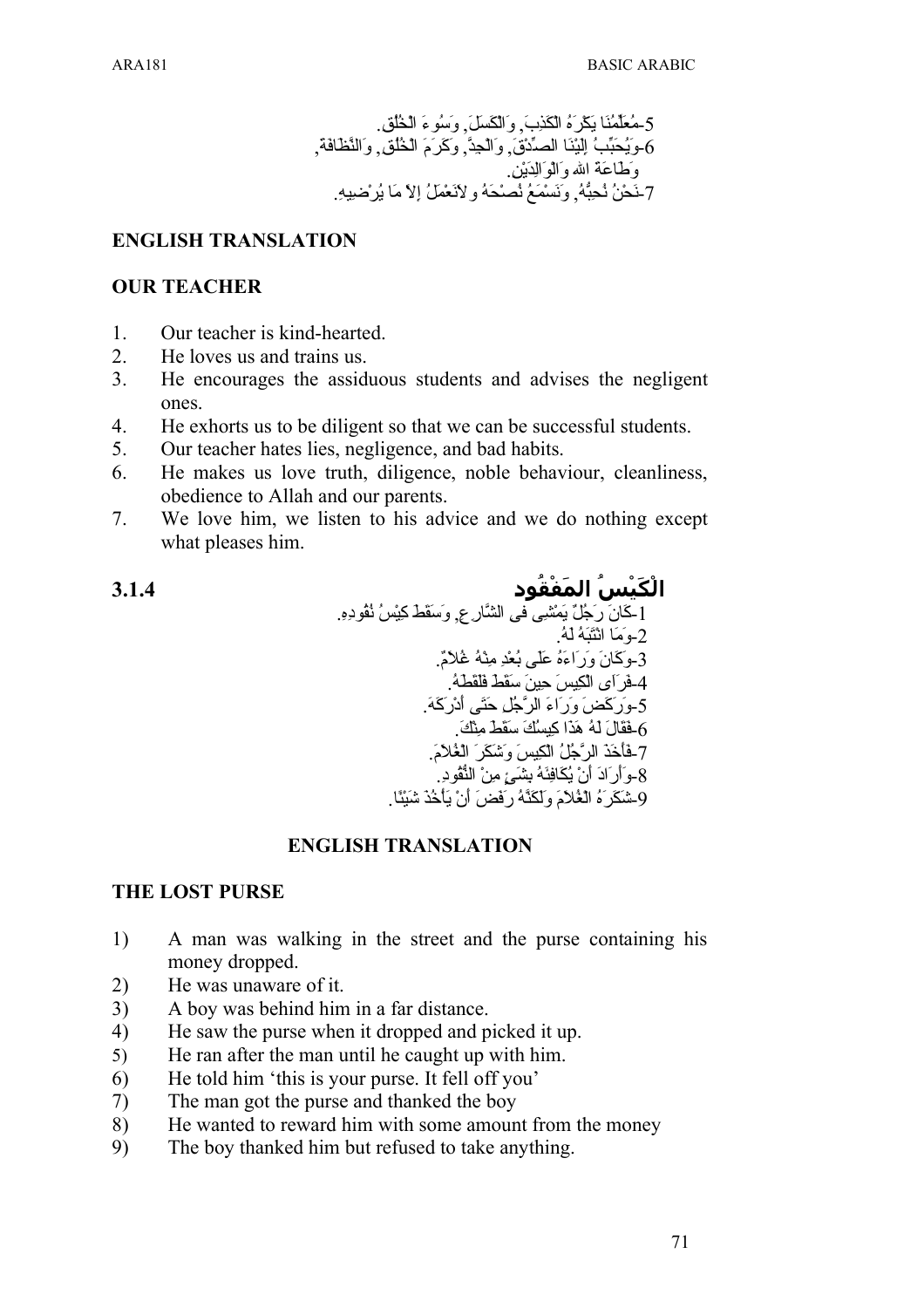3.1.5

# نَوْميَ الأَوَّلْ في الْمَدْرَسَة

1-في الْبَوْمِ الأُوَّلِ شَهْرِ الرَّبِيعِ الأُوَّلِ فَهَضْتُ مِنْ فِرَاشِي بَاكِراً وَغَسَلَتْ وَجْهِي وَمَشَطَّتْ شَعْرِي وَلَبِسْتُ ثِثَّابِيَ النَّظِيفَةَ اسْتِعْدَادًا لِذُخُولِ الْمَدْرِ سَةِ 2-ذَهَبْتُ صَبَا حًا مَعَ أُمِّي إِلَى الْمَدْرَسَةِ. وَفِي الطَّرِيقِ شَاهَدْتُ كَثِيرًا مَنَ الأَوْلاد ذَاهِبِينَ مِثْلِي إِلَى الْمَدْرَسَةِ مَسْرُورِينَ بِرُجُوعِهِمْ إِلَيْهَا بَعْدَ الْعُطْلَةِ الطَّويلة 3-الْمَدْرِ سَهُ جَمِيلَةٌ ۚ فِيهَا مَلْعَبٌ كَبِيرٌ ۗ وَحَدِيقَةٌ مَرْ رُوعَةٌ بِالأَشْجَارِ وَالأَزْهَارِ وَفِي غُرٍ فِهَا مَقَاعِدٌ وَطَاوِلاَت 4-اسْتَقْبَلْنَا عَمِيدُ الْمَدْرِ سَةِ ۖ فَسَأَلَنِي بَعْضَ الأَسْئِلَةِ وَأَجَبْتُهُ بِنَوَاضِهُعِ وَسَجَّلَ اسْمِي وَعَيَّنَ لِي صَفِّي ثُمَّ وَدَّعَثْنَا أُمِّي وبَقِيتُ أنا مَعَ رِفَاقِي نَتَعَلَّمُ الْقِرَاءَةَ وَالْكِتَابَة و الجسَاب 5-وَّفِي الْمَسَاءِ عُدْتُ مِسْرُوراً إلى مَنْزِلِي وَأَنَا فَخُورٌ بِأَنِّي أَدْهَبُ إِلَى الْمَدْرَسَةِ كُل يُوم.

### **TRANSLATION**

## **MY FIRST DAY IN THE SCHOOL**

- $1)$ On the first day in the month of Rabiul-awwal, I rose up very early from my bed, washed my face, combed my hair and wore my clean dress in preparation to go to school.
- 2) I went to the school in the morning with my mother. I saw on the way many children going to the school like me. They were happy for their resumption after the long holiday.
- $3)$ The school is beautiful. In it, there is a big playground and a garden with trees and flowers. There are benches and a table in its rooms.
- The principal of the school received us. He asked me some 4) questions and I answered with respect. He registered my name and placed me in a class. I bade my mother farewell and I was with my friends learning reading, writing and mathematics.
- $5)$ I returned to my home happily in the evening and I am proud of going to the school everyday.

### **4.0CONCLUSION**

In this unit, you have read some simple and interesting passages in Arabic with emphasis on word usage.

## 5.0SUMMARY

We have selected simple and interesting passages for reading with emphasis on word usage.

#### 6.0 **TUTOR MARKED ASSIGNMENTS**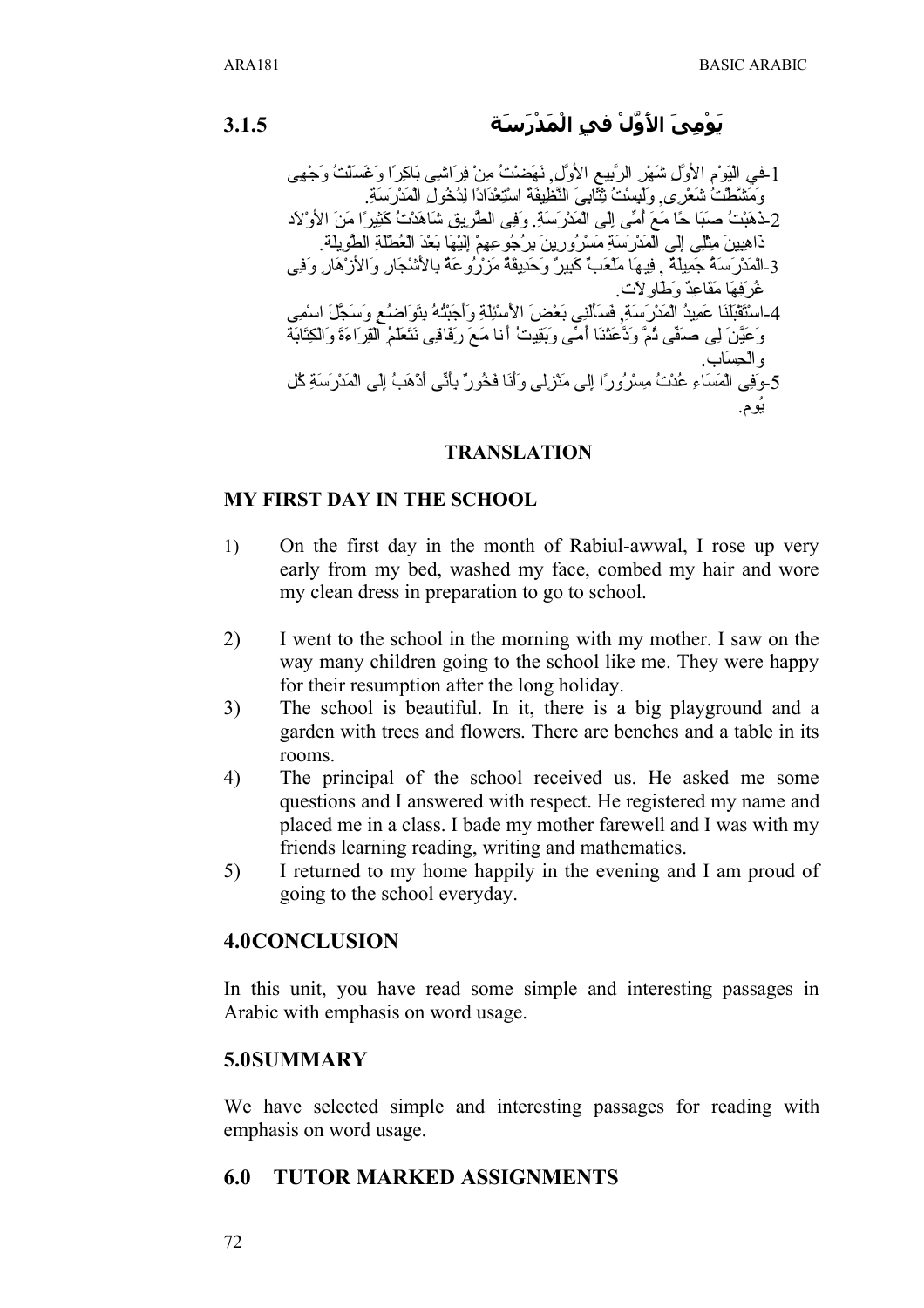1. Use the following words in complete sentence: الكِتَابُ – الْولَدُ – الْمَدْرِسَةُ – السَّبُورِةُ - البلِنْتُ 2. Fill in the gaps with suitable words 1-الصَّلاةُ ................................ أرْكَانِ الإسْلامِ -2نVزVلV الSقQرSانQ فيa شVهSرa................................... ج- ........................... إaسSمaاعaيلQ بVينV الصUفVا وVالSمVرSوVة د- نVسaىV عQمVرQ حVقaيبVتVهQ فىa ................................. ه- جَلَسَتْ فَاطِمَةُ ................................... الكُرْسِيِّ

# **7.0REFERENCES / FURTHER READINGS**

- Nukhbatun min Asātidhati-l-'Arabiyyah (1969). '*Al-jad*ī*d fi `l-Qir*ā'*atil-*'*Arabiyyah* Vol 1, Beirut: Maktabatul-Madrasat wadārul-Kitāb-il-Lubnān.
- Hayhat-t-Ta'lif-li `l-Madāris (1964). *Al-Qir*ā*'atu `l-'Arabiyyat-il-Had*ī*thah v*ol. 1, Beirut: Dāru-n-Nahdat al-Hadīthah.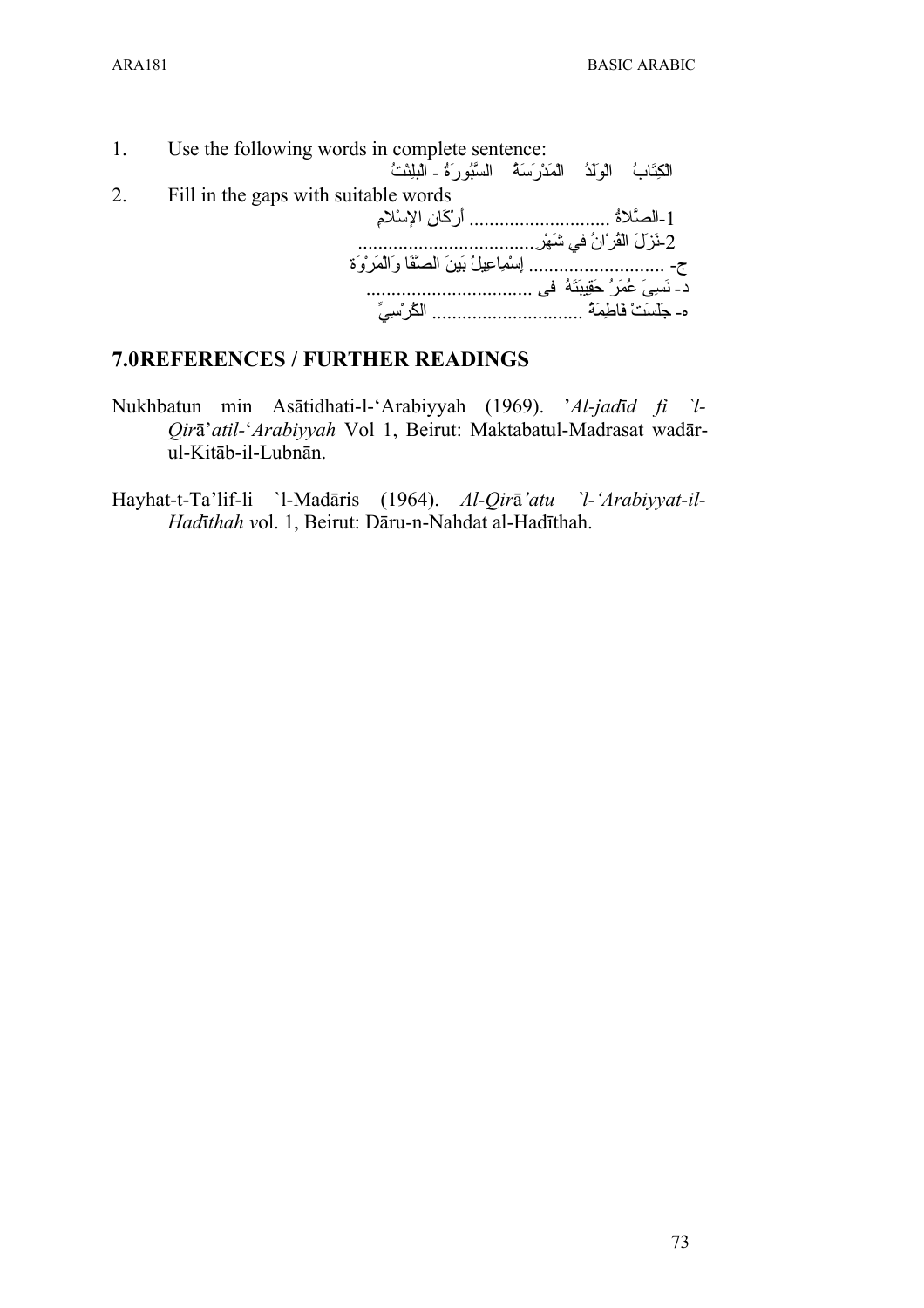### **CONVERSATION AND SOME SIMPLE ARABIC UNIT 2 POEMS**

## **CONTENTS**

- 1.0 Introduction
- 2.0 Objectives
- 3.0 Main Content
	- $3.1$ Conversation
	- $3.2$ **Wise Savings**
	- Simple Arabic Poems  $3.3.$
- 4.0 Conclusion
- 5.0 Summary
- Tutor Marked Assignment (TMA) 6.0
- 7.0 References/Further Readings

### **INTRODUCTION**  $1.0$

This is the concluding unit of this work and it is a conversation between two people. Similarly, simple Arabic poems are added to complement this subject.

## 2.0 OBJECTIVES

At the end of this unit you should be able to express yourself well enough in a spoken Arabic language. You should be able to know some wise sayings and simple Arabic poems.

## **3.0MAIN CONTENT**

# المُحَادَثَة Conversation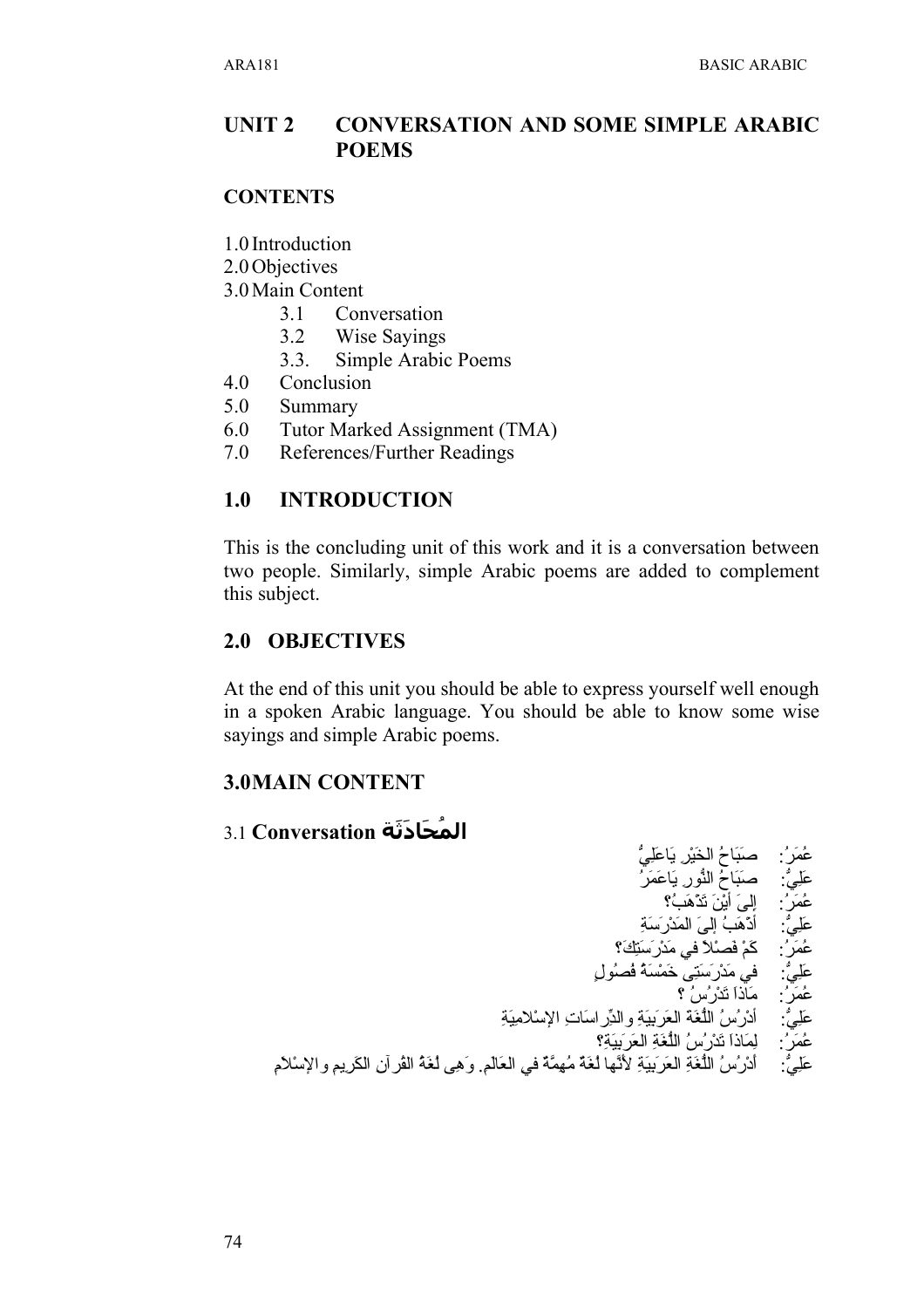### **Wise Sayings**  $3.2$

| Correct the son and he will give you   | مَنْ أَدَّبَ وَلَدَهُ صَغِيرًا, سُرَّ بِهِ كَبِيرًا  |
|----------------------------------------|------------------------------------------------------|
| rest                                   |                                                      |
| Idleness is the root of all evil       | الْكَسَلُ أَسَاسُ كُلِّ شَرَّ ۖ                      |
| Idleness is the devil's bolster.       | الكَسَلُ وسِلدَةُ الشَّيْطَانِ                       |
| Idleness rusts the mind                | الكَسَلُّ صَدَأُ الْعَقَل                            |
| Idleness is the key of beggary.        | مِثْنَاحُ الْفَقْرِ الْكَسْلُ                        |
| Knowledge is power                     | الْمَعْرِفَةْ قُوَّةٌ                                |
| Patience is a virtue                   | الصَّبْرُ فَضيلَةٌ                                   |
| Plough deep and you will get plenty of | َمَنْ جَدَّ وَجَدَ                                   |
| corn                                   |                                                      |
| A friend in need is a friend indeed    | الصَدِيقُ مَنْ آسَاكَ في الشِّدَّةِ                  |
| A hungry stomach has no ears           | إِنَّكَ لاَ تُسْمِعُ جَائِعًا                        |
| A word is enough for the wise          | اللبيبُ تَكْفِيهِ الإشَارِ َةِ                       |
| Acts speak louder than words           | رُبَّ حَالِ اقْصَحُ مِنْ مَقَالِ                     |
| Advie is ever in want                  | لاَ خَابَ مَنِ اسْتَشْنَارَ                          |
| Always in a hurry always behind        | نَا ذ بِي الأَمْرَا ض ُ عَلَى عَجَلٍ وَثَرْولُ عَلَى |
|                                        | مَهْل                                                |
| As you sow, so shall you reap.         | مَا نَزْ رُ عُ تَحْصُدُ                              |
| From others' faults, wise men learn.   | الْعَاقِلُ مَنِ اتَّعَظَ بِغَدِ هِ                   |

# **3.2Simple Arabic Poems**

دُعَاءُ الصَلاَةِ

كْلِّ صُبْحٍ وَمَسَاءْ ضَ وَأَبْدَعْت السَّمَاءْ يَتَهَادِي فِي الْفَضَاءْ نَا بِأَلْطَافٍ الْفَضَاءْ تْ وَفَاضَتْ بِالنَّمَاءْ وَ تَنْبَر إِبًا وكِسَاءْ

 $-2$ 

لَّكَ يَارَبِّ نُصلِّى أَنْتَ سَوَّيْت ق<br>لَنَا الأَرْ وَجَعَلْتَ الشَّمس<br>قُرْصنًا يُرْسلِّ الدِّفْءَ وَيَحْنُو وَأَمَرْتَ الأَرْضَ فَهْتَزٌ وَو هَبْتَ النَّاسَ رِزْقَا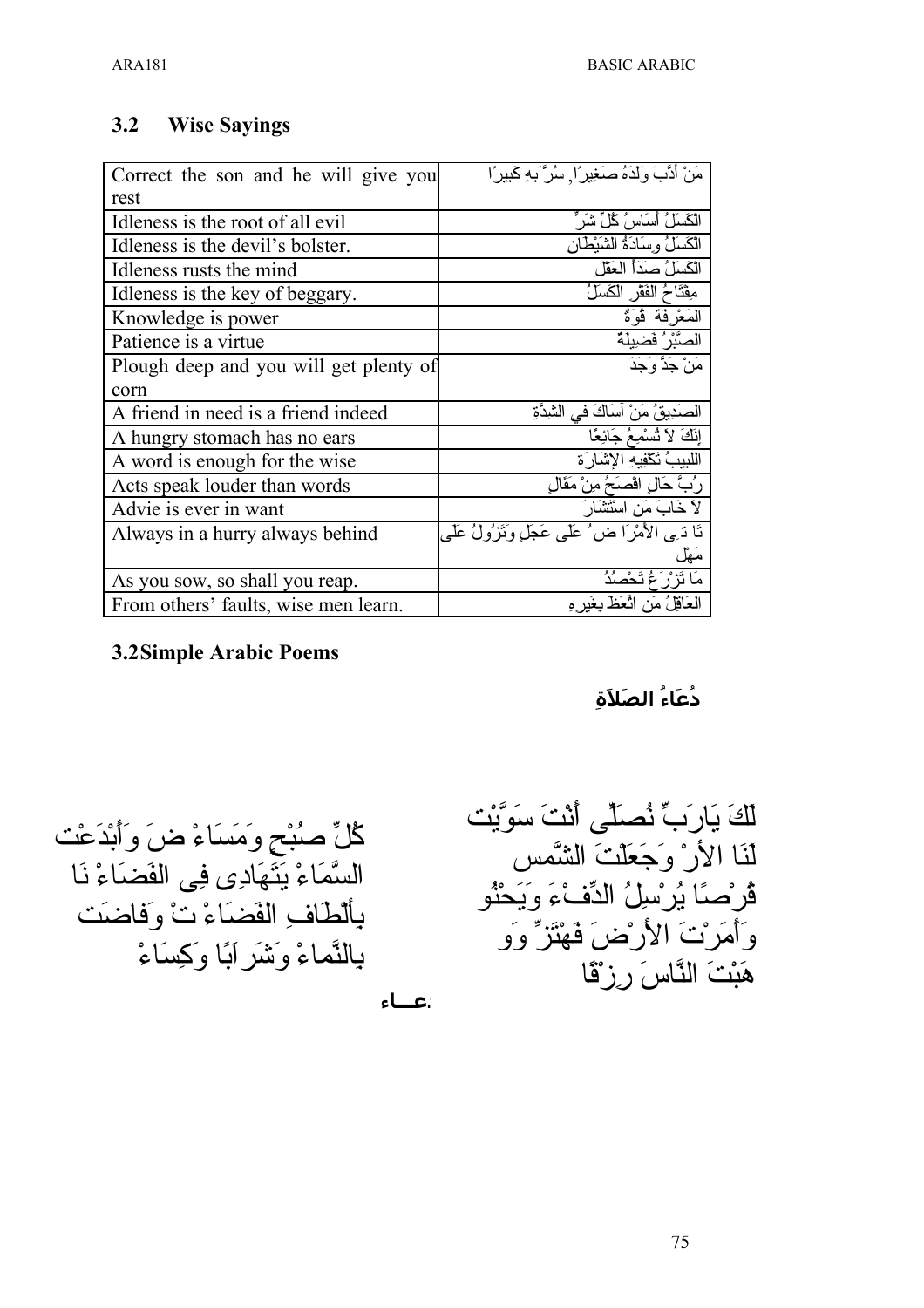### $4.0$ **CONCLUSION**

In this unit, you have read some simple conversations between two people, wise sayings and Arabic poems.

#### $5.0$ **SUMMARY**

We have dealt with conversation between two people. Wise sayings and simple Arabic poems are added for learners to memorize. One should engage oneself in interaction on  $day - to - day$  activities in the society so as to be well versed in Arabic language.